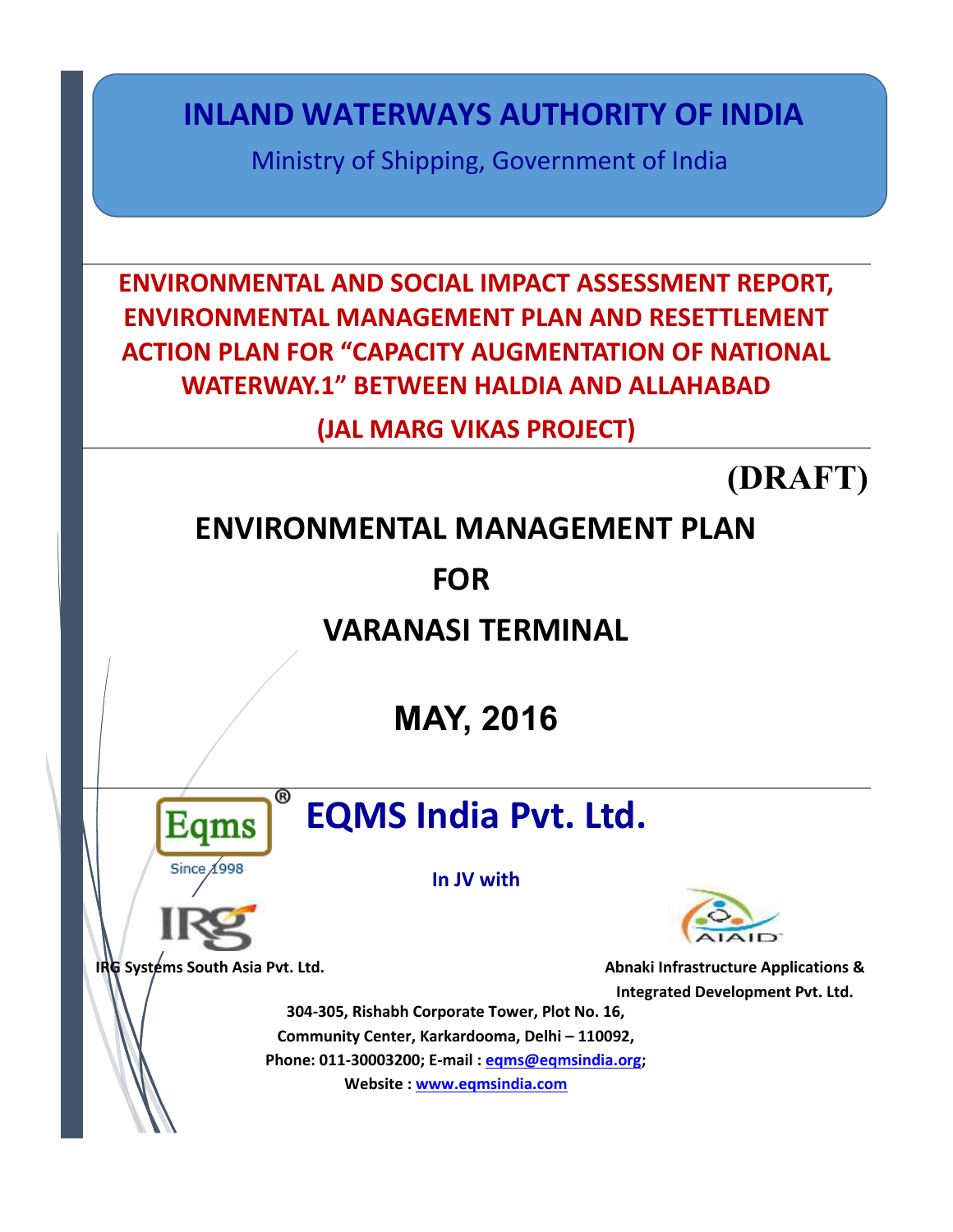

### **Table of Contents**

## **List of Figures**

|--|--|--|--|

#### List of Tables

| Table 1.1 : Environment Management Plan Varanasi Terminal During Construction Phase (Phase 1) 5 |  |
|-------------------------------------------------------------------------------------------------|--|
| Table 1.2: Environment Management Plan Varanasi Terminal During Operation Phase 36              |  |
| Table 1.3 : Environment Monitoring Plan of Varanasi Terminal For Construction & Operation Phase |  |
|                                                                                                 |  |
|                                                                                                 |  |

## List of Annexure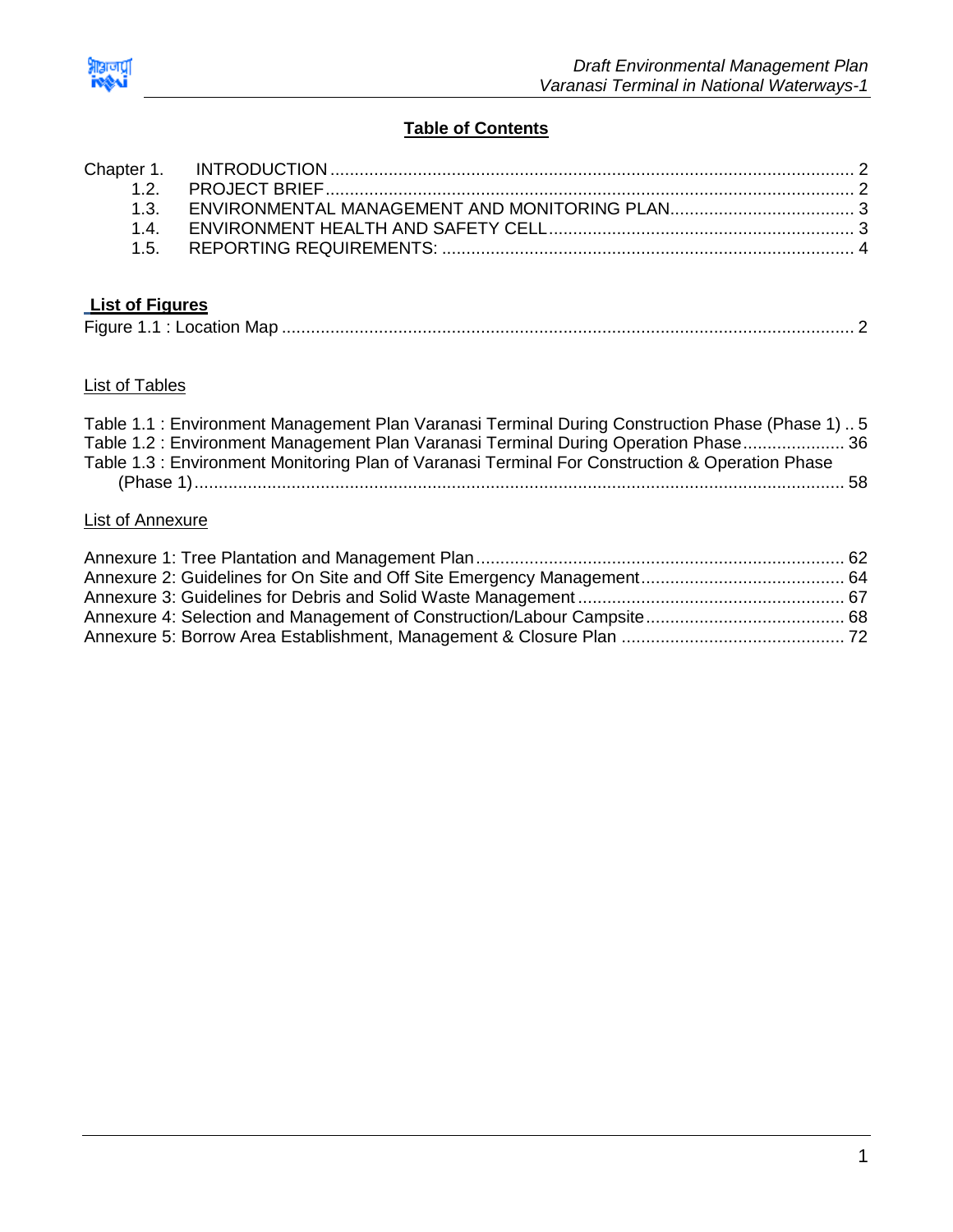<span id="page-2-0"></span>

## **CHAPTER 1. INTRODUCTION**

Inland waterways Authority of India (IWAI) has proposed to augment the navigation capacity of waterway NW-1 (Haldia to Allahabad) and continue to maintain the entire stretch. Under this project, IWAI has proposed to develop the infrastructure facility like Multimodal terminals, Navigation aids for day & night navigation, River information system with all hardware and software, Ro-Ro jetties, Bank & slope protection, River training works, Equipment like tow barges, inland vessels, survey vessels including rescue boats & survey equipment and Dredging of the navigation channel, to augment the navigation capacity of the waterway.

A Multimodal inland water terminal at Varanasi is proposed under this project to enhance the navigation facility of the NW-1. Proposed terminal site abuts River Ganga and is located near village Ralhupur, Ramnagar, Varanasi, Uttar Pradesh. Location map of the project is given in **Figure 1.1** below.



<span id="page-2-1"></span>**Figure 1.1 : Location Map**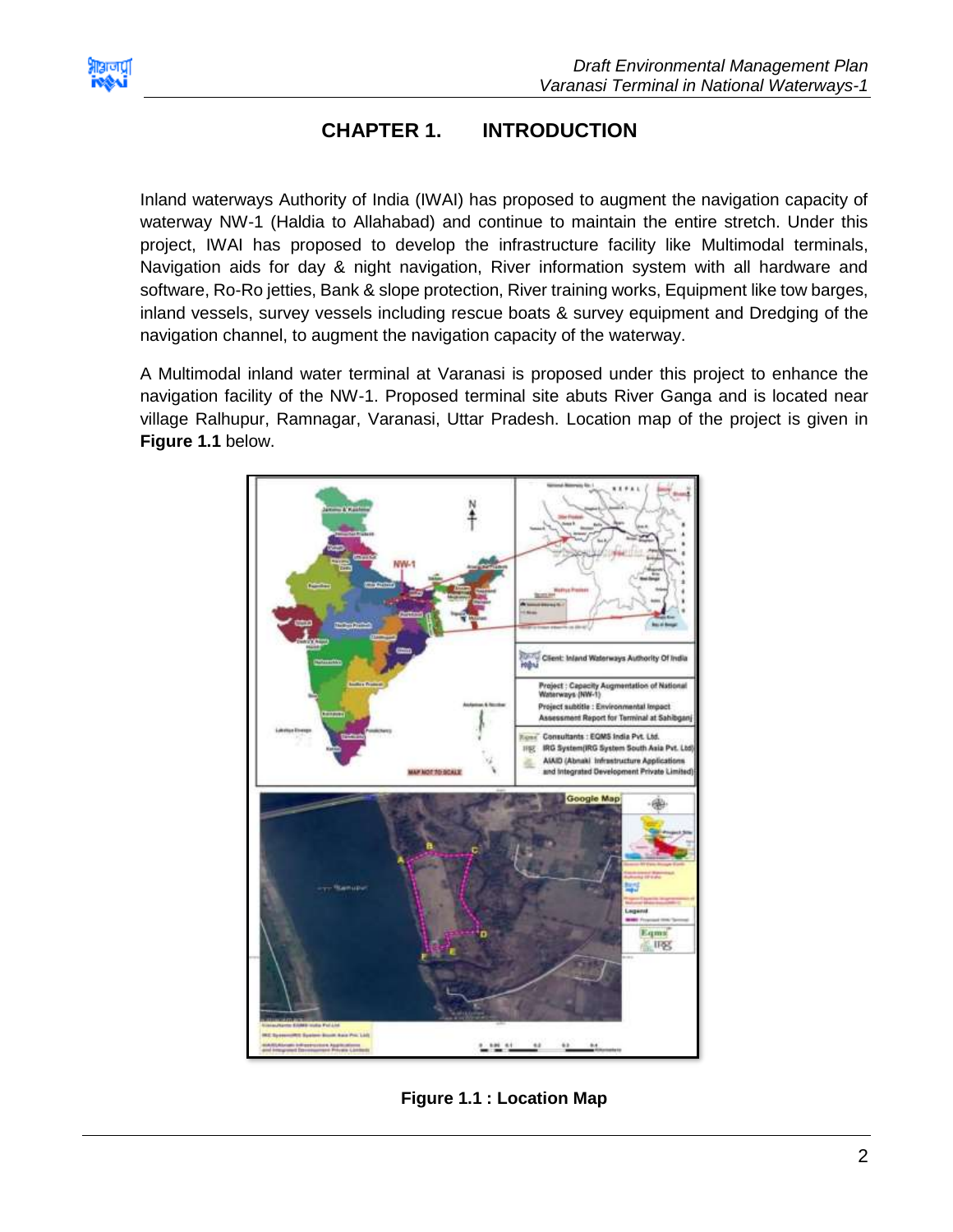

## **1.2. PROJECT BRIEF**

A multimodal terminal is proposed to be developed at Ramnagar, on river Ganga in Varanasi district in Uttar Pradesh. Area of 5.586 ha has been acquired for development of the terminal by IWAI. Identified site is open agricultural land. However, no agriculture activity is being carried out at site at present. Site is flat land with elevation variation from RL +74-77m. Finished level of site achieved after cut & fill will be RL +75m which is more than the highest flood level, i.e. RL +74m

As per planning this terminal will be connected to rest of the city vide roads and railways both. At present site is connected by a village road. Approach road of 1 km length will be constructed to connect terminal site to NH-7. Railway siding will be constructed to provide connectivity to terminal site with the EDFC. Internal road of 12 m width will be developed within the terminal to facilitate smooth movement. In the phase 1 the terminal shall handle about 0.54 MTPA (million metric tones per annum) or 1636 TPD. Material to be handled will be coal, cement, stone chips, and fertilizer and food grains etc. Capacity will be enhanced to 1.22 MTPA by 2038. Onshore facilities for phase 1 include unloading/loading areas, internal roads, administration buildings, substation building, toilet block, fuel bunker, security office, weigh bridge building, lighting tower and other allied services sewerage management system, drainage system, fire-fighting facilities, communication system, water supply & power supply (ESS); Boundary wall, Green belt and Approach Road (1 km connecting to NH-7. )

Off-shore facilities for phase 1 include construction of berth of 200 m length & 35 m width, Water area & approach channel and Shore protection (117 m upstream of terminal and 35 m downstream of terminal).

## <span id="page-3-0"></span>**1.3. ENVIRONMENTAL MANAGEMENT AND MONITORING PLAN**

Effective measures are required to be proposed and implemented during design, preconstruction, construction and operation stage to eliminate or minimize the impact of the project development. **Table 1.1 & 1.2** provides details of mitigation measures with implementation and supervision responsibility.

Since project is likely to have impact on various components of environment, the monitoring requirement covering soil erosion, tree plantation, air quality, water quality noise, river sedimentation has been defined and included under respective head at **Table 1.3.** 

It will be essential for contractor to comply with applicable regulations and World Bank safeguard requirements. Contractor will also have to comply with applicable standards with respect to Water, air, Noise, Dredge Material, soil and biodiversity as applicable to this project.

## **1.4. ENVIRONMENT HEALTH AND SAFETY CELL**

<span id="page-3-1"></span>It is essential to establish environment health and safety cell for the project by contractor to ensure the health & safety of workers and environmental management of study area through effective implementation of EMP. Highly qualified and experienced persons in the field of Environmental Management of Similar projects shall be considered to man the cell who shall ensure the effective implementation of the environment management plan.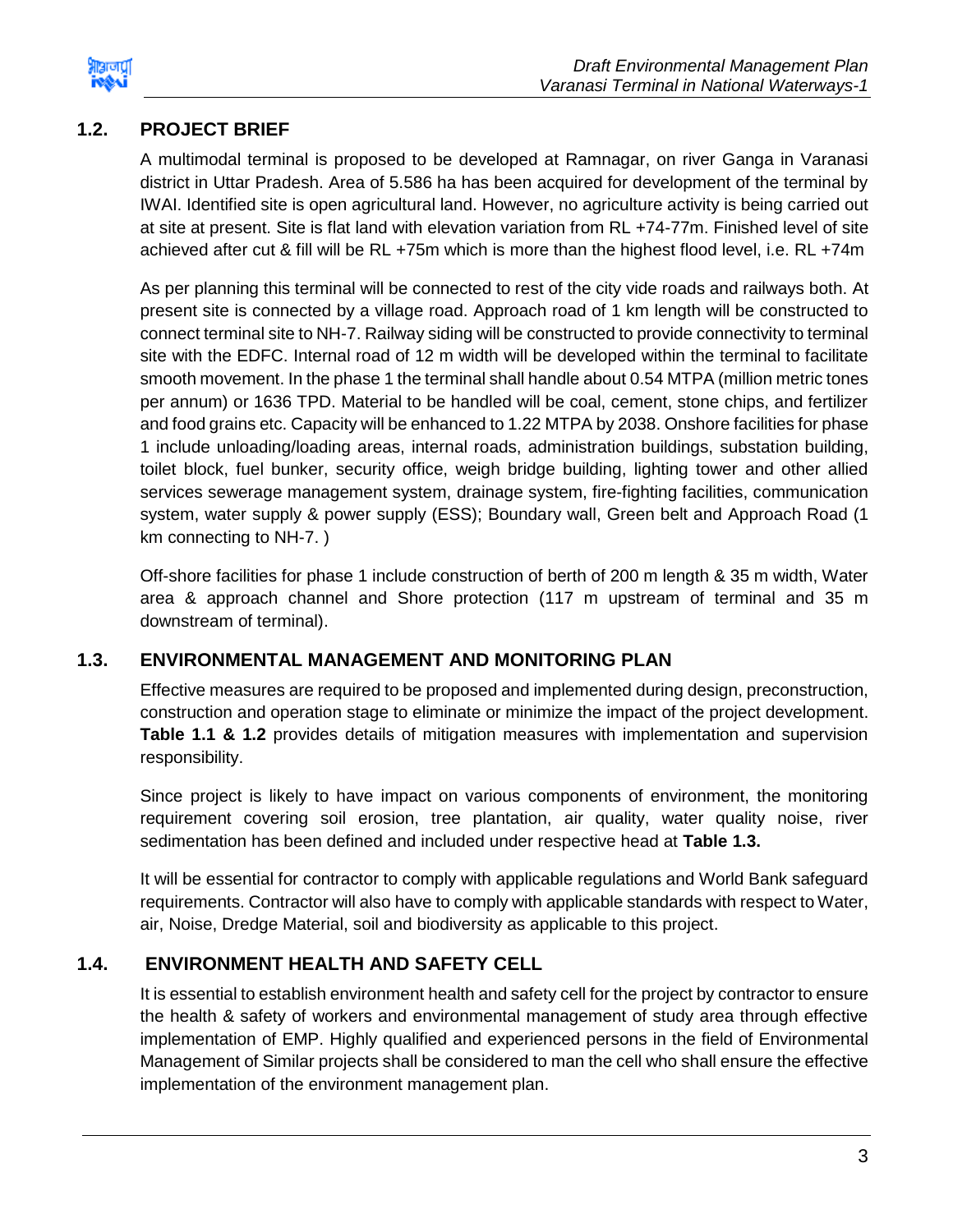

## <span id="page-4-0"></span>**1.5. REPORTING REQUIREMENTS:**

It is required that contractor will submit quarterly compliance report to Project Management Consultants (PMC) as well as to PMU (Project Management Unit) of IWAI. PMC will analyze the report and notify the corrective action if any required to contractor under intimation to IWAI.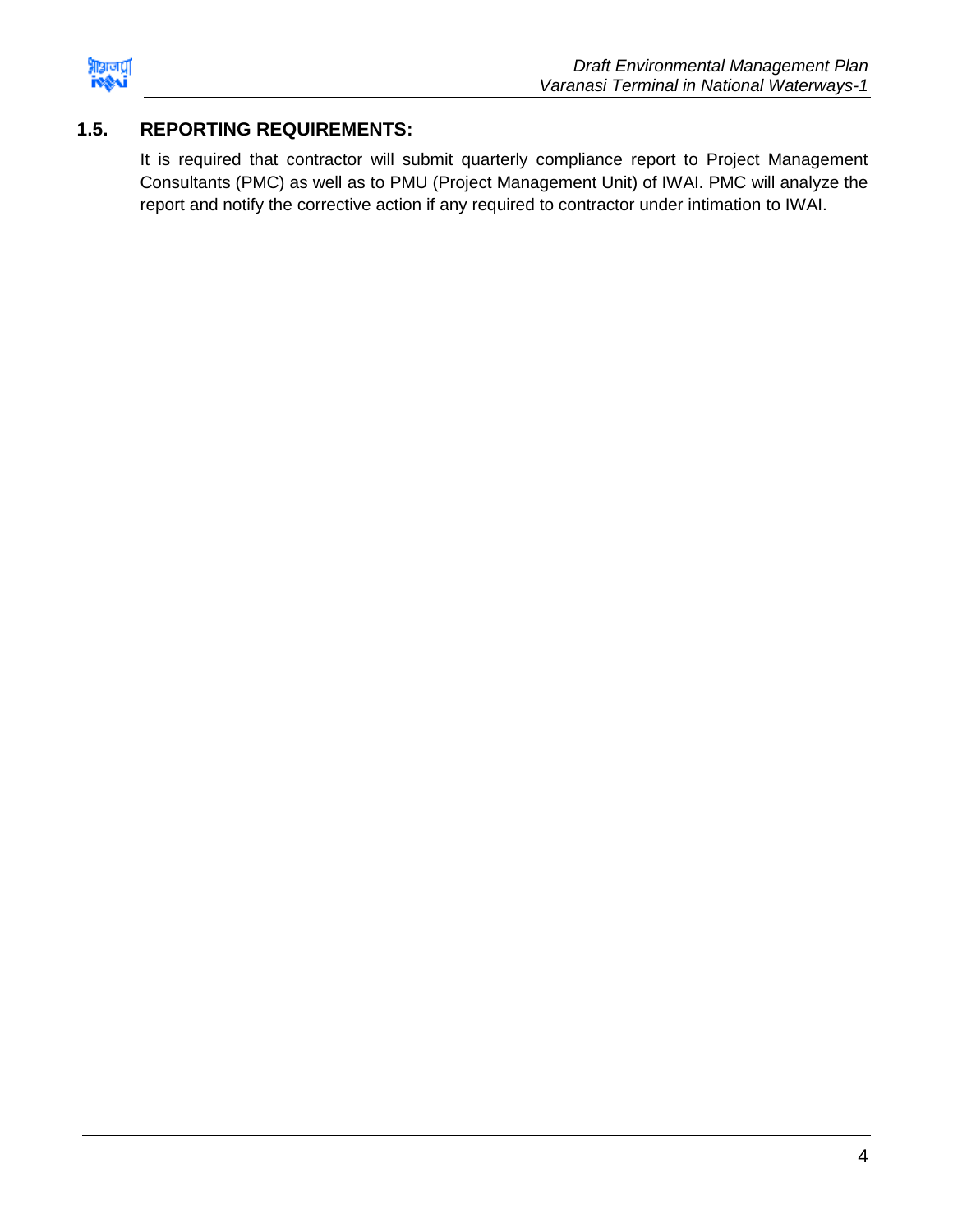

l

<span id="page-5-0"></span>

| <b>Environmental</b>                                                                                                                                   | <b>Remedial Measure</b>                                                                                                                                                                                                                                                                                                                                        | <b>Reference</b>                           | Approxim                                                      | <b>Time</b>                                               | Indicative /                      |             | <b>Institutional Responsibility</b>   |
|--------------------------------------------------------------------------------------------------------------------------------------------------------|----------------------------------------------------------------------------------------------------------------------------------------------------------------------------------------------------------------------------------------------------------------------------------------------------------------------------------------------------------------|--------------------------------------------|---------------------------------------------------------------|-----------------------------------------------------------|-----------------------------------|-------------|---------------------------------------|
| Issue/                                                                                                                                                 |                                                                                                                                                                                                                                                                                                                                                                | to laws                                    | ate                                                           | <b>Frame</b>                                              | <b>Mitigation</b>                 | Implementat | <b>Supervision</b>                    |
| <b>Component</b>                                                                                                                                       |                                                                                                                                                                                                                                                                                                                                                                | and                                        | Location                                                      |                                                           | <b>Cost</b>                       | ion         |                                       |
|                                                                                                                                                        |                                                                                                                                                                                                                                                                                                                                                                | <b>Contract</b>                            |                                                               |                                                           |                                   |             |                                       |
|                                                                                                                                                        |                                                                                                                                                                                                                                                                                                                                                                | <b>Document</b>                            |                                                               |                                                           |                                   |             |                                       |
|                                                                                                                                                        |                                                                                                                                                                                                                                                                                                                                                                | s                                          |                                                               |                                                           |                                   |             |                                       |
| <b>Climate</b><br>1.                                                                                                                                   |                                                                                                                                                                                                                                                                                                                                                                |                                            |                                                               |                                                           |                                   |             |                                       |
| Project is<br>1.<br>unlikely to<br>cause<br>negative<br>effect on<br>climate.<br>However,<br>project<br>can<br>contribute<br>positively<br>for climate | • Avoid cutting any<br>tree standing on<br>the<br>proposed<br>terminal<br>site<br><b>or</b><br>temporary<br>accesses area of<br>600-700 m length.<br>• Prior<br>permission<br>shall be taken for<br>cutting any tree.<br>• Compensatory<br>plantation<br>tree<br>shall be carried out<br>for any tree cut (as<br>state forest<br>per<br>policy(minimum<br>1:2) | Forest<br>Conservati<br>Act,<br>on<br>1980 | Access<br>road<br>area<br>and<br>proposed<br>terminal<br>area | During<br>design<br>and<br>Pre-<br>Constructi<br>on Stage | Compensat<br>ory for 200<br>trees | Contractor  | <b>IWAI/SEMU/P</b><br>MC <sup>1</sup> |
|                                                                                                                                                        | • Addition plantation<br>of local variety of<br>tree (200 no one<br>row of tree on three<br>side of the terminal                                                                                                                                                                                                                                               |                                            |                                                               |                                                           |                                   |             |                                       |

#### **Table 1.1 : Environment Management Plan Varanasi Terminal During Construction Phase (Phase 1)**

 $^1$  It is proposed to set up Social and Environmental Management Unit (SEMU) in IWAI to manager social and environmental aspect of NW1 augmentation. PMC ( Project Management Consultants) anticipated to be appointed for project management and quality check.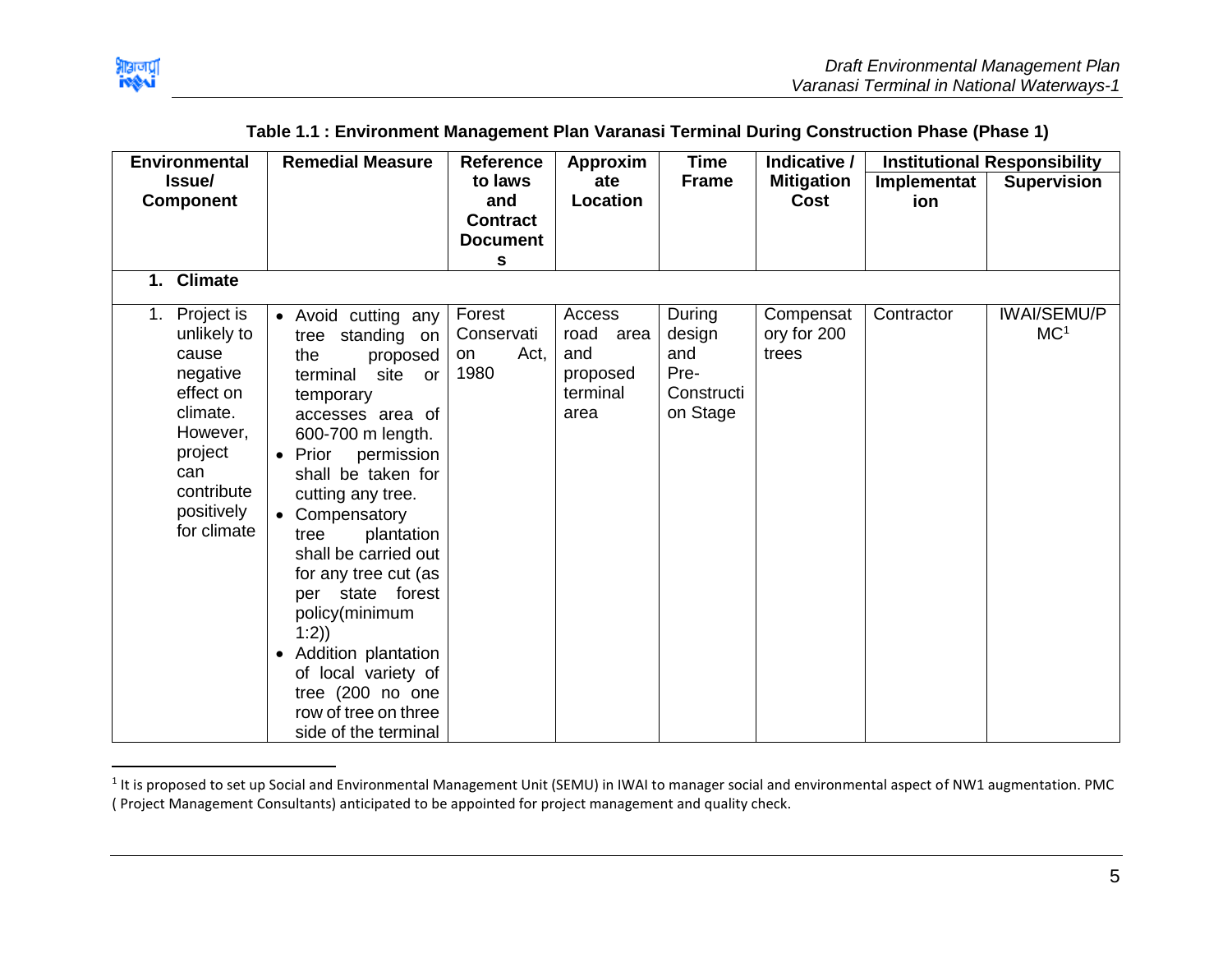

| $2_{-}$ | <b>Natural Hazard</b>                                                                       | shall<br>land)<br>be<br>carried<br>out<br>along<br>boundary<br>of<br>the<br>site<br>terminal<br>(Greenbelt<br>development plan<br>Annexure-1)                                  |                                              |                                               |                                                           |                                       |             |                           |
|---------|---------------------------------------------------------------------------------------------|--------------------------------------------------------------------------------------------------------------------------------------------------------------------------------|----------------------------------------------|-----------------------------------------------|-----------------------------------------------------------|---------------------------------------|-------------|---------------------------|
| 2.      | Earthquak<br>e-Seismic<br>Zone III<br>i.e.,<br>Moderate<br>damage<br>risk zone <sup>2</sup> | • Adoption<br>of<br>Relevant IS codes<br>while designing the<br>civil structures to<br>sustain<br>the<br>earthquake<br>of<br>moderate to<br>high<br>magnitude.<br>(Annexure-2) | Applicable<br><b>BIS</b><br><b>Standards</b> | Project<br>area                               | During<br>design<br>and<br>Pre-<br>Constructi<br>on Stage | Part<br><b>of</b><br>Project<br>Costs | Contractor  | <b>IWAI/SEMU/P</b><br>MC. |
| 3.      |                                                                                             | Site Preparation: Access road, Construction Camp, Construction Site                                                                                                            |                                              |                                               |                                                           |                                       |             |                           |
| 3.      | Improvem<br>ent of<br>Access<br>road:                                                       | Improvement<br>of<br><b>Access Road:</b><br>• Access road route<br>and alignment (for                                                                                          | Municipal<br>Solid<br>Wastes<br>(Managem     | Juncture of<br>Access<br>road and<br>Entrance | During<br>design<br>and                                   | Part<br>of<br>Project<br>Costs        | Contractor. | <b>IWAI/SEMU/P</b><br>MC. |

2 *IS:1893 (Part 1): 2002 Indian Standard Criteria for Earthquake Resistant Design of Structures Part 1 General Provisions and Buildings Fifth Revision divides the* 



*Indian subcontinent into five seismic zones ( II to V) depending on the magnitude and damage intensity of seismic activity.*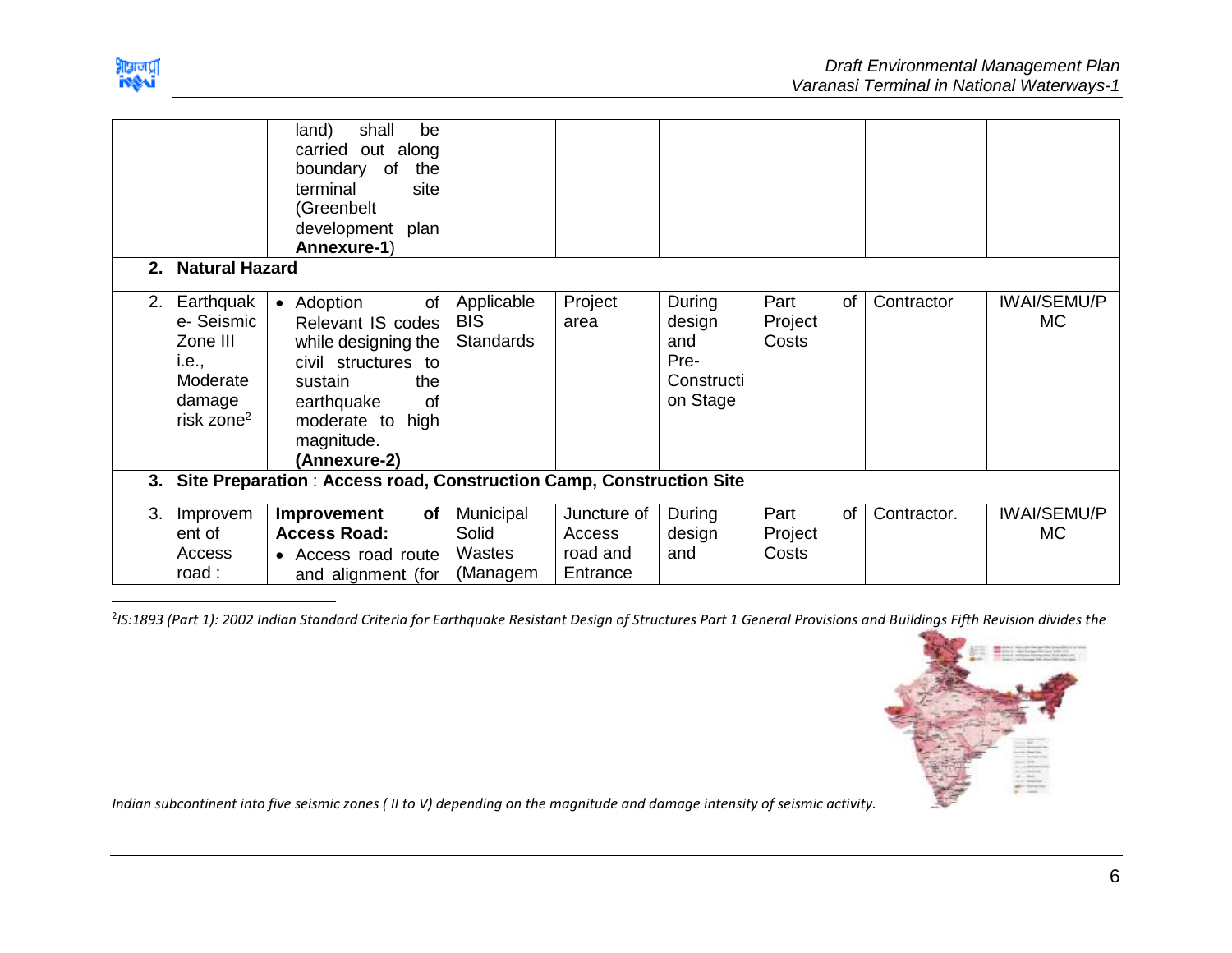

 $\overline{a}$ 

| pavement     | unpaved      | area)                | ent and    | phase 1A | Pre-       |  |  |
|--------------|--------------|----------------------|------------|----------|------------|--|--|
| of the       |              | shall be finalized   | Handling)  | terminal | Constructi |  |  |
| road,        |              | and submitted to     | Rules,     | site     | on Stage   |  |  |
| Disposal     |              | PMC and IWAI for     | 2000,      |          |            |  |  |
| οf           |              | their concurrence.   | Social     |          |            |  |  |
| accumulat    |              | • Tree shall not be  | Impact     |          |            |  |  |
| ed           | cut.         | Alignment            | Assessmen  |          |            |  |  |
| Municipal    | shall        | be suitable          |            |          |            |  |  |
| Solid        |              | adjusted to avoid    | requiremen |          |            |  |  |
| Waste $3:$   |              | cutting of the tree. | ts         |          |            |  |  |
| Loss of      | lf           | unavoidable,         |            |          |            |  |  |
| Agricultura  |              | than tree shall be   |            |          |            |  |  |
| I land, loss | cut          | with<br>due          |            |          |            |  |  |
| of tree, air | permission   | from                 |            |          |            |  |  |
| and noise    | concerned    |                      |            |          |            |  |  |
| pollution    |              | district/forests     |            |          |            |  |  |
|              | authorities. |                      |            |          |            |  |  |
|              | $\bullet$    | Trimming of the      |            |          |            |  |  |
|              |              | large tree standing  |            |          |            |  |  |
|              |              | close to the site    |            |          |            |  |  |
|              |              | shall be done as     |            |          |            |  |  |
|              | minimum      | as                   |            |          |            |  |  |
|              | possible.    |                      |            |          |            |  |  |
|              | $\bullet$    | Provision shall be   |            |          |            |  |  |
|              | made         | dust<br>for          |            |          |            |  |  |

<sup>3</sup> Substantial municipal solid waste is disposed at the entrance and around the proposed terminal site requiring proper management of the same.

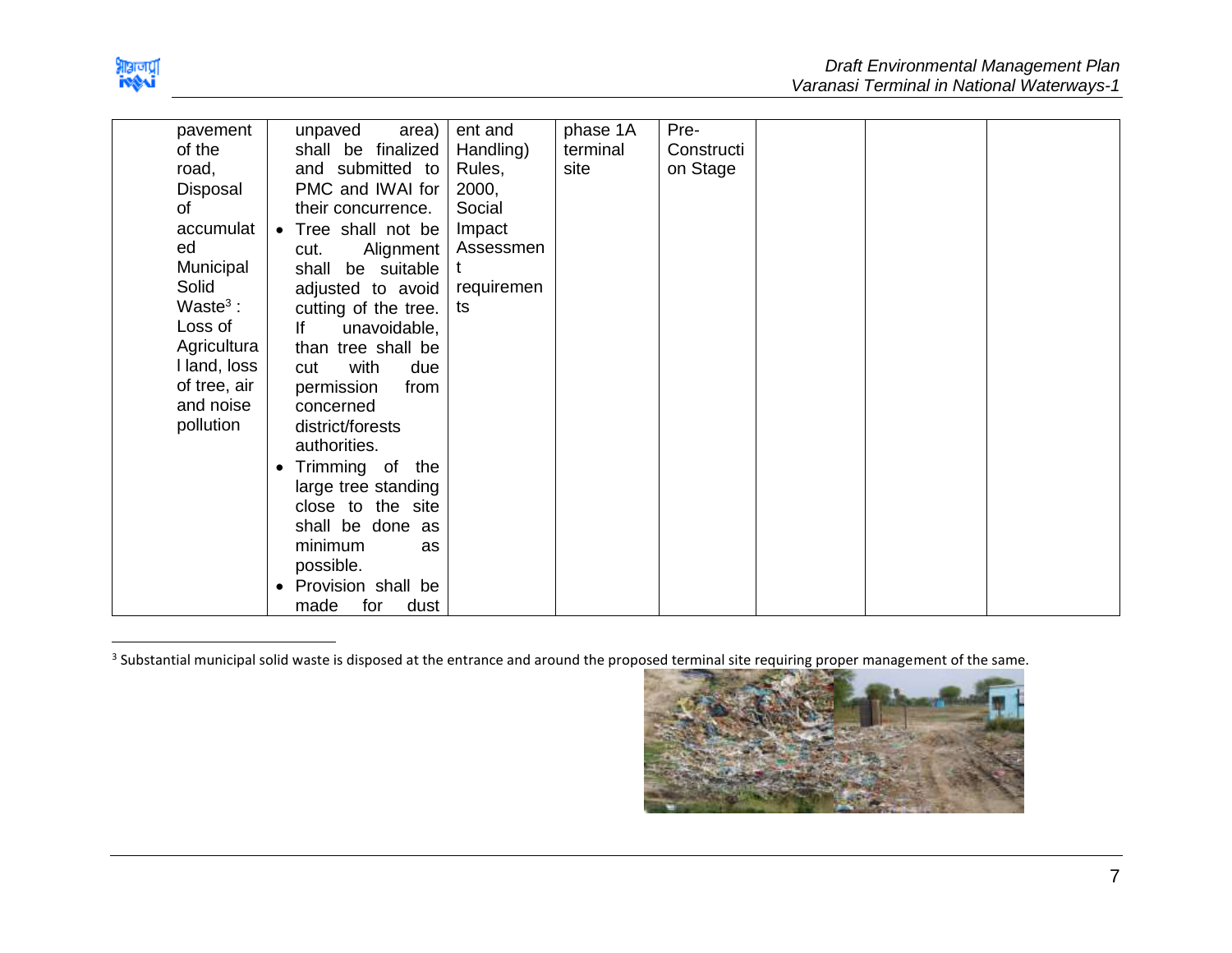

| suppression during               |  |  |  |
|----------------------------------|--|--|--|
| its use.                         |  |  |  |
| • Provision shall be             |  |  |  |
| made<br>(safety                  |  |  |  |
| boards,<br>speed                 |  |  |  |
| traffic<br>control,              |  |  |  |
| guards) to prevent               |  |  |  |
| accident.                        |  |  |  |
| • Survival rate<br>of            |  |  |  |
| shall<br>be<br>tree              |  |  |  |
| regularly                        |  |  |  |
| monitored. It<br>is              |  |  |  |
| shall be minimum                 |  |  |  |
| 70%.                             |  |  |  |
|                                  |  |  |  |
| <b>Municipal</b><br><b>Solid</b> |  |  |  |
| <b>Waste Management</b>          |  |  |  |
| • Arrangement shall              |  |  |  |
| for<br>be<br>made                |  |  |  |
| identifying the area             |  |  |  |
| disposal<br>of<br>for            |  |  |  |
| construction debris              |  |  |  |
| and notify to IWAI.              |  |  |  |
| The site should be               |  |  |  |
| minimum 1000 m                   |  |  |  |
| distance from the                |  |  |  |
| river<br>bank,                   |  |  |  |
| residential<br>area              |  |  |  |
| sensitive<br>and                 |  |  |  |
| like<br>areas                    |  |  |  |
| school<br>hospitals,             |  |  |  |
| and temples.                     |  |  |  |
| • Arrangement shall              |  |  |  |
| made<br>for<br>be                |  |  |  |
| of<br>segregation                |  |  |  |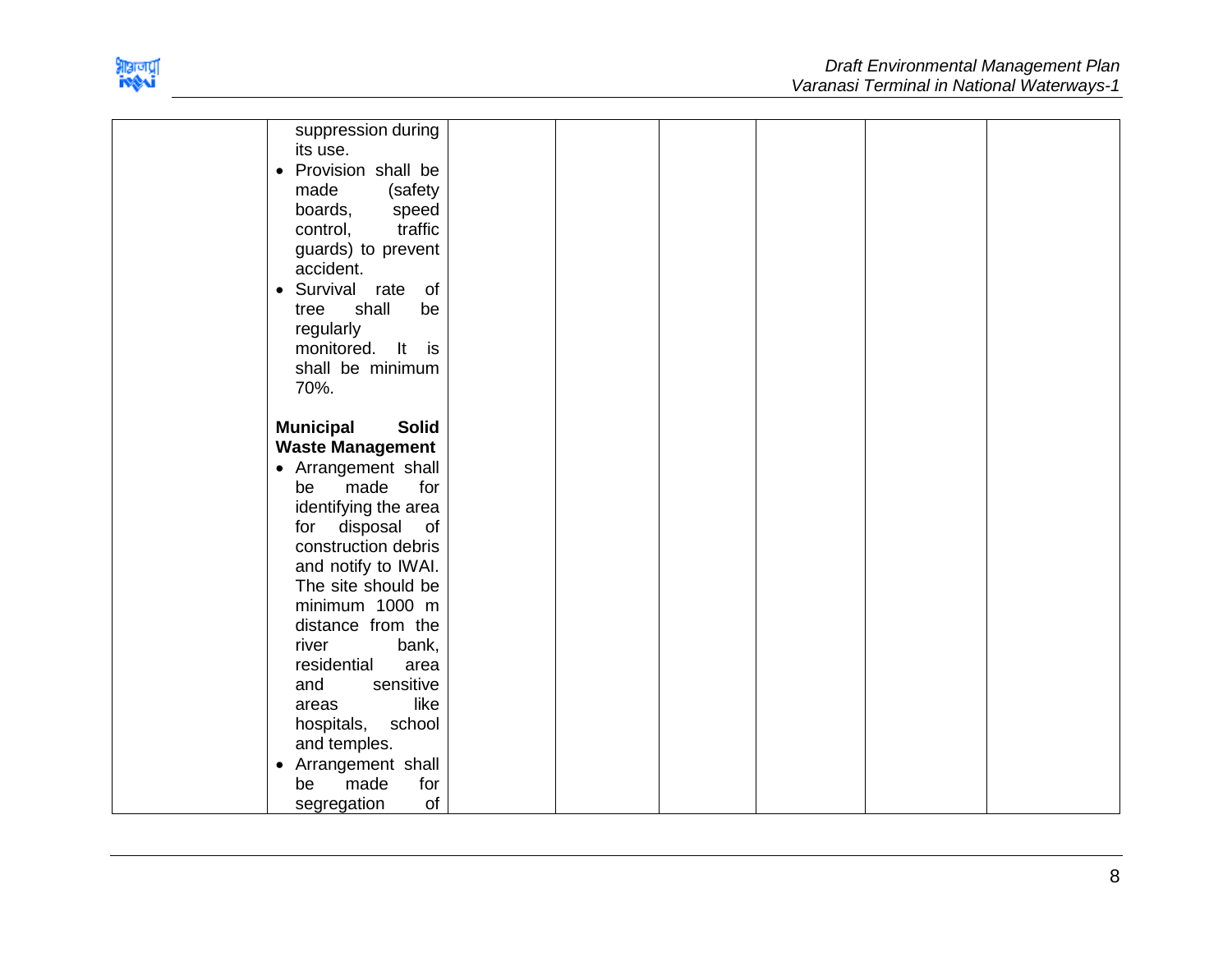

|                                                                                                                                  | waste<br>generated<br>from construction<br>site into recyclable,<br>compostable and<br>non-compostable<br>waste.<br>Resalable/recycla<br>$\bullet$<br>ble waste shall be<br>off<br>sold<br>to<br>authorized<br>agencies.<br>Compostable<br>waste<br>will<br>be<br>composted in pits<br>at site and non-<br>compostable<br>waste shall<br>be<br>off<br>disposed<br>to<br>designated landfill<br>site. If designated<br>landfill<br>site<br>not<br>available,<br>then<br>debris disposal site<br>shall be identified<br>(Annexure-3) |                                                                                                                                            |                             |                                                           |                                                  |             |                                 |
|----------------------------------------------------------------------------------------------------------------------------------|------------------------------------------------------------------------------------------------------------------------------------------------------------------------------------------------------------------------------------------------------------------------------------------------------------------------------------------------------------------------------------------------------------------------------------------------------------------------------------------------------------------------------------|--------------------------------------------------------------------------------------------------------------------------------------------|-----------------------------|-----------------------------------------------------------|--------------------------------------------------|-------------|---------------------------------|
| Setting of<br>4.<br>Labor<br>Camps:<br>Loss of<br>agriculture<br>land,<br>contamina<br>tion of<br>land and<br>water<br>resources | Location<br>of<br>Camp:<br>• Agriculture<br>land<br>should not be used<br>for development of<br>construction labour<br>camps.<br>Barren/waste land<br>should be used                                                                                                                                                                                                                                                                                                                                                               | The<br><b>Building</b><br>and Other<br>Constructio<br>n workers<br>(Regulation<br>of<br>Employmen<br>and<br>t<br>Conditions<br>of Service) | Labour<br>Camp<br>Locations | During<br>design<br>and<br>Pre-<br>Constructi<br>on Stage | For<br>sanitation<br>health<br>an<br>facilities. | Contractor. | <b>IWAI/SEMU/P</b><br><b>MC</b> |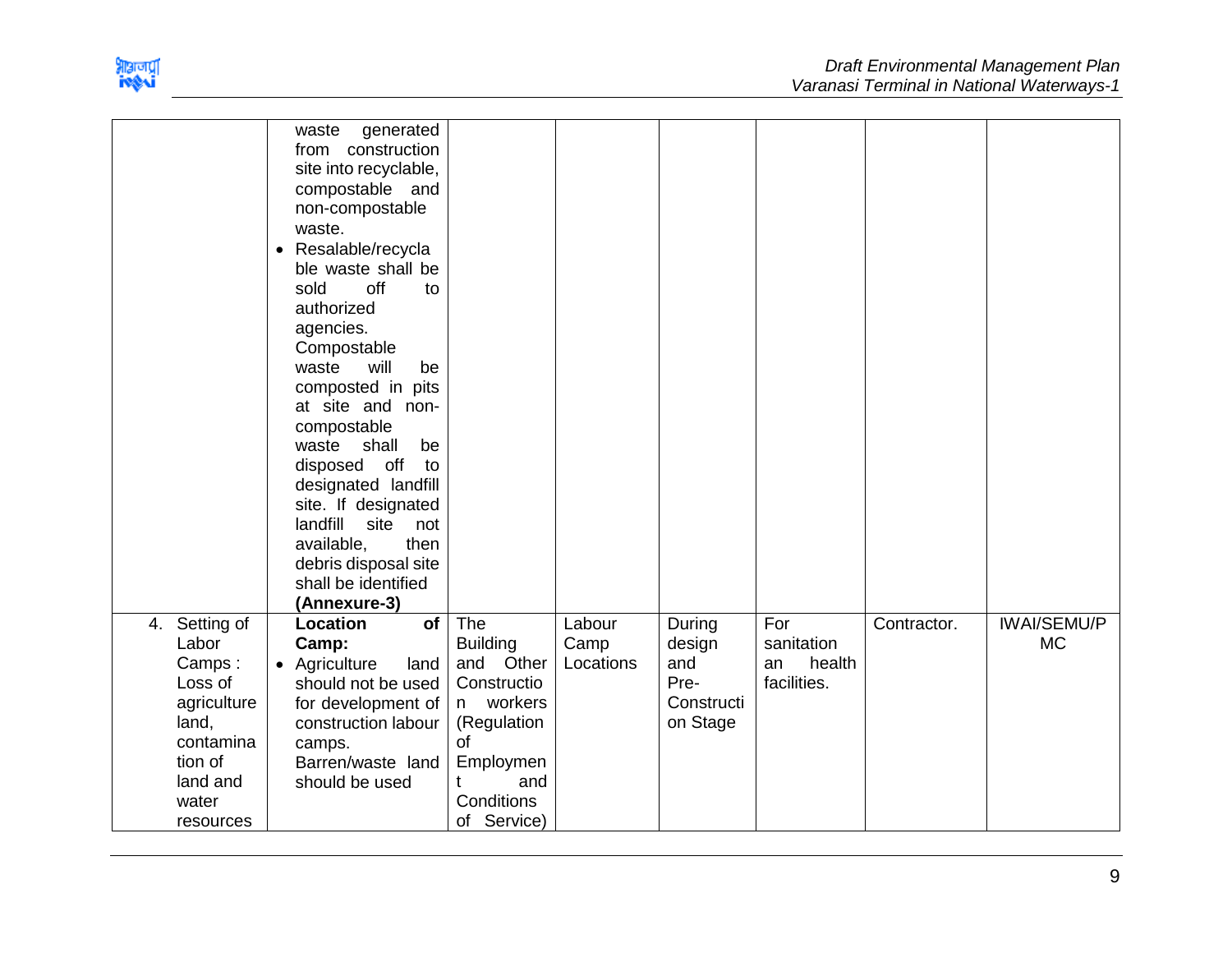

| from       | • Site identified by<br>Act         | 1996               |  |
|------------|-------------------------------------|--------------------|--|
| municipal  | contractor should<br>and            | Cess               |  |
| waste      | be approved by the                  | Act of 1996        |  |
| from       | of<br>and<br>engineers              |                    |  |
| Camps,     | PMC/IWAI                            | The Water          |  |
| worker's   | • Proper<br>closure,                | (Prevention        |  |
| health,    | stabilization<br>and                | &Control of        |  |
| Pressure   | Pollution)<br>rehabilitation of the |                    |  |
| on natural | Act,<br>area should                 | 1974               |  |
| resources  | be<br>and                           |                    |  |
|            | carried out as soon                 | amendment          |  |
| due to     | as the activity is                  |                    |  |
| establishm | s thereof.<br>completed             |                    |  |
| ent of     | Municipal<br>• No land should be    |                    |  |
| labour     | Solid<br>used for above             |                    |  |
| camps      | Wastes<br>without<br>purpose        |                    |  |
|            | (Managem<br>of land<br>consent      |                    |  |
|            | ent<br>owner.                       | and                |  |
|            | Handling)                           |                    |  |
|            | <b>Sanitation</b><br>and            | <b>Rules, 2000</b> |  |
|            | <b>Worker's Health:</b>             |                    |  |
|            | Camp shall be well<br>٠             |                    |  |
|            | ventilated.<br>It                   |                    |  |
|            | should<br>have                      |                    |  |
|            | adequate provision                  |                    |  |
|            | illumination,<br>for                |                    |  |
|            | kitchen and safe                    |                    |  |
|            |                                     |                    |  |
|            | drinking<br>water                   |                    |  |
|            | facility shall<br>be                |                    |  |
|            | provided<br>at the                  |                    |  |
|            | camp                                |                    |  |
|            | • Adequate bathing                  |                    |  |
|            | sanitation<br>and                   |                    |  |
|            | facilities<br>be<br>to              |                    |  |
|            | provided at labour                  |                    |  |
|            | Mobile<br>camp.                     |                    |  |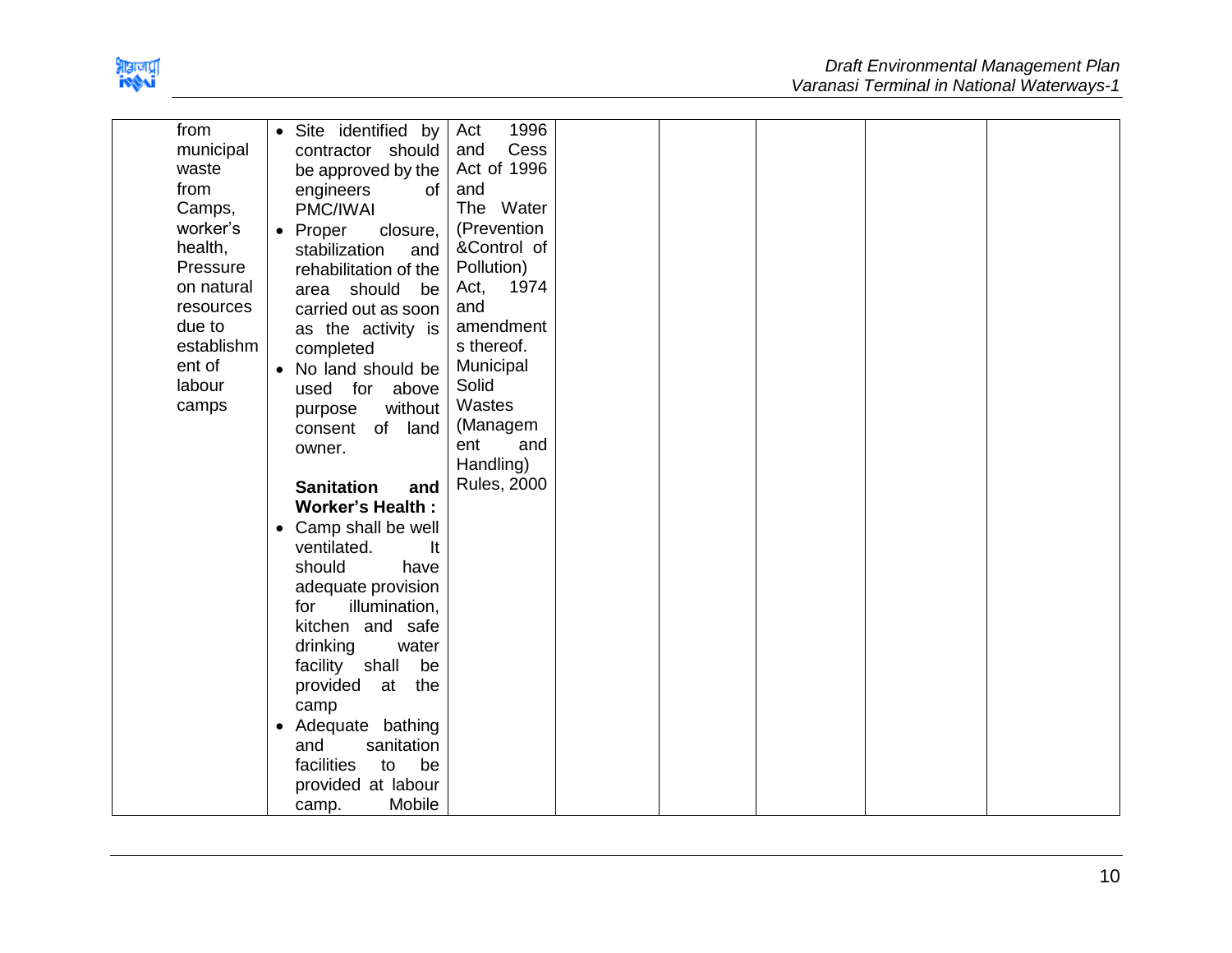

| Toilets shall<br>be              |  |  |  |
|----------------------------------|--|--|--|
| provided.<br>Soak                |  |  |  |
| <b>Pits</b><br>be<br>can         |  |  |  |
| if<br>provided only              |  |  |  |
| labour camp<br>is                |  |  |  |
| located away from                |  |  |  |
| river.                           |  |  |  |
| Proper drainage to<br>$\bullet$  |  |  |  |
| maintained<br>be                 |  |  |  |
| around the sites to              |  |  |  |
| avoid<br>water                   |  |  |  |
| logging leading to               |  |  |  |
| disease                          |  |  |  |
| • Preventive medical             |  |  |  |
| care to be provided              |  |  |  |
| workers- six<br>to               |  |  |  |
| medical<br>monthly               |  |  |  |
| should<br>check-up               |  |  |  |
| be organized                     |  |  |  |
| will<br>Waste<br>be<br>$\bullet$ |  |  |  |
| collected                        |  |  |  |
| &segregated                      |  |  |  |
| within site<br>into              |  |  |  |
| recyclable,                      |  |  |  |
| compostable and                  |  |  |  |
| inert<br>waste.                  |  |  |  |
| Recyclable waste                 |  |  |  |
| will be sold off to              |  |  |  |
| authorized                       |  |  |  |
| dealers.                         |  |  |  |
| Compostable                      |  |  |  |
| waste shall be pit               |  |  |  |
| composted<br>and                 |  |  |  |
| inert waste shall be             |  |  |  |
| sent for disposal to             |  |  |  |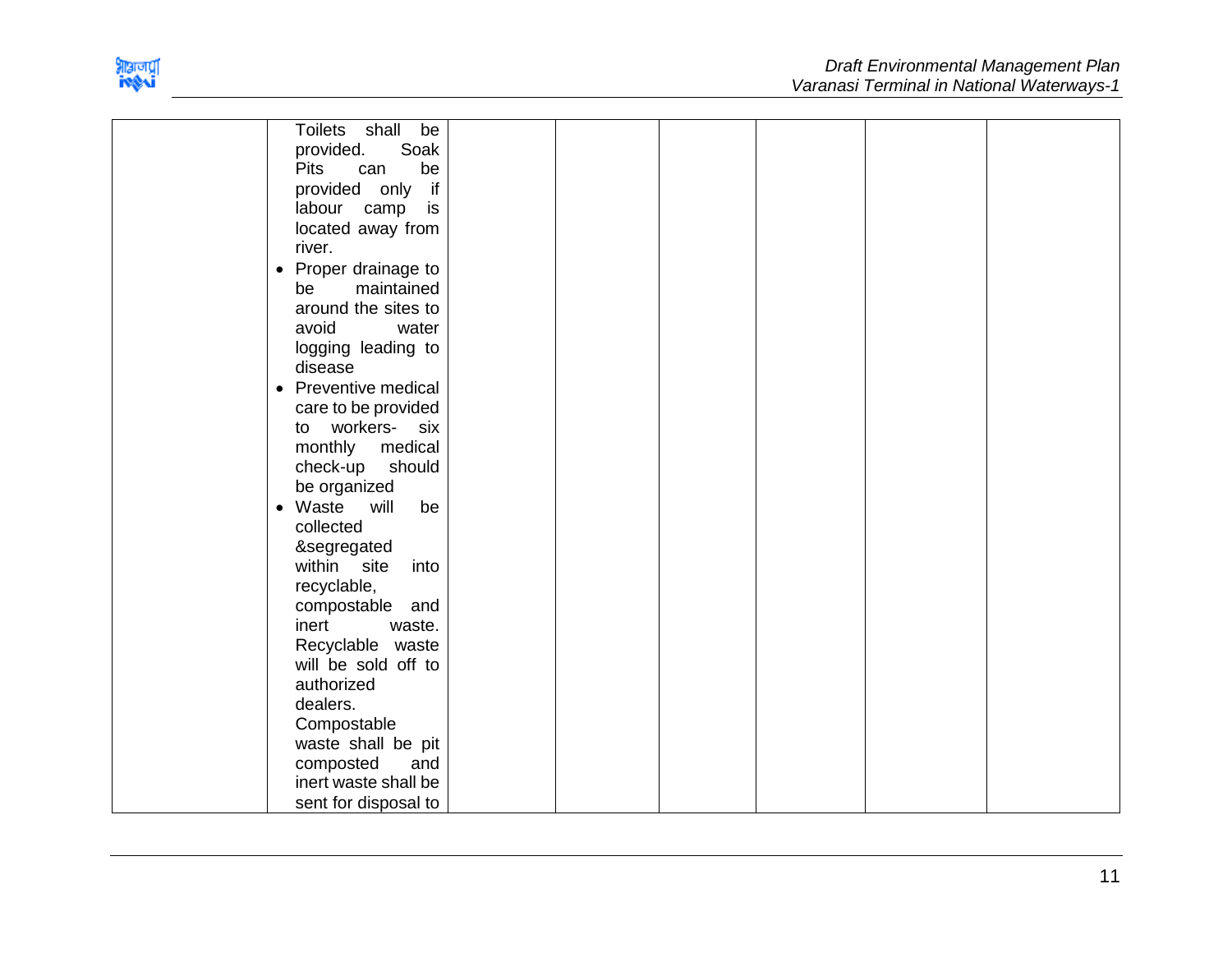

| 5. Setting up       | landfill<br>site<br>or<br>identified for debris<br>disposal.<br>Provision shall be<br>$\bullet$<br>made for essential<br>material supply like<br>cooking fuel (only<br>LPG gas should be<br>used,<br>open<br>of fuel<br>burning<br>should<br>not<br>be<br>allowed)<br>Provision shall be<br>$\bullet$<br>made for<br>day<br>crèche for children<br>• All these facilities | Air                        | <b>Site</b> | During                 | For                         | Contractor. | <b>IWAI/SEMU/P</b> |
|---------------------|---------------------------------------------------------------------------------------------------------------------------------------------------------------------------------------------------------------------------------------------------------------------------------------------------------------------------------------------------------------------------|----------------------------|-------------|------------------------|-----------------------------|-------------|--------------------|
| constructi          | shall be installed at                                                                                                                                                                                                                                                                                                                                                     | (Prevention                | constructio | design                 | sanitation                  |             | <b>MC</b>          |
| on Camp:<br>Concert | proposed terminal<br>site itself. In case                                                                                                                                                                                                                                                                                                                                 | and Control<br>Water<br>of | n Camp      | and<br>Pre-            | health<br>an<br>facilities. |             |                    |
| Mix Plant,          | these are to be set                                                                                                                                                                                                                                                                                                                                                       | Pollution)                 |             | Constructi             |                             |             |                    |
| <b>Hot Mix</b>      | up away from site                                                                                                                                                                                                                                                                                                                                                         | 1981<br>Act,               |             | on and                 |                             |             |                    |
| Plant,<br>Mechanic  | than these shall be<br>located<br>at                                                                                                                                                                                                                                                                                                                                      | and Water<br>(Prevention   |             | constructi<br>on Stage |                             |             |                    |
| al                  | minimum distance                                                                                                                                                                                                                                                                                                                                                          | and Control                |             |                        |                             |             |                    |
| Workshop,           | of 500<br>m from                                                                                                                                                                                                                                                                                                                                                          | Water<br>of                |             |                        |                             |             |                    |
| Fuel<br>storages,   | habitation,<br>water<br>bodies and 1000 m                                                                                                                                                                                                                                                                                                                                 | Pollution)<br>Act, 1972    |             |                        |                             |             |                    |
| Lubricant           | from forest areas.                                                                                                                                                                                                                                                                                                                                                        |                            |             |                        |                             |             |                    |
| storages            | $\bullet$ All<br>maintenance                                                                                                                                                                                                                                                                                                                                              |                            |             |                        |                             |             |                    |
|                     | facilities, hot mix                                                                                                                                                                                                                                                                                                                                                       |                            |             |                        |                             |             |                    |
|                     | plant and concrete<br>missing plant shall                                                                                                                                                                                                                                                                                                                                 |                            |             |                        |                             |             |                    |
|                     | be established with                                                                                                                                                                                                                                                                                                                                                       |                            |             |                        |                             |             |                    |
|                     | prior consent<br>to                                                                                                                                                                                                                                                                                                                                                       |                            |             |                        |                             |             |                    |
|                     | establish<br>be<br>to                                                                                                                                                                                                                                                                                                                                                     |                            |             |                        |                             |             |                    |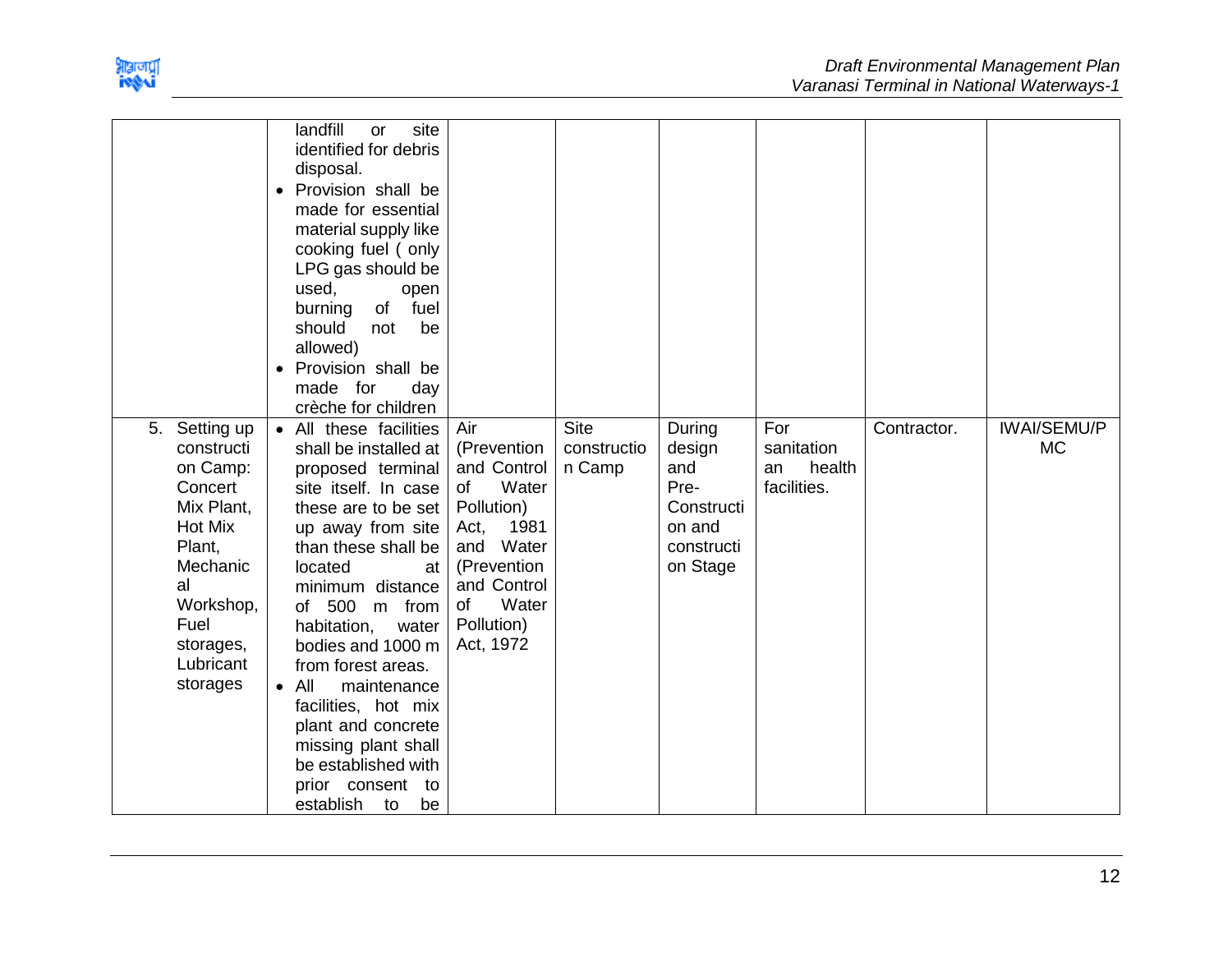

|                                                                                              | from<br>obtained<br>SPCB.<br>All<br>such<br>$\bullet$<br>equipment/plant<br>shall be fitted with<br>air pollution control<br>system and shall<br>with<br>comply<br>of<br>condition<br>consent<br>to<br>establish.<br>• Periodic<br>monitoring shall be<br>carried<br>as<br>per<br>consent<br>conditions.                        |                                                  |                                                                               |                                                     |                          |             |                                 |
|----------------------------------------------------------------------------------------------|---------------------------------------------------------------------------------------------------------------------------------------------------------------------------------------------------------------------------------------------------------------------------------------------------------------------------------|--------------------------------------------------|-------------------------------------------------------------------------------|-----------------------------------------------------|--------------------------|-------------|---------------------------------|
|                                                                                              | (Annexure-4)                                                                                                                                                                                                                                                                                                                    |                                                  |                                                                               |                                                     |                          |             |                                 |
| 4.                                                                                           | Site Preparation: Power supply, Water Supply, Drainage and disposal of muck and debris                                                                                                                                                                                                                                          |                                                  |                                                                               |                                                     | $of \mid$                |             |                                 |
| 6. Power<br>supply<br>and<br>Energy<br>Conservati<br>on: Air<br>Pollution,<br>energy<br>loss | • Power shall<br>be<br>from<br>sourced<br>national/state grid.<br>DG sets shall be<br>used only during<br>power failure.<br>• Back-up<br>power<br>shall be set up with<br>all provisions of<br>for<br>containment<br>fuel leakages, air<br>pollution<br>control<br>(stack height as<br>regulation),<br>per<br>and with acoustic | Energy<br>Conservati<br>on Building<br>Code 2007 | Constructio<br>n Sites,<br>Access<br>road, and<br>Labour<br>Camp<br>Locations | During<br>design,<br>Pre-<br>Constructi<br>on Stage | Part<br>Project<br>Costs | Contractor. | <b>IWAI/SEMU/P</b><br><b>MC</b> |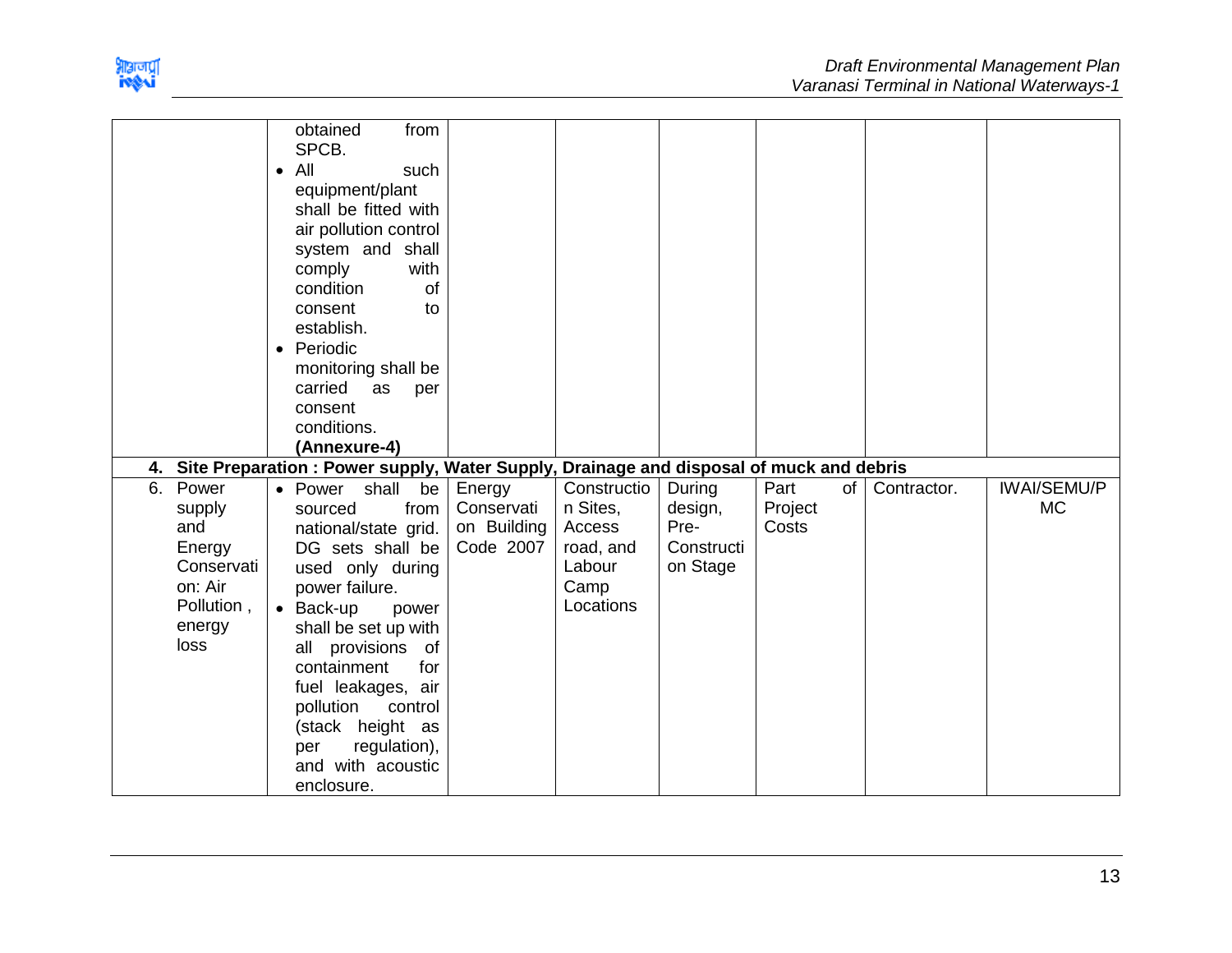

|                                                                 | • Solar energy shall<br>be<br>used<br>in<br>lighting<br>common<br>area on 1:2 basis.<br><b>Buildings designed</b><br>$\bullet$<br>should have green<br>infrastructure.<br>Measures should<br>taken<br>be<br>to<br>conserve<br>energy<br><b>ECBC</b><br>per<br>as<br>norms<br>as<br>applicable.                                                                                                                                                               |                                                               |                                                            |                                                        |                                                                              |             |                                 |
|-----------------------------------------------------------------|--------------------------------------------------------------------------------------------------------------------------------------------------------------------------------------------------------------------------------------------------------------------------------------------------------------------------------------------------------------------------------------------------------------------------------------------------------------|---------------------------------------------------------------|------------------------------------------------------------|--------------------------------------------------------|------------------------------------------------------------------------------|-------------|---------------------------------|
| 7. Water<br>Supply,<br>Drainage<br>and<br>effluent<br>discharge | • The Area is under<br>safe category as<br>per Central Ground<br>Water<br>Board.<br>However,<br>necessary<br>permission shall be<br>taken from district<br>authorities<br>as<br>applicable before<br>digging the bore<br>well.<br>Staff and visitors<br>$\bullet$<br>should be made<br>aware about water<br>conservation<br>by<br>displaying posters<br>and signage<br>• Garland<br>storm<br>water<br>temporary<br>shall<br>drains<br>be<br>developed around | Central<br>Ground<br>Water<br>Board,<br>Local<br>regulations. | Constructio<br>n Sites,<br>and Labour<br>Camp<br>Locations | Pre-<br>Constructi<br>on and<br>constructi<br>on Stage | For<br>construction<br>of<br>grease<br>traps and<br>de-siltation<br>chambers | Contractor. | <b>IWAI/SEMU/P</b><br><b>MC</b> |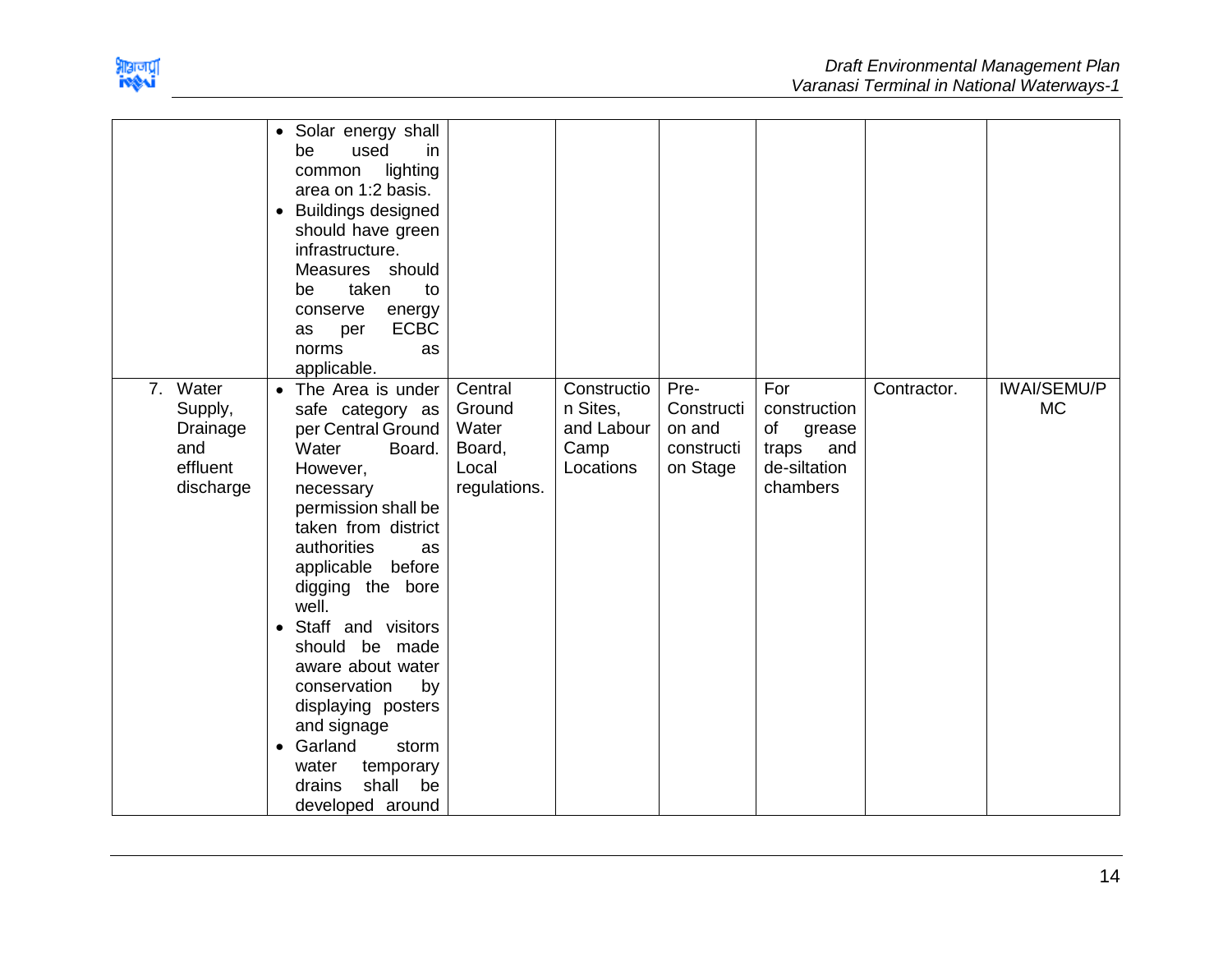

| the site to prevent   |  |  |  |
|-----------------------|--|--|--|
| direct<br>any         |  |  |  |
| of<br>discharge       |  |  |  |
| contaminated<br>or    |  |  |  |
| soiled<br>water<br>to |  |  |  |
| river. It shall<br>be |  |  |  |
| pass through di-      |  |  |  |
| siltation chamber     |  |  |  |
| and<br>water          |  |  |  |
| collection<br>pit.    |  |  |  |
| Collected<br>water    |  |  |  |
| shall be used for     |  |  |  |
| construction          |  |  |  |
| purposes.             |  |  |  |
| • All washing<br>and  |  |  |  |
| maintenance           |  |  |  |
| effluent from the     |  |  |  |
| workshop area of      |  |  |  |
| vehicle               |  |  |  |
| maintenance area      |  |  |  |
| should<br>darin to    |  |  |  |
| separate collection   |  |  |  |
| areas fitted with oil |  |  |  |
| and grease trap       |  |  |  |
| and de- siltation     |  |  |  |
| chamber.<br>The       |  |  |  |
| treated water shall   |  |  |  |
| be used for dust      |  |  |  |
| suppression<br>and    |  |  |  |
| belt<br>green         |  |  |  |
| development. This     |  |  |  |
| water shall not be    |  |  |  |
| discharged to river   |  |  |  |
| at all.               |  |  |  |
|                       |  |  |  |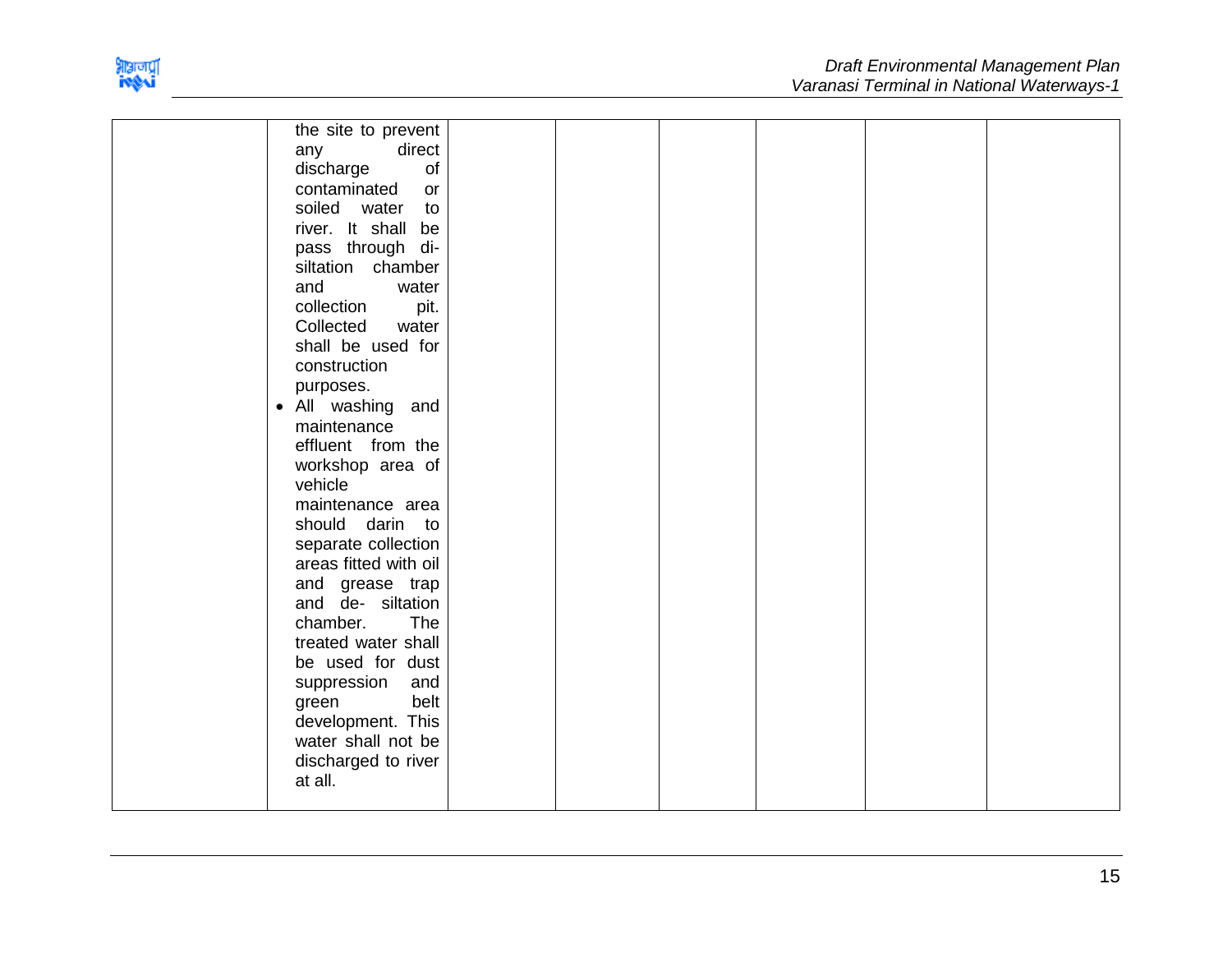

| 8. | Disposal<br>of piling<br>earth,<br>muck and<br>debris:<br>uncontroll<br>ed<br>disposal<br>may leads<br>to<br>increased<br>sedimenta<br>tion of the<br>river.                                 | • Provision shall be<br>made for collection<br>and draining of<br>water for the piling<br>earth. It shall be<br>for<br>used<br>embankment<br>protection or road<br>construction<br>depending on its<br>suitability.<br>• Provision shall be<br>made<br>for<br>geo<br>Screen<br>Synthetic<br>for arresting silt<br>flowing<br>down<br>stream.<br>5. Embankment Design and Construction, Drainage Pattern and Fishermen's Access to River. | Terminal<br>area River<br>Bank along<br>the<br>terminal<br>site | Pre-<br>Constructi<br>on and<br>constructi<br>on Stage                      | Part<br>Project<br>Costs | of I | Contractor. | <b>IWAI/SEMU/P</b><br><b>MC</b> |
|----|----------------------------------------------------------------------------------------------------------------------------------------------------------------------------------------------|------------------------------------------------------------------------------------------------------------------------------------------------------------------------------------------------------------------------------------------------------------------------------------------------------------------------------------------------------------------------------------------------------------------------------------------|-----------------------------------------------------------------|-----------------------------------------------------------------------------|--------------------------|------|-------------|---------------------------------|
| 9. | River<br><b>Bank</b><br>Erosion<br>Protection:<br>Constructi<br>on of<br>Embankm<br>ent and<br>constructi<br>on of berth<br>$:$ may<br>lead to<br>accumulati<br>on of<br>sediments<br>on the | Embankment<br>$\bullet$<br>protection<br>measures (stone<br>pitching) shall be<br>made<br>both<br>in<br>upstream<br>and<br>downstream<br>to<br>that<br>the extent<br>erosion<br>is<br>minimized.<br>Erosion<br>$\bullet$<br>monitoring<br>shall<br>be carried<br>out<br>periodically<br>downstream<br>as<br>well.                                                                                                                        | <b>River Bank</b><br>along the<br>terminal<br>site              | During<br>design,<br>Pre-<br>Constructi<br>on and<br>constructi<br>on Stage | Part<br>Project<br>Costs | of   | Contractor. | <b>IWAI/SEMU/P</b><br><b>MC</b> |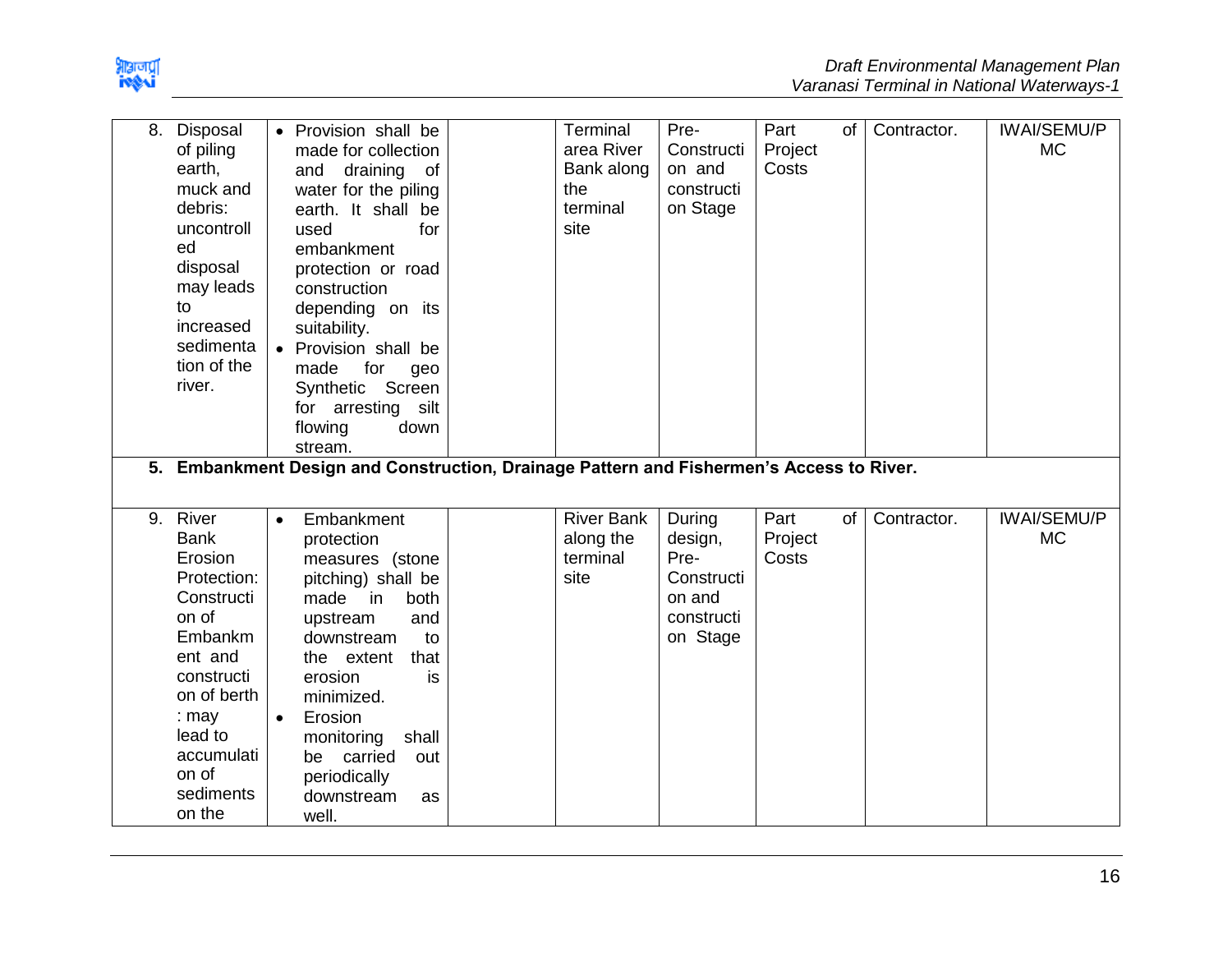

| updrift<br>side and<br>erosion of<br>the<br>downdrift<br>side.<br>Contamin<br>ation of<br>river water<br>quality<br>and land<br>may<br>happen<br>due to<br>river bed<br>material | Bed<br>River<br>$\bullet$<br>material shall be<br>tested<br>for<br>contaminants<br>before its use or<br>disposal for land<br>fill site. If any level<br>of heavy metal<br>contamination is<br>found than it shall<br>be disposed off in<br>a secure manner.                                                             |                                                                               |                                                                 |                                |             |                                 |
|----------------------------------------------------------------------------------------------------------------------------------------------------------------------------------|-------------------------------------------------------------------------------------------------------------------------------------------------------------------------------------------------------------------------------------------------------------------------------------------------------------------------|-------------------------------------------------------------------------------|-----------------------------------------------------------------|--------------------------------|-------------|---------------------------------|
| 10. Drainage<br>Pattern                                                                                                                                                          | • Natural<br>Drainage<br>of area<br>pattern<br>shall<br>around<br>be<br>maintained.<br><b>No</b><br>be<br>shall<br>waste<br>allowed to dumped<br>industrial<br>to<br>effluent<br><b>Nala</b><br>flowing adjacent to<br>the terminal site.<br>Its opening to river<br>shall<br>be<br>not<br>obstructed in any<br>manner. | Constructio<br>n Sites,<br>Access<br>road, and<br>Labour<br>Camp<br>Locations | Pre-<br>Constructi<br>on Stage<br>and<br>constructi<br>on stage | Part<br>of<br>Project<br>Costs | Contractor. | <b>IWAI/SEMU/P</b><br><b>MC</b> |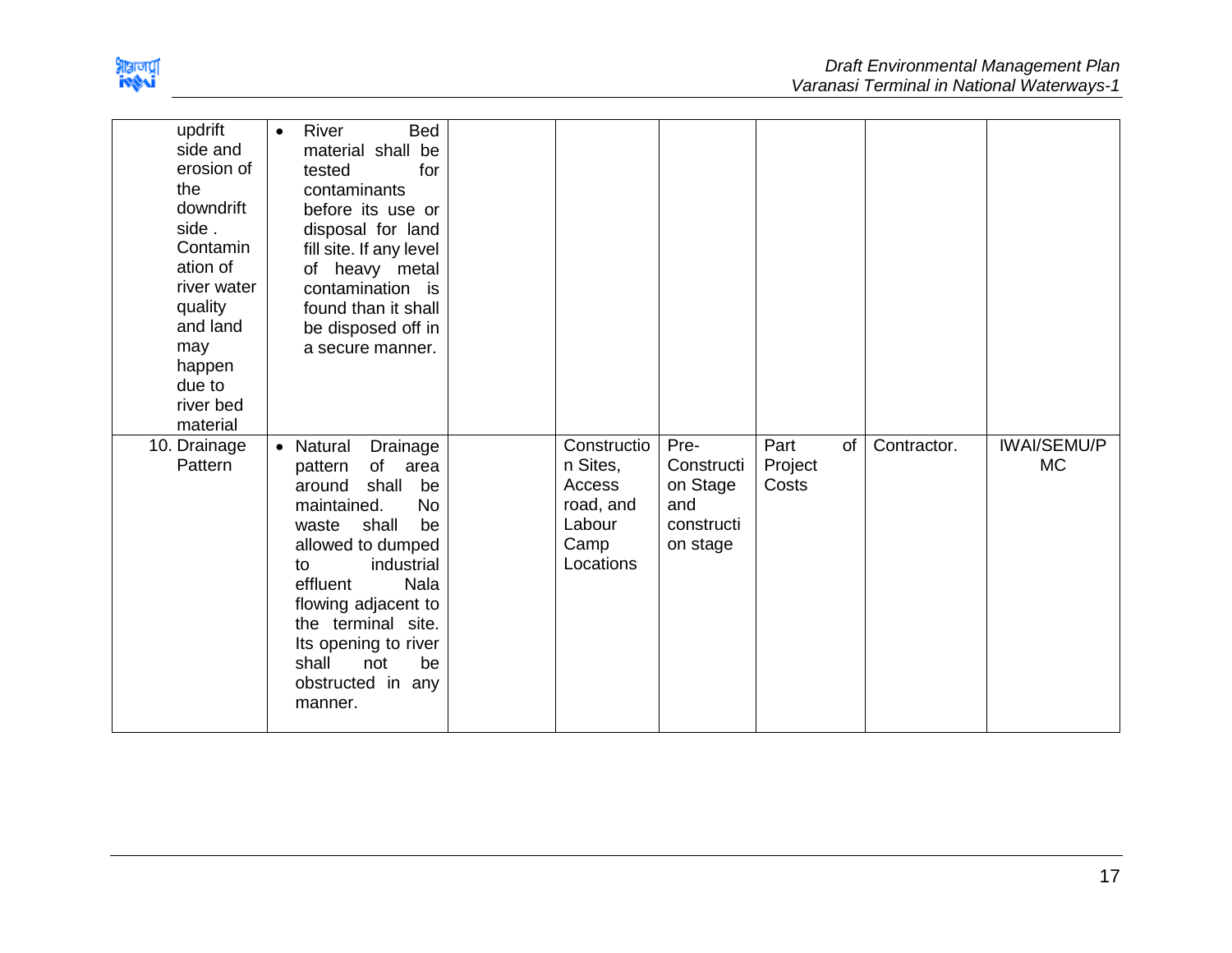

| 11. Access to<br>river:<br>restricted<br>movement<br>of<br>fisherman $4$<br>6.                                                                                       | $\bullet$ Fishing<br>activities<br>are seen in the<br>river close to site.<br>Arrangement shall<br>be made to provide<br>free access to river<br>undisturbed<br>and<br>safe movement of<br>the fishermen.<br><b>Construction Material Sourcing</b>                                                                                  |                                                                                                                                                                                         | Terminal<br>site and<br>area<br>around      | Constructi<br>on Stage                                    | Part<br>Project<br>Costs | of | Contractor. | <b>IWAI/SEMU/P</b><br><b>MC</b> |
|----------------------------------------------------------------------------------------------------------------------------------------------------------------------|-------------------------------------------------------------------------------------------------------------------------------------------------------------------------------------------------------------------------------------------------------------------------------------------------------------------------------------|-----------------------------------------------------------------------------------------------------------------------------------------------------------------------------------------|---------------------------------------------|-----------------------------------------------------------|--------------------------|----|-------------|---------------------------------|
| 12. Borrow<br>areas for<br>sourcing<br>earth for<br>filling as<br>required<br>(erosion,<br>loss of<br>productive<br>land, land<br>degradatio<br>n, air<br>pollution) | Non-productive<br>$\bullet$<br>lands,<br>barren<br>lands,<br>raised<br>lands; wastelands<br>shall be used for<br>borrowing<br>earth<br>with<br>the<br>necessary<br>permissions/cons<br>ents.<br>Agricultural areas<br>$\bullet$<br>not to be used as<br>borrow<br>areas<br>unless requested<br>by the landowner<br>for lowering the | <b>IRC</b><br>Guidelines<br>borrow<br>on<br>areas and<br>for quarries.<br>EIA<br>Notification<br>2006(<br>under<br>Environme<br>ntal<br>Protection<br>Act<br>and<br>Rules,<br>$1986;$ ) | All<br>Identified<br><b>Borrow</b><br>sites | During<br>design<br>and<br>Pre-<br>Constructi<br>on Stage | Part<br>Project<br>Costs | of | Contractor  | <b>IWAI/SEMU/P</b><br><b>MC</b> |

 4 Fishing activities are seen. Local fisherman are seen fishing close to river areas. They access the river from small temporary access around the site.

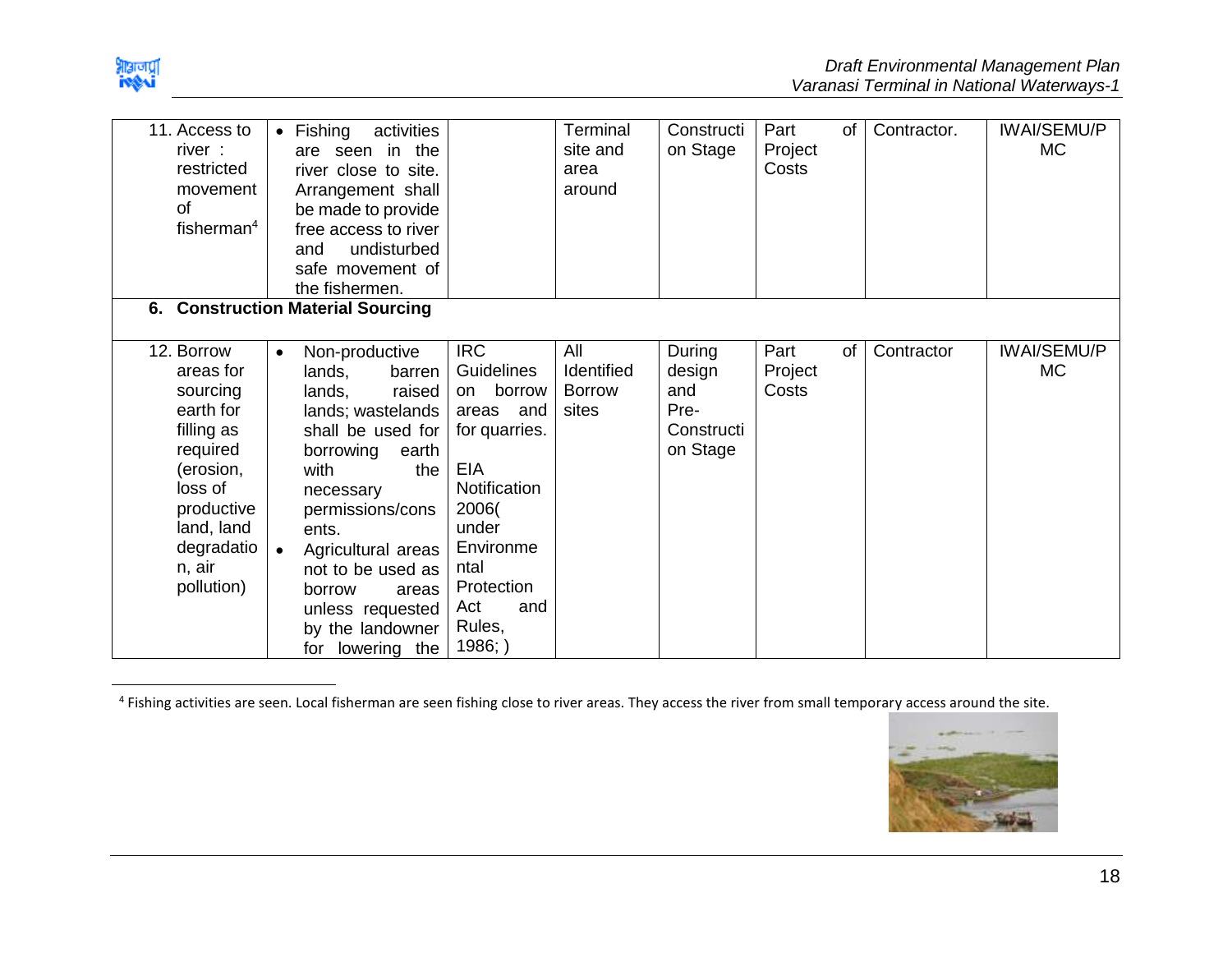

| land for making it             |  |
|--------------------------------|--|
| cultivable.                    |  |
| Excavation depth<br>$\bullet$  |  |
| should<br>not                  |  |
| exceed 1.5 m bgl               |  |
| Environmental<br>$\bullet$     |  |
| Clearance<br>from              |  |
| <b>State</b>                   |  |
| Environmental                  |  |
| Impact                         |  |
| Assessment                     |  |
| Authority<br>and               |  |
| required                       |  |
| permission from                |  |
| <b>District</b>                |  |
| Magistrate shall               |  |
| be obtained prior              |  |
| excavation.<br>to              |  |
| Copy of this                   |  |
| permission shall               |  |
| be submitted to                |  |
| IWAI before start              |  |
| of excavation.                 |  |
| Record<br>of<br>$\bullet$      |  |
| location,<br>area,             |  |
| accessibility<br>to            |  |
| the location and               |  |
| of<br>photograph               |  |
| borrow<br>area                 |  |
| should<br>be                   |  |
| maintained prior               |  |
| to excavation                  |  |
| Site selected for<br>$\bullet$ |  |
| borrow<br>area                 |  |
| be<br>should                   |  |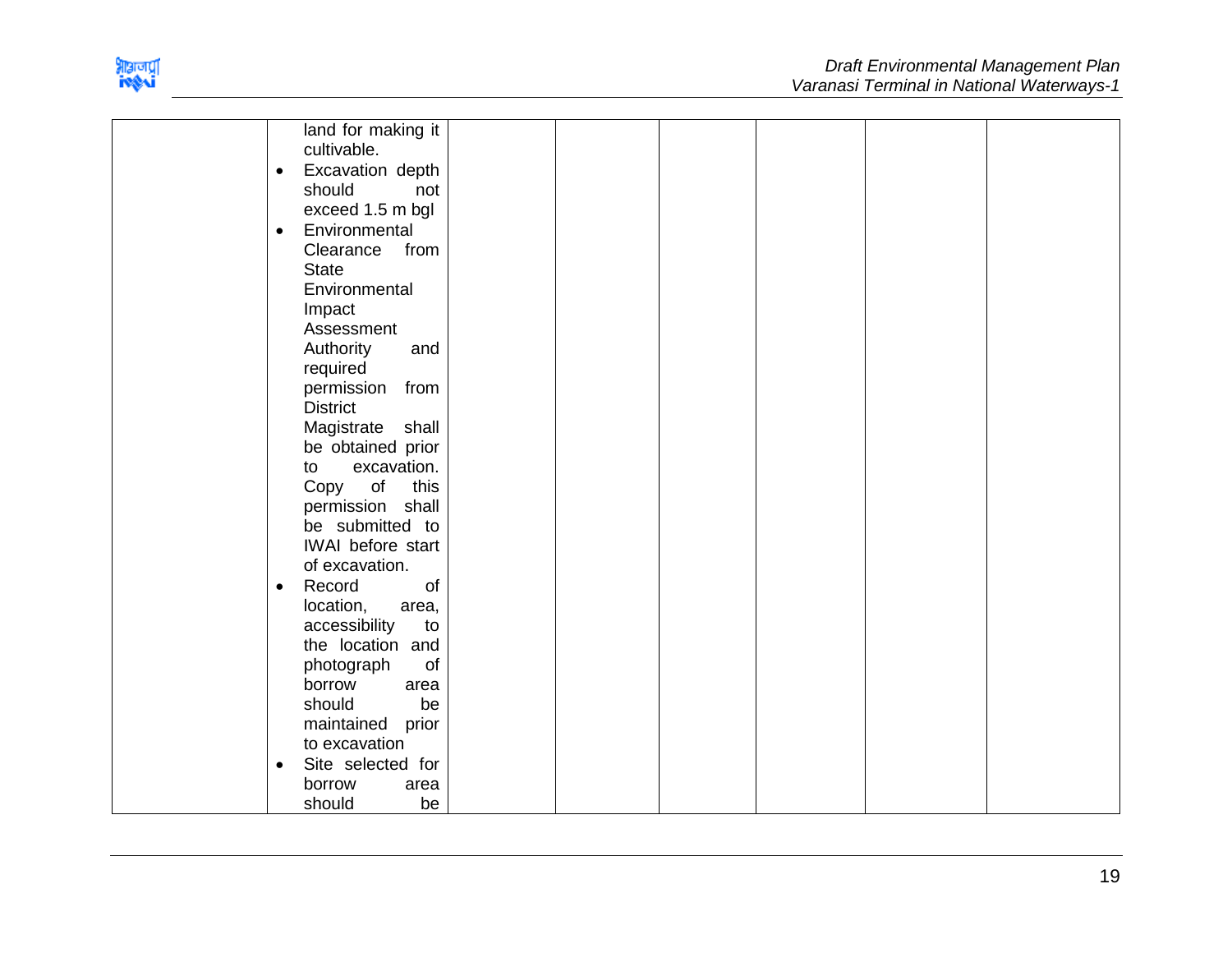

| approved by PMC                                        |  |  |  |
|--------------------------------------------------------|--|--|--|
| & IWAI expert                                          |  |  |  |
| prior<br>to                                            |  |  |  |
| excavation                                             |  |  |  |
| Ridges of not less<br>$\bullet$                        |  |  |  |
| than 8m width will                                     |  |  |  |
| be left at intervals                                   |  |  |  |
| not<br>exceeding                                       |  |  |  |
| Small<br>300m.                                         |  |  |  |
| drains will be cut                                     |  |  |  |
| through<br>the                                         |  |  |  |
| if<br>ridges,                                          |  |  |  |
| necessary,<br>to                                       |  |  |  |
| facilitate                                             |  |  |  |
| drainage.                                              |  |  |  |
| The slope of the<br>$\bullet$                          |  |  |  |
| edges will<br>be                                       |  |  |  |
| maintained<br>not                                      |  |  |  |
| steeper than 1:4                                       |  |  |  |
| (vertical:                                             |  |  |  |
| Horizontal).                                           |  |  |  |
| Topsoil<br>$\overline{\mathsf{to}}$<br>be<br>$\bullet$ |  |  |  |
| stockpiled<br>and                                      |  |  |  |
| protected for use                                      |  |  |  |
| the<br>at                                              |  |  |  |
| rehabilitation                                         |  |  |  |
| stage.                                                 |  |  |  |
| Rehabilitation<br>٠                                    |  |  |  |
| shall<br>be                                            |  |  |  |
| satisfactorily                                         |  |  |  |
| undertaken                                             |  |  |  |
| immediately after                                      |  |  |  |
| has<br>the<br>use                                      |  |  |  |
| ceased and<br>at                                       |  |  |  |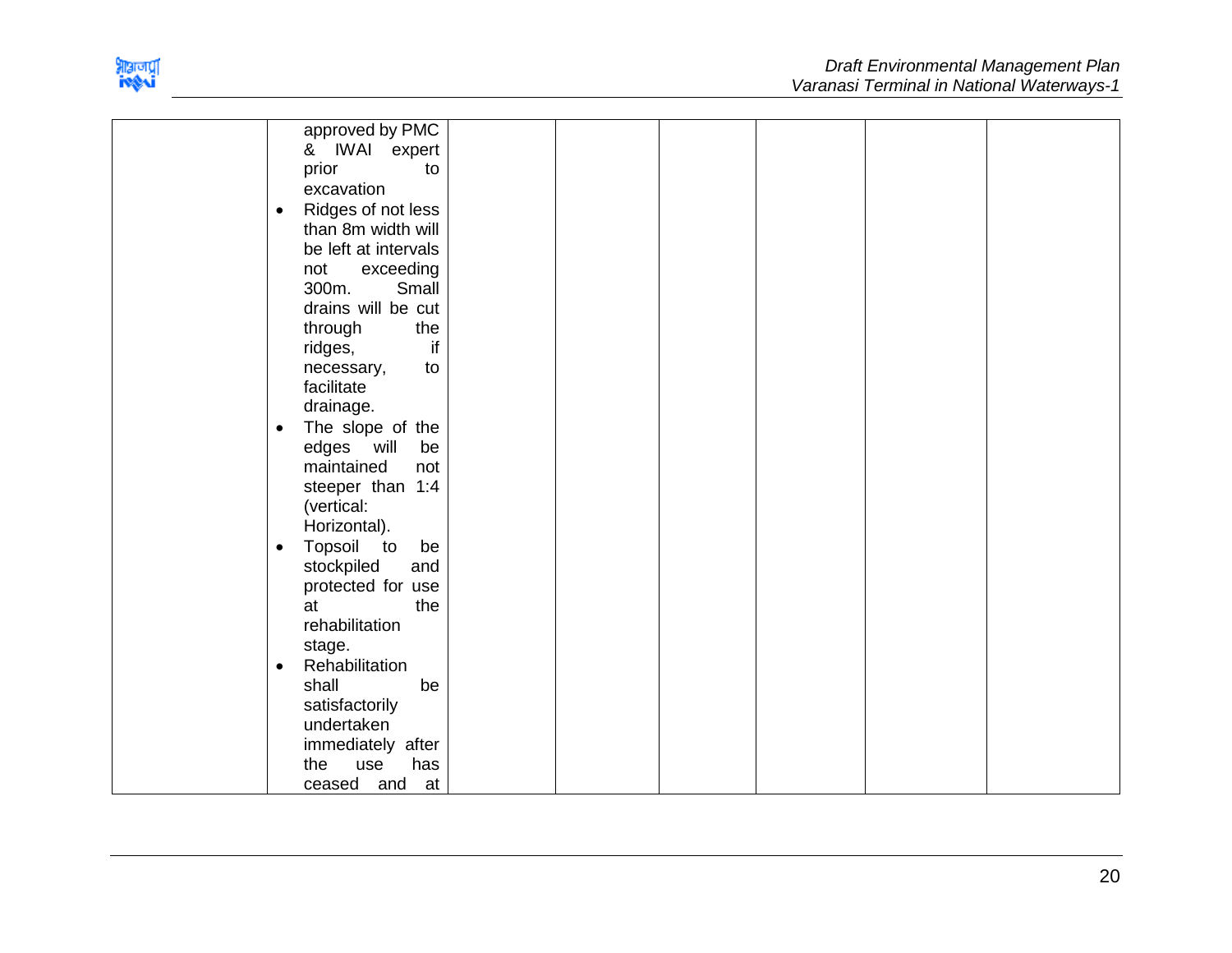

|                                                                                                                                                                                                                                            | least three weeks<br>prior to monsoon.<br>Unpaved<br>$\bullet$<br>surfaces used for<br>the haulage of<br>borrow materials<br>to be maintained.<br>Transportation of<br>$\bullet$<br>earth<br>materials<br>shall be through<br>covered vehicles.                                                                                                                                                                                                                                                               |                                                                                                                      |                    |                                                           |                                |            |                                 |
|--------------------------------------------------------------------------------------------------------------------------------------------------------------------------------------------------------------------------------------------|---------------------------------------------------------------------------------------------------------------------------------------------------------------------------------------------------------------------------------------------------------------------------------------------------------------------------------------------------------------------------------------------------------------------------------------------------------------------------------------------------------------|----------------------------------------------------------------------------------------------------------------------|--------------------|-----------------------------------------------------------|--------------------------------|------------|---------------------------------|
| Quarries<br>for<br>sourcing<br>stone<br>and<br>aggregates<br>(loss of productive<br>land,<br>land<br>degradation,<br>air<br>pollution.<br>Any<br>illegal quarrying<br>may lead to land<br>use<br>change,<br>unstable<br>rock<br>formation) | $\bullet$<br>Aggregates<br>required<br>for<br>embankment<br>stone<br>pitching<br>and roads shall<br>be procured from<br>licensed quarries.<br>It shall be ensures<br>$\bullet$<br>that<br>selected  <br>quarries<br>are<br>having<br>requisite<br>environment<br>clearance,<br>and<br>comply with Air<br>Pollution Control<br>and Noise level<br>requirements as<br>per the law.<br>Copy<br>of<br>$\bullet$<br>Environmental<br>Clearance<br>letter<br>and Consent to<br>Operate and shall<br>Be obtained and | <b>EIA</b><br>Notification<br>2006(<br>under<br>Environme<br>ntal<br>Protection<br>Act<br>and<br>Rules,<br>$1986;$ ) | <b>Quarry Site</b> | During<br>design<br>and<br>Pre-<br>Constructi<br>on Stage | Part<br>of<br>Project<br>Costs | Contractor | <b>IWAI/SEMU/P</b><br><b>MC</b> |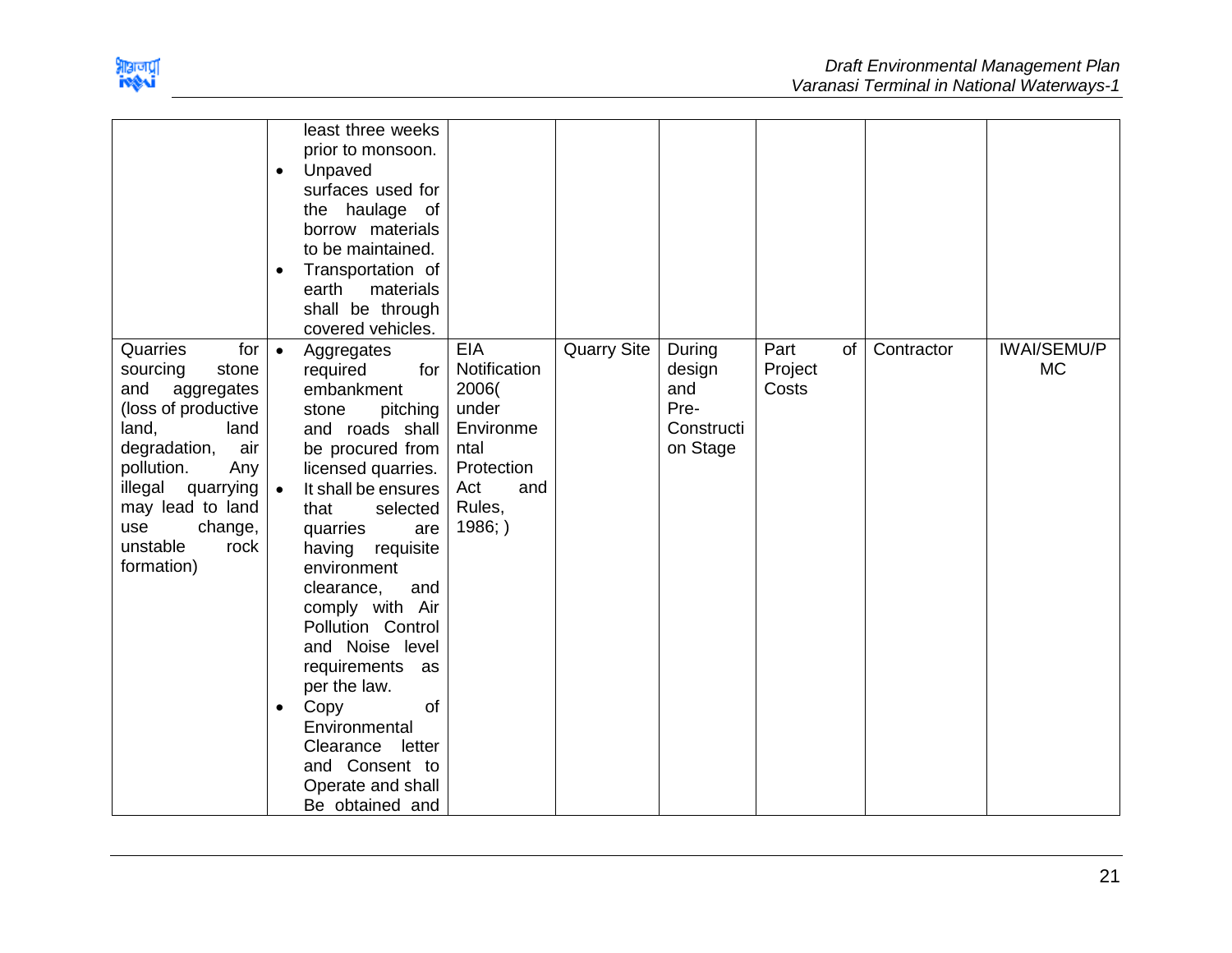

|                                                                              | submitted<br>to<br>IWAI.<br>Material shall be<br>$\bullet$<br>transported under<br>covered<br>trucks<br>only.<br>No new quarry<br>$\bullet$<br>shall be opened<br>without<br>due<br>permissions.<br>Each Quarry shall<br>$\bullet$<br>be visited prior to<br>its selection to<br>its<br>ensure<br>compliance<br>with<br>lease conditions,<br>EC and consent<br>conditions.<br>Stone crushers, if<br>$\bullet$<br>required, shall be<br>set up only after<br>from<br>consent<br>SPCB and taking<br>adequate<br>measures for air<br>pollution control.<br>(Annexure-5)<br>7. Protection of Flora and Fauna |                                        |                                            |                                                       |                                |                            |                                 |
|------------------------------------------------------------------------------|----------------------------------------------------------------------------------------------------------------------------------------------------------------------------------------------------------------------------------------------------------------------------------------------------------------------------------------------------------------------------------------------------------------------------------------------------------------------------------------------------------------------------------------------------------------------------------------------------------|----------------------------------------|--------------------------------------------|-------------------------------------------------------|--------------------------------|----------------------------|---------------------------------|
|                                                                              |                                                                                                                                                                                                                                                                                                                                                                                                                                                                                                                                                                                                          |                                        |                                            |                                                       |                                |                            |                                 |
| 13. Protection<br>of Tortoise<br>Increased<br>sedimenta<br>tion<br>downstrea | Tortoise<br>$\bullet$<br>Sanctuary<br>is<br>located at about<br>2.3 Km from site.<br>Necessary<br>permission shall<br>be obtained from                                                                                                                                                                                                                                                                                                                                                                                                                                                                   | Wild Life<br>Protection )<br>Act, 1972 | In<br>and<br>Around<br><b>Project Site</b> | During the<br>design<br>and<br>Constructi<br>on stage | Part<br>of<br>project<br>costs | <b>SEMU</b><br>through DFO | <b>IWAI/SEMU/P</b><br><b>MC</b> |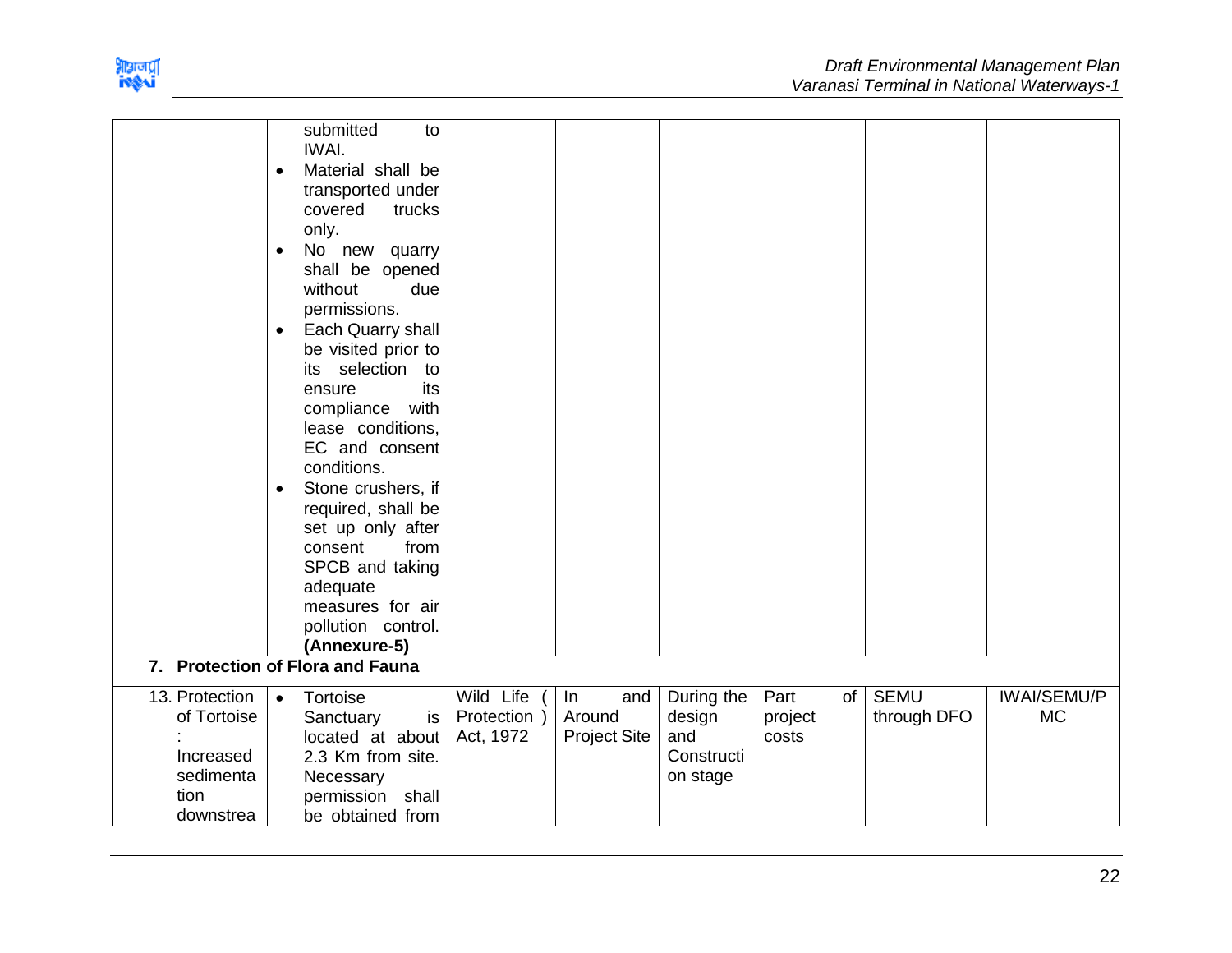

| m of            | National Board of           |              |                     |            |                    |            |                    |
|-----------------|-----------------------------|--------------|---------------------|------------|--------------------|------------|--------------------|
| constructi      | Wild Life prior to          |              |                     |            |                    |            |                    |
| on site         | of<br>start                 |              |                     |            |                    |            |                    |
|                 | construction                |              |                     |            |                    |            |                    |
|                 | No movement of<br>$\bullet$ |              |                     |            |                    |            |                    |
|                 | tortoise<br>is              |              |                     |            |                    |            |                    |
|                 | reported upward             |              |                     |            |                    |            |                    |
|                 | to the site. No             |              |                     |            |                    |            |                    |
|                 | shall<br>be<br>harm         |              |                     |            |                    |            |                    |
|                 | caused to these             |              |                     |            |                    |            |                    |
|                 | tortoise in case            |              |                     |            |                    |            |                    |
|                 | any tortoise is             |              |                     |            |                    |            |                    |
|                 | sited. Necessary            |              |                     |            |                    |            |                    |
|                 | caution<br>notice           |              |                     |            |                    |            |                    |
|                 | shall be displaced          |              |                     |            |                    |            |                    |
|                 | and conveyed to             |              |                     |            |                    |            |                    |
|                 | all<br>construction         |              |                     |            |                    |            |                    |
|                 | workers<br>and              |              |                     |            |                    |            |                    |
|                 | officers.                   |              |                     |            |                    |            |                    |
|                 | Geo-Textile                 |              |                     |            |                    |            |                    |
|                 | synthetic<br>sheet          |              |                     |            |                    |            |                    |
|                 | curtain shall be            |              |                     |            |                    |            |                    |
|                 | placed<br>around            |              |                     |            |                    |            |                    |
|                 | pilling<br>and              |              |                     |            |                    |            |                    |
|                 | construction area           |              |                     |            |                    |            |                    |
|                 | to<br>prevent               |              |                     |            |                    |            |                    |
|                 | of<br>movement              |              |                     |            |                    |            |                    |
|                 | sediments<br>and            |              |                     |            |                    |            |                    |
|                 | construction                |              |                     |            |                    |            |                    |
|                 | waste.                      |              |                     |            |                    |            |                    |
| 14. Terrestrial | • Caution sign shall        | Wild Life    | and<br>In           | During the | Part<br>$of \vert$ | Contractor | <b>IWAI/SEMU/P</b> |
| Fauna:          | placed<br>be<br>to          | Protection ) | Around              | design     | project            |            | <b>MC</b>          |
| increase        | prevent hunting of          | Act, 1972    | <b>Project Site</b> | and        | costs              |            |                    |
|                 | animal and<br>wild          |              |                     | Constructi |                    |            |                    |
|                 | birds.                      |              |                     | on stage   |                    |            |                    |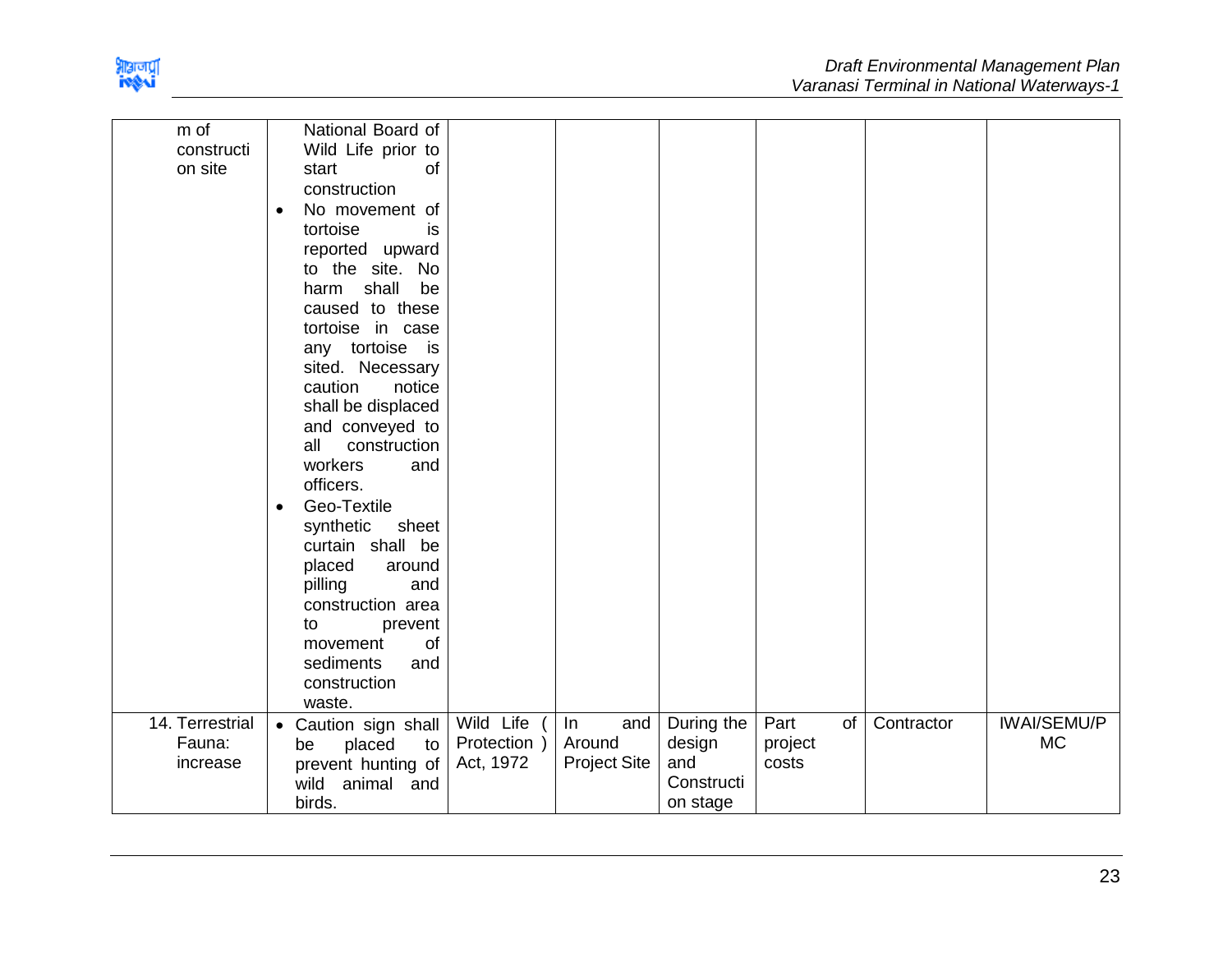

 $\overline{\phantom{a}}$ 

| in hunt<br>tendency <sup>5</sup>                                                       | • Provision shall be<br>made<br>for strict<br>penalty for hunting<br>these animals.<br>High<br>noise<br>$\bullet$<br>construction work<br>shall not be made<br>in night.                                                                                                                                                                                                                                              |                                            |                                                                   |                                                       |                                |            |                                 |
|----------------------------------------------------------------------------------------|-----------------------------------------------------------------------------------------------------------------------------------------------------------------------------------------------------------------------------------------------------------------------------------------------------------------------------------------------------------------------------------------------------------------------|--------------------------------------------|-------------------------------------------------------------------|-------------------------------------------------------|--------------------------------|------------|---------------------------------|
| 15. Vegetation<br>loss due to site<br>preparation<br>and<br>construction<br>activities | • Tree shall not be<br>cut as much as<br>possible. Any tree<br>shall<br>be<br>cut<br>compensated with<br>compensatory tree<br>plantation as per<br>forest<br>state<br>policy(minimum<br>$1:2$ ).<br>Tree<br>plantation<br>$\bullet$<br>shall be made as<br>feasible at site and<br>around the site<br>depending on land<br>availability.<br>Provision of LPG<br>$\bullet$<br>shall be made in<br>construction<br>site | Forest<br>Conservati<br>Act,<br>on<br>1980 | In.<br>and<br>Around<br><b>Project Site</b><br>and labour<br>camp | During the<br>design<br>and<br>Constructi<br>on stage | Part<br>of<br>project<br>Costs | Contractor | <b>IWAI/SEMU/P</b><br><b>MC</b> |



<sup>5</sup>Peacock and Wild Neel Gai are sited next to project site.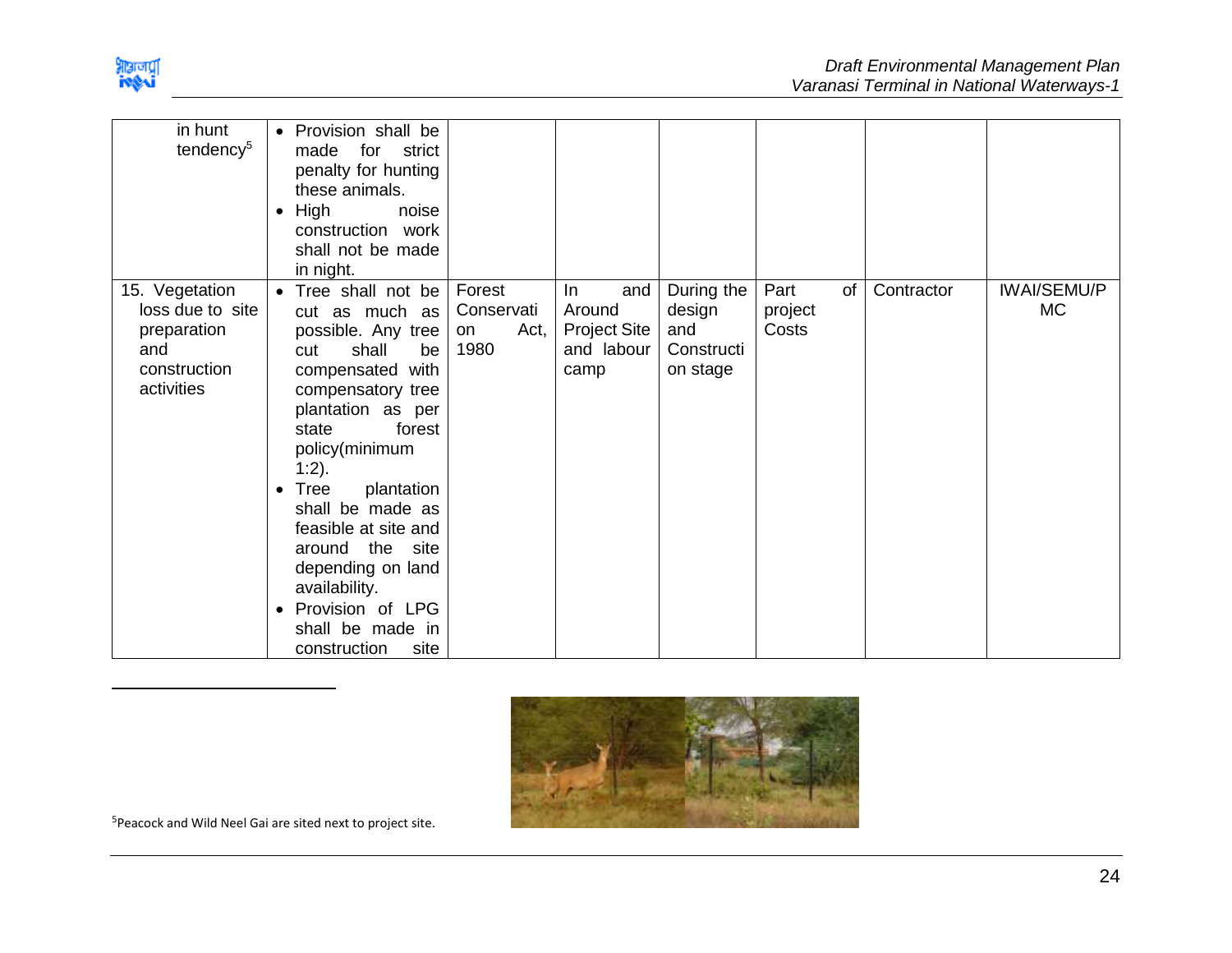

 $\overline{\phantom{a}}$ 

|                       | camp and labour                        |                       |               |                  |            |                    |
|-----------------------|----------------------------------------|-----------------------|---------------|------------------|------------|--------------------|
|                       | as fuel<br>camp                        |                       |               |                  |            |                    |
|                       | avoid<br>to<br>source                  |                       |               |                  |            |                    |
|                       | tree cutting.                          |                       |               |                  |            |                    |
|                       | • Proper<br>of                         |                       |               |                  |            |                    |
|                       | arrangement<br>lighting should be      |                       |               |                  |            |                    |
|                       | made at site and                       |                       |               |                  |            |                    |
|                       | construction labour                    |                       |               |                  |            |                    |
|                       | camp                                   |                       |               |                  |            |                    |
|                       | burning of<br>Open<br>$\bullet$        |                       |               |                  |            |                    |
|                       | for<br>fuel<br>any                     |                       |               |                  |            |                    |
|                       | purpose should not                     |                       |               |                  |            |                    |
|                       | be allowed at the                      |                       |               |                  |            |                    |
|                       | site                                   |                       |               |                  |            |                    |
| 16. Effect on         | $\bullet$ No<br>breeding               | Terminal              | During the    | Part<br>of       | Contractor | <b>IWAI/SEMU/P</b> |
| Aquatic<br>life such  | ground is noticed                      | constructio<br>n site | design<br>and | project<br>Costs |            | <b>MC</b>          |
| as Fish,              | around the project<br>However<br>site. |                       | Constructi    |                  |            |                    |
| Plankton <sup>6</sup> | construction                           |                       | on stage      |                  |            |                    |
|                       | activity shall be                      |                       |               |                  |            |                    |
|                       | restricted<br>during                   |                       |               |                  |            |                    |
|                       | spawning period of                     |                       |               |                  |            |                    |
|                       | June to August.                        |                       |               |                  |            |                    |
|                       | • Sedimentation and                    |                       |               |                  |            |                    |
|                       | siltation shall<br>be                  |                       |               |                  |            |                    |
|                       | prevented/                             |                       |               |                  |            |                    |
|                       | controlled<br>to                       |                       |               |                  |            |                    |
|                       | maintain                               |                       |               |                  |            |                    |
|                       | of<br>productivity                     |                       |               |                  |            |                    |
|                       | aquatic ecosystem                      |                       |               |                  |            |                    |
|                       | and<br>ensure                          |                       |               |                  |            |                    |

<sup>&</sup>lt;sup>6</sup>The floodplain fisheries are dominated by major and minor carps viz, Labio rohita, Catla catla, Cirrhinus mrigala, L. bata, Puntius sps. and catfishes viz. H. fossilis, Mystus sps, etc. and fishes of family Clupeidae, Notopteridae and a mix of many other families.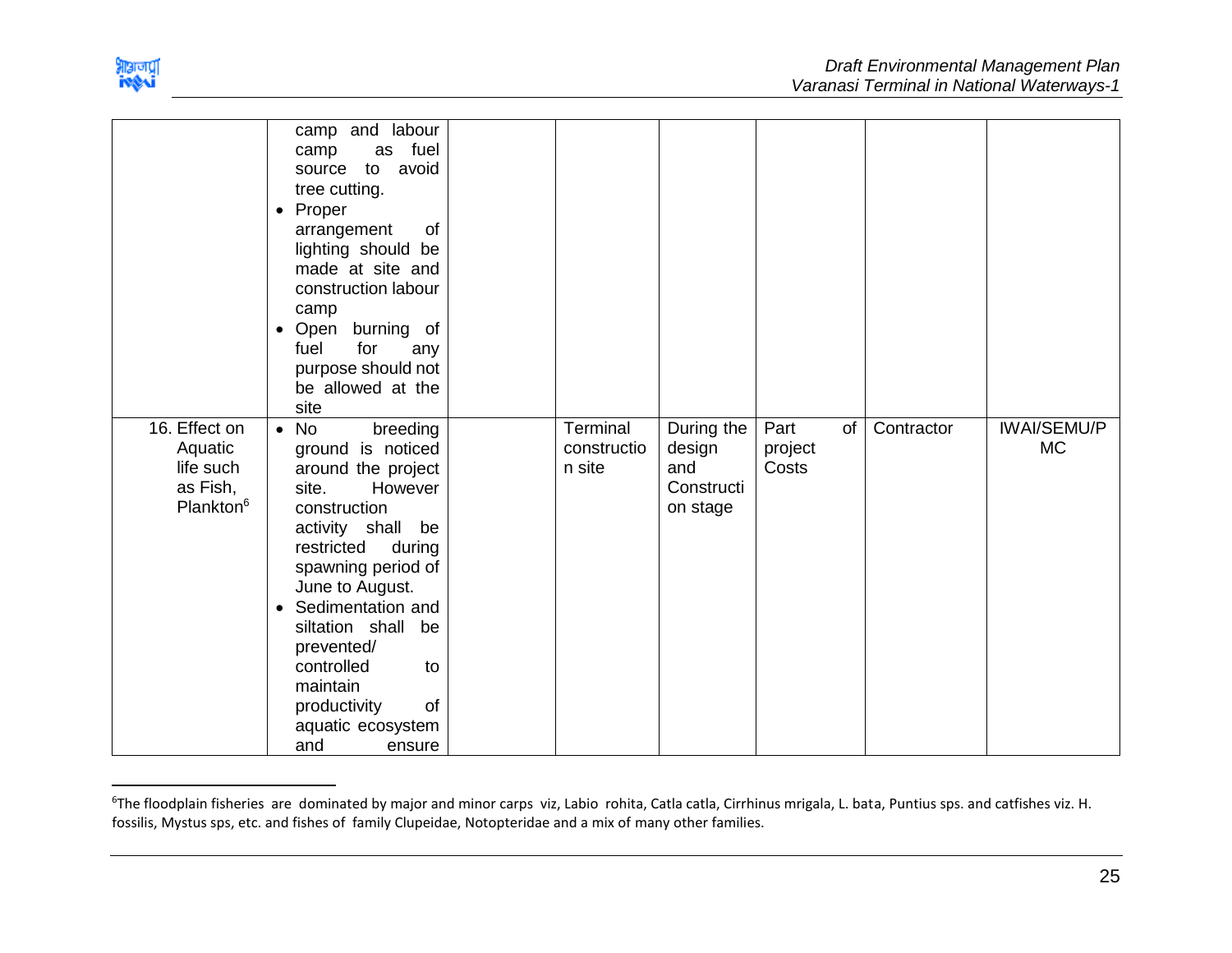

|                                                                             | availability of food                                                                                                                                                                                                                                                                 |                                                                                                                                                                                                 |                                                                                                           |                                      |                             |            |                                 |
|-----------------------------------------------------------------------------|--------------------------------------------------------------------------------------------------------------------------------------------------------------------------------------------------------------------------------------------------------------------------------------|-------------------------------------------------------------------------------------------------------------------------------------------------------------------------------------------------|-----------------------------------------------------------------------------------------------------------|--------------------------------------|-----------------------------|------------|---------------------------------|
|                                                                             | for aquatic fauna &                                                                                                                                                                                                                                                                  |                                                                                                                                                                                                 |                                                                                                           |                                      |                             |            |                                 |
|                                                                             | flora.                                                                                                                                                                                                                                                                               |                                                                                                                                                                                                 |                                                                                                           |                                      |                             |            |                                 |
| 8. Air Quality                                                              |                                                                                                                                                                                                                                                                                      |                                                                                                                                                                                                 |                                                                                                           |                                      |                             |            |                                 |
|                                                                             |                                                                                                                                                                                                                                                                                      |                                                                                                                                                                                                 |                                                                                                           |                                      |                             |            |                                 |
| 17. Fugitive Dust<br>Generation due<br>to construction<br>activities        | Transport of loose<br>and fine materials<br>through<br>covered<br>vehicles.<br>• Loading<br>and<br>of<br>unloading<br>construction<br>materials<br>in<br>covered area.<br>Approach<br>roads<br>shall be paved and<br>widened.<br>Water spraying on<br>earthworks,<br>unpaved haulage | Environme<br>ntal<br>Protection<br>1986<br>Act,<br>and<br>amendment<br>s thereof;<br>Air<br>The<br>(Prevention<br>and Control<br>of Pollution)<br>1981<br>Act,<br>and<br>amendment<br>s thereof | Constructio<br>sites,<br>n<br>Loading<br>areas,<br>storage<br>areas,                                      | During the<br>Constructi<br>on stage | Part of<br>project<br>Costs | Contractor | <b>IWAI/SEMU/P</b><br><b>MC</b> |
|                                                                             | roads, other dust<br>prone areas and<br>construction yard.<br>Make Provision of<br><b>PPEs</b><br>like face<br>mask to workers.                                                                                                                                                      |                                                                                                                                                                                                 |                                                                                                           |                                      |                             |            |                                 |
| 18. Exhaust gas<br>emissions from<br>machinery and<br>vehicular<br>traffic. | Regular<br>maintenance shall<br>be carried out of<br>machinery<br>and<br>equipment.<br>Periodic<br>Ambient<br>air<br>quality<br>monitoring shall be<br>carried out.                                                                                                                  | Environme<br>ntal<br>Protection<br>1986<br>Act,<br>and<br>amendment<br>s thereof;<br>Air<br><b>The</b><br>(Prevention<br>and Control                                                            | Constructio<br>camps<br>n<br>and sites,<br>concrete<br>mixing<br><b>DG</b><br>plant,<br>sets<br>locations | During the<br>Constructi<br>on stage | Part of<br>project<br>Costs | Contractor | <b>IWAI/SEMU/P</b><br><b>MC</b> |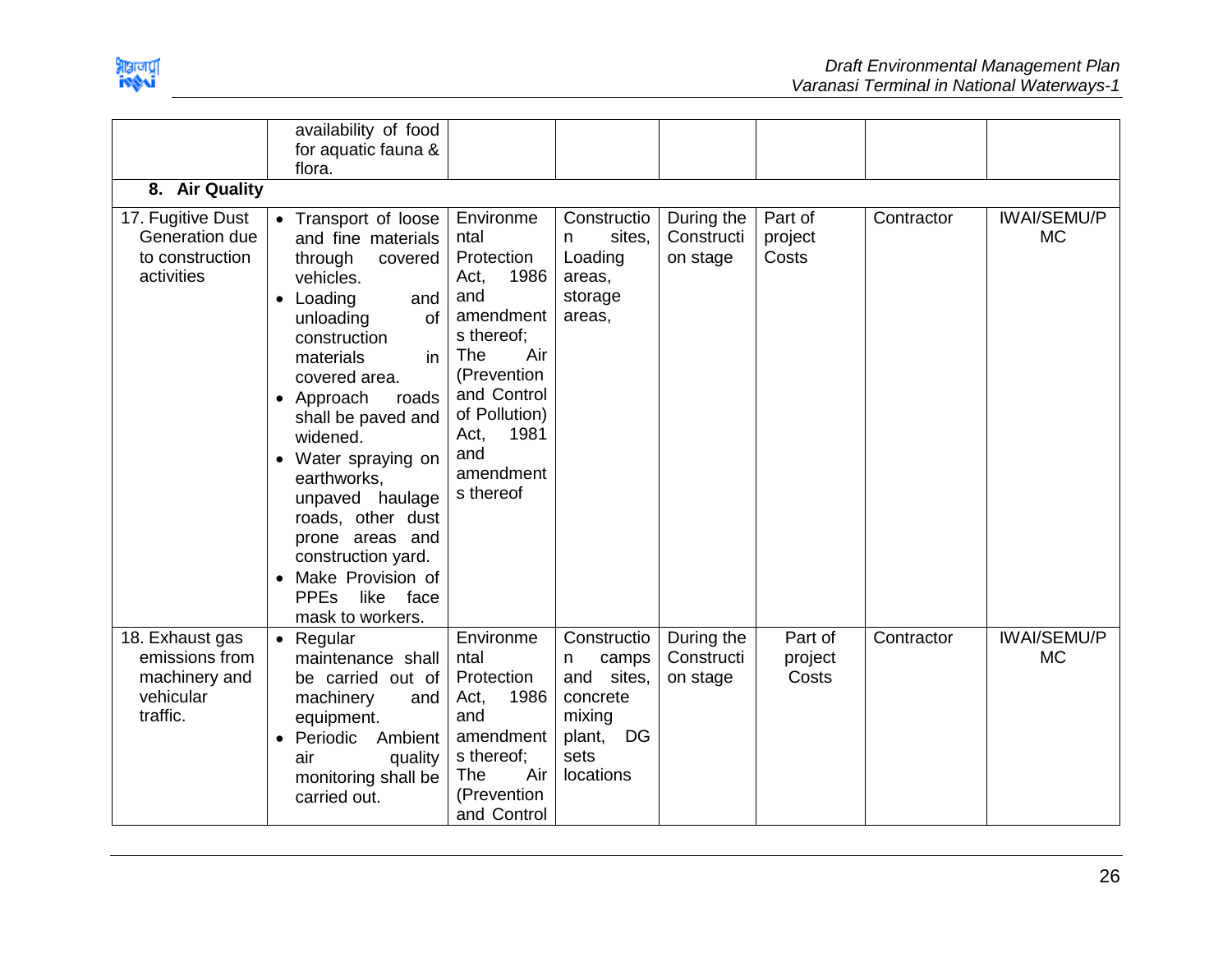

|                                                                               | • DG sets to be fitted<br>stacks<br>with<br>of <sub>1</sub><br>height<br>adequate<br>and low sulphur<br>diesel to be used in $ $<br>DG sets as well as<br>in machineries.<br>Monitoring of air<br>$\bullet$<br>quality for $PM_{10}$ ,<br>$PM2.5$ , SO <sub>x</sub> , NO <sub>x</sub> ,<br>and CO shall be<br>carried<br>out<br>quarterly<br>at<br>construction<br>site.<br>Stack monitoring<br>shall be carried out<br>every month at the<br>site. | of Pollution)<br>1981<br>Act,<br>and<br>amendment<br>s thereof |                |                                      |      |            |                                 |
|-------------------------------------------------------------------------------|-----------------------------------------------------------------------------------------------------------------------------------------------------------------------------------------------------------------------------------------------------------------------------------------------------------------------------------------------------------------------------------------------------------------------------------------------------|----------------------------------------------------------------|----------------|--------------------------------------|------|------------|---------------------------------|
| 19. Emissions at<br>access road:<br>avoidance of<br>traffic Jams <sup>7</sup> | Efforts<br>shall<br>be<br>$\bullet$<br>made<br>to<br>move<br>construction<br>material<br>early<br>morning and late<br>evening period.<br>Traffic regulators (<br>$\bullet$<br>Guard) shall be                                                                                                                                                                                                                                                       | -do-                                                           | Access<br>road | During the<br>Constructi<br>on stage | Do - | Contractor | <b>IWAI/SEMU/P</b><br><b>MC</b> |

 $7$  The roads connecting the proposed sites is narrow and also passes through habitat area. Traffic remains heavy.



 $\overline{\phantom{a}}$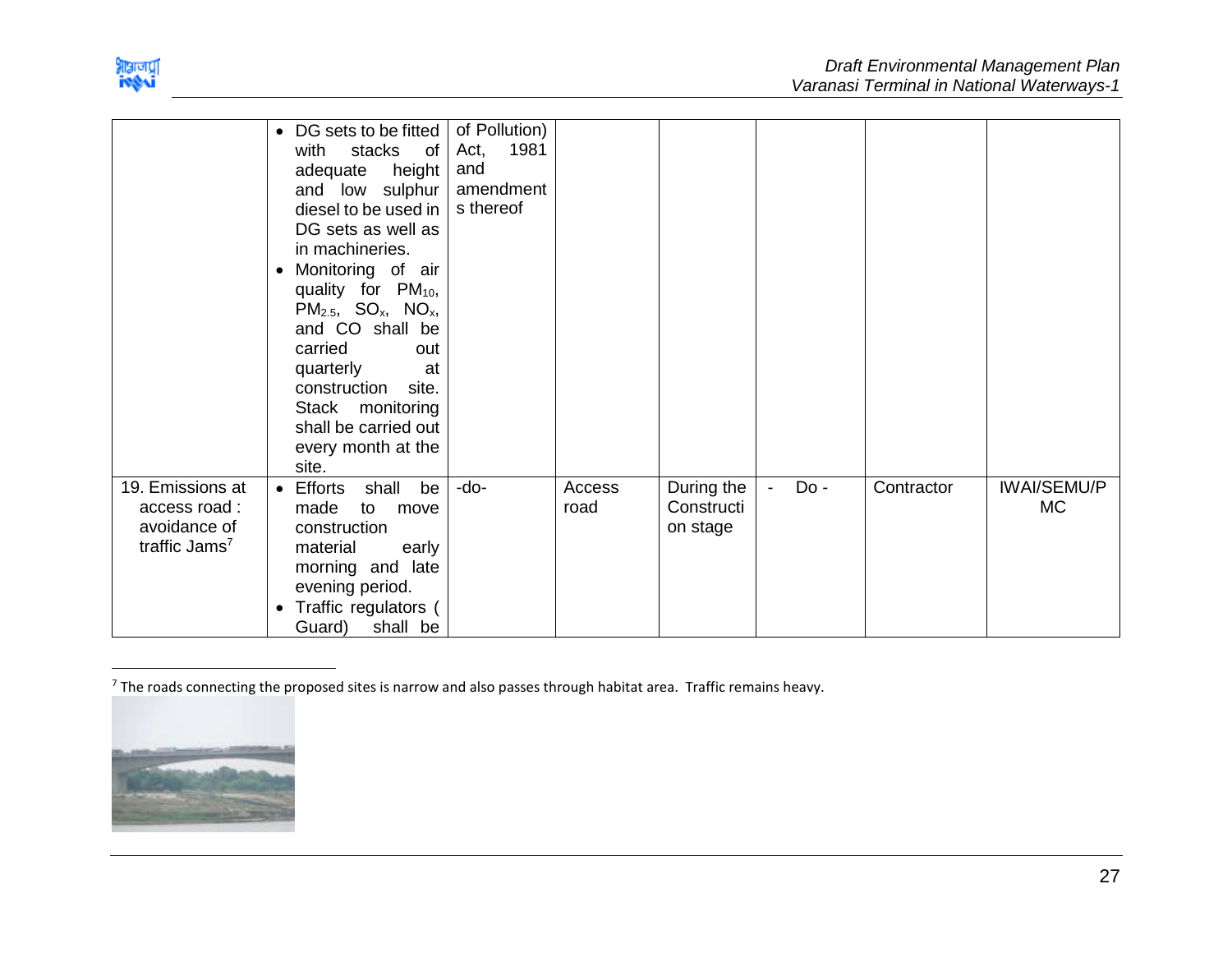

| 9. Noise and Vibration                                                    | posted in habitat<br>area and at key<br>junction areas to<br>avoid congestion                                                                                                                                                                                                                                                                                                                                                                                                                                                                                                                                                                    |                                                                                                             |                                                |                                      |                                |            |                                 |
|---------------------------------------------------------------------------|--------------------------------------------------------------------------------------------------------------------------------------------------------------------------------------------------------------------------------------------------------------------------------------------------------------------------------------------------------------------------------------------------------------------------------------------------------------------------------------------------------------------------------------------------------------------------------------------------------------------------------------------------|-------------------------------------------------------------------------------------------------------------|------------------------------------------------|--------------------------------------|--------------------------------|------------|---------------------------------|
| 20. Noise from<br>construction<br>vehicle,<br>equipment and<br>machinery. | • All equipment to be<br>timely serviced and<br>properly<br>maintained<br>to<br>minimize<br>its<br>operational noise.<br>Construction<br>$\bullet$<br>equipment<br>and<br>machinery to be<br>fitted with silencers<br>and<br>maintained<br>properly.<br>Provision<br>0f<br>$\bullet$<br>noise<br>temporary<br>barrier near habitat<br>during<br>areas<br>construction<br>phase.<br>Protection devices<br>$\bullet$<br>(ear plugs or ear<br>muffs)<br>will<br>be<br>the<br>provided<br>to<br>workers operating<br>in the vicinity of<br>high<br>noise<br>generating<br>machines.<br>Speed control shall<br>enforced<br>be<br>in<br>habitat areas. | Noise<br>Pollution<br>(Regulation<br>and<br>Control)<br><b>Rules, 2000</b><br>and<br>amendment<br>s thereof | Constructio<br>n Site and<br>accesses<br>road. | During the<br>Constructi<br>on stage | Part<br>of<br>project<br>Costs | Contractor | <b>IWAI/SEMU/P</b><br><b>MC</b> |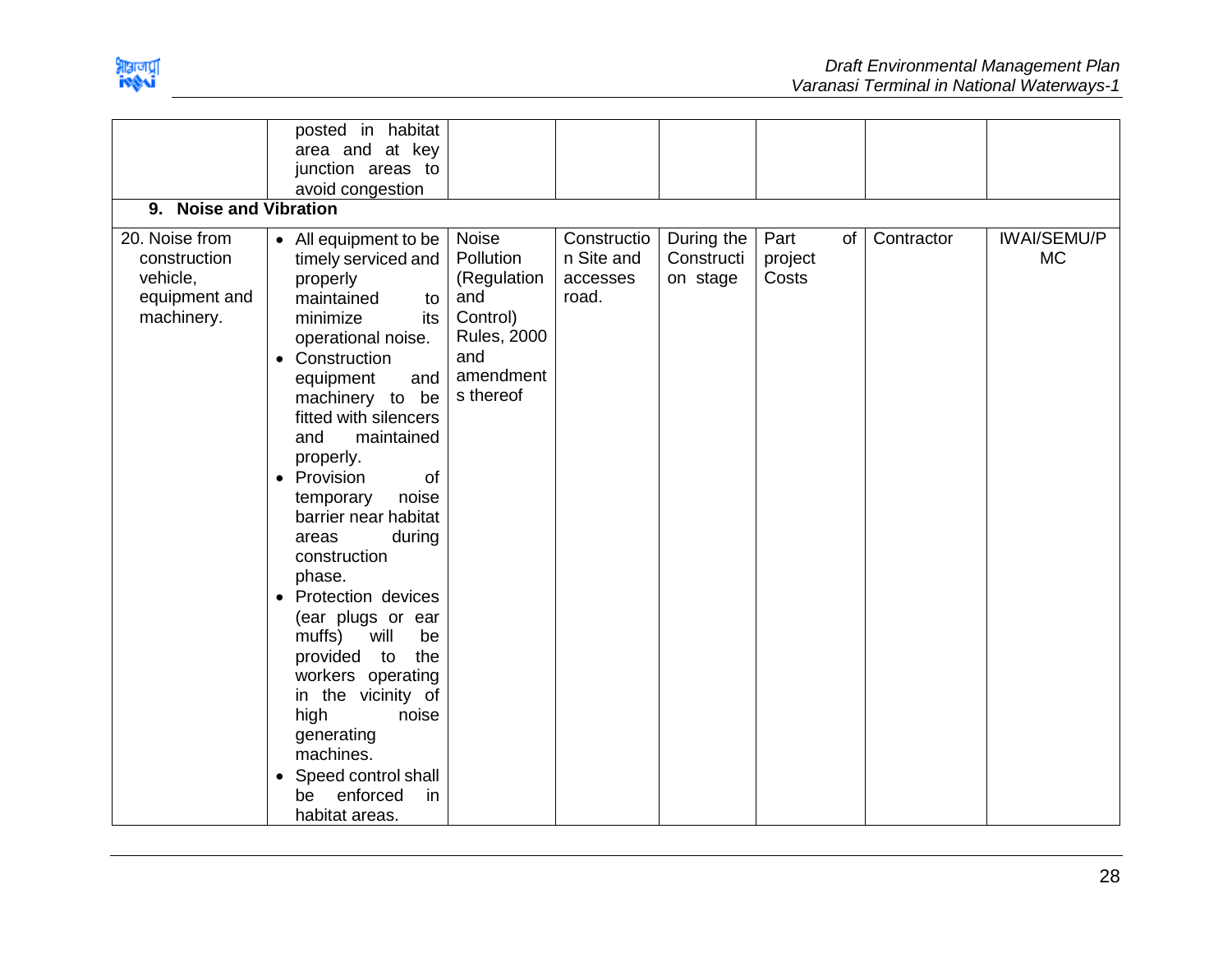

|                                                                 | The ambient noise<br>$\bullet$<br>level as per CPCB<br>55<br>standard<br>is<br>45<br>dB(A)<br>and<br>Current<br>$db(A)$ .<br>level<br>noise<br>at<br>habitat area meets<br>the standard<br>Noise monitoring<br>$\bullet$<br>day and night at<br>site, labour camp<br>access road<br>and<br>shall<br>be<br>area<br>carried quarterly to<br>the<br>ensure<br>effectiveness<br>of<br>mitigation<br>measures. |                           |                                                         |                                  |                          |      |            |                                 |
|-----------------------------------------------------------------|-----------------------------------------------------------------------------------------------------------------------------------------------------------------------------------------------------------------------------------------------------------------------------------------------------------------------------------------------------------------------------------------------------------|---------------------------|---------------------------------------------------------|----------------------------------|--------------------------|------|------------|---------------------------------|
| 10. Land-use and Landscape                                      |                                                                                                                                                                                                                                                                                                                                                                                                           |                           |                                                         |                                  |                          |      |            |                                 |
| 21. Land use<br>Change and<br>Loss of<br>productive/top<br>soil | • Efforts shall<br>be<br>made to improve<br>the aesthetic of the<br><b>No</b><br>area.<br>construction waste<br>other wastes<br>or<br>shall be dumped at<br>unidentified areas.<br>Caution board in<br>local<br>language<br>shall be placed at<br>different locations<br>to prevent dumping<br>of waste generated<br>from construction                                                                    | Design<br>requiremen<br>t | Around<br>project site<br>area<br>and<br>borrow<br>area | During<br>constructi<br>on Stage | For<br>caution<br>boards | five | Contractor | <b>IWAI/SEMU/P</b><br><b>MC</b> |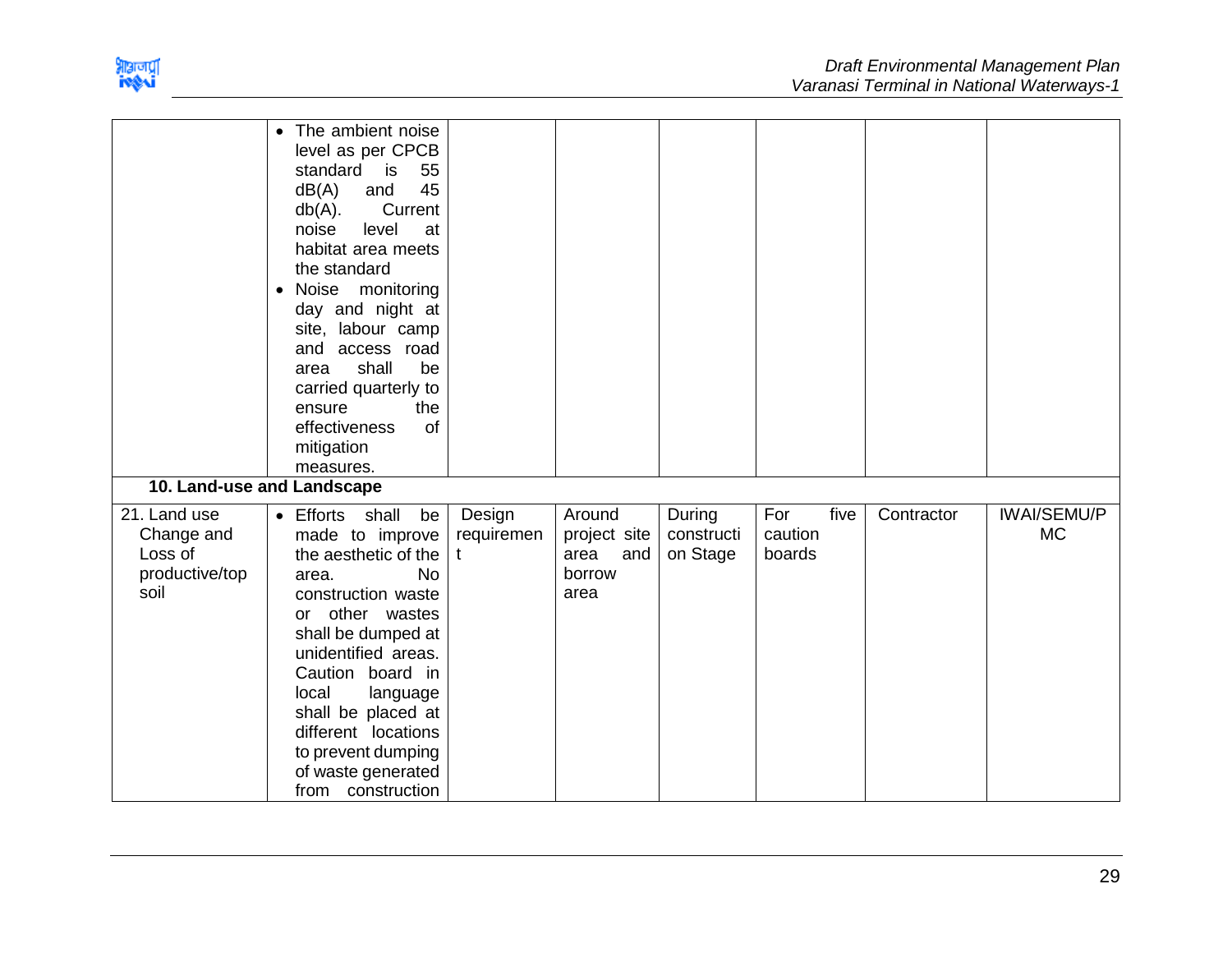

|                                                                        | site in the river and<br>nearby areas<br>• Compensatory<br>tree plantation for<br>loss of trees.<br>• Top soil shall be<br>preserved and laid<br>over either on the<br>embankment slope<br>for<br>growing<br>vegetation<br>to<br>protect soil erosion<br>or spread over in<br>the<br>proposed<br>plantation areas. |                                  |                        |                                |            |                                 |
|------------------------------------------------------------------------|--------------------------------------------------------------------------------------------------------------------------------------------------------------------------------------------------------------------------------------------------------------------------------------------------------------------|----------------------------------|------------------------|--------------------------------|------------|---------------------------------|
|                                                                        | earmarked<br>$\bullet$ Land<br>for dumping of<br>construction waste<br>shall be free from<br>social<br>and<br>any<br>R&R issue<br>and<br>from<br>away<br>settlements.                                                                                                                                              |                                  |                        |                                |            |                                 |
| 22. Soil erosion<br>due to<br>construction<br>activities,<br>earthwork | • Provision of cross<br>drainage structure<br>shall be made in<br>the access road if<br>required<br>to<br>the<br>maintain<br>drainage<br>natural<br>pattern.<br>· Provision of side<br>shall<br>drain<br>be<br>made<br>in access                                                                                   | Access<br>road and<br>river bank | Constructi<br>on stage | Part<br>of<br>project<br>costs | Contractor | <b>IWAI/SEMU/P</b><br><b>MC</b> |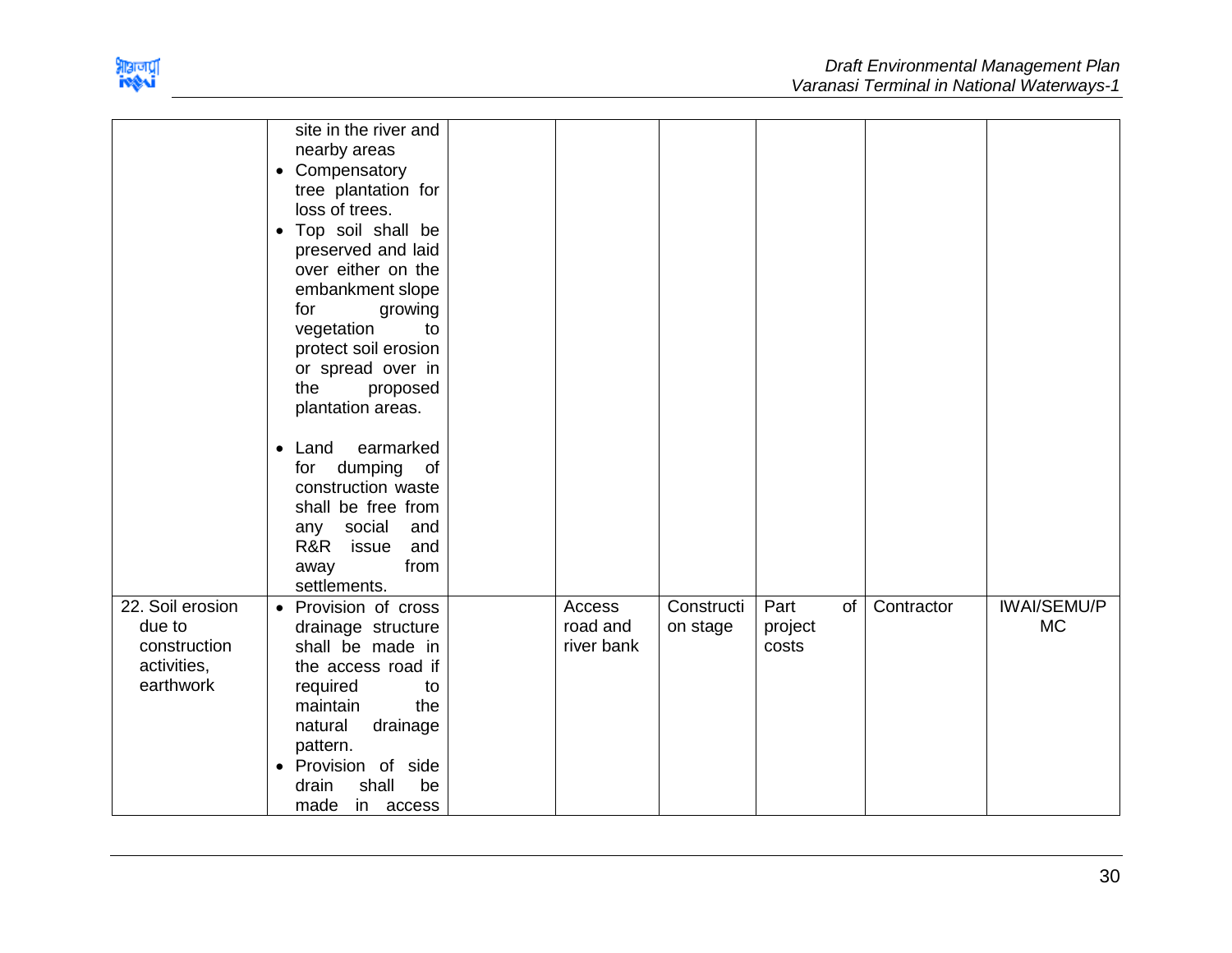

|                                                                                                      | road if required to<br>prevent<br>water<br>logging.<br>like<br><b>Measures</b><br>$\bullet$<br>of<br>building<br>scouring protection<br>structures,<br>protection by geo-<br>textiles matting etc<br>shall be made, if<br>river bank erosion<br>is found around the<br>terminal area.<br>of<br>Bio-turfing<br>$\bullet$<br>embankments<br>shall<br>be<br>made<br>enhance the slop<br>stabilization. |                        |                                                        |                                |            |                                 |
|------------------------------------------------------------------------------------------------------|-----------------------------------------------------------------------------------------------------------------------------------------------------------------------------------------------------------------------------------------------------------------------------------------------------------------------------------------------------------------------------------------------------|------------------------|--------------------------------------------------------|--------------------------------|------------|---------------------------------|
| 23. Soil erosion at<br>earth stockpiles                                                              | $\bullet$ The<br>earth<br>stockpiles to be<br>with<br>provided<br>gentle slopes to<br>prevent<br>soil<br>erosion.                                                                                                                                                                                                                                                                                   | At earth<br>stockpiles | Constructi<br>on stage                                 | Part<br>of<br>project<br>costs | Contractor | <b>IWAI/SEMU/P</b><br><b>MC</b> |
| 24. Compaction<br>and<br>contamination<br>of soil due to<br>movement of<br>vehicles and<br>equipment | • Fuel and lubricants<br>to be stored at the<br>predefined storage<br>location.<br>• Storage area shall<br>paved<br>with<br>be<br>gentle slope to a<br>corner<br>and<br>connected with a<br>chamber to collect                                                                                                                                                                                      | Terminal<br>site       | Pre<br>constructi<br>on and<br>constructi<br>on stage. | Part of<br>project<br>costs    | Contractor | <b>IWAI/SEMU/P</b><br><b>MC</b> |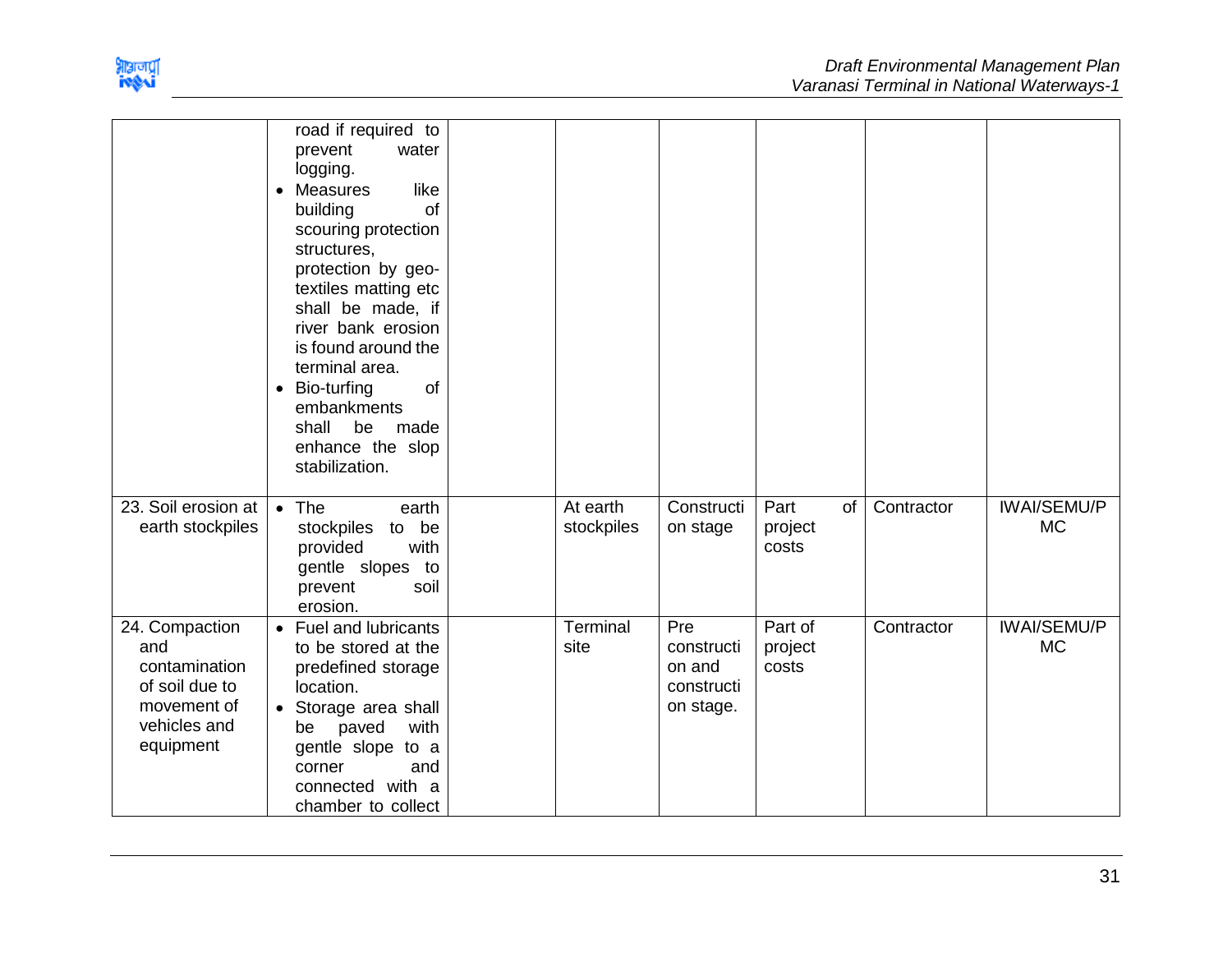

|                                                                                                                  | any spills of the<br>oils.<br>"oil<br>• Provision of<br>interceptors"<br>at<br>wash-down and re-<br>fuelling areas.<br>• Oil and grease spill<br>oil soaked<br>and<br>materials are to be<br>collected<br>and<br>stored in labelled<br>containers<br>(Labelled: WASTE<br>OIL;<br>and<br>hazardous sign be<br>displayed)<br>and<br>sold off to SPCB/<br>MoEF authorized<br>vendors.<br>• Movement<br>of<br>construction<br>vehicles,<br>machinery<br>and<br>equipment shall be<br>restricted to the<br>designated |  |                                  |                                |             |                                 |
|------------------------------------------------------------------------------------------------------------------|------------------------------------------------------------------------------------------------------------------------------------------------------------------------------------------------------------------------------------------------------------------------------------------------------------------------------------------------------------------------------------------------------------------------------------------------------------------------------------------------------------------|--|----------------------------------|--------------------------------|-------------|---------------------------------|
|                                                                                                                  | haulage route.                                                                                                                                                                                                                                                                                                                                                                                                                                                                                                   |  |                                  |                                |             |                                 |
| 11. Water Resources                                                                                              |                                                                                                                                                                                                                                                                                                                                                                                                                                                                                                                  |  |                                  |                                |             |                                 |
| 25. Depletion of<br>Groundwater<br>resources due<br>to unregulated<br>abstraction for<br>construction<br>purpose | • Preference<br>shall<br>be given to source<br>water from rivers<br>wherever feasible<br>in the project area<br>with<br>due                                                                                                                                                                                                                                                                                                                                                                                      |  | During<br>Constructi<br>on stage | Part<br>of<br>project<br>costs | Contractor, | <b>IWAI/SEMU/P</b><br><b>MC</b> |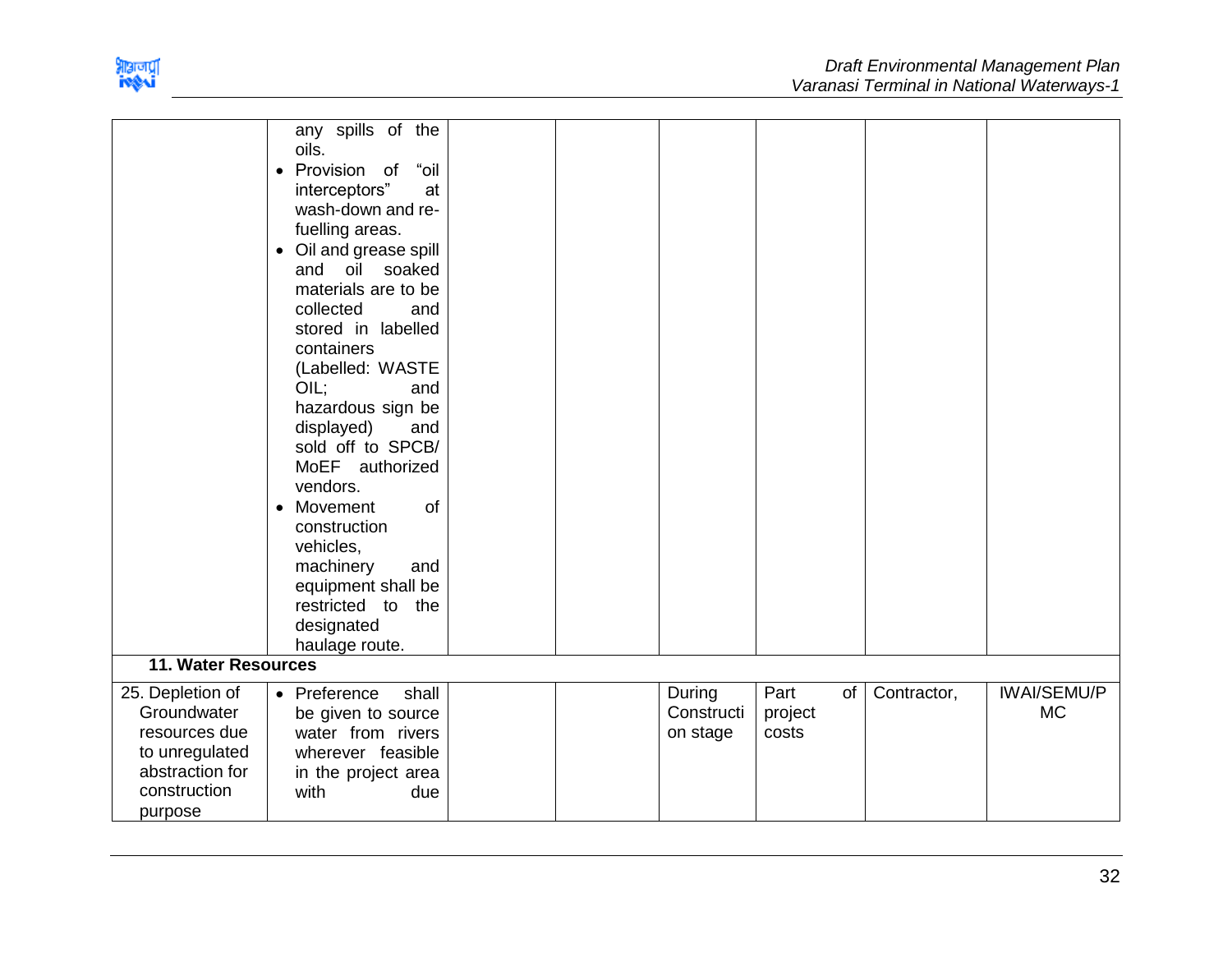

|                                                                                                                                                    | permission<br>from<br>authorities<br>• Augmentation<br>through<br>incorporating<br>water<br>harvesting<br>if<br>structures<br>technically<br>feasible.<br>Construction<br>of<br>$\bullet$<br>in<br>dams<br>check<br>consultation<br>with<br>community<br>to<br>reduce burden on<br>ground<br>water<br>if<br>resources<br>technically<br>feasible.<br>Efforts to restrict<br>$\bullet$<br>intensive<br>water<br>activities<br>during<br>period<br>summer<br>(April, May, June) |                         |                                  |                                |            |                                 |
|----------------------------------------------------------------------------------------------------------------------------------------------------|-------------------------------------------------------------------------------------------------------------------------------------------------------------------------------------------------------------------------------------------------------------------------------------------------------------------------------------------------------------------------------------------------------------------------------------------------------------------------------|-------------------------|----------------------------------|--------------------------------|------------|---------------------------------|
| 26. Increase in<br>water Siltation<br>levels due to<br>construction of<br>terminal and<br>contamination<br>due to disposal<br>of domestic<br>waste | $\bullet$ The<br>piling work<br>shall<br>be<br>undertaken during<br>low flow period.<br>• Restoration<br>of<br>changes in<br>the<br>if<br>stream,<br>any,<br>made<br>during<br>construction to its<br>original level.<br>Precautions shall<br>$\bullet$<br>be made that no                                                                                                                                                                                                    | Terminal<br><b>Site</b> | During<br>Constructi<br>on stage | Part<br>of<br>project<br>costs | Contractor | <b>IWAI/SEMU/P</b><br><b>MC</b> |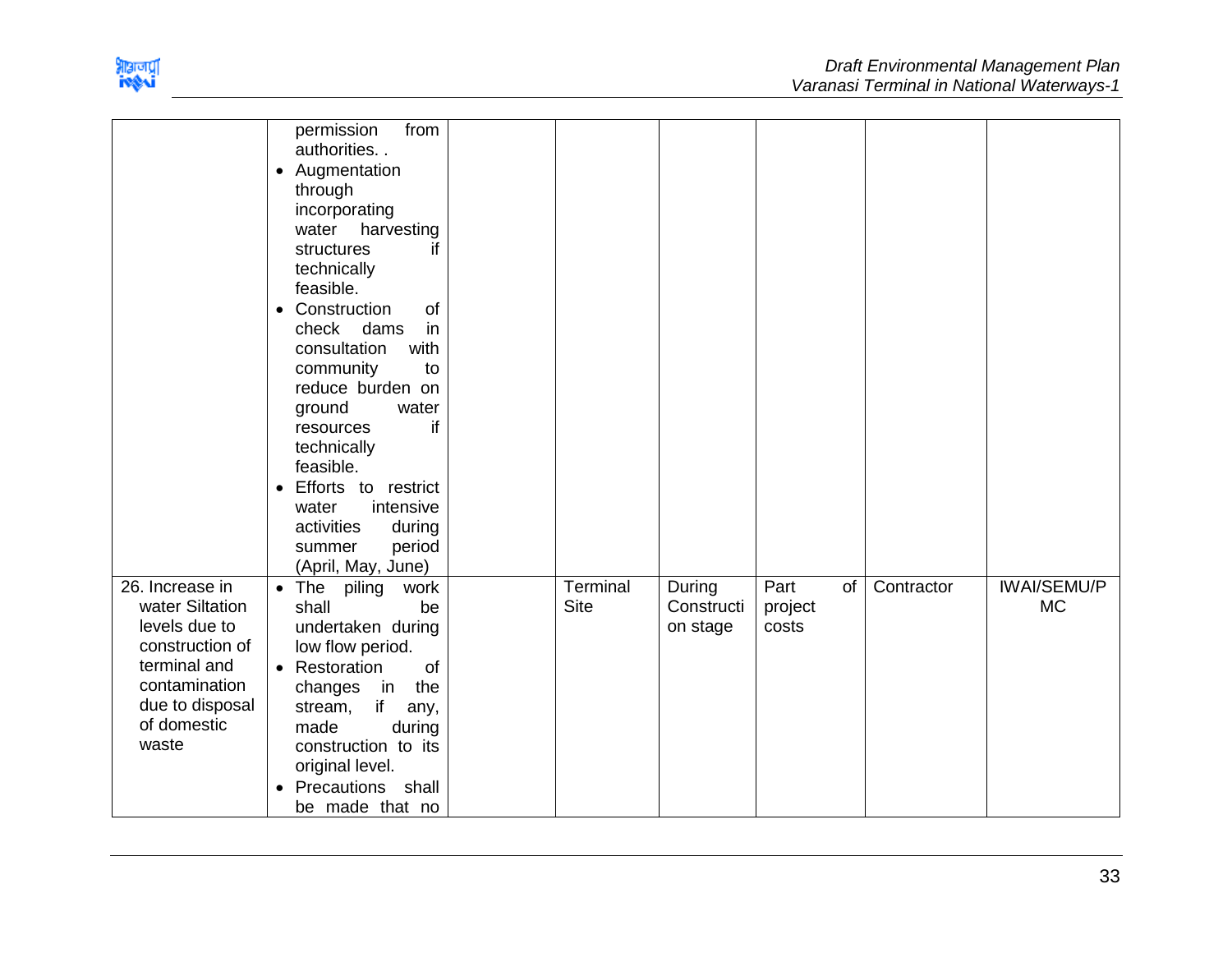

|                                                         | nala or canal is<br>clogged.<br>Substructure<br>$\bullet$<br>construction<br>should be limited to<br>the dry season and<br>cofferdams may be<br>constructed<br>and<br>utilized to lift the<br>spoil directly out of<br>it and carried to the<br>riverbank for land<br>disposal.<br>• Mobile toilets with<br>anaerobic<br>digestion<br>facility<br>shall be fixed at<br>construction site.<br>No domestic waste<br>shall<br>be<br>discharged to river. |                                                                                                       |                        |                         |                                |            |                                 |
|---------------------------------------------------------|-------------------------------------------------------------------------------------------------------------------------------------------------------------------------------------------------------------------------------------------------------------------------------------------------------------------------------------------------------------------------------------------------------------------------------------------------------|-------------------------------------------------------------------------------------------------------|------------------------|-------------------------|--------------------------------|------------|---------------------------------|
|                                                         | 12. Accident and Safety Risks                                                                                                                                                                                                                                                                                                                                                                                                                         |                                                                                                       |                        |                         |                                |            |                                 |
| 27. Accident risk<br>from<br>construction<br>activities | • Contractors<br>to<br>adopt and maintain<br>safe<br>working<br>practices.<br>of  <br>• Usage<br>fluorescent<br>signage, in local<br>language at the<br>construction sites<br>• Training shall be<br>provided<br>to<br>workers, especially<br>machinery                                                                                                                                                                                               | Central<br>Motor and<br>Vehicle<br><b>Act 1988</b><br>EP<br>Act<br>1986<br>Noise<br><b>Rules 2002</b> | Constructio<br>n sites | Constructi<br>on period | Part<br>of<br>project<br>costs | Contractor | <b>IWAI/SEMU/P</b><br><b>MC</b> |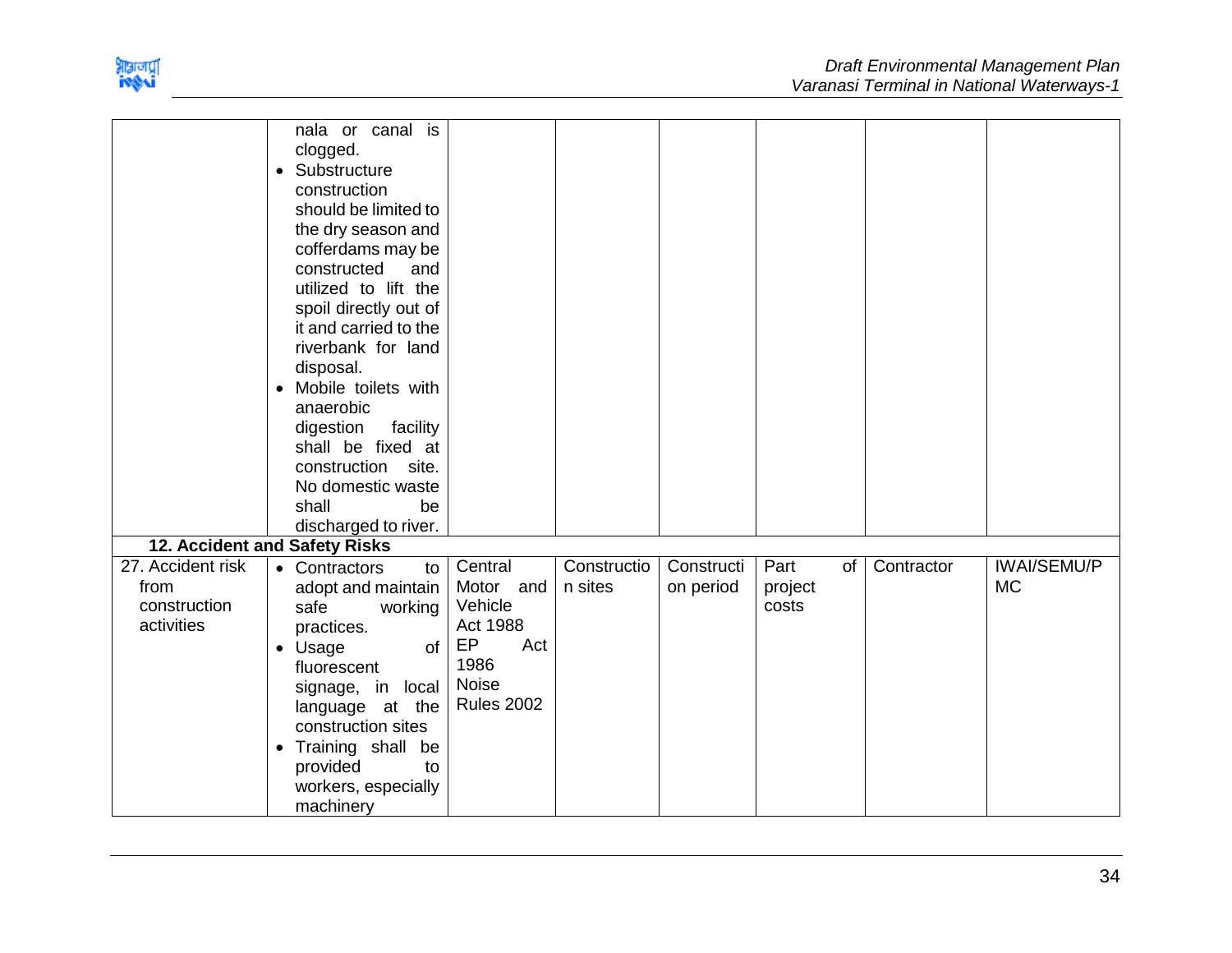

|                                                         | operators,<br>on<br>safety procedures<br>and precautions.<br>• The contractors to<br>appoint a safety<br>officer mandatory.<br>At<br>every work<br>$\bullet$<br>place, a readily<br>available first aid<br>unit including an<br>adequate supply of<br>dressing materials,<br>mode<br>of<br>a<br>transport<br>(ambulance),<br>nursing staff, and<br>doctor<br>to<br>be<br>provided.<br><b>PPE</b><br>• Required<br>shall be provided<br>to workers.<br>$\bullet$ Half<br>yearly<br>medical check-up<br>shall be carried of<br>the workers and<br>summary<br>report<br>shall be submitted<br>to PMC |                 |                          |                                |            |                                 |
|---------------------------------------------------------|---------------------------------------------------------------------------------------------------------------------------------------------------------------------------------------------------------------------------------------------------------------------------------------------------------------------------------------------------------------------------------------------------------------------------------------------------------------------------------------------------------------------------------------------------------------------------------------------------|-----------------|--------------------------|--------------------------------|------------|---------------------------------|
|                                                         | 13. Shifting of Common Property Resources and other Utilities                                                                                                                                                                                                                                                                                                                                                                                                                                                                                                                                     |                 |                          |                                |            |                                 |
| Shifting of<br>community<br>properties and<br>utilities | $\bullet$ As<br>per<br>assessment,<br>no<br>such shifting<br>is<br>involved. However<br>if any shifting is<br>it shall<br>involved                                                                                                                                                                                                                                                                                                                                                                                                                                                                | Project<br>Area | Pre-<br>Constructi<br>on | Part<br>of<br>Project<br>Costs | Contractor | <b>IWAI/SEMU/P</b><br><b>MC</b> |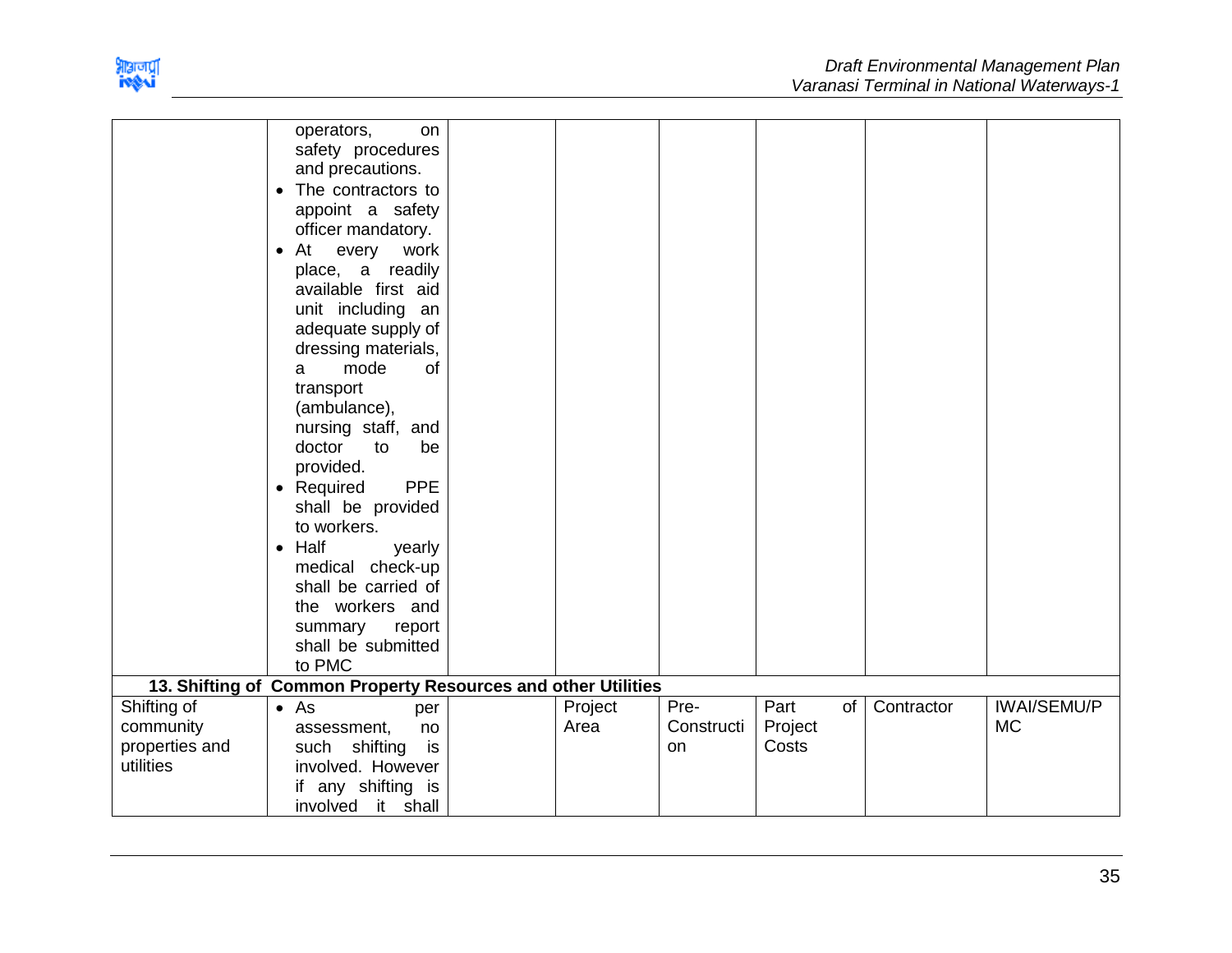

| done at suitable<br>$location$ with the |  |  |
|-----------------------------------------|--|--|
| concurrence from                        |  |  |
| authorities<br>local<br>and community.  |  |  |

**Table 1.2 : Environment Management Plan Varanasi Terminal During Operation Phase**

| <b>Environmental</b>       | Avoidance/Mitigation/                                                                                                                                                                                                                                                                                                                                                                                                                                                | <b>Referen</b>                                                                                                                 | Locatio           | <b>Monitoring</b><br><b>indicators</b>                                                                               | <b>Monitorin</b>                         | <b>Mitigation</b>                                  | <b>Institutional</b>                        |                        |
|----------------------------|----------------------------------------------------------------------------------------------------------------------------------------------------------------------------------------------------------------------------------------------------------------------------------------------------------------------------------------------------------------------------------------------------------------------------------------------------------------------|--------------------------------------------------------------------------------------------------------------------------------|-------------------|----------------------------------------------------------------------------------------------------------------------|------------------------------------------|----------------------------------------------------|---------------------------------------------|------------------------|
| Issue/<br><b>Component</b> | <b>Compensation</b><br><b>Measures</b>                                                                                                                                                                                                                                                                                                                                                                                                                               | ce to<br>laws/<br>guidelin<br>е                                                                                                | n                 | (MI)<br><b>Performanc</b><br>e Target<br>(PT)                                                                        | g Methods                                | <b>Costs</b>                                       | <b>Responsibility</b><br>Implementat<br>ion | <b>Supervisio</b><br>n |
|                            |                                                                                                                                                                                                                                                                                                                                                                                                                                                                      |                                                                                                                                |                   | <b>OPERATION AND MAINTENANCE STAGE</b>                                                                               |                                          |                                                    |                                             |                        |
| 1. Climate                 |                                                                                                                                                                                                                                                                                                                                                                                                                                                                      |                                                                                                                                |                   |                                                                                                                      |                                          |                                                    |                                             |                        |
| 1.1 Impact on<br>Climate   | • Ensuring survivability of<br>trees planted under<br>greenbelt<br>minimum<br>70% survival rate and<br>create additional GHG<br>by<br>sink<br>planting<br>additional trees<br>• Adopting all<br>energy<br>efficiency measures e.g<br>the terminal building<br>should have a platinum<br>rated for Green building<br>provisions<br>lighting solar<br>Street<br>lighting<br>provisions(on<br>ratio of minimal<br>1:3<br>needs) along with solar<br>generation<br>power | Kyoto<br>Protocol,<br>National<br>Water<br>Policy,<br>2012, Forest<br>Conservatio<br>n Rules &<br>National<br>Forest<br>Policy | Termin<br>al site | Survival<br>rate of<br>trees and<br>monitoring<br>performan<br>ce of<br>energy<br>conservati<br>on<br>equipment<br>s | • Observati<br>ons and<br>inspectio<br>n | Aftercare<br>&<br>Monitoring<br>200<br>οf<br>trees | <b>IWAI</b>                                 | <b>IWAI</b>            |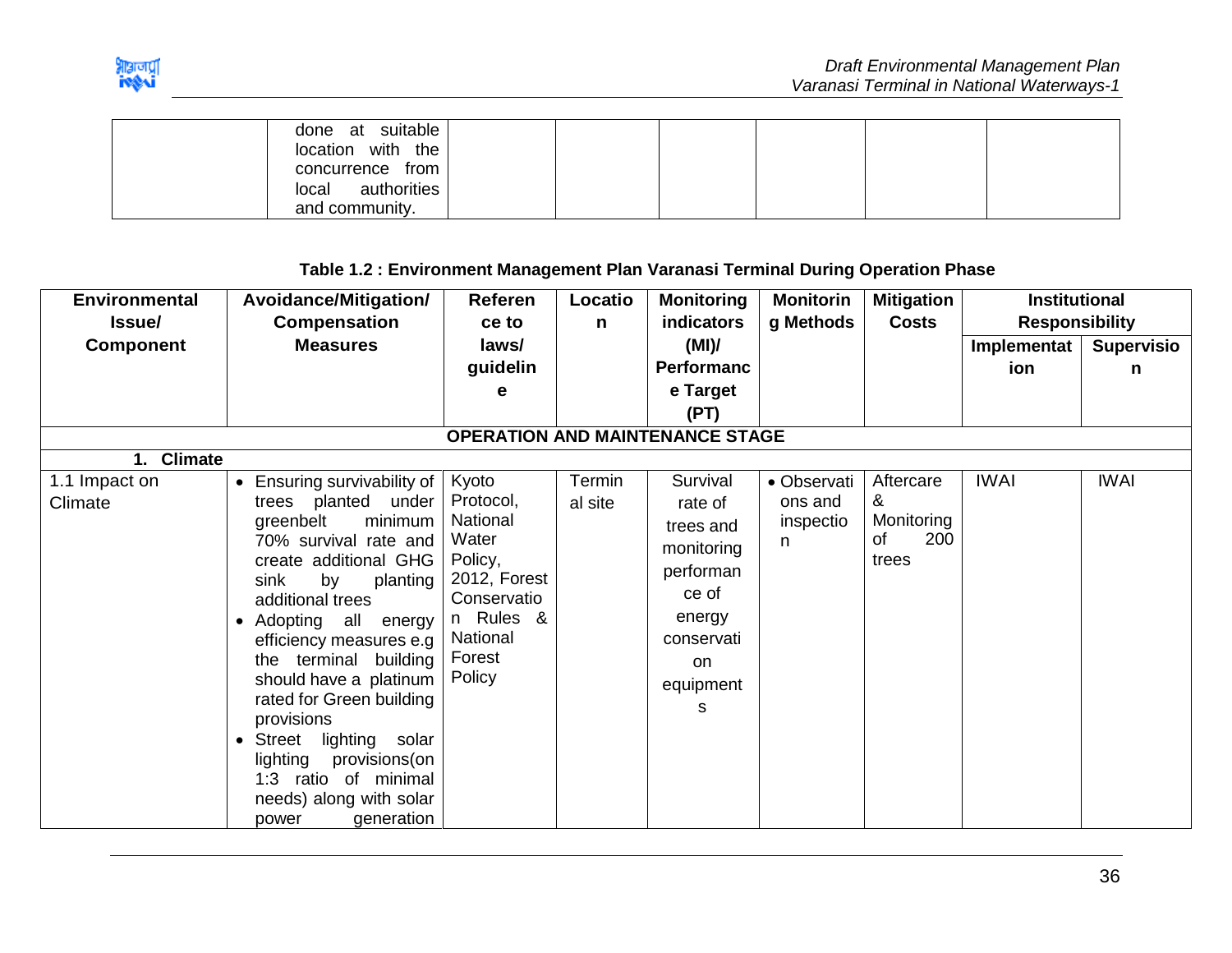

| <b>Environmental</b><br>Issue/                                                                 | Avoidance/Mitigation/<br><b>Compensation</b>                                                                                                                                                                                                                                                                                                                                                                                                                                                                 | <b>Referen</b><br>ce to                                                                                                  | Locatio<br>$\mathsf{n}$                  | <b>Monitoring</b><br>indicators                                                                                                                                                    | <b>Monitorin</b><br>g Methods                                                           | <b>Mitigation</b><br><b>Costs</b>                           | <b>Institutional</b><br><b>Responsibility</b> |                        |
|------------------------------------------------------------------------------------------------|--------------------------------------------------------------------------------------------------------------------------------------------------------------------------------------------------------------------------------------------------------------------------------------------------------------------------------------------------------------------------------------------------------------------------------------------------------------------------------------------------------------|--------------------------------------------------------------------------------------------------------------------------|------------------------------------------|------------------------------------------------------------------------------------------------------------------------------------------------------------------------------------|-----------------------------------------------------------------------------------------|-------------------------------------------------------------|-----------------------------------------------|------------------------|
| <b>Component</b>                                                                               | <b>Measures</b>                                                                                                                                                                                                                                                                                                                                                                                                                                                                                              | laws/<br>guidelin<br>е                                                                                                   |                                          | (MI)<br>Performanc<br>e Target<br>(PT)                                                                                                                                             |                                                                                         |                                                             | Implementat<br>ion                            | <b>Supervisio</b><br>n |
|                                                                                                | system should also be<br>provided as to meet the<br>other<br>power<br>requirements of the<br>terminal thus reducing<br>dependence on power<br>grid supply.                                                                                                                                                                                                                                                                                                                                                   |                                                                                                                          |                                          |                                                                                                                                                                                    |                                                                                         |                                                             |                                               |                        |
| 2. Air Quality                                                                                 |                                                                                                                                                                                                                                                                                                                                                                                                                                                                                                              |                                                                                                                          |                                          |                                                                                                                                                                                    |                                                                                         |                                                             |                                               |                        |
| 2.1 Air pollution<br>due to due to<br>vehicular<br>movement&<br>loading and<br>unloading areas | • Construction<br>raw<br>material<br>debris<br>and<br>shall be transported<br>and stored in covered<br>condition<br>Transportation vehicle<br>be<br>shall<br>properly<br>serviced and maintain<br>and shall carry PUC<br>certificate<br>Thick green belt shall<br>$\bullet$<br>developed<br>and<br>be<br>maintained all along the<br>periphery and along the<br>roads. The green belt<br>shall be developed in<br>shape with<br>canopy<br>local species of broad<br>leaf variety. Species<br>selected<br>for | Environme<br>ntal<br>Protection<br>Act, 1986;<br>The Air<br>(Preventio<br>n and<br>Control of<br>Pollution)<br>Act, 1981 | Throug<br>hout<br>the<br>project<br>area | MI:<br>Ambient<br>air quality<br>$(PM_{10},$<br>CO, SO <sub>2</sub><br>$NOx$ )<br>PT: Levels<br>are equal<br>to or<br>below<br>baseline<br>levels<br>given in<br>the EIA<br>report | $\bullet$ As per<br><b>CPCB</b><br>requirem<br>ents<br>$\bullet$ Site<br>inspectio<br>n | Included<br>in<br>Operati<br>on/<br>Mainten<br>ance<br>cost | <b>IWAI</b>                                   | <b>IWAI</b>            |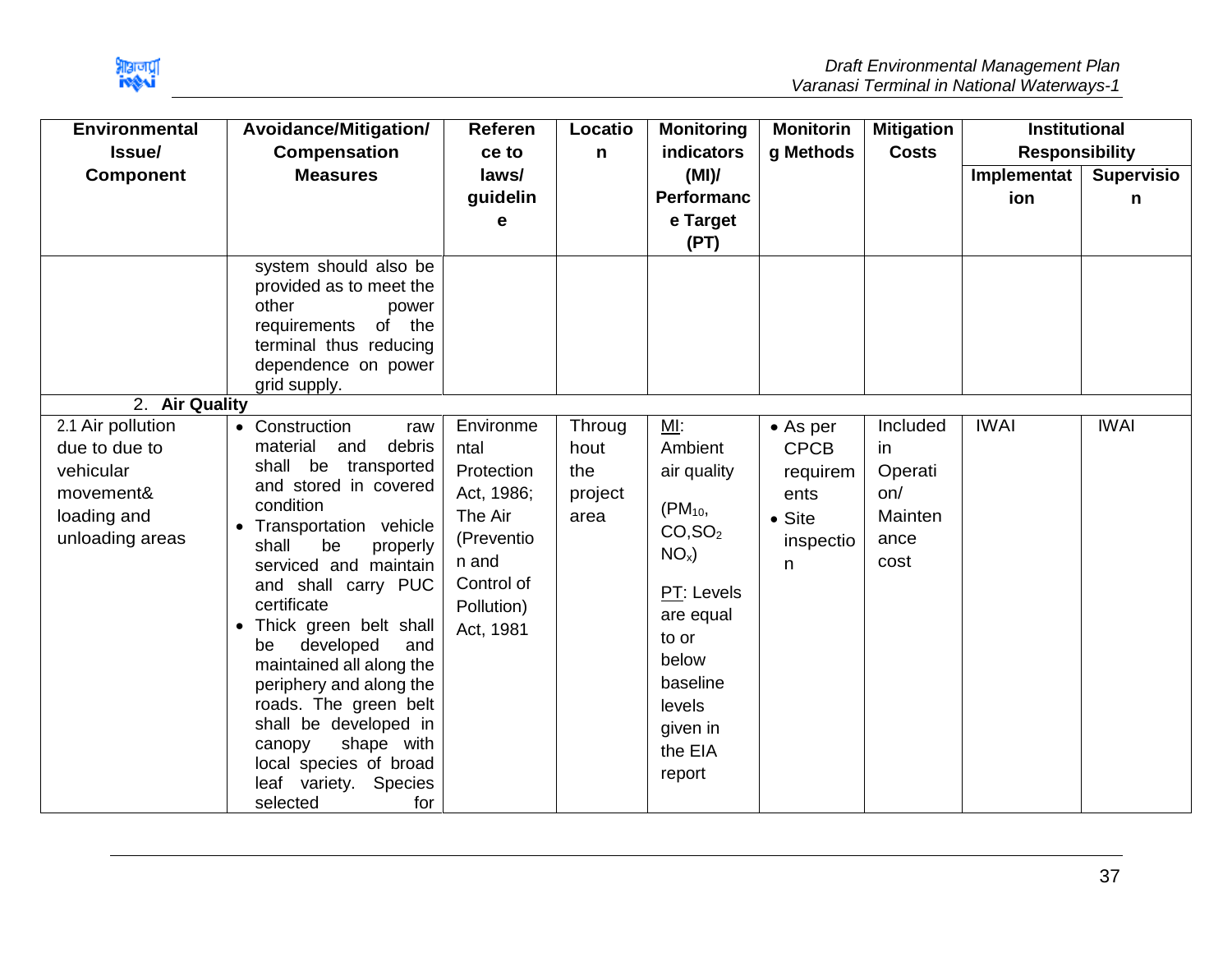

| <b>Environmental</b> | Avoidance/Mitigation/                                                                                                                                                                                                                                                                                                                                                                                                                                                                                                                                                                                                                                                                                       | Referen  | Locatio      | <b>Monitoring</b> | <b>Monitorin</b> | <b>Mitigation</b> | <b>Institutional</b>  |                   |
|----------------------|-------------------------------------------------------------------------------------------------------------------------------------------------------------------------------------------------------------------------------------------------------------------------------------------------------------------------------------------------------------------------------------------------------------------------------------------------------------------------------------------------------------------------------------------------------------------------------------------------------------------------------------------------------------------------------------------------------------|----------|--------------|-------------------|------------------|-------------------|-----------------------|-------------------|
| Issue/               | <b>Compensation</b>                                                                                                                                                                                                                                                                                                                                                                                                                                                                                                                                                                                                                                                                                         | ce to    | $\mathsf{n}$ | indicators        | g Methods        | <b>Costs</b>      | <b>Responsibility</b> |                   |
| <b>Component</b>     | <b>Measures</b>                                                                                                                                                                                                                                                                                                                                                                                                                                                                                                                                                                                                                                                                                             | laws/    |              | (MI)              |                  |                   | Implementat           | <b>Supervisio</b> |
|                      |                                                                                                                                                                                                                                                                                                                                                                                                                                                                                                                                                                                                                                                                                                             | guidelin |              | <b>Performanc</b> |                  |                   | ion                   | n                 |
|                      |                                                                                                                                                                                                                                                                                                                                                                                                                                                                                                                                                                                                                                                                                                             | е        |              | e Target          |                  |                   |                       |                   |
|                      |                                                                                                                                                                                                                                                                                                                                                                                                                                                                                                                                                                                                                                                                                                             |          |              | (PT)              |                  |                   |                       |                   |
|                      | development of green<br>belt shall<br>also be<br>tolerant to expected<br>and shall<br>pollutants<br>have the ability to<br>adsorb the pollutants.<br>Suggested species are<br>suitable for different<br>areas are also listed<br>under CPCB guidelines<br><b>Belt</b><br>green<br>for<br>development.<br>Water sprinkling should<br>$\bullet$<br>be carried out during all<br>loading and unloading<br>activities and in storage<br>yards<br>• Mechanical conveying<br>system with provision of<br>dust collection should<br>be provided for barge<br>loading<br>belt<br>planted<br>$\bullet$ Green<br>should be maintained<br>and survival rate of<br>plantation should be<br>maintained to minimum<br>70% |          |              |                   |                  |                   |                       |                   |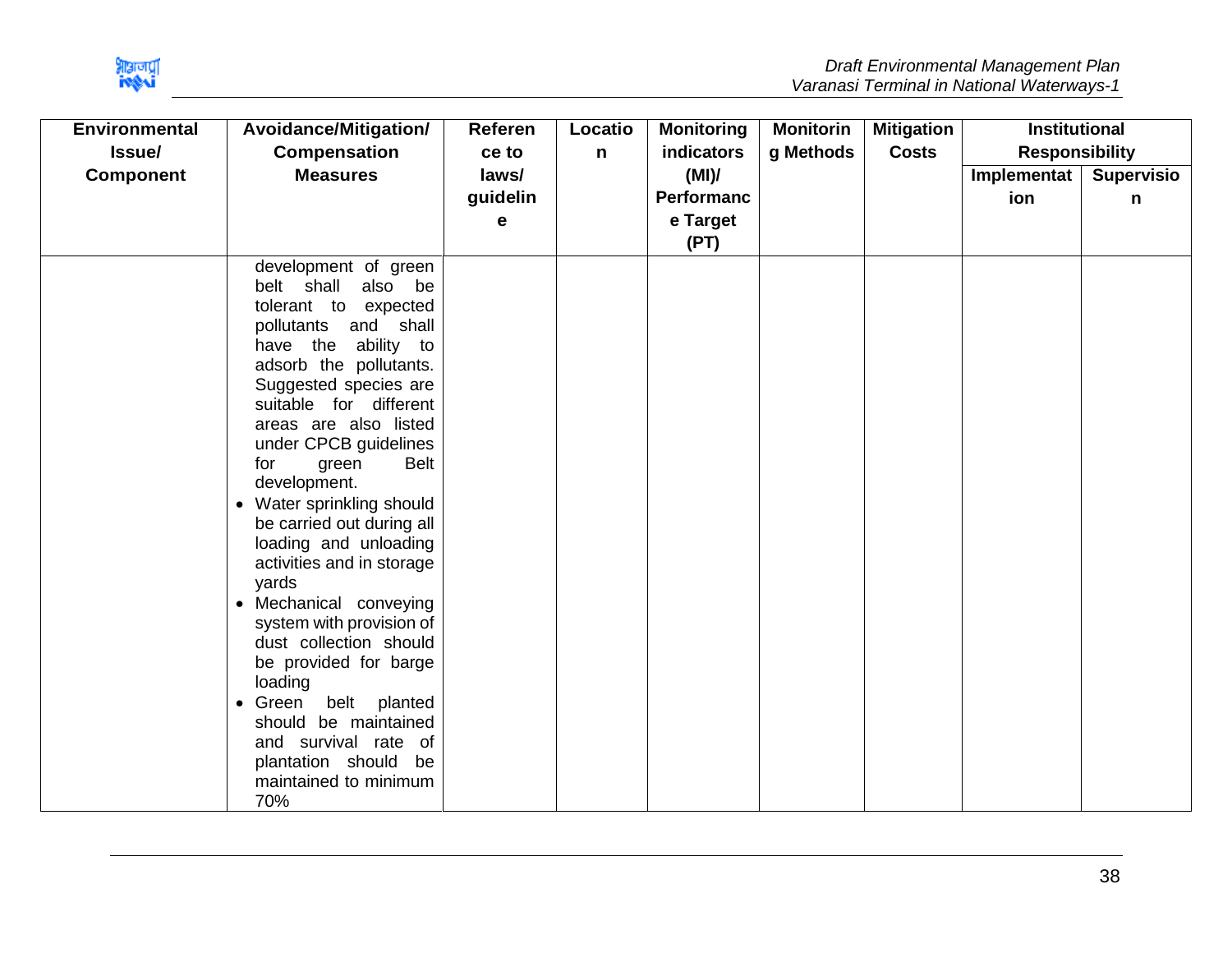

| <b>Environmental</b>          | Avoidance/Mitigation/                                                                                                                                                                                                                                                                                                                                                                                                                                                                                                                  | Referen                         | Locatio                               | <b>Monitoring</b><br><b>indicators</b>                                                                                                           | <b>Monitorin</b>                                | <b>Mitigation</b>                                                  | <b>Institutional</b>                        |                        |
|-------------------------------|----------------------------------------------------------------------------------------------------------------------------------------------------------------------------------------------------------------------------------------------------------------------------------------------------------------------------------------------------------------------------------------------------------------------------------------------------------------------------------------------------------------------------------------|---------------------------------|---------------------------------------|--------------------------------------------------------------------------------------------------------------------------------------------------|-------------------------------------------------|--------------------------------------------------------------------|---------------------------------------------|------------------------|
| Issue/<br><b>Component</b>    | <b>Compensation</b><br><b>Measures</b>                                                                                                                                                                                                                                                                                                                                                                                                                                                                                                 | ce to<br>laws/<br>guidelin<br>е | n                                     | (MI)<br><b>Performanc</b><br>e Target<br>(PT)                                                                                                    | g Methods                                       | <b>Costs</b>                                                       | <b>Responsibility</b><br>Implementat<br>ion | <b>Supervisio</b><br>n |
| 3. Noise Quality              | • Monitoring of air quality<br>shall be carried out on<br>monthly basis to check<br>the level of pollutants<br>and effectiveness of<br>proposed EMP                                                                                                                                                                                                                                                                                                                                                                                    |                                 |                                       |                                                                                                                                                  |                                                 |                                                                    |                                             |                        |
| 2.1 Noise due to<br>operation | • Site boundary should<br>be provided which can<br>act as noise barrier<br>Provision of thick green<br>belt along the boundary<br>and roads which will act<br>as noise buffer<br>Earplugs should be<br>$\bullet$<br>provided to workers<br>involved in unloading<br>operations<br>• Provision of thick green<br>belt along the boundary<br>and roads which will act<br>as noise buffer<br>• Timely<br>maintenance<br>servicing<br>and<br>of<br>transportation vehicles<br>and<br>the<br>machinery/pumps to be<br>used during operation | Noise<br>Rules,<br>2000         | <b>Site</b><br>and<br>Nearby<br>areas | MI: Noise<br>$levels -$<br>day $\&$<br>night<br>PT: Levels<br>are equal<br>to or<br>below<br>baseline<br>levels<br>given in<br>the EIA<br>report | Measurin<br>g by<br>noise<br>meter 24<br>hourly | Included<br>in<br>Operati<br>on/<br><b>Mainten</b><br>ance<br>cost | <b>IWAI</b>                                 | <b>IWAI</b>            |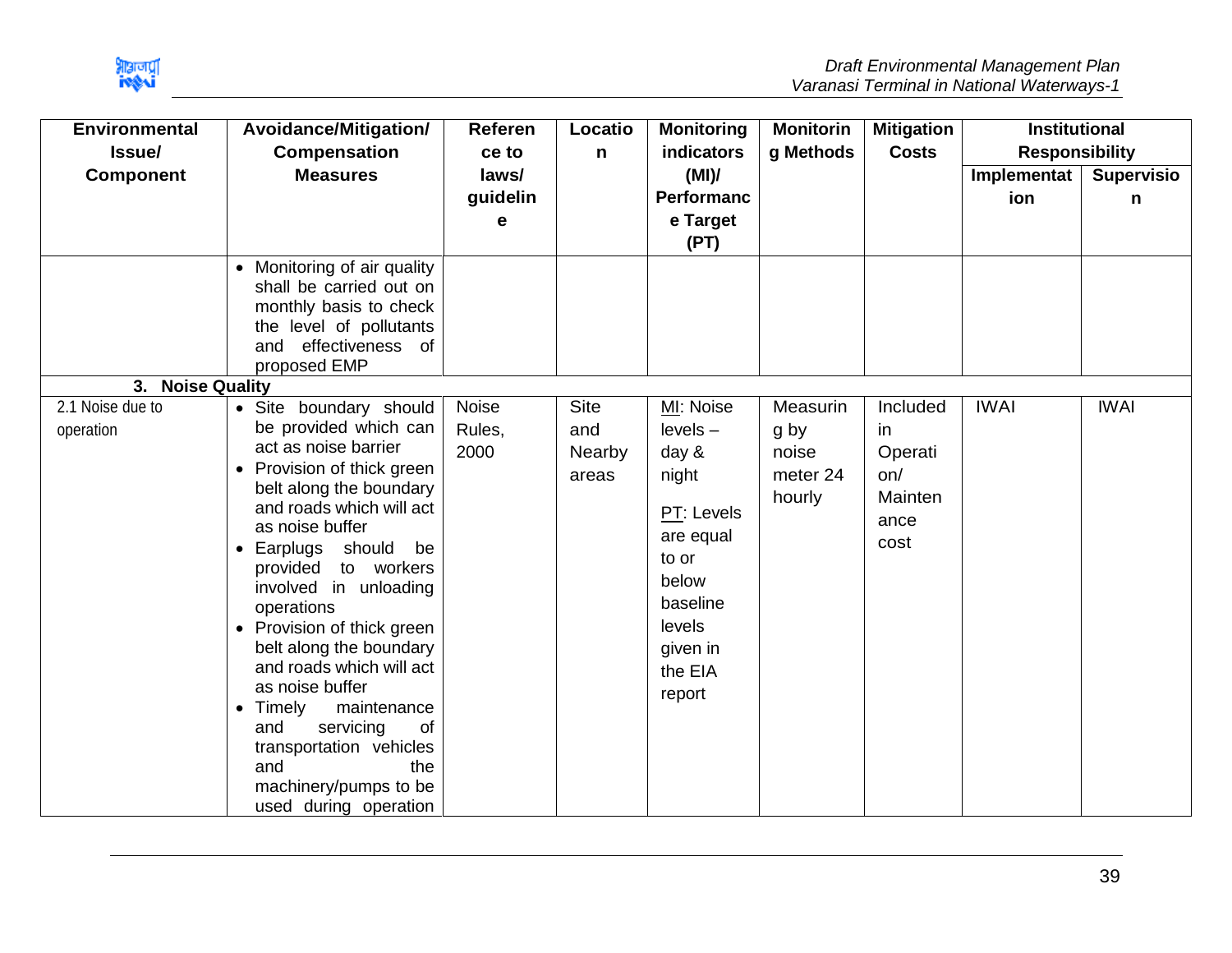

| <b>Environmental</b> | Avoidance/Mitigation/                                                                                                                                                                                                                                                                                                                                                                                                                                                                                                                                                                                                                                                                                                                             | <b>Referen</b> | Locatio      | <b>Monitoring</b> | <b>Monitorin</b> | <b>Mitigation</b> | <b>Institutional</b>  |                   |
|----------------------|---------------------------------------------------------------------------------------------------------------------------------------------------------------------------------------------------------------------------------------------------------------------------------------------------------------------------------------------------------------------------------------------------------------------------------------------------------------------------------------------------------------------------------------------------------------------------------------------------------------------------------------------------------------------------------------------------------------------------------------------------|----------------|--------------|-------------------|------------------|-------------------|-----------------------|-------------------|
| Issue/               | <b>Compensation</b>                                                                                                                                                                                                                                                                                                                                                                                                                                                                                                                                                                                                                                                                                                                               | ce to          | $\mathsf{n}$ | indicators        | g Methods        | <b>Costs</b>      | <b>Responsibility</b> |                   |
| <b>Component</b>     | <b>Measures</b>                                                                                                                                                                                                                                                                                                                                                                                                                                                                                                                                                                                                                                                                                                                                   | laws/          |              | (MI)              |                  |                   | Implementat           | <b>Supervisio</b> |
|                      |                                                                                                                                                                                                                                                                                                                                                                                                                                                                                                                                                                                                                                                                                                                                                   | guidelin       |              | <b>Performanc</b> |                  |                   | ion                   | n                 |
|                      |                                                                                                                                                                                                                                                                                                                                                                                                                                                                                                                                                                                                                                                                                                                                                   | е              |              | e Target          |                  |                   |                       |                   |
|                      |                                                                                                                                                                                                                                                                                                                                                                                                                                                                                                                                                                                                                                                                                                                                                   |                |              | (PT)              |                  |                   |                       |                   |
|                      | phase to reduce the<br>noise generation due to<br>friction and abrasion<br>shall<br>$\bullet$ Honking<br>be<br>prohibited at the project<br>site<br>Hearing test for the<br>$\bullet$<br>shall<br>be<br>workers<br>before<br>undertaken<br>employing them and<br>thereafter shall be done<br>after every six months<br>Job rotations should be<br>$\bullet$<br>practiced for people,<br>working in high noise<br>level areas<br>• No noise generating<br>activity shall be carried<br>out between 6:00 AM to<br>10:00 PM<br>DG sets<br>shall<br>be<br>$\bullet$<br>provided with acoustic<br>enclosure<br>Monitoring<br>of Noise<br>$\bullet$<br>levels shall be carried<br>out on monthly basis to<br>check the<br>level of<br>pollutants<br>and |                |              |                   |                  |                   |                       |                   |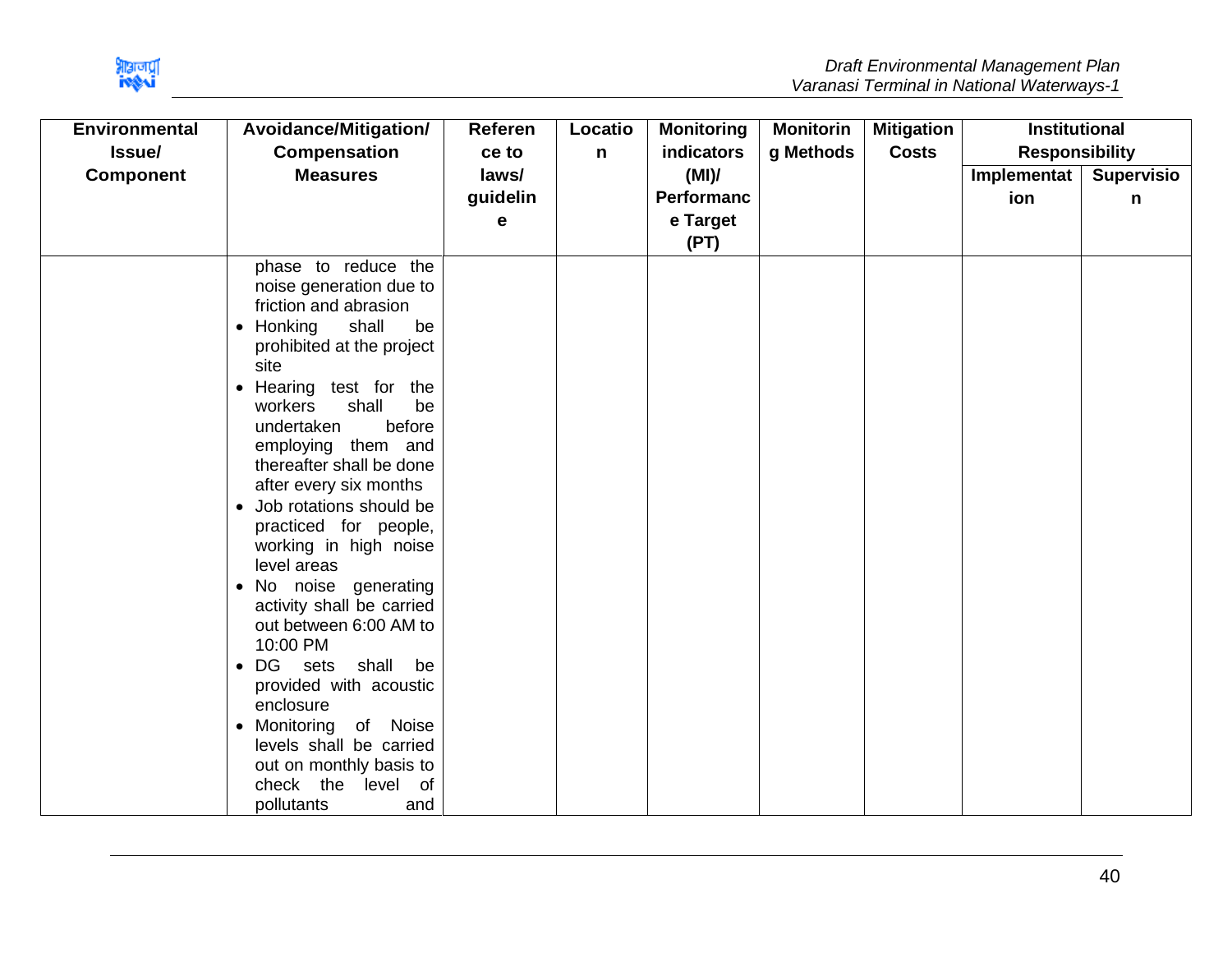

| <b>Environmental</b><br>Issue/                                                        | Avoidance/Mitigation/<br><b>Compensation</b>                                                                                                                                                                                     | <b>Referen</b><br>ce to    | Locatio<br>n                                         | <b>Monitoring</b><br>indicators                                                                                                                          | <b>Monitorin</b><br>g Methods | <b>Mitigation</b><br><b>Costs</b>                            | <b>Institutional</b><br><b>Responsibility</b> |                        |
|---------------------------------------------------------------------------------------|----------------------------------------------------------------------------------------------------------------------------------------------------------------------------------------------------------------------------------|----------------------------|------------------------------------------------------|----------------------------------------------------------------------------------------------------------------------------------------------------------|-------------------------------|--------------------------------------------------------------|-----------------------------------------------|------------------------|
| <b>Component</b>                                                                      | <b>Measures</b>                                                                                                                                                                                                                  | laws/<br>guidelin<br>e     |                                                      | (MI)<br><b>Performanc</b><br>e Target<br>(PT)                                                                                                            |                               |                                                              | Implementat<br>ion                            | <b>Supervisio</b><br>n |
|                                                                                       | effectiveness<br>of<br>proposed EMP                                                                                                                                                                                              |                            |                                                      |                                                                                                                                                          |                               |                                                              |                                               |                        |
| 3. Land and Soil<br>3.1 Soil erosion at<br>embankment<br>during<br>heavy<br>rainfall. | Periodic checking to be<br>$\bullet$<br>carried to monitor the<br>soil erosion along the<br>River Banks at and near<br>terminal area<br>Necessary<br>$\bullet$<br>maintenance should be<br>undertaken wherever it<br>is required | Project<br>requirem<br>ent | Along<br>river<br>bank                               | MI:<br>Existence<br>of soil<br>erosion<br>sites<br>Number of<br>soil<br>erosion<br>sites<br>PT: Zero<br>or minimal<br>occurrenc<br>es of soil<br>erosion | On site<br>observati<br>on    | Include<br>d in<br>Operati<br>on/<br>Mainten<br>ance<br>cost | <b>IWAI</b>                                   | <b>IWAI</b>            |
| Soil<br>3.2<br>contamination                                                          | • Fuel shall be stored in<br>HDPE containers on<br>paved surfaces only to<br>prevent spillage of fuels<br>on the soil and thus soil<br>contamination.                                                                            | Project<br>requirem<br>ent | Termin<br>al site,<br>access<br>road<br>and<br>along | MI:<br>Existence<br>of soil<br>erosion<br>sites                                                                                                          | On site<br>observati<br>on    | Include<br>d in<br>Operati<br>on/<br>Mainten<br>ance         | <b>IWAI</b>                                   | <b>IWAI</b>            |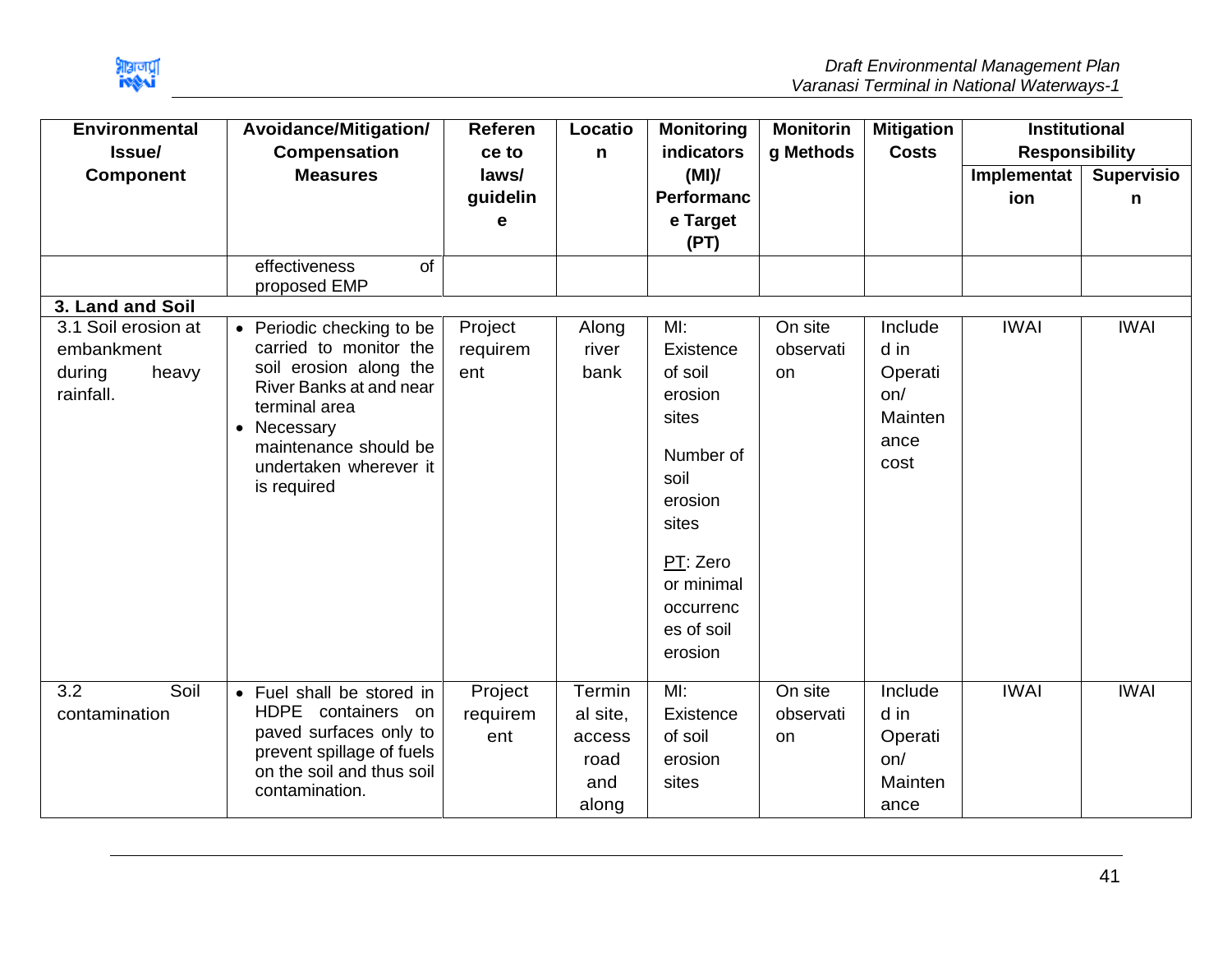

| <b>Environmental</b> | Avoidance/Mitigation/                                  | Referen  | Locatio      | <b>Monitoring</b> | <b>Monitorin</b> | <b>Mitigation</b> | <b>Institutional</b>  |                   |
|----------------------|--------------------------------------------------------|----------|--------------|-------------------|------------------|-------------------|-----------------------|-------------------|
| Issue/               | <b>Compensation</b>                                    | ce to    | $\mathsf{n}$ | indicators        | g Methods        | <b>Costs</b>      | <b>Responsibility</b> |                   |
| <b>Component</b>     | <b>Measures</b>                                        | laws/    |              | (MI)              |                  |                   | Implementat           | <b>Supervisio</b> |
|                      |                                                        | guidelin |              | <b>Performanc</b> |                  |                   | ion                   | n                 |
|                      |                                                        | е        |              | e Target          |                  |                   |                       |                   |
|                      |                                                        |          |              | (PT)              |                  |                   |                       |                   |
|                      | shall<br><b>Dustbins</b><br>be<br>$\bullet$            |          | river        | Number of         |                  | cost              |                       |                   |
|                      | at all<br>the<br>provided                              |          | bank         | soil              |                  |                   |                       |                   |
|                      | locations at<br>required<br>the site for collection of |          |              | erosion           |                  |                   |                       |                   |
|                      | recyclable and non-                                    |          |              | sites             |                  |                   |                       |                   |
|                      | recyclable waste.                                      |          |              | PT: Zero          |                  |                   |                       |                   |
|                      | Recyclable waste shall<br>$\bullet$                    |          |              | or minimal        |                  |                   |                       |                   |
|                      | be sold to authorized                                  |          |              | occurrenc         |                  |                   |                       |                   |
|                      | vendors<br>and<br>non                                  |          |              | es of soil        |                  |                   |                       |                   |
|                      | recyclable waste shall<br>be disposed off through      |          |              | erosion           |                  |                   |                       |                   |
|                      | authorized<br>agencies                                 |          |              |                   |                  |                   |                       |                   |
|                      | shall<br>and<br>not<br>be                              |          |              |                   |                  |                   |                       |                   |
|                      | dumped in open.                                        |          |              |                   |                  |                   |                       |                   |
|                      | Used oil from DG sets                                  |          |              |                   |                  |                   |                       |                   |
|                      | and other equipment                                    |          |              |                   |                  |                   |                       |                   |
|                      | shall be stored in HDPE                                |          |              |                   |                  |                   |                       |                   |
|                      | containers in isolated                                 |          |              |                   |                  |                   |                       |                   |
|                      | location<br>on<br>paved<br>surfaces and shall be       |          |              |                   |                  |                   |                       |                   |
|                      | disposed<br>through                                    |          |              |                   |                  |                   |                       |                   |
|                      | authorized<br>vendors                                  |          |              |                   |                  |                   |                       |                   |
|                      | only and shall not be                                  |          |              |                   |                  |                   |                       |                   |
|                      | dumped in open.                                        |          |              |                   |                  |                   |                       |                   |
|                      | Room shall be provided<br>$\bullet$                    |          |              |                   |                  |                   |                       |                   |
|                      | for storage of E-waste                                 |          |              |                   |                  |                   |                       |                   |
|                      | at site and this waste                                 |          |              |                   |                  |                   |                       |                   |
|                      | shall<br>be<br>sold<br>to                              |          |              |                   |                  |                   |                       |                   |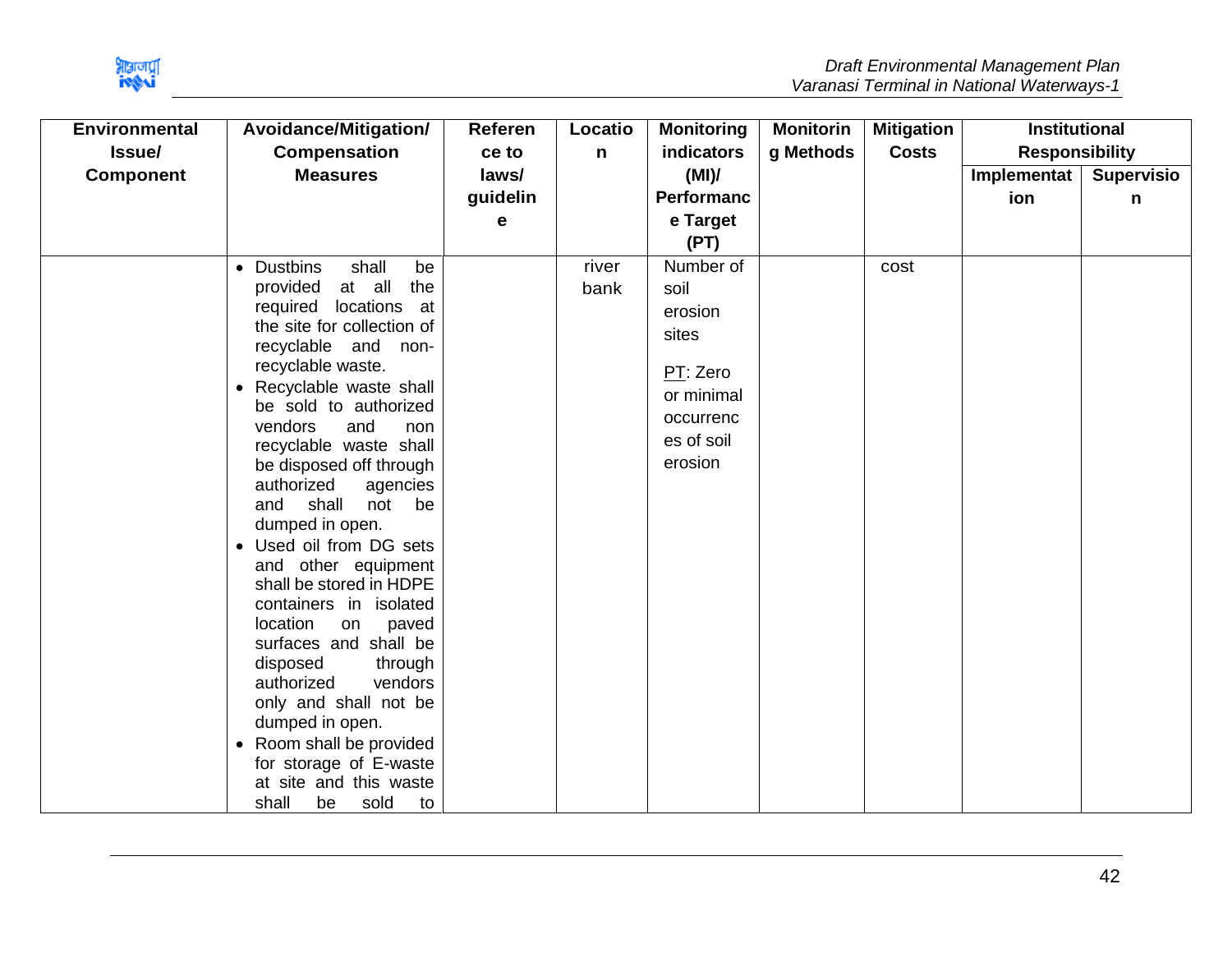

| <b>Environmental</b><br>Issue/                                            | Avoidance/Mitigation/<br><b>Compensation</b>                                                                                                                                                                                                                                                   | Referen<br>ce to           | Locatio<br>n                       | <b>Monitoring</b><br>indicators                                                                                              | <b>Monitorin</b><br>g Methods  | <b>Mitigation</b><br><b>Costs</b>                            | <b>Institutional</b><br><b>Responsibility</b> |                        |
|---------------------------------------------------------------------------|------------------------------------------------------------------------------------------------------------------------------------------------------------------------------------------------------------------------------------------------------------------------------------------------|----------------------------|------------------------------------|------------------------------------------------------------------------------------------------------------------------------|--------------------------------|--------------------------------------------------------------|-----------------------------------------------|------------------------|
| <b>Component</b>                                                          | <b>Measures</b>                                                                                                                                                                                                                                                                                | laws/<br>guidelin<br>е     |                                    | (MI)<br><b>Performanc</b><br>e Target<br>(PT)                                                                                |                                |                                                              | Implementat<br>ion                            | <b>Supervisio</b><br>n |
|                                                                           | authorized<br>vendors<br>periodically and shall<br>not be dumped in open.<br>4. Water resources/Flooding and Inundation                                                                                                                                                                        |                            |                                    |                                                                                                                              |                                |                                                              |                                               |                        |
| 4.1 Siltation                                                             | • Regular checks shall be<br>for<br>made<br>bank<br>protection works so as<br>check the<br>bank<br>to<br>erosion and increased<br>sediment level in the<br>river                                                                                                                               | Project<br>requireme<br>nt | Near<br>surface<br>Water<br>bodies | MI: Water<br>quality<br>PT:<br><b>No</b><br>turbidity of<br>surface<br>water<br>bodies<br>due to the<br>terminal<br>activity | <b>Site</b><br>observati<br>on | Includ<br>ed in<br>Opera<br>tion/<br>Mainte<br>nance<br>cost | <b>IWAI</b>                                   | <b>IWAI</b>            |
| 4.2 Water logging<br>due to blockage of<br>drains, culverts or<br>streams | • Regular visual checks<br>and cleaning of drains<br>provided at site shall be<br>done to ensure that flow<br>of water is maintained<br>prevent<br>water<br>and<br><b>Drains</b><br>and<br>logging.<br>drainage<br>cross<br>shall<br>structures<br>be<br>regularly cleaned<br>and<br>de-silted | Project<br>requireme<br>nt | Near<br>surface<br>Water<br>bodies | MI:<br>Presence/<br>absence<br>of<br>water<br>logging<br>along the<br>approach<br>road/termi<br>nal area                     | <b>Site</b><br>observati<br>on | Includ<br>ed in<br>Opera<br>tion/M<br>ainten<br>ance<br>cost | <b>IWAI</b>                                   | <b>IWAI</b>            |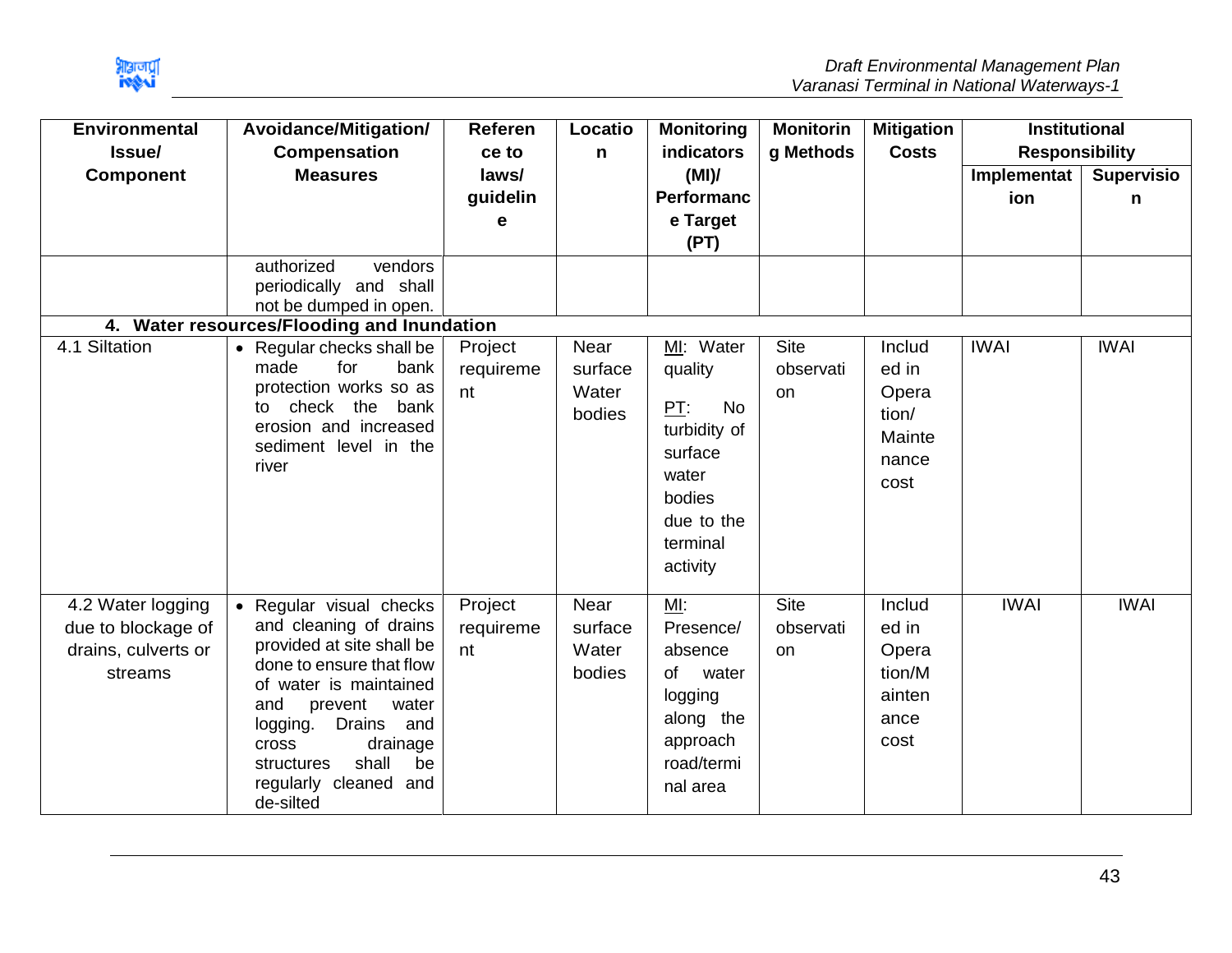

| <b>Environmental</b><br>Issue/                   | Avoidance/Mitigation/<br><b>Compensation</b>                                                                                                                                                                                                                                                                                                                                                          | Referen<br>ce to           | Locatio<br>$\mathsf{n}$ | <b>Monitoring</b><br>indicators                                        | <b>Monitorin</b><br>g Methods                                     | <b>Mitigation</b><br><b>Costs</b>                            | <b>Institutional</b><br><b>Responsibility</b> |                        |
|--------------------------------------------------|-------------------------------------------------------------------------------------------------------------------------------------------------------------------------------------------------------------------------------------------------------------------------------------------------------------------------------------------------------------------------------------------------------|----------------------------|-------------------------|------------------------------------------------------------------------|-------------------------------------------------------------------|--------------------------------------------------------------|-----------------------------------------------|------------------------|
| <b>Component</b>                                 | <b>Measures</b>                                                                                                                                                                                                                                                                                                                                                                                       | laws/<br>guidelin<br>e     |                         | (MI)<br><b>Performanc</b><br>e Target<br>(PT)                          |                                                                   |                                                              | Implementat  <br>ion                          | <b>Supervisio</b><br>n |
|                                                  | • Drains<br>shall<br>be<br>cleaned and<br>regularly<br>de-silted<br>of<br>• Monitoring<br>water borne diseases<br>due to stagnant water<br>bodies<br>Storm<br>drains<br>water<br>provided in parking &<br>road areas shall be<br>provided with oil &<br>grease traps                                                                                                                                  |                            |                         | PT:<br><b>No</b><br>of<br>record<br>overtoppin<br>g/ Water<br>logging  |                                                                   |                                                              |                                               |                        |
| 4.3 Waste Water<br>treatment and<br>conservation | of<br>storm<br>• Provision<br>water<br>harvesting<br>system at site. Roof top<br>rain water should be<br>collected in separate<br>collection<br>pond<br>and<br>should<br>be used<br>for<br>horticulture<br>and<br>cleaning purpose at<br>site.<br>Toilets to be provided<br>with<br>running<br>water<br>facility to prevent open<br>defecation.<br>$\bullet$ Sewage<br>should<br>be<br>treated in STP | Project<br>requireme<br>nt | Project<br>area         | MI: proper<br>treatment<br>PT:<br>treated<br>water<br>quality<br>check | Treatmen<br>t<br>paramete<br>ph,<br>r,<br><b>BOD</b><br>,TDS etc. | Includ<br>ed in<br>Opera<br>tion/M<br>ainten<br>ance<br>cost | <b>IWAI</b>                                   | <b>IWAI</b>            |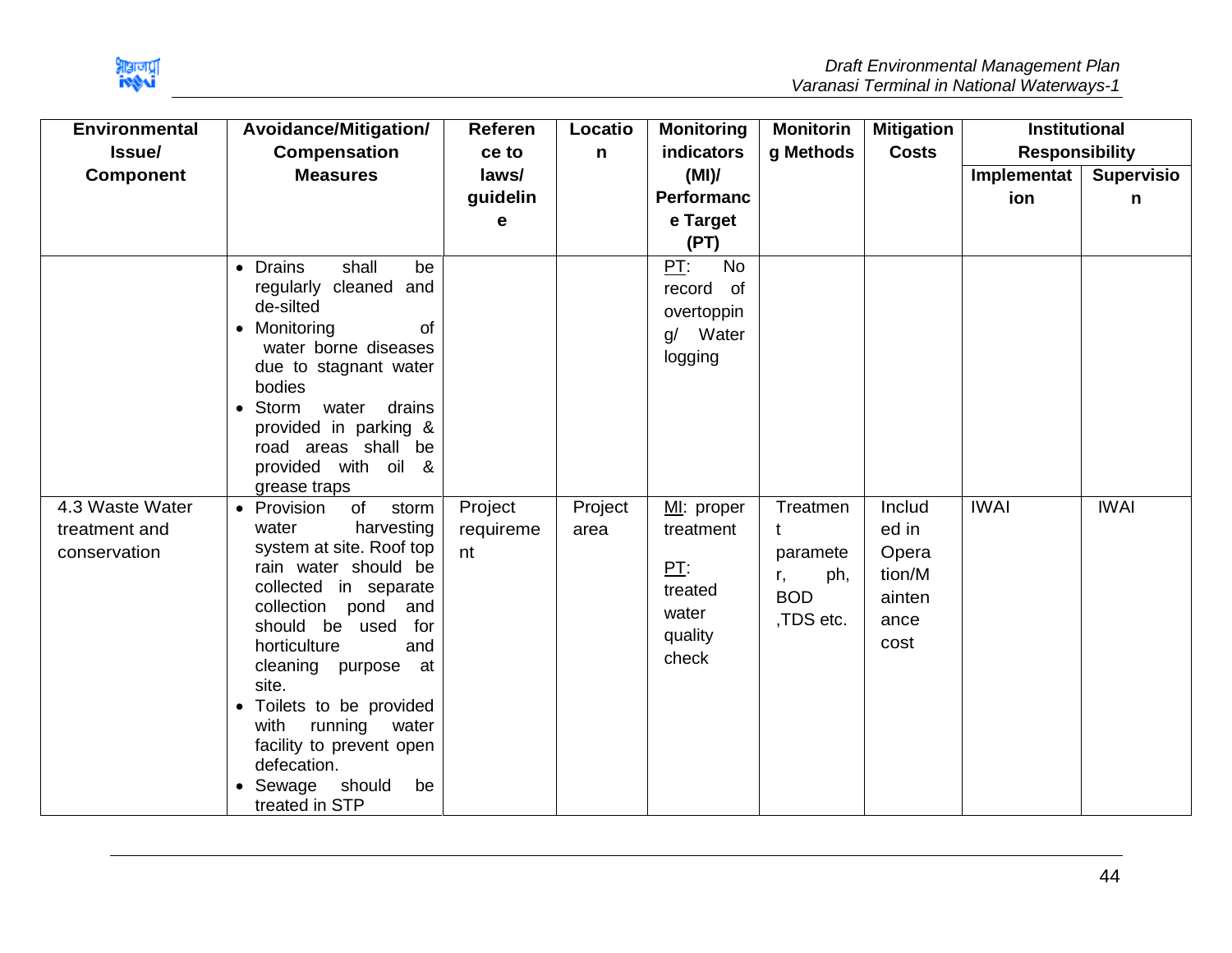

| <b>Environmental</b> | Avoidance/Mitigation/                                                                                                                                                                                                                                                                                                                                                                                                                                                                                                                                                                                                                                                                                                                        | <b>Referen</b> | Locatio | <b>Monitoring</b> | <b>Monitorin</b> | <b>Mitigation</b> | <b>Institutional</b>  |            |
|----------------------|----------------------------------------------------------------------------------------------------------------------------------------------------------------------------------------------------------------------------------------------------------------------------------------------------------------------------------------------------------------------------------------------------------------------------------------------------------------------------------------------------------------------------------------------------------------------------------------------------------------------------------------------------------------------------------------------------------------------------------------------|----------------|---------|-------------------|------------------|-------------------|-----------------------|------------|
| Issue/               | <b>Compensation</b>                                                                                                                                                                                                                                                                                                                                                                                                                                                                                                                                                                                                                                                                                                                          | ce to          | n       | indicators        | g Methods        | <b>Costs</b>      | <b>Responsibility</b> |            |
| <b>Component</b>     | <b>Measures</b>                                                                                                                                                                                                                                                                                                                                                                                                                                                                                                                                                                                                                                                                                                                              | laws/          |         | (MI)              |                  |                   | Implementat           | Supervisio |
|                      |                                                                                                                                                                                                                                                                                                                                                                                                                                                                                                                                                                                                                                                                                                                                              | guidelin       |         | Performanc        |                  |                   | ion                   | n          |
|                      |                                                                                                                                                                                                                                                                                                                                                                                                                                                                                                                                                                                                                                                                                                                                              | е              |         | e Target          |                  |                   |                       |            |
|                      |                                                                                                                                                                                                                                                                                                                                                                                                                                                                                                                                                                                                                                                                                                                                              |                |         | (PT)              |                  |                   |                       |            |
|                      | • Water<br>conservation<br>shall<br>fixtures<br>be<br>installed in toilets and<br>kitchen area. Some of<br>the water conservation<br>fixtures which can be<br>installed<br>dual<br>are<br>flushing<br>cisterns,<br>sensor taps, low water<br>urinals etc.<br>No wastewater shall be<br>$\bullet$<br>received from vessels<br>and vessels should not<br>be allowed to discharge<br>their wastewater and<br>solid waste in river<br>• Fuel shall be stored in<br>leak proof containers<br>and containers shall be<br>placed<br>paved<br>on<br>surfaces<br>Monitoring of surface<br>$\bullet$<br>water quality shall be<br>carried out on monthly<br>basis to check the level<br>pollutants<br>and<br>οf<br>effectiveness<br>of<br>proposed EMP |                |         |                   |                  |                   |                       |            |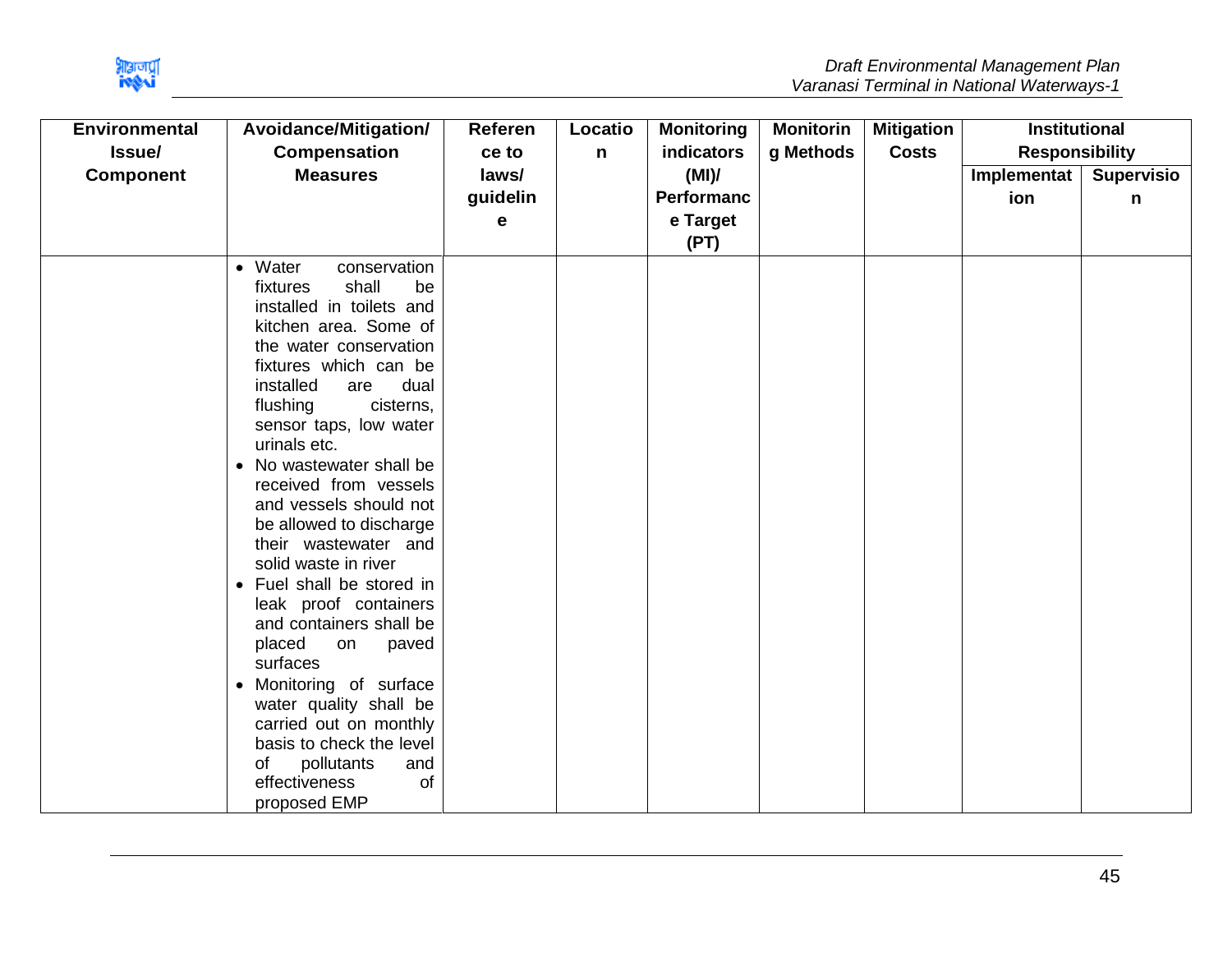

| <b>Environmental</b>                      | Avoidance/Mitigation/                                                                                                                                                                                                                                                                                                                                                                                                                                                                                                                                                                                                                                      | <b>Referen</b>                                                                         | Locatio                                     | <b>Monitoring</b>                                                                        | <b>Monitorin</b>                                                                          | <b>Mitigation</b>                         | <b>Institutional</b>             |                   |
|-------------------------------------------|------------------------------------------------------------------------------------------------------------------------------------------------------------------------------------------------------------------------------------------------------------------------------------------------------------------------------------------------------------------------------------------------------------------------------------------------------------------------------------------------------------------------------------------------------------------------------------------------------------------------------------------------------------|----------------------------------------------------------------------------------------|---------------------------------------------|------------------------------------------------------------------------------------------|-------------------------------------------------------------------------------------------|-------------------------------------------|----------------------------------|-------------------|
| Issue/                                    | <b>Compensation</b>                                                                                                                                                                                                                                                                                                                                                                                                                                                                                                                                                                                                                                        | ce to                                                                                  | $\mathsf{n}$                                | <b>indicators</b>                                                                        | g Methods                                                                                 | <b>Costs</b>                              | <b>Responsibility</b>            |                   |
| <b>Component</b>                          | <b>Measures</b>                                                                                                                                                                                                                                                                                                                                                                                                                                                                                                                                                                                                                                            | laws/                                                                                  |                                             | (MI)                                                                                     |                                                                                           |                                           | Implementat                      | <b>Supervisio</b> |
|                                           |                                                                                                                                                                                                                                                                                                                                                                                                                                                                                                                                                                                                                                                            | guidelin                                                                               |                                             | <b>Performanc</b>                                                                        |                                                                                           |                                           | ion                              | n                 |
|                                           |                                                                                                                                                                                                                                                                                                                                                                                                                                                                                                                                                                                                                                                            | е                                                                                      |                                             | e Target                                                                                 |                                                                                           |                                           |                                  |                   |
|                                           |                                                                                                                                                                                                                                                                                                                                                                                                                                                                                                                                                                                                                                                            |                                                                                        |                                             | (PT)                                                                                     |                                                                                           |                                           |                                  |                   |
| 5. Flora& Fauna                           |                                                                                                                                                                                                                                                                                                                                                                                                                                                                                                                                                                                                                                                            |                                                                                        |                                             |                                                                                          |                                                                                           |                                           |                                  |                   |
| <b>Terrestrial Flora</b><br>a.<br>& fauna | • Thick green belt will be<br>developed at site by the<br>time operation starts at<br>the project site. This will<br>improve the ecology of<br>area and will<br>the<br>provide the habitat to<br>avifauna.<br>· 70% survival of the<br>shall<br>plantation<br>be<br>The<br>maintained.<br>tree<br>survival audit to<br>be<br>conducted at least once<br>in a year to assess the<br>effectiveness<br>Dust<br>suppression<br>$\bullet$<br>should be carried out<br>• Water sprinkling should<br>carried<br>out<br>on<br>be<br>internal as well as on<br>approach road to the<br>site<br>Stack height in DG set<br>shall be provided as per<br>the CPCB norm. | Forest<br>Conservat<br>ion Act<br>1980,<br><b>Wild Life</b><br>Protection<br>Act, 1972 | Project<br>tree<br>plantati<br>on<br>sites. | $M!$ :<br>Tree/plants<br>survival rate<br>PT:<br>Minimum<br>rate of 70%<br>tree survival | Records<br>and field<br>observatio<br>ns.<br>Information<br>from<br>Forestry<br>Departmen | Operati<br>on/<br>Mainte<br>nance<br>Cost | <b>IWAI/Forest</b><br>Department | <b>IWAI</b>       |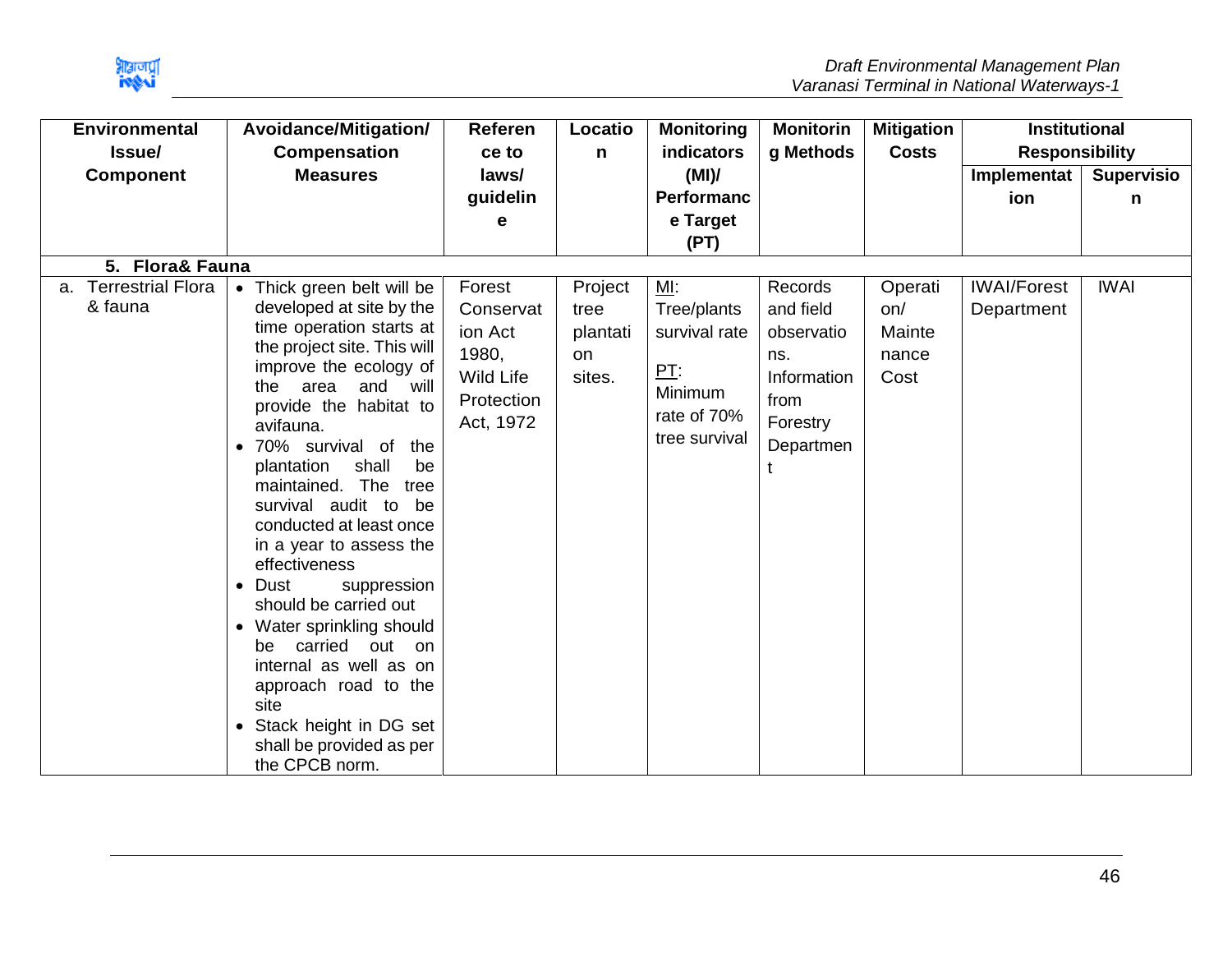

| <b>Environmental</b> | Avoidance/Mitigation/                                                                                                                                                                                                                                                                                                                                                                                                                                                                                                                                                                                                                                                                                                              | <b>Referen</b> | Locatio     | <b>Monitoring</b> | <b>Monitorin</b> | <b>Mitigation</b> | <b>Institutional</b>  |                   |
|----------------------|------------------------------------------------------------------------------------------------------------------------------------------------------------------------------------------------------------------------------------------------------------------------------------------------------------------------------------------------------------------------------------------------------------------------------------------------------------------------------------------------------------------------------------------------------------------------------------------------------------------------------------------------------------------------------------------------------------------------------------|----------------|-------------|-------------------|------------------|-------------------|-----------------------|-------------------|
| Issue/               | <b>Compensation</b>                                                                                                                                                                                                                                                                                                                                                                                                                                                                                                                                                                                                                                                                                                                | ce to          | $\mathbf n$ | indicators        | g Methods        | <b>Costs</b>      | <b>Responsibility</b> |                   |
| <b>Component</b>     | <b>Measures</b>                                                                                                                                                                                                                                                                                                                                                                                                                                                                                                                                                                                                                                                                                                                    | laws/          |             | (MI)              |                  |                   | Implementat           | <b>Supervisio</b> |
|                      |                                                                                                                                                                                                                                                                                                                                                                                                                                                                                                                                                                                                                                                                                                                                    | guidelin       |             | <b>Performanc</b> |                  |                   | ion                   | n                 |
|                      |                                                                                                                                                                                                                                                                                                                                                                                                                                                                                                                                                                                                                                                                                                                                    | е              |             | e Target          |                  |                   |                       |                   |
|                      |                                                                                                                                                                                                                                                                                                                                                                                                                                                                                                                                                                                                                                                                                                                                    |                |             | (PT)              |                  |                   |                       |                   |
|                      | Native<br>plant species<br>$\bullet$<br>should preferably be<br>planted at site<br>Shed leaves, branches<br>$\bullet$<br>and flowers should be<br>composted and should<br>be used as manure<br>within the site<br>STP sludge should also<br>$\bullet$<br>be used as manure at<br>the site. No chemical<br>fertilizers, pesticides or<br>insecticides should be<br>used at site as it may<br>wash-off with run-off<br>and may enter the river<br>impacting<br>aquatic<br>ecology<br>Possibility<br>0f<br>$\bullet$<br>composting the food<br>waste within the site<br>should be explored and<br>composted<br>waste<br>should be used as<br>manure within the site<br>Instruction should be<br>$\bullet$<br>given to all the workers |                |             |                   |                  |                   |                       |                   |
|                      |                                                                                                                                                                                                                                                                                                                                                                                                                                                                                                                                                                                                                                                                                                                                    |                |             |                   |                  |                   |                       |                   |
|                      | and visitors that no                                                                                                                                                                                                                                                                                                                                                                                                                                                                                                                                                                                                                                                                                                               |                |             |                   |                  |                   |                       |                   |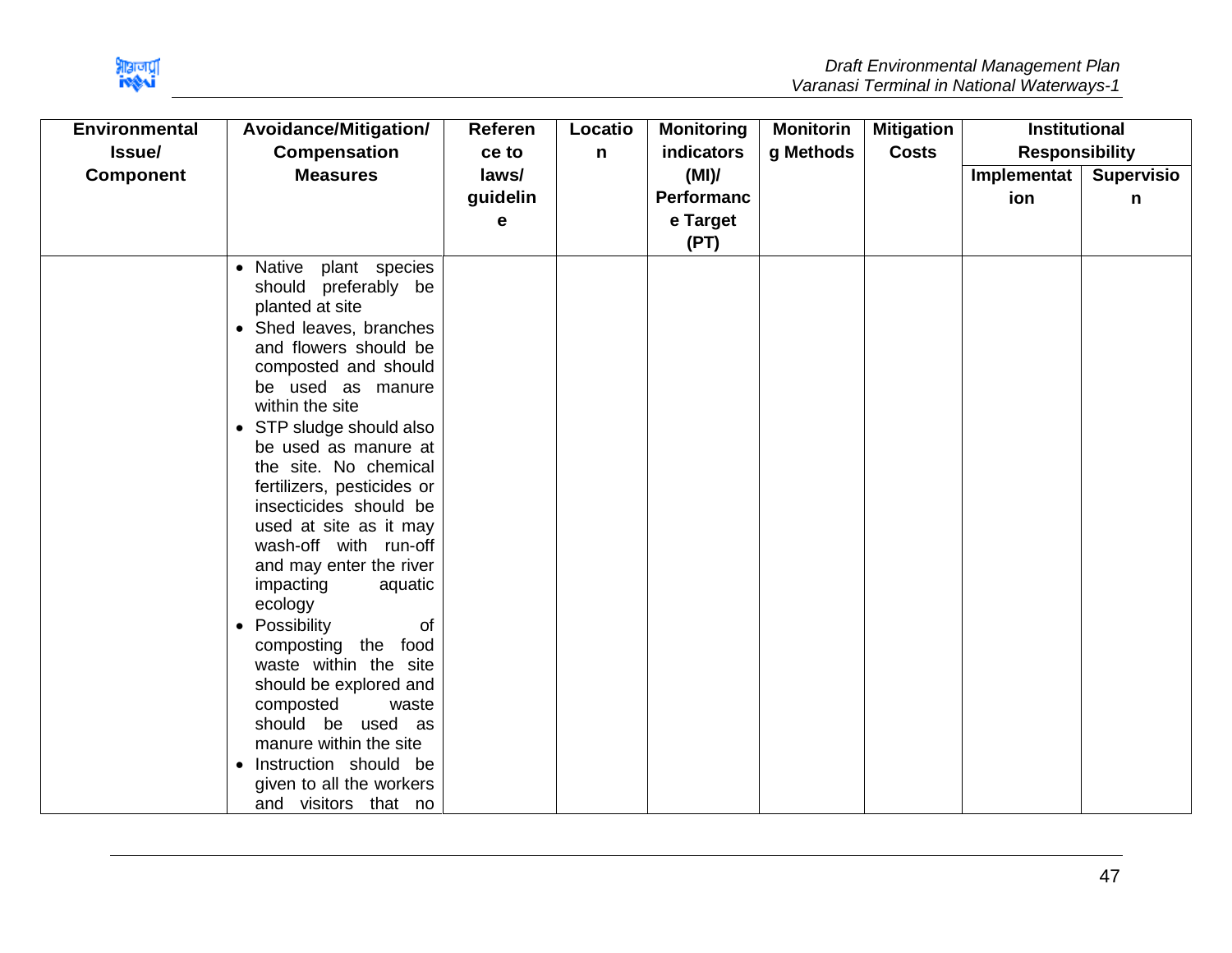

| <b>Environmental</b>                                                                                                                    | Avoidance/Mitigation/                                                                                                                                                                                                                                                                                                                                                                                                                                                                                                                                                                                                  | Referen                                                                             | Locatio                                      | <b>Monitoring</b>                                                  | <b>Monitorin</b> | <b>Mitigation</b>                       | <b>Institutional</b>  |                   |
|-----------------------------------------------------------------------------------------------------------------------------------------|------------------------------------------------------------------------------------------------------------------------------------------------------------------------------------------------------------------------------------------------------------------------------------------------------------------------------------------------------------------------------------------------------------------------------------------------------------------------------------------------------------------------------------------------------------------------------------------------------------------------|-------------------------------------------------------------------------------------|----------------------------------------------|--------------------------------------------------------------------|------------------|-----------------------------------------|-----------------------|-------------------|
| Issue/                                                                                                                                  | <b>Compensation</b>                                                                                                                                                                                                                                                                                                                                                                                                                                                                                                                                                                                                    | ce to                                                                               | n                                            | indicators                                                         | g Methods        | <b>Costs</b>                            | <b>Responsibility</b> |                   |
| <b>Component</b>                                                                                                                        | <b>Measures</b>                                                                                                                                                                                                                                                                                                                                                                                                                                                                                                                                                                                                        | laws/                                                                               |                                              | (MI)                                                               |                  |                                         | Implementat           | <b>Supervisio</b> |
|                                                                                                                                         |                                                                                                                                                                                                                                                                                                                                                                                                                                                                                                                                                                                                                        | guidelin                                                                            |                                              | <b>Performanc</b>                                                  |                  |                                         | ion                   | n                 |
|                                                                                                                                         |                                                                                                                                                                                                                                                                                                                                                                                                                                                                                                                                                                                                                        | е                                                                                   |                                              | e Target                                                           |                  |                                         |                       |                   |
|                                                                                                                                         |                                                                                                                                                                                                                                                                                                                                                                                                                                                                                                                                                                                                                        |                                                                                     |                                              | (PT)                                                               |                  |                                         |                       |                   |
|                                                                                                                                         | harm to the plantation<br>at the site or any animal<br>should be done within<br>the project premises                                                                                                                                                                                                                                                                                                                                                                                                                                                                                                                   |                                                                                     |                                              |                                                                    |                  |                                         |                       |                   |
| b. Impact on<br>Aquatic Flora &<br>Fauna due to<br>vessel<br>movement &<br>discharge of<br>waste<br>Impact Due to<br>c.<br>Oil spillage | • Water sprinkling should<br>be carried out at the<br>yards<br>storage<br>to<br>minimize<br>the<br>dust<br>generation and settling<br>the dust on the River<br>surface<br>loading<br>• Material<br>or<br>unloading from barges<br>should<br>be<br>through<br>mechanical<br>covered<br>conveyor system than<br>through<br>pay<br>loaders/trucks/barge<br>loaders<br>Moisture<br>should<br>be<br>$\bullet$<br>maintained in coal to<br>coal<br>dust<br>reduce<br>generation<br>during<br>loading/unloading<br>at<br>berth.<br>The<br>solid<br>wastes,<br>$\bullet$<br>ballast,<br>sewage, oily<br>bilge water and bunker | Bio-<br>diversity<br>conservati<br>on rules,<br>Wildlife<br>Protection<br>Act, 1972 | River<br>stretch<br>along<br>the<br>terminal | MI: Aquatic<br>species<br>PT: Should<br>and similar<br>to baseline | Surveys          | For<br>Aquatic<br>Ecolog<br>у<br>Survey | <b>IWAI</b>           | <b>IWAI</b>       |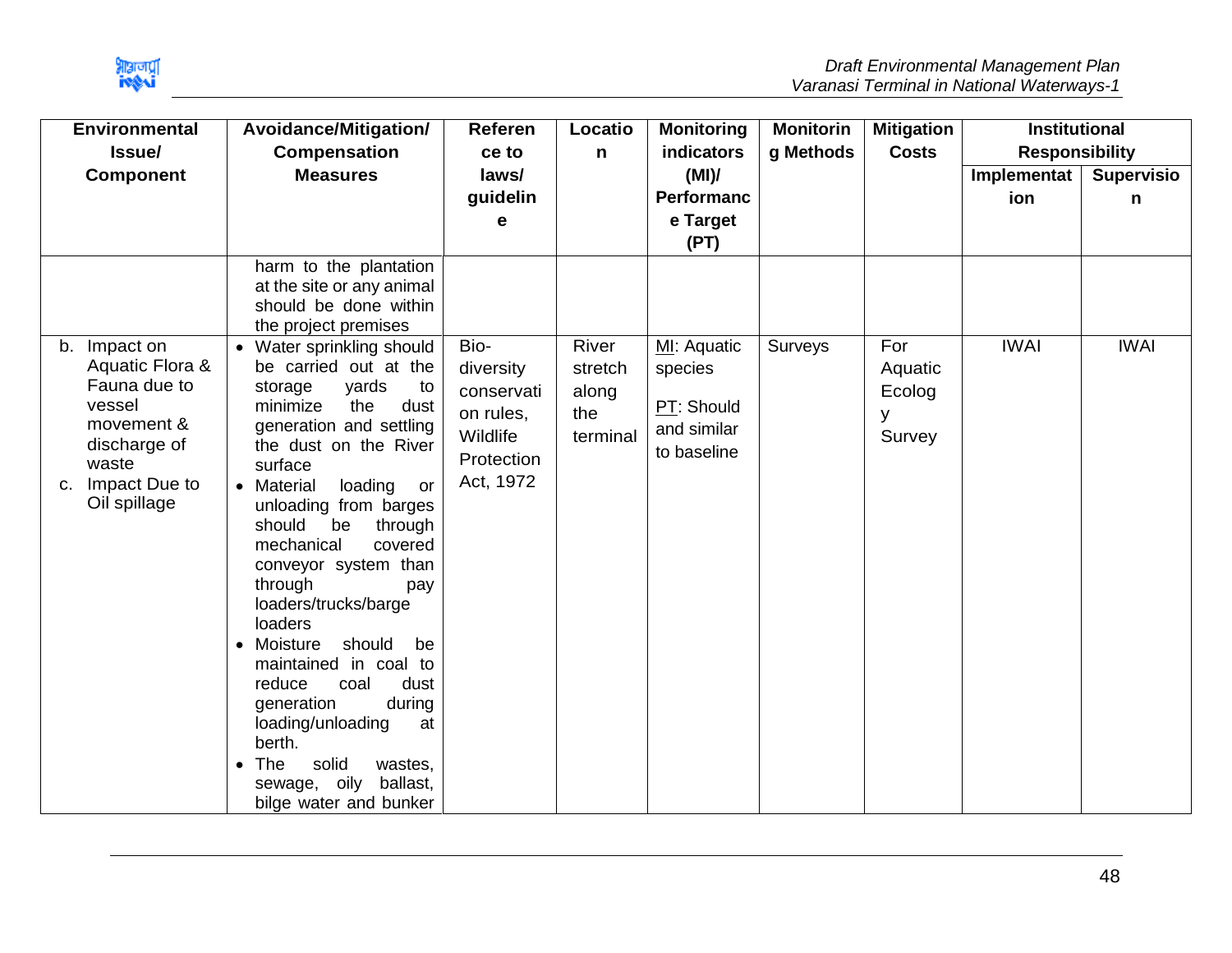

| <b>Environmental</b> | Avoidance/Mitigation/                            | Referen  | Locatio | <b>Monitoring</b> | <b>Monitorin</b> | <b>Mitigation</b> | <b>Institutional</b>  |                   |
|----------------------|--------------------------------------------------|----------|---------|-------------------|------------------|-------------------|-----------------------|-------------------|
| Issue/               | <b>Compensation</b>                              | ce to    | n       | indicators        | g Methods        | <b>Costs</b>      | <b>Responsibility</b> |                   |
| <b>Component</b>     | <b>Measures</b>                                  | laws/    |         | (MI)              |                  |                   | Implementat           | <b>Supervisio</b> |
|                      |                                                  | guidelin |         | <b>Performanc</b> |                  |                   | ion                   | n                 |
|                      |                                                  | е        |         | e Target          |                  |                   |                       |                   |
|                      |                                                  |          |         | (PT)              |                  |                   |                       |                   |
|                      | fuel bottoms generated                           |          |         |                   |                  |                   |                       |                   |
|                      | from barge should not                            |          |         |                   |                  |                   |                       |                   |
|                      | be discharged directly                           |          |         |                   |                  |                   |                       |                   |
|                      | it<br>should<br>and<br>be                        |          |         |                   |                  |                   |                       |                   |
|                      | discharged as per the                            |          |         |                   |                  |                   |                       |                   |
|                      | norms.<br>Cargo                                  |          |         |                   |                  |                   |                       |                   |
|                      | Operators<br>needs<br>to                         |          |         |                   |                  |                   |                       |                   |
|                      | exercise all caution to                          |          |         |                   |                  |                   |                       |                   |
|                      | avoid<br>any kind<br>of                          |          |         |                   |                  |                   |                       |                   |
|                      | accidental discharge of                          |          |         |                   |                  |                   |                       |                   |
|                      | such<br>wastes.<br>No                            |          |         |                   |                  |                   |                       |                   |
|                      | provision<br>of                                  |          |         |                   |                  |                   |                       |                   |
|                      | maintenance<br>and                               |          |         |                   |                  |                   |                       |                   |
|                      | repairing<br>and<br>fuel                         |          |         |                   |                  |                   |                       |                   |
|                      | refilling of barge and                           |          |         |                   |                  |                   |                       |                   |
|                      | vessels is proposed at<br>terminal site<br>hence |          |         |                   |                  |                   |                       |                   |
|                      | chances of oil spillage                          |          |         |                   |                  |                   |                       |                   |
|                      | is almost negligible due                         |          |         |                   |                  |                   |                       |                   |
|                      | maintenance<br>to                                |          |         |                   |                  |                   |                       |                   |
|                      | activities.                                      |          |         |                   |                  |                   |                       |                   |
|                      | No wastewater or waste<br>$\bullet$              |          |         |                   |                  |                   |                       |                   |
|                      | should be disposed off                           |          |         |                   |                  |                   |                       |                   |
|                      | in river from terminal                           |          |         |                   |                  |                   |                       |                   |
|                      | site or from vessel into                         |          |         |                   |                  |                   |                       |                   |
|                      | Penalty<br>water.<br>the                         |          |         |                   |                  |                   |                       |                   |
|                      | should be imposed on                             |          |         |                   |                  |                   |                       |                   |
|                      | the vessels reported of                          |          |         |                   |                  |                   |                       |                   |
|                      | disposing                                        |          |         |                   |                  |                   |                       |                   |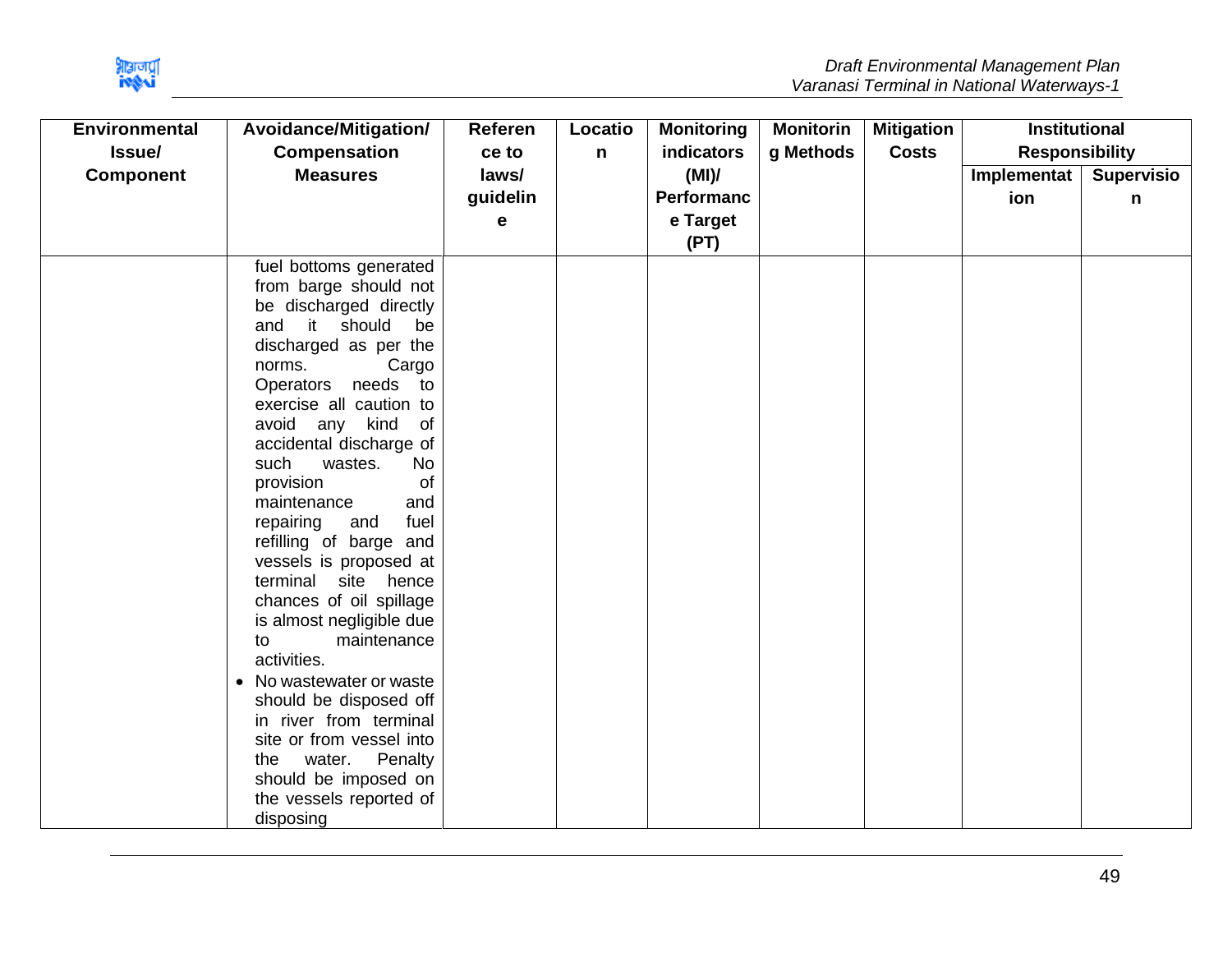

| <b>Referen</b> | Locatio                    | <b>Monitoring</b> | <b>Monitorin</b>   | <b>Mitigation</b> | <b>Institutional</b> |                                            |
|----------------|----------------------------|-------------------|--------------------|-------------------|----------------------|--------------------------------------------|
|                |                            |                   |                    |                   |                      | <b>Supervisio</b>                          |
|                |                            | <b>Performanc</b> |                    |                   |                      | n                                          |
| е              |                            | e Target          |                    |                   |                      |                                            |
|                |                            | (PT)              |                    |                   |                      |                                            |
|                |                            |                   |                    |                   |                      |                                            |
|                |                            |                   |                    |                   |                      |                                            |
|                | ce to<br>laws/<br>guidelin | n                 | indicators<br>(MI) | g Methods         | <b>Costs</b>         | <b>Responsibility</b><br>Implementa<br>ion |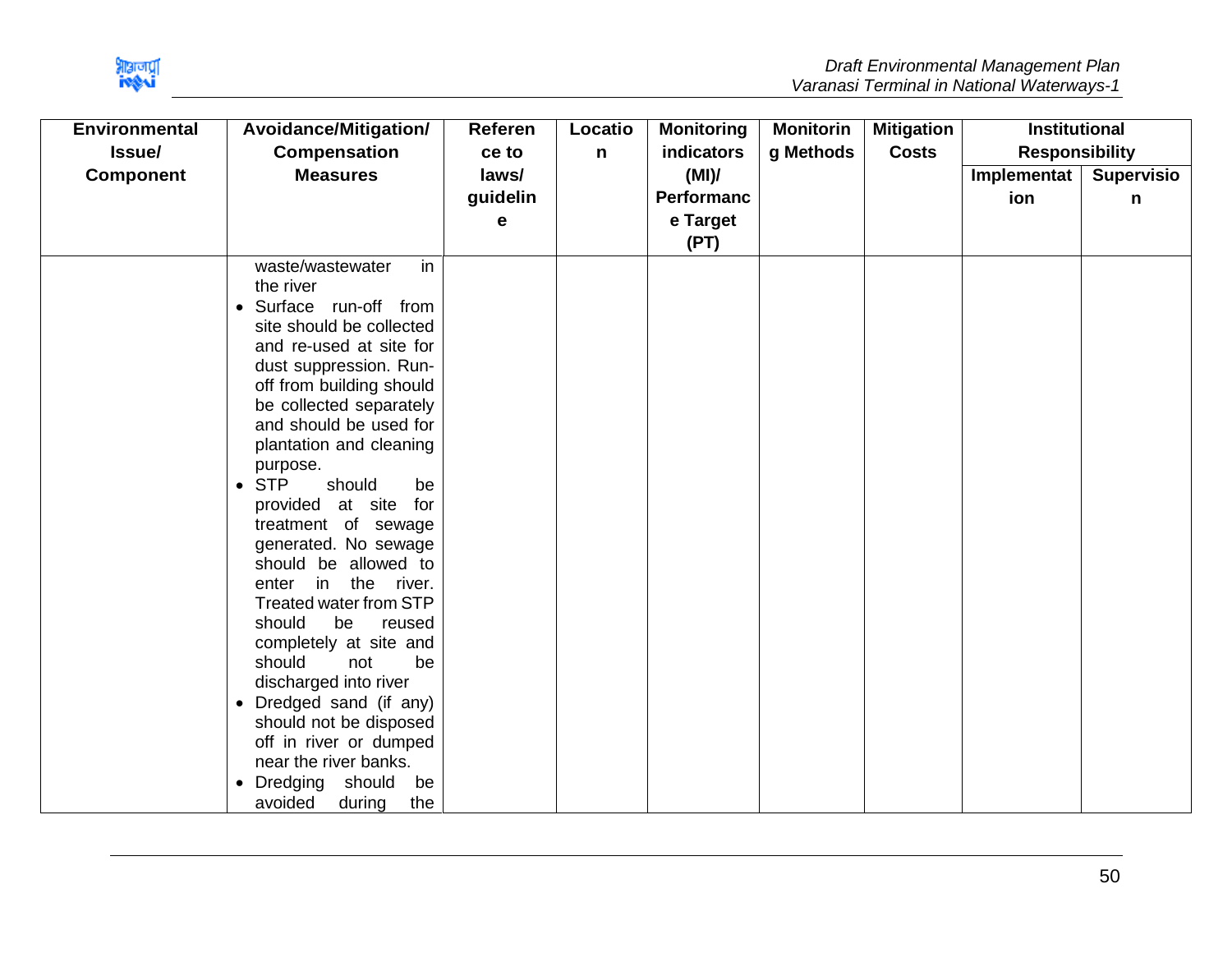

| <b>Environmental</b><br>Issue/ | Avoidance/Mitigation/<br><b>Compensation</b>                                                                                                                                                                                                                                                                                                                                                                                                                                                                                                                                                                                                                        | Referen<br>ce to       | Locatio<br>$\mathsf{n}$ | <b>Monitoring</b><br>indicators               | <b>Monitorin</b><br>g Methods | <b>Mitigation</b><br><b>Costs</b> | <b>Institutional</b><br><b>Responsibility</b> |                        |
|--------------------------------|---------------------------------------------------------------------------------------------------------------------------------------------------------------------------------------------------------------------------------------------------------------------------------------------------------------------------------------------------------------------------------------------------------------------------------------------------------------------------------------------------------------------------------------------------------------------------------------------------------------------------------------------------------------------|------------------------|-------------------------|-----------------------------------------------|-------------------------------|-----------------------------------|-----------------------------------------------|------------------------|
| <b>Component</b>               | <b>Measures</b>                                                                                                                                                                                                                                                                                                                                                                                                                                                                                                                                                                                                                                                     | laws/<br>guidelin<br>е |                         | (MI)<br><b>Performanc</b><br>e Target<br>(PT) |                               |                                   | Implementat<br>ion                            | <b>Supervisio</b><br>n |
|                                | breeding and spawning<br>seasons<br>• No dredging should be<br>carried out within turtle<br>sanctuary<br>Barge speed should be<br>maintained less than 5<br>kmph<br>Instruction should be<br>$\bullet$<br>given to all vessels and<br>all employee and staff<br>that no aquatic faunal<br>should<br>species<br>be<br>harmed<br>due to any<br>reason<br>• Waiting time of ships<br>should be reduced at<br>by<br>terminal<br>the<br>providing the adequate<br>loading and unloading<br>equipment<br>and<br>vehicles.<br><b>Ships</b><br>should<br>be<br>$\bullet$<br>instructed for not using<br>sharp lights and sounds<br>as they may disturb<br>aquatic organisms |                        |                         |                                               |                               |                                   |                                               |                        |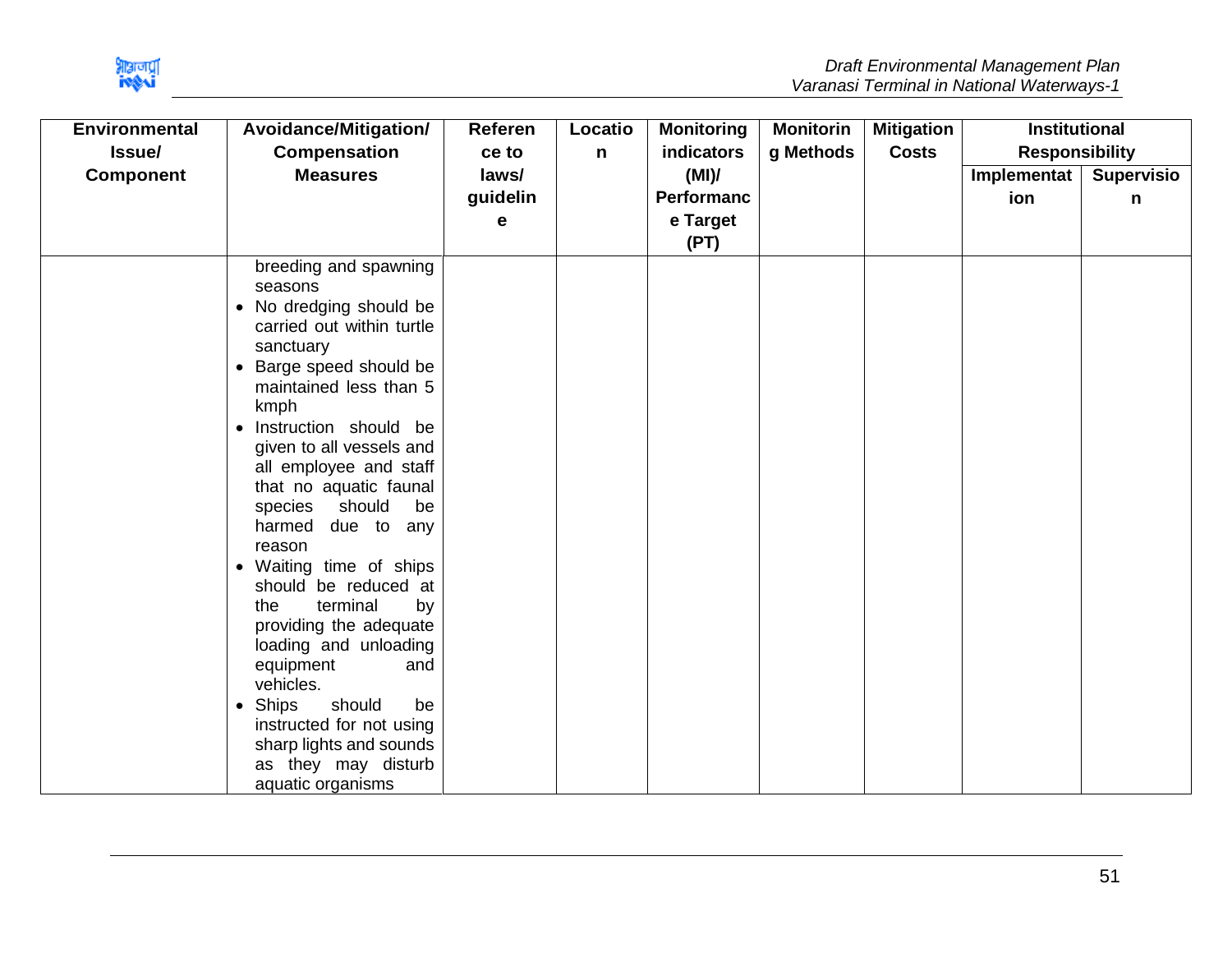

| <b>Environmental</b> | Avoidance/Mitigation/                                                                                                                                                                                                                                                                                                                                                                                                                                                                                                                                                                                                                                                                                                                                                       | <b>Referen</b> | Locatio | <b>Monitoring</b> | <b>Monitorin</b> | <b>Mitigation</b> | <b>Institutional</b>  |                   |
|----------------------|-----------------------------------------------------------------------------------------------------------------------------------------------------------------------------------------------------------------------------------------------------------------------------------------------------------------------------------------------------------------------------------------------------------------------------------------------------------------------------------------------------------------------------------------------------------------------------------------------------------------------------------------------------------------------------------------------------------------------------------------------------------------------------|----------------|---------|-------------------|------------------|-------------------|-----------------------|-------------------|
| Issue/               | <b>Compensation</b>                                                                                                                                                                                                                                                                                                                                                                                                                                                                                                                                                                                                                                                                                                                                                         | ce to          | n       | indicators        | g Methods        | <b>Costs</b>      | <b>Responsibility</b> |                   |
| <b>Component</b>     | <b>Measures</b>                                                                                                                                                                                                                                                                                                                                                                                                                                                                                                                                                                                                                                                                                                                                                             | laws/          |         | (MI)              |                  |                   | Implementat           | <b>Supervisio</b> |
|                      |                                                                                                                                                                                                                                                                                                                                                                                                                                                                                                                                                                                                                                                                                                                                                                             | guidelin       |         | Performanc        |                  |                   | ion                   | n                 |
|                      |                                                                                                                                                                                                                                                                                                                                                                                                                                                                                                                                                                                                                                                                                                                                                                             | е              |         | e Target          |                  |                   |                       |                   |
|                      |                                                                                                                                                                                                                                                                                                                                                                                                                                                                                                                                                                                                                                                                                                                                                                             |                |         | (PT)              |                  |                   |                       |                   |
|                      | Propeller guards should<br>$\bullet$<br>be provided for all the<br>vessels to minimize the<br>inflicted<br>propeller<br>injuries and scars to the<br>aquatic organisms.<br>No<br>developments<br>$\bullet$<br>should be brought up<br>on other bank of river<br>opposite to terminal site<br>so as to provide the<br>ground<br>to<br>aquatic<br>for their<br>organisms<br>activities<br>Nesting<br>grounds,<br>$\bullet$<br>breeding & spawning<br>shall<br>grounds<br>be<br>identified<br>and project<br>activities<br>shall<br>be<br>in those<br>minimized<br>areas<br>Time schedule and the<br>$\bullet$<br>quantity of material<br>allowed shall be strictly<br>checked and monitored<br>for each ship. This will<br>prevent overcrowding<br>the<br>of<br>vessels<br>at |                |         |                   |                  |                   |                       |                   |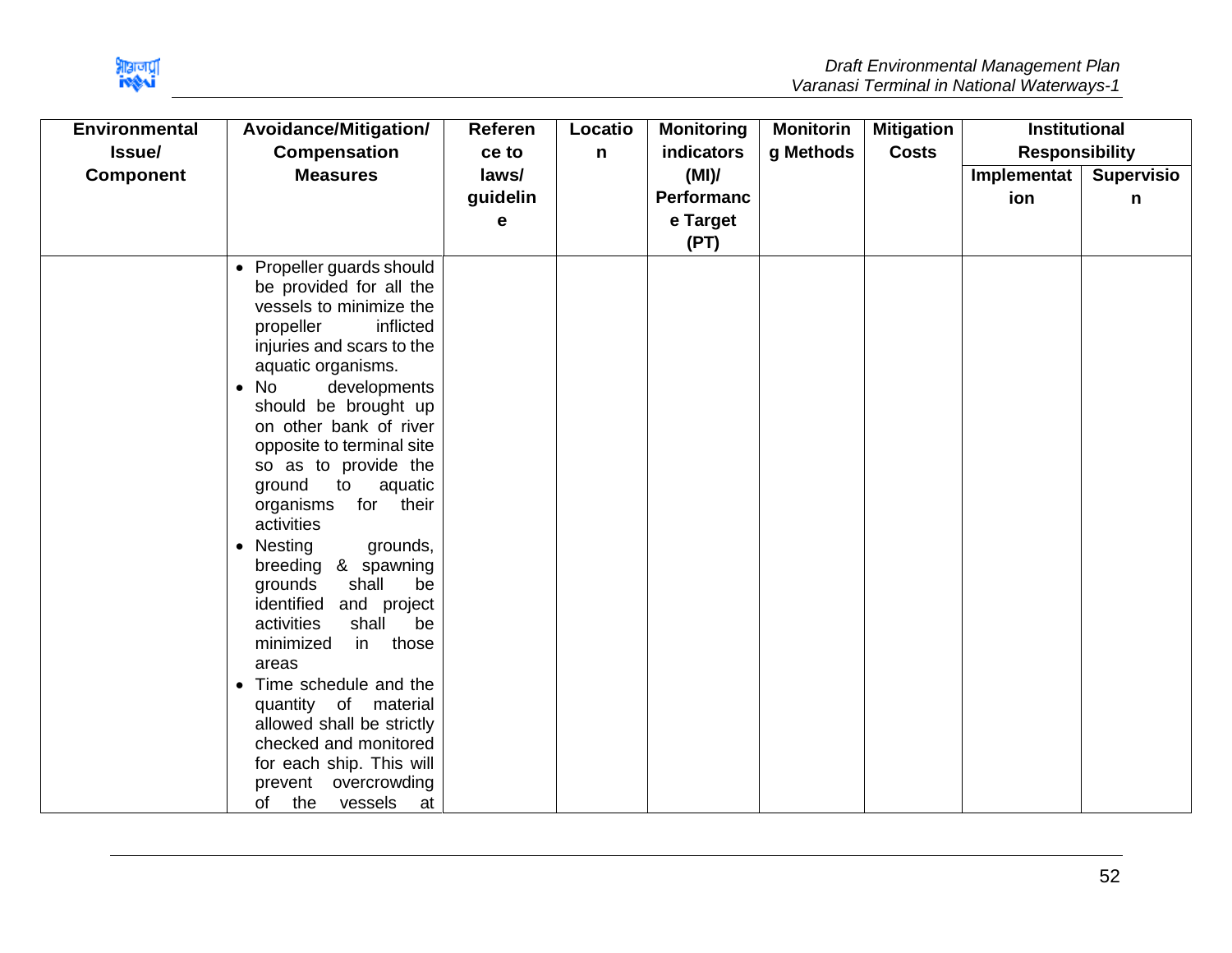

| <b>Environmental</b> | Avoidance/Mitigation/                                                                                                                                                                                                                                                                                                                                                                                                                                                                                                                                                                                                                                                                                     | <b>Referen</b> | Locatio      | <b>Monitoring</b> | <b>Monitorin</b> | <b>Mitigation</b> | <b>Institutional</b>  |                   |
|----------------------|-----------------------------------------------------------------------------------------------------------------------------------------------------------------------------------------------------------------------------------------------------------------------------------------------------------------------------------------------------------------------------------------------------------------------------------------------------------------------------------------------------------------------------------------------------------------------------------------------------------------------------------------------------------------------------------------------------------|----------------|--------------|-------------------|------------------|-------------------|-----------------------|-------------------|
| Issue/               | <b>Compensation</b>                                                                                                                                                                                                                                                                                                                                                                                                                                                                                                                                                                                                                                                                                       | ce to          | $\mathsf{n}$ | indicators        | g Methods        | <b>Costs</b>      | <b>Responsibility</b> |                   |
| <b>Component</b>     | <b>Measures</b>                                                                                                                                                                                                                                                                                                                                                                                                                                                                                                                                                                                                                                                                                           | laws/          |              | (MI)              |                  |                   | Implementat           | <b>Supervisio</b> |
|                      |                                                                                                                                                                                                                                                                                                                                                                                                                                                                                                                                                                                                                                                                                                           | guidelin       |              | <b>Performanc</b> |                  |                   | ion                   | n                 |
|                      |                                                                                                                                                                                                                                                                                                                                                                                                                                                                                                                                                                                                                                                                                                           | е              |              | e Target          |                  |                   |                       |                   |
|                      |                                                                                                                                                                                                                                                                                                                                                                                                                                                                                                                                                                                                                                                                                                           |                |              | (PT)              |                  |                   |                       |                   |
|                      | terminal site and thus<br>no obstruction will be<br>there on movement of<br>the aquatic organisms<br>due to ships.<br>Waiting time of ships<br>$\bullet$<br>shall be reduced at the<br>terminal by providing<br>the adequate loading<br>unloading<br>and<br>equipment<br>and<br>vehicles.<br>Ships<br>shall<br>be<br>$\bullet$<br>instructed for not using<br>sharp lights and sounds<br>as they may disturb<br>aquatic organisms<br>• Crew of the ships<br>carrying the oil should<br>competent<br>and<br>be<br>experienced so as they<br>the<br>prevent<br>can<br>accidents to happen as<br>much as possible<br>IWAI should carry out<br>$\bullet$<br>the inspections of the<br>which<br>vessels<br>are |                |              |                   |                  |                   |                       |                   |
|                      | the<br>transporting                                                                                                                                                                                                                                                                                                                                                                                                                                                                                                                                                                                                                                                                                       |                |              |                   |                  |                   |                       |                   |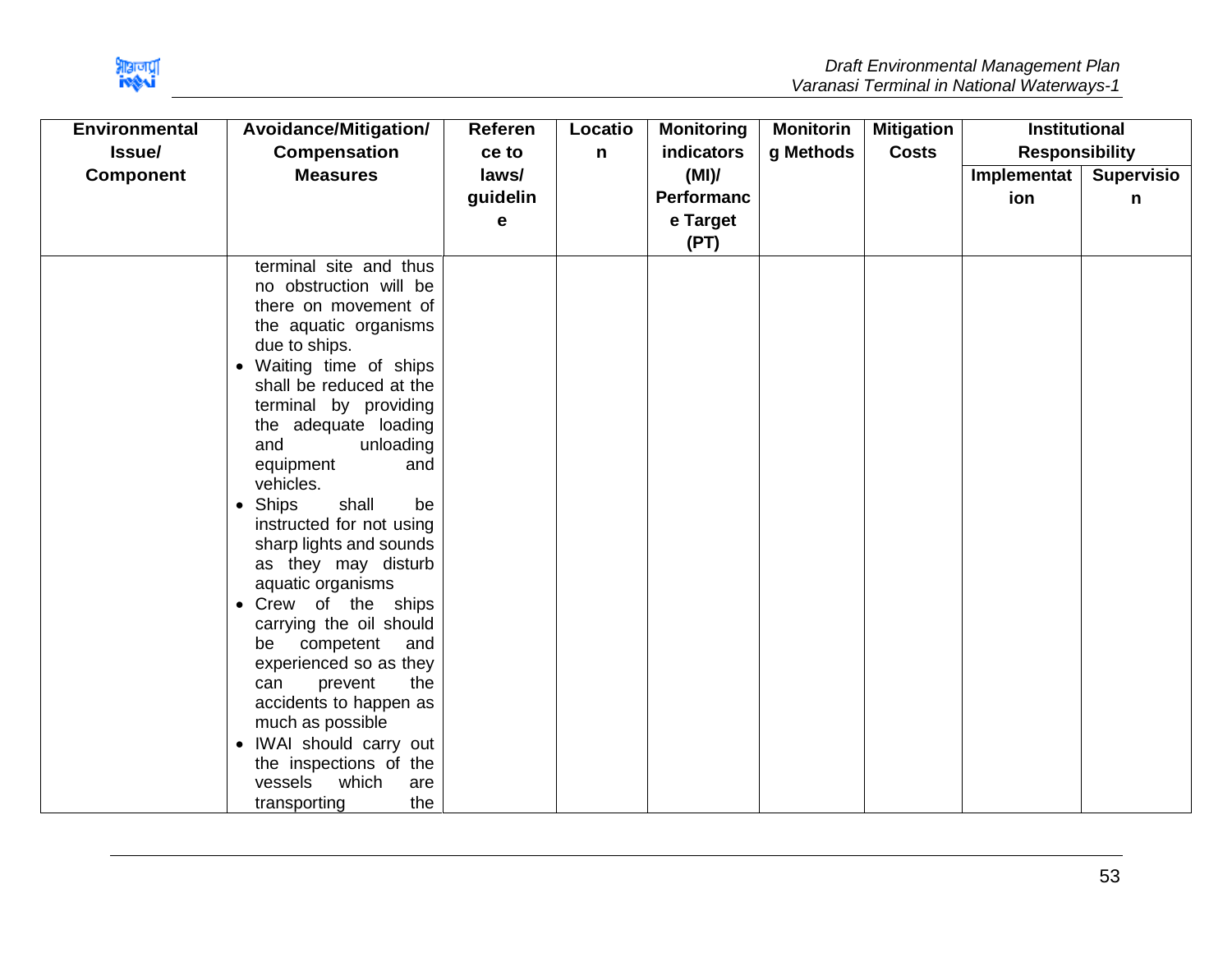

| <b>Environmental</b><br>Issue/                                         | Avoidance/Mitigation/<br><b>Compensation</b>                                                                                                                                                                                                                                                                                                                                                      | Referen<br>ce to       | Locatio<br>$\mathsf{n}$                | <b>Monitoring</b><br>indicators                                                                                                                                                                      | <b>Monitorin</b><br>g Methods                                    | <b>Mitigation</b><br><b>Costs</b>                             | <b>Institutional</b><br><b>Responsibility</b> |                        |
|------------------------------------------------------------------------|---------------------------------------------------------------------------------------------------------------------------------------------------------------------------------------------------------------------------------------------------------------------------------------------------------------------------------------------------------------------------------------------------|------------------------|----------------------------------------|------------------------------------------------------------------------------------------------------------------------------------------------------------------------------------------------------|------------------------------------------------------------------|---------------------------------------------------------------|-----------------------------------------------|------------------------|
| <b>Component</b>                                                       | <b>Measures</b>                                                                                                                                                                                                                                                                                                                                                                                   | laws/<br>guidelin<br>е |                                        | (MI)<br><b>Performanc</b><br>e Target<br>(PT)                                                                                                                                                        |                                                                  |                                                               | Implementat<br>ion                            | <b>Supervisio</b><br>n |
|                                                                        | material to and fro from<br>the terminal.<br>• Aquatic<br>ecology<br>monitoring should be<br>carried out yearly so as<br>to assess the impact of<br>terminal activities on<br>aquatic life.                                                                                                                                                                                                       |                        |                                        |                                                                                                                                                                                                      |                                                                  |                                                               |                                               |                        |
| 6. Safety<br>6.1Accident risks<br>associated with<br>traffic movement. | • Traffic<br>control<br>including<br>measures,<br>speed limits should be<br>forced strictly.<br>Monitor/ensure that all<br>safety<br>provisions<br>included in design and<br>construction phase are<br>properly maintained<br>• Movement of traffic<br>shall be restricted to<br>designate hours and<br>routes.<br>illumination<br>• Adequate<br>should be provided at<br>the site during evening | <b>IRC:SP:55</b>       | Through<br>out the<br>Project<br>route | MI: Number<br>of accidents<br>Conditions<br>and<br>existence of<br>safety signs,<br>rumble<br>strips etc.<br>on the road<br>PT: Fatal<br>and non<br>fatal<br>accident<br>rate is<br>reduced<br>after | Review<br>accident<br>records<br><b>Site</b><br>observatio<br>ns | Includ<br>ed in<br>operat<br>ion<br>/Maint<br>enanc<br>e cost | <b>IWAI</b>                                   | <b>IWAI</b>            |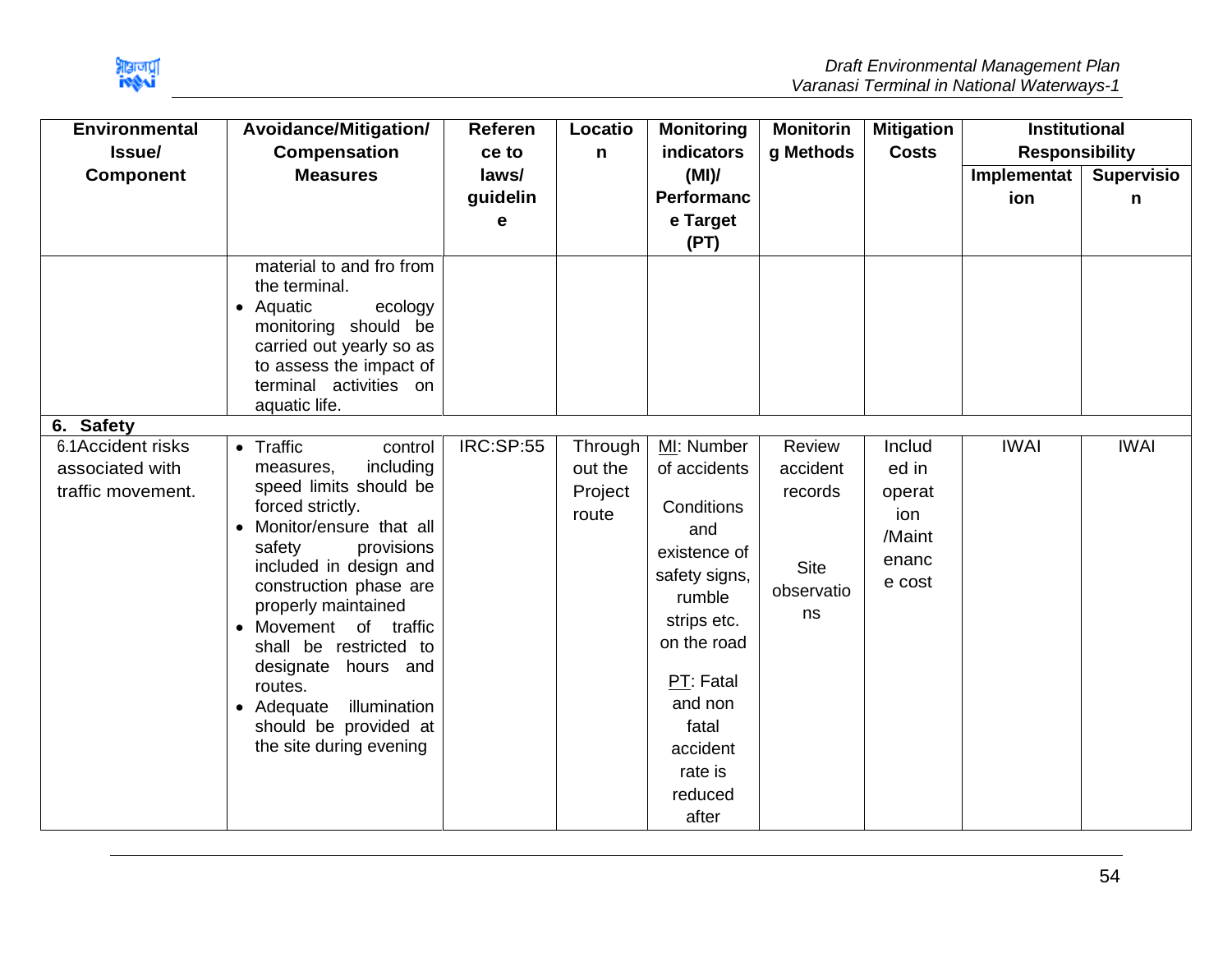

| <b>Environmental</b><br>Avoidance/Mitigation/<br><b>Compensation</b><br>Issue/                                                          |                                                                                                                                                                                                                                                                                 | Referen<br>ce to       | Locatio                                     | <b>Monitoring</b><br>indicators                                                                                                     | <b>Monitorin</b><br>g Methods                                                                            | <b>Mitigation</b><br><b>Costs</b>                             | <b>Institutional</b><br><b>Responsibility</b> |                        |
|-----------------------------------------------------------------------------------------------------------------------------------------|---------------------------------------------------------------------------------------------------------------------------------------------------------------------------------------------------------------------------------------------------------------------------------|------------------------|---------------------------------------------|-------------------------------------------------------------------------------------------------------------------------------------|----------------------------------------------------------------------------------------------------------|---------------------------------------------------------------|-----------------------------------------------|------------------------|
| <b>Component</b>                                                                                                                        | <b>Measures</b>                                                                                                                                                                                                                                                                 | laws/<br>guidelin<br>е | n                                           | (MI)<br>Performanc<br>e Target<br>(PT)                                                                                              |                                                                                                          |                                                               | Implementat<br>ion                            | <b>Supervisio</b><br>n |
|                                                                                                                                         |                                                                                                                                                                                                                                                                                 |                        |                                             | improvemen                                                                                                                          |                                                                                                          |                                                               |                                               |                        |
| 6.2. Transport of<br>Dangerous<br>Goods                                                                                                 | of<br>• Existence<br>spill<br>prevention and control<br>and<br>emergency<br>responsive system.<br>Emergency<br>plan for<br>vehicles<br>carrying<br>material<br>hazardous<br>should be available at<br>site<br>and<br>be<br>the<br>implemented if required                       |                        | Throug<br>hout<br>the<br>project<br>stretch | MI: Status<br>of<br>emergency<br>system $-$<br>whether<br>operational<br>or not<br>$PT:$ Fully<br>functional<br>emergency<br>system | Review of<br>spill<br>prevention<br>and<br>emergency<br>response<br>plan<br>Spill<br>accident<br>records | Includ<br>ed in<br>operat<br>ion/Ma<br>intena<br>nce<br>cost. | <b>IWAI</b>                                   | <b>IWAI</b>            |
| <b>Accidents</b><br>6.4<br>Due<br><b>Risks</b><br>to<br>Movement<br>of<br>Vessels<br>and<br>hazards<br>other<br>associated with<br>site | • Emergency<br>preparedness plan for<br>(flood<br>natural<br>&<br>earthquake) and other<br>hazards<br>like<br>fires.<br>fall/trip, electric shocks<br>etc shall be prepared<br>should<br>be<br>and<br>during<br>implemented<br>condition.<br>emergency<br>Mock drills should be |                        | Throug<br>hout<br>the<br>project<br>stretch | MI: Status<br>of<br>emergency<br>$system -$<br>whether<br>operational<br>or not<br>PT: Fully<br>functional                          | Review of<br>spill<br>prevention<br>and<br>emergency<br>response<br>plan<br>Spill<br>accident            | Includ<br>ed in<br>operat<br>ion/Ma<br>intena<br>nce<br>cost. | <b>IWAI</b>                                   | <b>IWAI</b>            |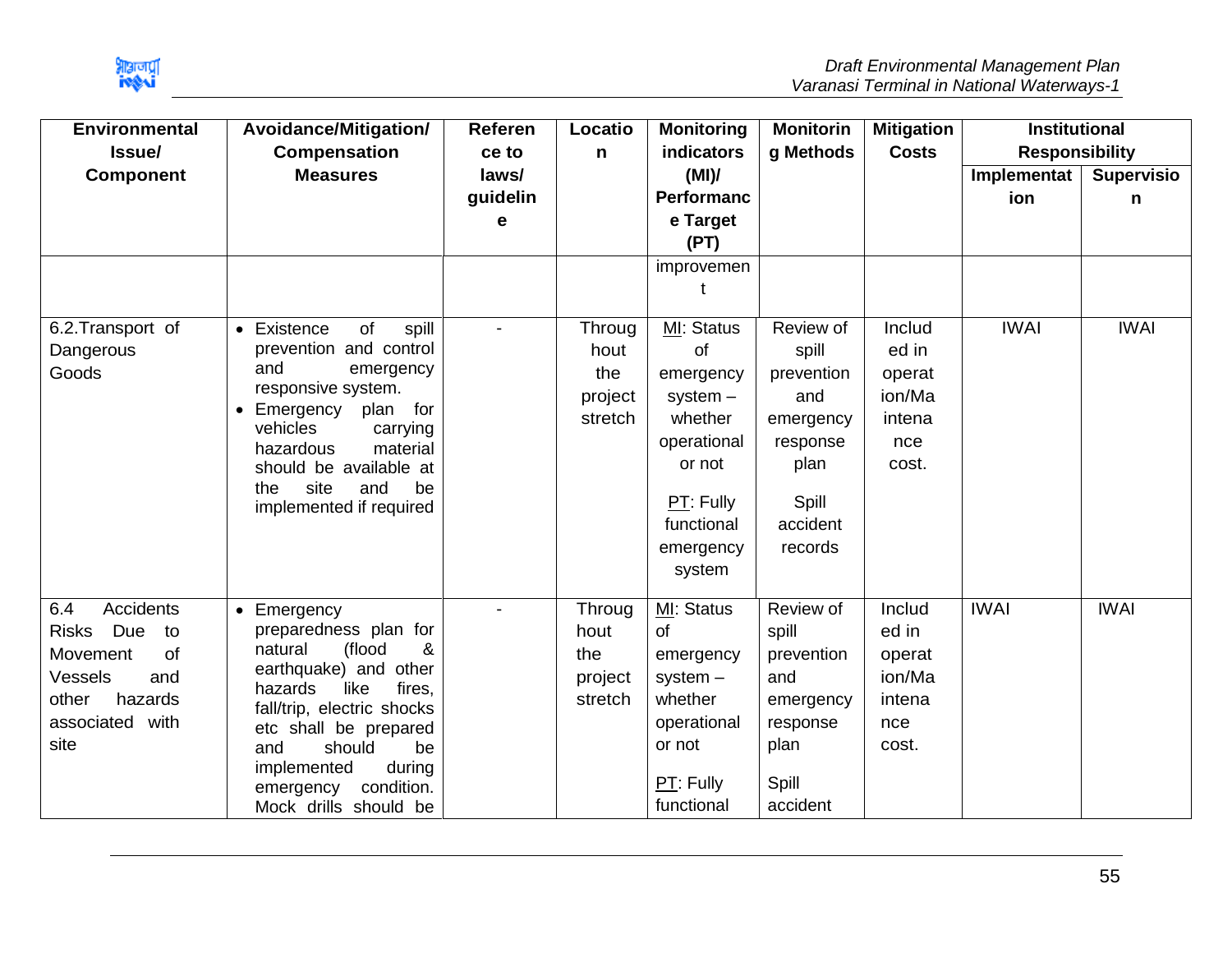

| <b>Environmental</b> | Avoidance/Mitigation/              | <b>Referen</b> | Locatio | <b>Monitoring</b> | <b>Monitorin</b> | <b>Mitigation</b> | <b>Institutional</b>  |                   |
|----------------------|------------------------------------|----------------|---------|-------------------|------------------|-------------------|-----------------------|-------------------|
| Issue/               | <b>Compensation</b>                | ce to          | n       | indicators        | g Methods        | <b>Costs</b>      | <b>Responsibility</b> |                   |
| <b>Component</b>     | <b>Measures</b>                    | laws/          |         | (MI)              |                  |                   | Implementat           | <b>Supervisio</b> |
|                      |                                    | guidelin       |         | <b>Performanc</b> |                  |                   | ion                   | n                 |
|                      |                                    | е              |         | e Target          |                  |                   |                       |                   |
|                      |                                    |                |         | (PT)              |                  |                   |                       |                   |
|                      | conducted for workers              |                |         | emergency         | records          |                   |                       |                   |
|                      | handle<br>such<br>to               |                |         | system            |                  |                   |                       |                   |
|                      | emergency situation                |                |         |                   |                  |                   |                       |                   |
|                      | Emergency collection<br>$\bullet$  |                |         |                   |                  |                   |                       |                   |
|                      | should<br>be<br>area               |                |         |                   |                  |                   |                       |                   |
|                      | designated at the site             |                |         |                   |                  |                   |                       |                   |
|                      | which is<br>safe.<br>All           |                |         |                   |                  |                   |                       |                   |
|                      | be<br>workers<br>should            |                |         |                   |                  |                   |                       |                   |
|                      | directed to collect at this        |                |         |                   |                  |                   |                       |                   |
|                      | in<br>case<br>0f<br>area           |                |         |                   |                  |                   |                       |                   |
|                      | emergency.                         |                |         |                   |                  |                   |                       |                   |
|                      | Implementation of the<br>$\bullet$ |                |         |                   |                  |                   |                       |                   |
|                      | environment                        |                |         |                   |                  |                   |                       |                   |
|                      | management plan as                 |                |         |                   |                  |                   |                       |                   |
|                      | proposed to prevent the            |                |         |                   |                  |                   |                       |                   |
|                      | environmental pollution            |                |         |                   |                  |                   |                       |                   |
|                      | during operation phase             |                |         |                   |                  |                   |                       |                   |
|                      | Ships should comply<br>$\bullet$   |                |         |                   |                  |                   |                       |                   |
|                      | with safety norms and              |                |         |                   |                  |                   |                       |                   |
|                      | should maintain the                |                |         |                   |                  |                   |                       |                   |
|                      | speed so as to prevent             |                |         |                   |                  |                   |                       |                   |
|                      | the accidents like oil             |                |         |                   |                  |                   |                       |                   |
|                      | spillage. In case of               |                |         |                   |                  |                   |                       |                   |
|                      | accidents, ship owner              |                |         |                   |                  |                   |                       |                   |
|                      | should be responsible              |                |         |                   |                  |                   |                       |                   |
|                      | for clean-up operations            |                |         |                   |                  |                   |                       |                   |
|                      | Employment<br>should<br>$\bullet$  |                |         |                   |                  |                   |                       |                   |
|                      | preferably be given to             |                |         |                   |                  |                   |                       |                   |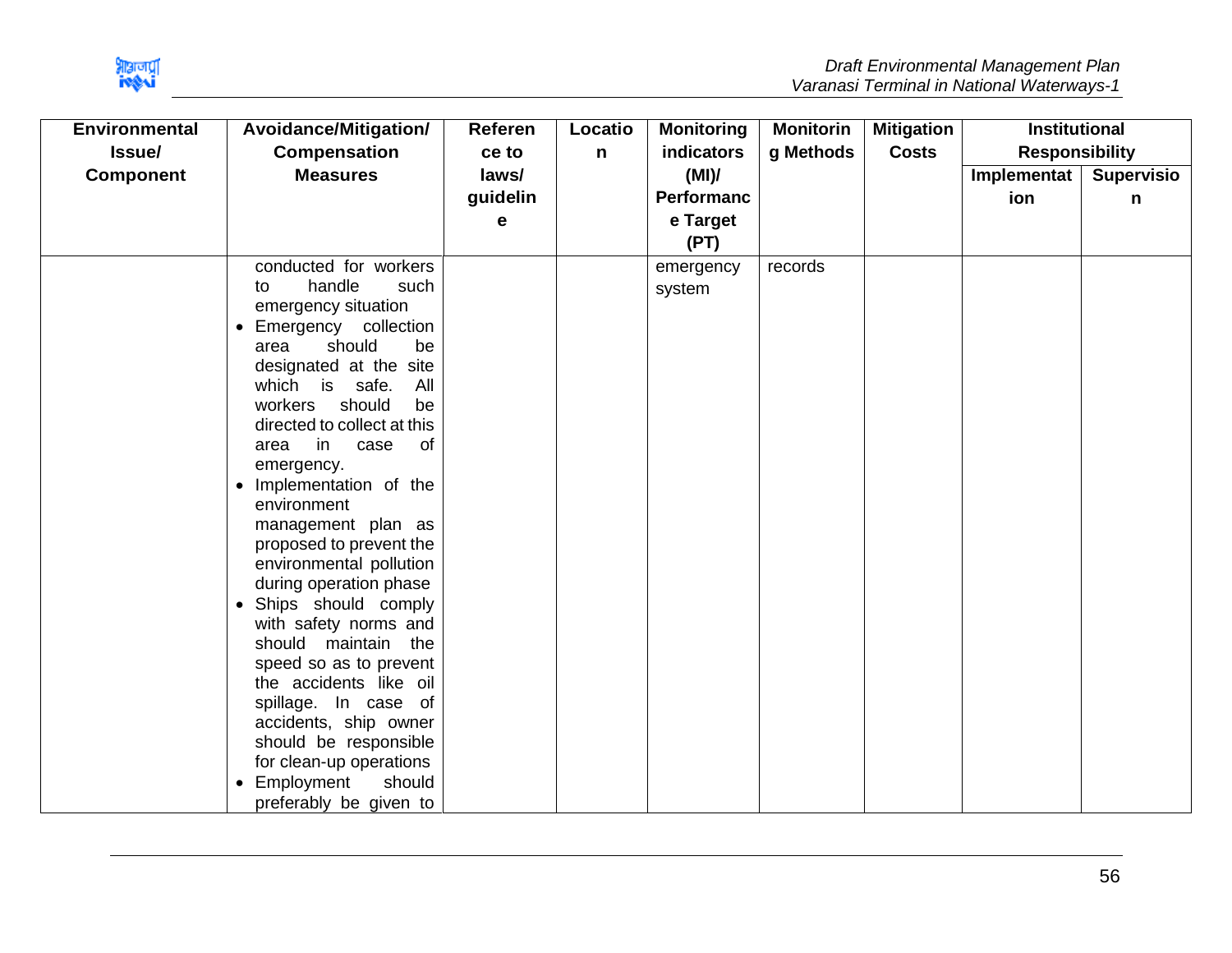

| <b>Environmental</b><br>Issue/ | Avoidance/Mitigation/<br><b>Compensation</b>                                                                                                                                                                                                                                                                                                                                                                                                                                                                                                                                                                                                                                                                          | <b>Referen</b><br>ce to | Locatio<br>$\mathsf{n}$ | <b>Monitoring</b><br>indicators               | <b>Monitorin</b><br>g Methods | <b>Mitigation</b><br><b>Costs</b> | <b>Institutional</b><br><b>Responsibility</b> |                        |
|--------------------------------|-----------------------------------------------------------------------------------------------------------------------------------------------------------------------------------------------------------------------------------------------------------------------------------------------------------------------------------------------------------------------------------------------------------------------------------------------------------------------------------------------------------------------------------------------------------------------------------------------------------------------------------------------------------------------------------------------------------------------|-------------------------|-------------------------|-----------------------------------------------|-------------------------------|-----------------------------------|-----------------------------------------------|------------------------|
| <b>Component</b>               | <b>Measures</b>                                                                                                                                                                                                                                                                                                                                                                                                                                                                                                                                                                                                                                                                                                       | laws/<br>guidelin<br>е  |                         | (MI)<br><b>Performanc</b><br>e Target<br>(PT) |                               |                                   | Implementat<br>ion                            | <b>Supervisio</b><br>n |
|                                | local people. Women<br>should be given equal<br>opportunity for work.<br>Safety norms should be<br>$\bullet$<br>followed<br>for<br>all<br>operational<br>phase<br>activities at terminal<br>Development activities<br>$\bullet$<br>should be carried out in<br>the nearby areas for<br>development of area<br>• Fishing activity should<br>not be restricted in the<br>river.<br>Alternate provision for<br>fishermen should be<br>given in case fishing<br>activity is restricted.<br>Firefighting<br>facility<br>$\bullet$<br>should be provided at<br>trained<br>site<br>and<br>personnel should be<br>available at site that can<br>fire<br>the<br>operate<br>extinguishers and other<br>fire-fighting equipment. |                         |                         |                                               |                               |                                   |                                               |                        |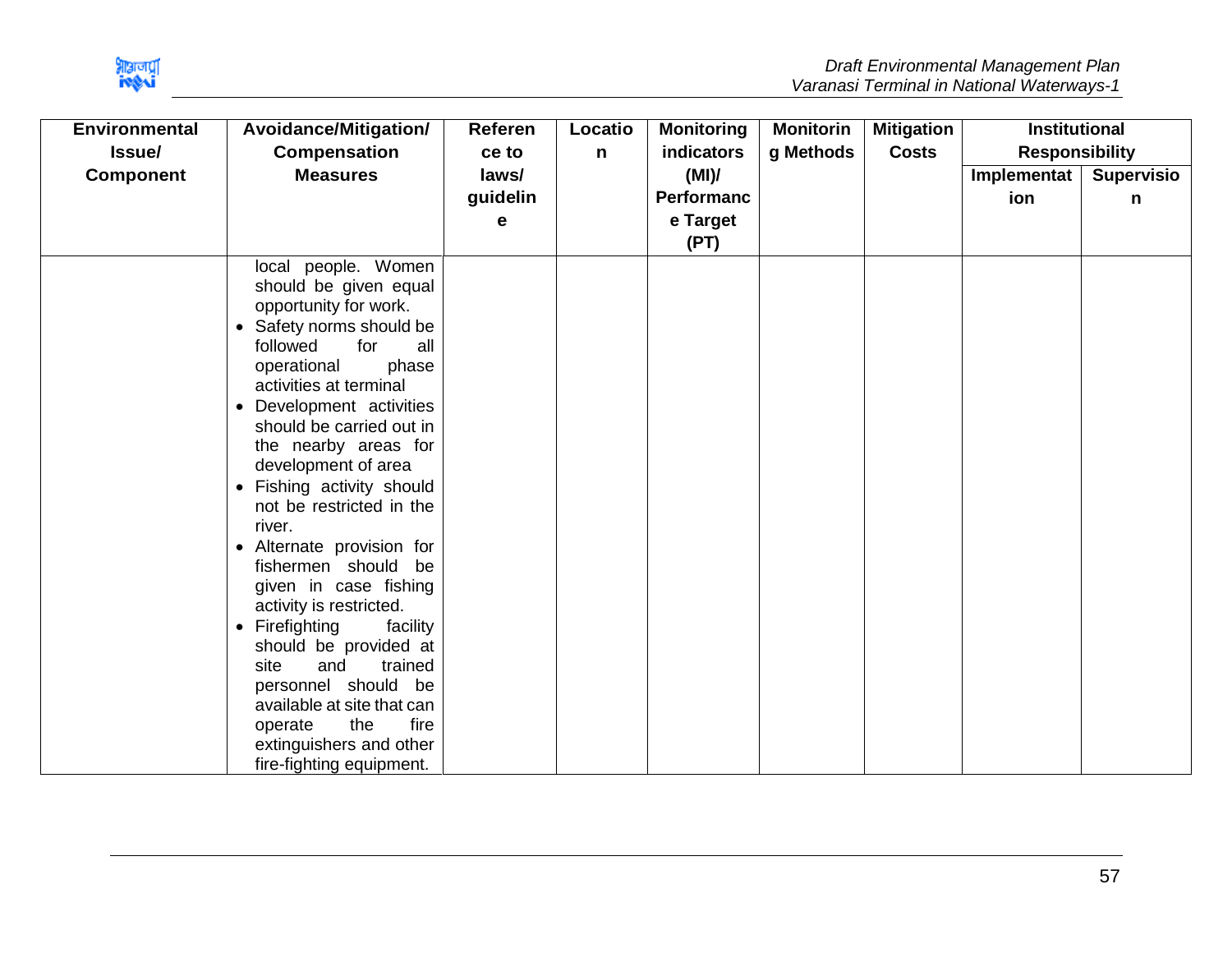

| S.  | <b>Aspect</b>                                 | <b>Parameters to be</b>                                                                    | No of sampling                                                                                 | <b>Standard methods for</b>                                                                                                                                                                                                                                                                                                        |                           | <b>Role &amp; Responsibility</b> |
|-----|-----------------------------------------------|--------------------------------------------------------------------------------------------|------------------------------------------------------------------------------------------------|------------------------------------------------------------------------------------------------------------------------------------------------------------------------------------------------------------------------------------------------------------------------------------------------------------------------------------|---------------------------|----------------------------------|
| No. |                                               | monitored                                                                                  | locations &<br>frequency                                                                       | smapling and analysis                                                                                                                                                                                                                                                                                                              | Implementati<br><b>on</b> | <b>Supervision</b>               |
|     |                                               |                                                                                            | <b>Construction Period</b>                                                                     |                                                                                                                                                                                                                                                                                                                                    |                           |                                  |
| 1.  | Air<br>Quality<br>(Ambient<br>&<br>Stack)     | $PM_{10}$ , $PM_{2.5}$ , SO <sub>2</sub> ,<br>$NOx$ , CO                                   | <b>Three</b><br>Locations<br>including<br>project<br>site, once in two<br>months               | $\bullet$ Fine<br>Particulate<br>Samplers for $PM2.5$<br>• Respirable<br><b>Dust</b><br>Sampler fitted PM <sub>10</sub><br>• Respirable<br>Dust<br>Sampler<br>fitted<br>with<br>Gaseous<br>sampling<br>arrangements for $SO2$<br>and NO <sub>x</sub> , CO analyser;<br><b>TO-14A,</b><br>TO-15,<br>USEPA method<br>for<br>sampling | Contractor                | <b>IWAI &amp; PMC</b>            |
| 2.  | Surface<br>Water<br>Quality                   | Physical, chemical<br>and biological                                                       | River Ganga Once<br>a month (upstream<br>& downstream)                                         | Grab<br>sampling<br>and<br>analysis<br>by<br>using<br>standard methods                                                                                                                                                                                                                                                             | Contractor                | <b>IWAI &amp; PMC</b>            |
| 3.  | <b>Drinking</b><br>water<br>Quality           | Physical, chemical<br>and biological                                                       | Drinking water for<br>labour camps<br>Once a month                                             | Grab<br>sampling<br>and<br>analysis<br>by<br>using<br>standard methods                                                                                                                                                                                                                                                             | Contractor                | <b>IWAI &amp; PMC</b>            |
| 4.  | Noise Level                                   | Day time and night<br>noise<br>level<br>time<br>(max, min & Leq<br>levels)                 | Construction<br>labour<br>camp,<br>construction<br>site<br>and nearest village<br>Once a month | Noise meter                                                                                                                                                                                                                                                                                                                        | Contractor                | <b>IWAI &amp; PMC</b>            |
| 5.  | Soil<br>Quality &<br>River<br>Bed<br>Sediment | Soil texture, type,<br>Electrical<br>conductivity, pH,<br>infiltration, porosity,<br>etc., | Construction site,<br>labour camps and<br>debris<br>disposal<br>site<br>Once in 6 months       | Collection and analysis of<br>samples as per IS 2720                                                                                                                                                                                                                                                                               | Contractor                | <b>IWAI &amp; PMC</b>            |

## **Table 1.3 : Environment Monitoring Plan of Varanasi Terminal For Construction & Operation Phase (Phase 1)**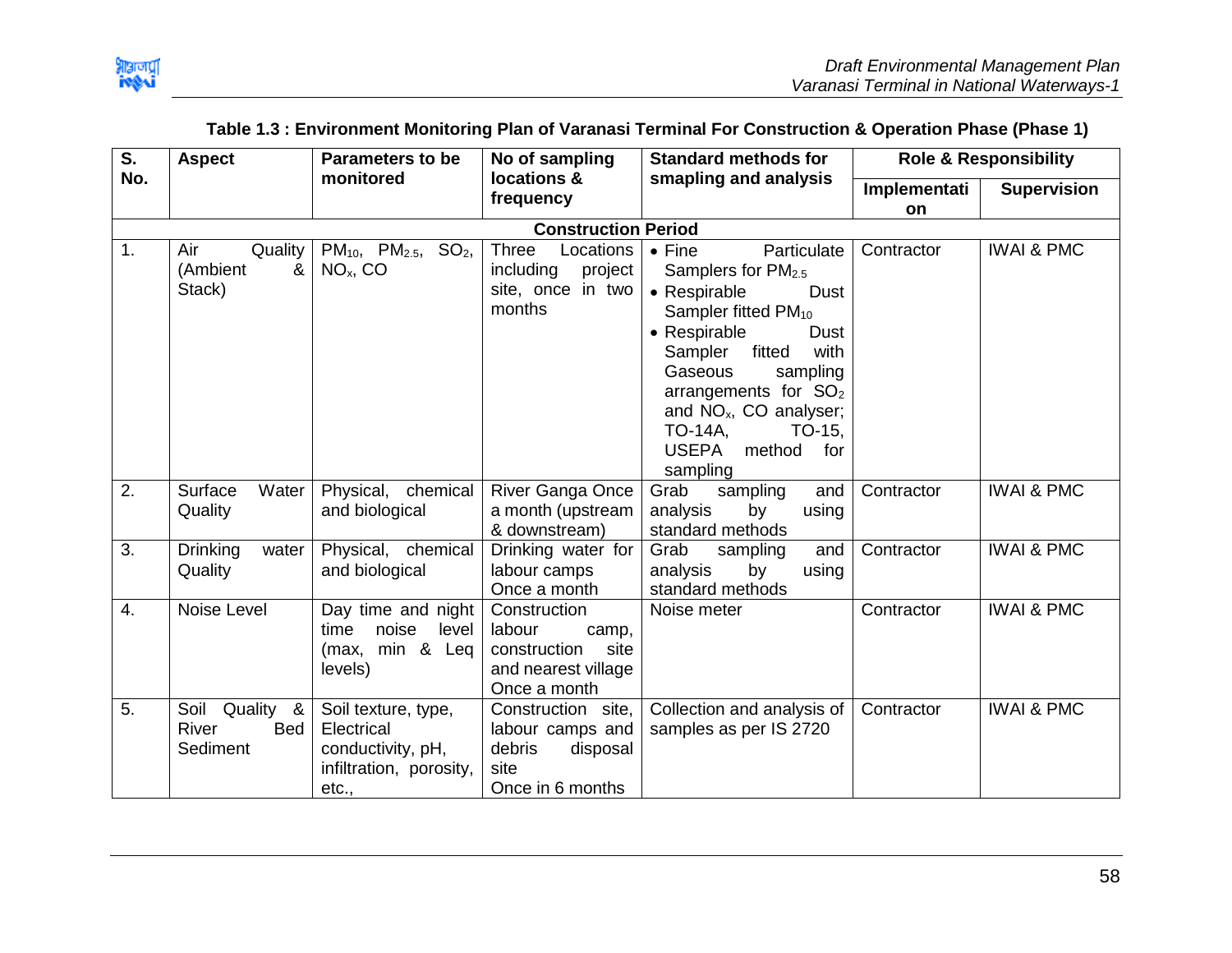

| 6.  | Plantation             | Plantation<br>survival            | <b>Terminal site</b>                    | counting,<br>Survey,               | Contractor       | <b>IWAI &amp; PMC</b> |
|-----|------------------------|-----------------------------------|-----------------------------------------|------------------------------------|------------------|-----------------------|
| 7.  | Plantation             | rate<br>Plantation                |                                         | recording & reporting              | <b>IWAI</b>      | <b>IWAI &amp; PMC</b> |
|     |                        | survival                          | Compensatory                            | Survey,<br>counting,               |                  |                       |
|     |                        | rate                              | plantation site (if                     | recording & reporting              |                  |                       |
|     |                        |                                   | carried out)- Once                      |                                    |                  |                       |
| 8.  | Soil Erosion           | ---                               | in year<br>Upstream<br>&                | Survey & observation;              | Contractor       | <b>IWAI &amp; PMC</b> |
|     |                        |                                   | downstream<br>of                        | Extent and degree of               |                  |                       |
|     |                        |                                   |                                         | erosion; Structures for            |                  |                       |
|     |                        |                                   | project site near<br>river bank--Once a | controlling soil erosion           |                  |                       |
|     |                        |                                   | month                                   |                                    |                  |                       |
| 9.  | Aquatic ecology        | Phytoplankton,                    | River Ganga Six                         | Plankton net of diameter           | Contractor       | <b>IWAI &amp; PMC</b> |
|     |                        | Zooplankton                       | monthly                                 | of 0.35 m, No.25 mesh              |                  |                       |
|     |                        |                                   |                                         | size 63 and analysis by            |                  |                       |
|     |                        |                                   |                                         | using standard methods.            |                  |                       |
| 10. | <b>of</b><br>Integrity | ---                               | &<br>Upstream                           | Survey & observation;              | Contractor       | <b>IWAI &amp; PMC</b> |
|     | embankment             |                                   | downstream<br>of                        | Extent and degree of               |                  |                       |
|     |                        |                                   | terminal site-Once                      | erosion; Structures for            |                  |                       |
|     |                        |                                   | a month                                 | controlling soil erosion           |                  |                       |
|     |                        |                                   | <b>Operation Phase</b>                  |                                    |                  |                       |
| 1.  | Air<br>Quality         | $PM_{10}$ , $PM_{2.5}$ , $SO_2$ , | Three<br>Locations                      | Particulate<br>$\bullet$ Fine      | <b>NABL</b>      | <b>IWAI</b>           |
|     | &<br>(Ambient          | $NO2$ , HC and CO                 | including<br>project                    | Samplers for PM <sub>2.5</sub>     | accredited       |                       |
|     | Stack)                 |                                   | site, once in two                       | • Respirable<br>Dust               | Lab<br>to<br>be  |                       |
|     |                        |                                   | -Six<br>months                          | Sampler fitted PM <sub>10</sub>    | contracted<br>by |                       |
|     |                        |                                   | monthly                                 | • Respirable<br><b>Dust</b>        | <b>IWAI</b>      |                       |
|     |                        |                                   |                                         | fitted<br>Sampler<br>with          |                  |                       |
|     |                        |                                   |                                         | Gaseous<br>sampling                |                  |                       |
|     |                        |                                   |                                         | arrangements for $SO2$             |                  |                       |
|     |                        |                                   |                                         | and NO <sub>x</sub> , CO analyser; |                  |                       |
|     |                        |                                   |                                         | <b>TO-14A,</b><br>TO-15,           |                  |                       |
|     |                        |                                   |                                         | <b>USEPA</b><br>method<br>for      |                  |                       |
|     |                        |                                   |                                         | sampling                           |                  |                       |
| 2.  | Surface<br>Water       | Physical, chemical                | River Ganga Once                        | Grab<br>sampling<br>and            | <b>NABL</b>      | <b>IWAI</b>           |
|     | Quality                | and biological                    | in.<br>quarter                          | analysis<br>by<br>using            | accredited       |                       |
|     |                        |                                   |                                         | standard methods                   | Lab<br>to<br>be  |                       |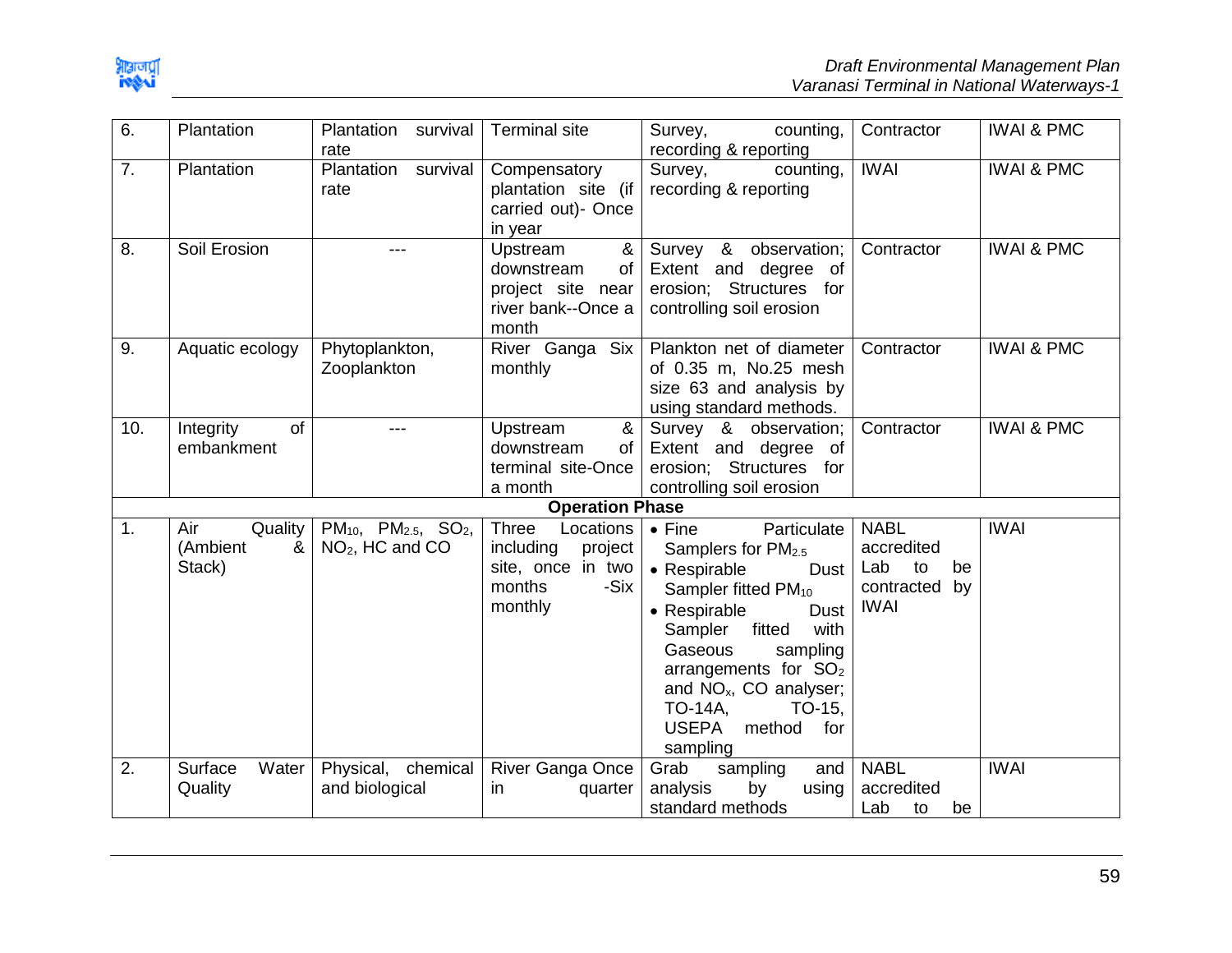

|     |                                  |                                                                               | &<br>(Upstream<br>Downstream)                                                         |                                                                                                            | contracted by<br><b>IWAI</b>                                                    |             |
|-----|----------------------------------|-------------------------------------------------------------------------------|---------------------------------------------------------------------------------------|------------------------------------------------------------------------------------------------------------|---------------------------------------------------------------------------------|-------------|
| 3.  | Drinking<br>water<br>Quality     | Physical,<br>chemical<br>and biological                                       | Drinking water for<br>staff-Once<br>a<br>quarter                                      | Grab<br>sampling<br>and<br>analysis<br>by<br>using<br>standard methods                                     | <b>NABL</b><br>accredited<br>Lab<br>to<br>be<br>contracted<br>by<br><b>IWAI</b> | <b>IWAI</b> |
| 4.  | Noise Level                      | Day time and night<br>noise<br>level<br>time<br>(max, min & Leq<br>levels)    | locations:<br>Two<br>site<br>Project<br>&<br>nearest habitation<br>-Once in quarter   | Noise meter                                                                                                | <b>NABL</b><br>accredited<br>Lab<br>to<br>be<br>contracted<br>by<br><b>IWAI</b> | <b>IWAI</b> |
| 5.  | Wastewater<br>Management         | Physical, chemical<br>biological of<br>and<br>sewage and STP<br>treated water | Terminal<br>site,<br>testing of sewage<br>and STP treated<br>water<br>Once in quarter | $\overline{\phantom{a}}$                                                                                   | <b>NABL</b><br>accredited<br>Lab<br>to<br>be<br>contracted<br>by<br><b>IWAI</b> | <b>IWAI</b> |
| 6.  | Plantation                       | Plantation survival<br>rate of 70%                                            | Terminal site and<br>compensatory<br>plantation<br>site-<br>Once In year              | Survey,<br>counting,<br>recording & reporting                                                              | <b>IWAI</b>                                                                     | <b>IWAI</b> |
| 7.  | Soil Erosion                     | $---$                                                                         | &<br>Upstream<br>downstream<br>of<br>project site near<br>river bank-Monthly          | Survey &<br>observation;<br>Extent and degree<br>of<br>erosion; Structures for<br>controlling soil erosion | <b>IWAI</b>                                                                     | <b>IWAI</b> |
| 8.  | Aquatic ecology                  | Phytoplankton,<br>Zooplankton                                                 | River Ganga-Six<br>monthly                                                            | Plankton net of diameter<br>of 0.35 m, No.25 mesh<br>size 63 and analysis by<br>using standard methods.    | <b>IWAI</b>                                                                     | <b>IWAI</b> |
| 9.  | <b>River</b><br>Bed<br>Sediments | Physio-Chemical<br>Parameters                                                 | Once in Six Month<br>at Terminal Site<br>Area                                         | Depth Sampler                                                                                              | <b>IWAI</b>                                                                     | <b>IWAI</b> |
| 10. | of<br>Integrity<br>embankment    | $---$                                                                         | &<br>Upstream<br>of<br>downstream                                                     | Survey &<br>observation;<br>Extent and degree of                                                           | <b>IWAI</b>                                                                     | <b>IWAI</b> |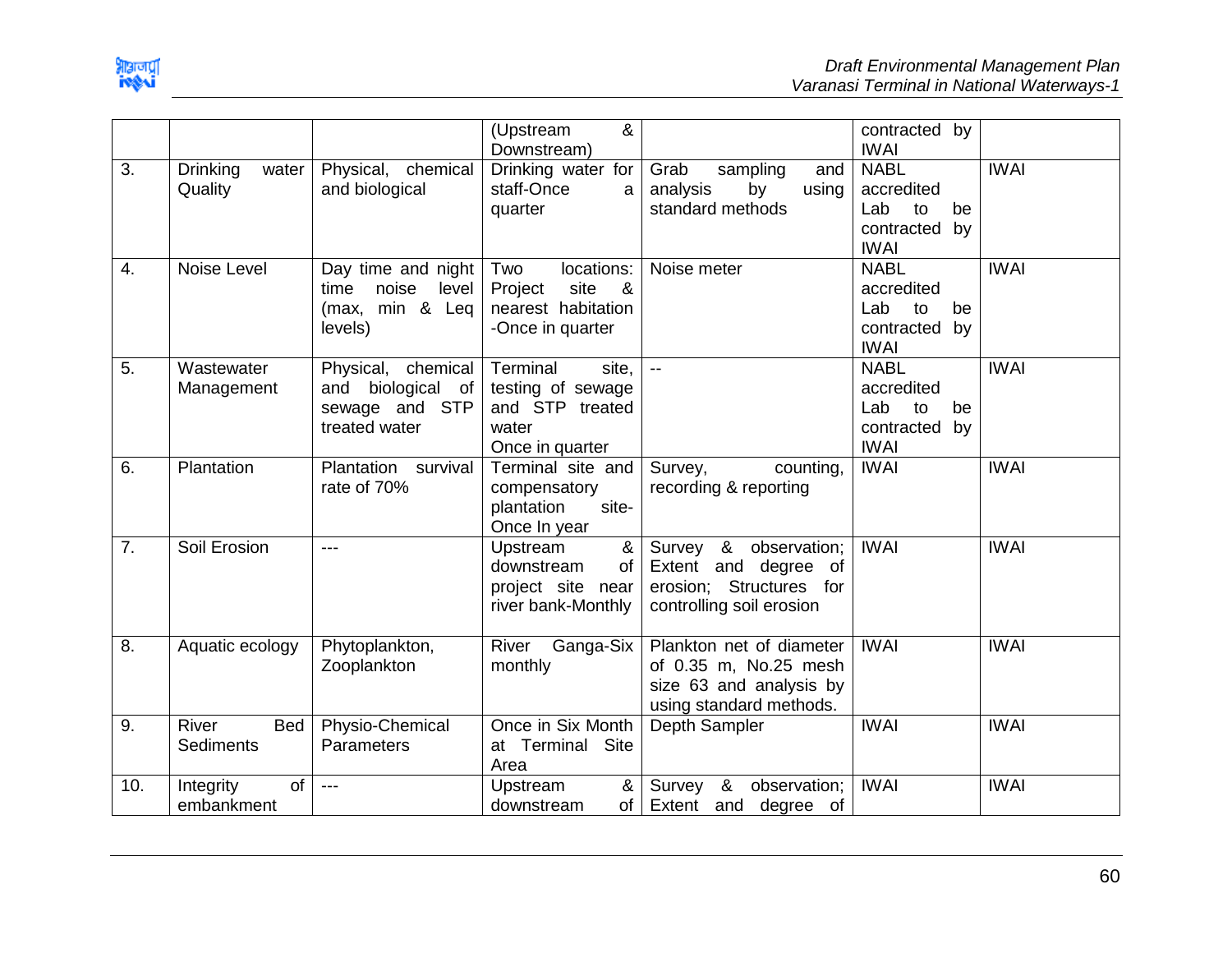

|  | terminal site-Once   erosion;<br>in six month | <b>Structures</b><br>tor<br>controlling soil erosion |  |
|--|-----------------------------------------------|------------------------------------------------------|--|
|  |                                               |                                                      |  |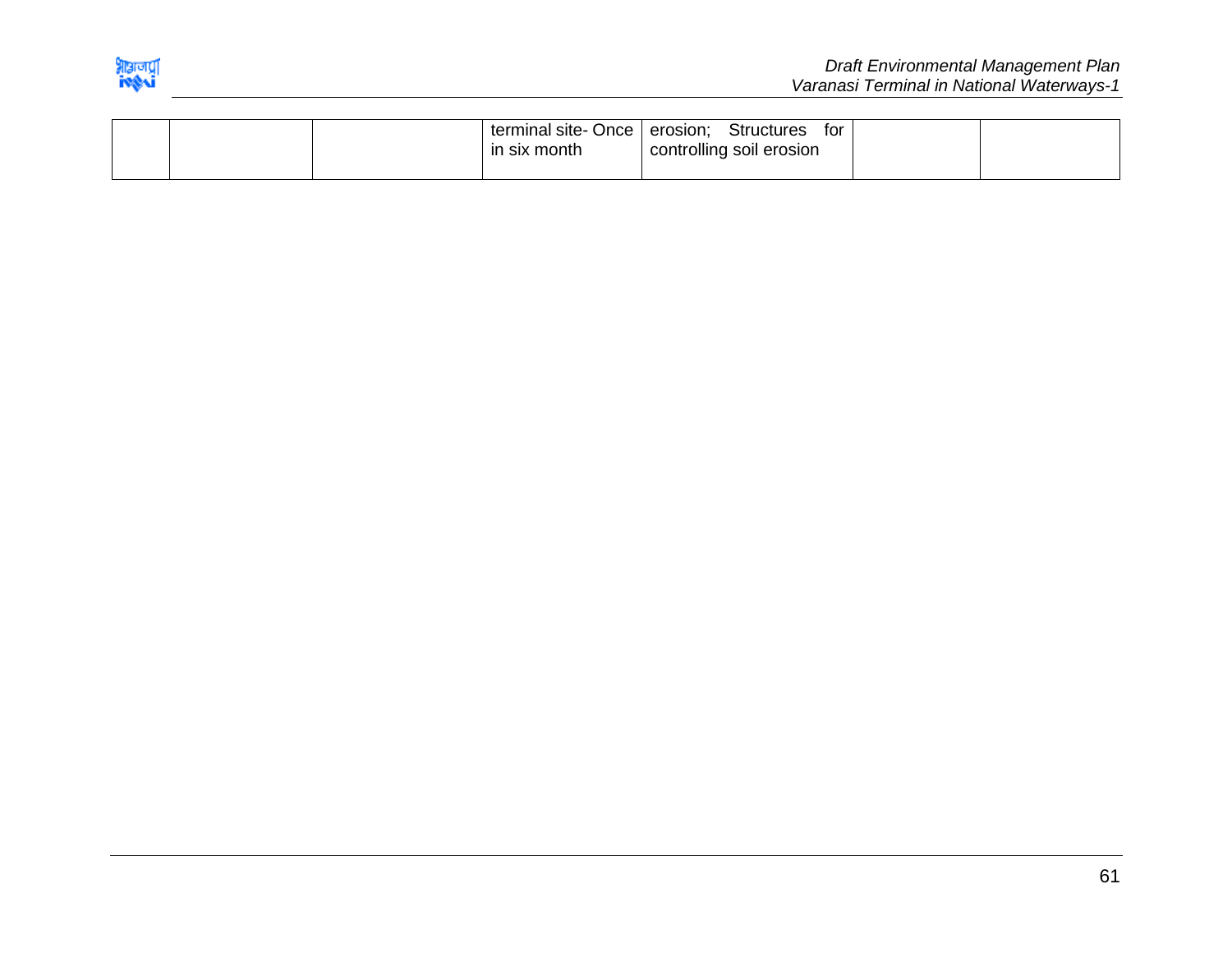

## **Annexure 1: Tree Plantation and Management Plan**

## **1.0 Introduction**

Green belt acts as bio filter for the air pollutants and play a major role in safeguarding the environment and controlling the increasing level of air and noise pollution. It can serve as buffer and shock absorber against transient and accidental release of pollutants from industrial activity.

The green belt has been recommended as one of the major components of the EMP which will further enhance the environmental quality by:

- 1. Mitigation of air pollution
- 2. Attenuation of noise level
- 3. Maintaining the bio diversity of the area and improve aesthetics.

### **1.1 Size of Green belt**

Dense greenbelt should be developed all along the boundary of the terminal premises. The width of the greenbelt will be 10-15 m. About 200 trees shal be planted under green belt development. 3x3 m spacing will be kept between trees. A standard horticultural practice involving planting of saplings in pits of substantial dimensions i.e.,  $1m \times 1m \times 1m$  for big trees and along half of these dimensions for smaller trees and shrubs. The pits are then filled with earth, sand, silt and manure in pre-determined proportions. Saplings planted in such pits are watered liberally during dry months.

## **1.2 Selection of Tree Species**

The Project construction involve movement of vehicle for transportation of material Thus emissions like particulate matter,  $SO_2$ ,  $NO_x$ & CO shall be generated at site. Plants possess a large surface area and their leaves exhibit an efficient pollutant trapping mechanism. The effectiveness of plants to control pollution depends upon the physiological, morphological traits such as leaf epidermis, size, leaf orientation, internal enzyme system, etc. Systematic screening of plants for their ability to tolerate pollutant need be undertaken. For pollution abatement purposes tree species would be fast growing native species, wind firm, unpalatable to animals, hardy and dust and pollutants tolerant/resistant.

## **1.3 Time of Plantation**

Plantation would be done two weeks after the rain starts. It is advised to avoid planting during the dry season, as this will require watering. It is advantageous to plant trees on cloudy days.

#### **1.4 Recommended Plant species**

Based on nature of pollutants following tree species are recommended to be planted

| <b>S. No.</b> | <b>Plant Species</b>  | <b>Common Name</b> | <b>Habit</b> |
|---------------|-----------------------|--------------------|--------------|
| 1.            | Azidirachta india     | <b>Neem</b>        | <b>Tree</b>  |
| 2.            | Delonix regia         | Gulmohar           | <b>Tree</b>  |
| 3.            | Albizia lebbeck       | <b>Siris</b>       | <b>Tree</b>  |
| 4.            | Cassia fistula        | Golden shower      | Tree         |
| 5.            | Pongamia pinnata      | Indian beech       | <b>Tree</b>  |
| 6.            | Hibiscus rosa sinensi | <b>Hibiscus</b>    | Shrub        |
| 7.            | Delbergia sisoo       | Shisham            | Tree         |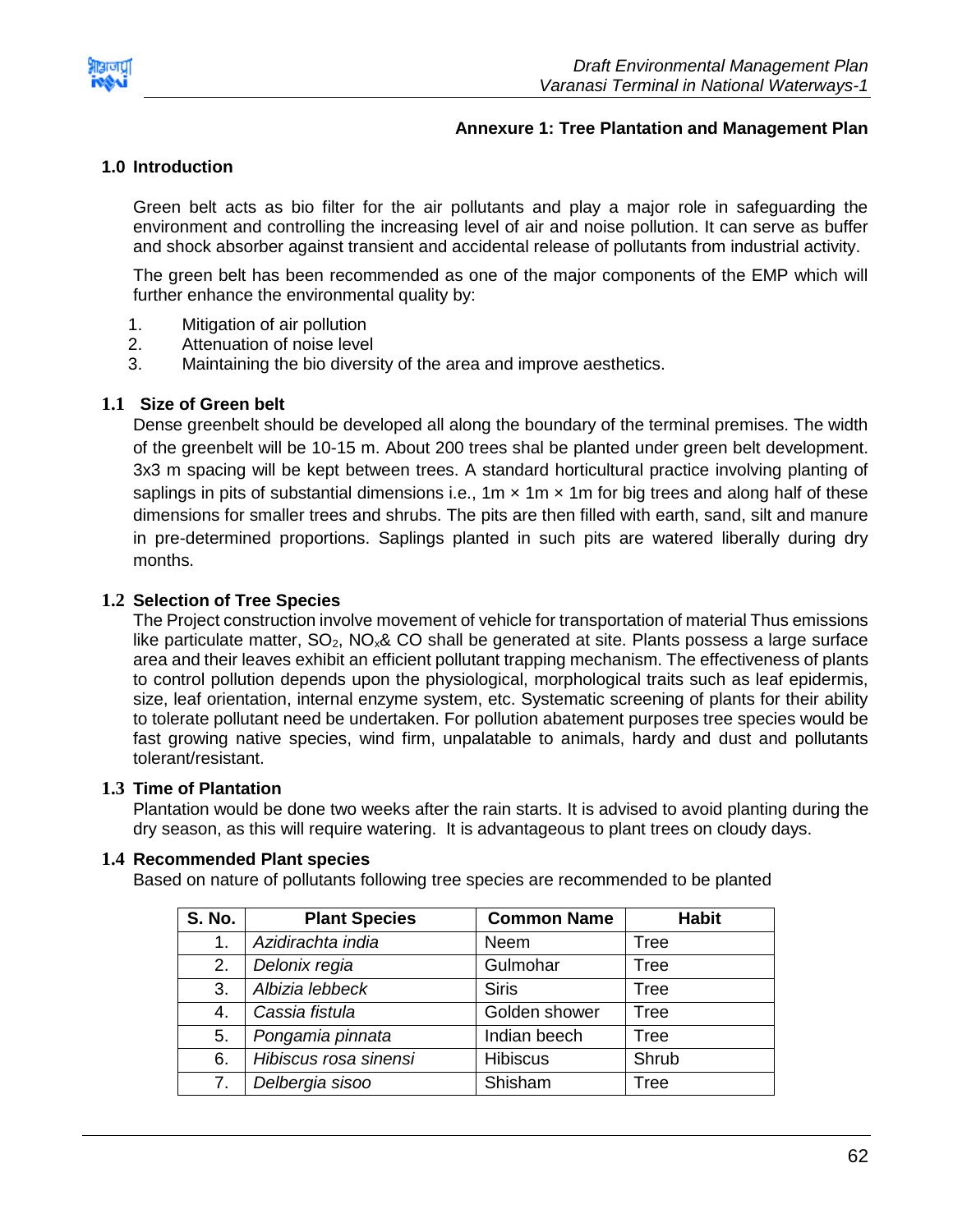

| 8.   | Syzizium cuminy        | Jamun         | Tree  |
|------|------------------------|---------------|-------|
| 9.   | Bougainvillea glavra   | Bougainvillea | Shrub |
|      | 10. Narium indicum     | Kaner         | Shrub |
| 11.1 | Thespesia populnea     | saru          | Tree  |
|      | 12. Grasses and hedges | --            | Herbs |

# **1.5 Protection of Tree saplings**

Circular tree guard should be placed after the plantation of the saplings for the protection of these young plants from the ravages of cattle, sheep and goat and other animals. If tree saplings died or damage occur after placing the circular tree guard, timely replacements of damaged plant and thereafter care is important.

# **1.6 After Care & Monitoring**

The growing plants are cared at least for the first two years under favorable conditions of climate and irrigation. Nutrients in pits are supplemented and the juveniles provided protection.

Thinning shall start after the stand is 3-4 years old and repeated every 4 years until the stand is 15 years old. Between 15-25 years old, thinning should be conducted every 5 years and after 25 years old, thinning shall be done after every 10 years. When the canopy closes, at about 6 years, 30-40% of the stems shall be thinned to selectively remove suppressed, diseased and badly formed trees.

Periodic assessment shall be carried for survivability of the trees. Minimum 70% survival rate shall be achieved.

# **1.7 Records Keeping & Reporting**

The following records shall be maintained:

- 1. Record of Tree plantation
- 2. Record of Survivability rate

Inspection shall be carried out at site to know the survival rate of the plantation. The tree plantation and survivability report shall be prepared every six monthly.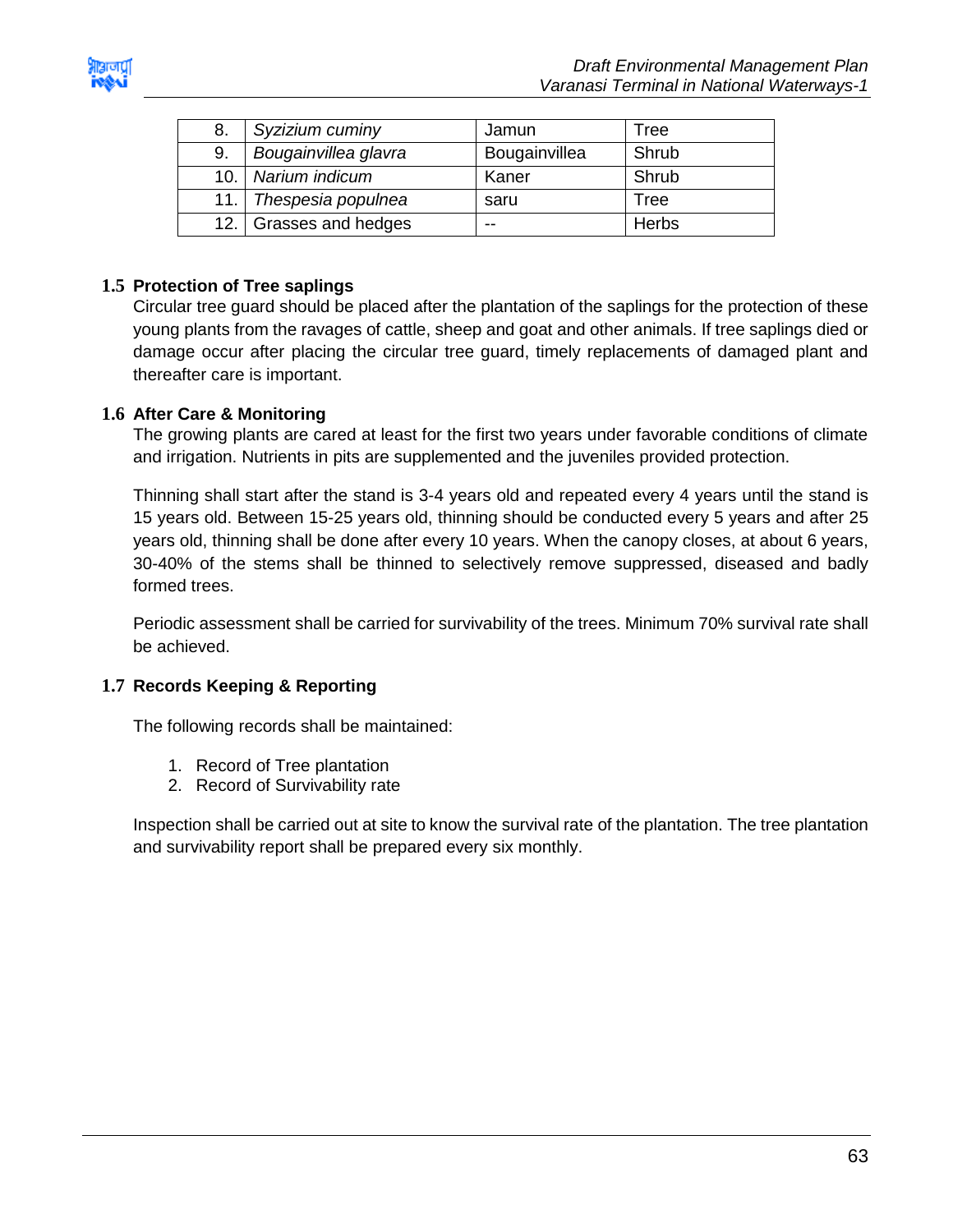

## **Annexure 2: Guidelines for On Site and Off Site Emergency Management**

## **1.0 INTRODUCTION**

Many emergencies can occur on any construction site and need to be effectively handled. The environmental and occupational health and safety aspects and related emergency can include incidence such as Collapse / subsidence of soil / Fire / Explosion / Gas Leak, Collapse of Building / Equipment and other Occupational Accidents. On site and off site emergency management plan shall be developed to effectively handle them.

Thus every contractor shall have an approved on-site emergency plan. The contractor should submit a copy of this plan to PIU and Supervision consultant before the start of the work. Contractor shall develop the onsite emergency plan considering the potential environmental, occupational health and safety emergency situation at site and activities involved. This plan shall include a list of these potential emergency situations in the onsite emergency preparedness & response plan. Contractor shall get the plan approved from IWAI/PMC

## **2.0 ANTICIPATED EMERGENCIES AT CONSTRUCTION SITE**

The potential emergency situations have been defined below for guidance purposes. The contractors can follow these for developing site specific on site emergency preparedness plan.

| <b>Emergency conditions /</b><br>situations | <b>Sources</b>                                                                                                                                                                                                                                                       |
|---------------------------------------------|----------------------------------------------------------------------------------------------------------------------------------------------------------------------------------------------------------------------------------------------------------------------|
| Collapse / subsidence of<br>soil            | • Civil structures                                                                                                                                                                                                                                                   |
| <b>Bulk spillage</b>                        | Hazardous substance / inflammable liquid storage<br>$\blacksquare$<br>Vehicular movement on highway                                                                                                                                                                  |
| Fire and explosion                          | Inflammable Storage Areas<br>п<br><b>Gas Cylinder Storage Areas</b><br>п<br><b>Electrical Circuits</b><br>$\blacksquare$<br>Isolated Gas Cylinders (LPG / DA)<br>п<br>Welding / Gas Cutting Activity                                                                 |
| <b>Electrical Shock</b>                     | HT line<br>$\blacksquare$<br>LT distribution<br>٠<br>Electrically Operated Machines / Equipment / Hand Tools<br>п<br>/ Electrical Cables                                                                                                                             |
| <b>Gaseous Leakage</b>                      | Gas Cylinder Storage Areas<br>п<br>Gas Cylinder used in Gas Cutting / Welding Purposes                                                                                                                                                                               |
| <b>Accidents due to</b><br><b>Vehicles</b>  | <b>Heavy Earth Moving Machinery</b><br>п<br>Cranes<br>٠<br><b>Fork Lifts</b><br>$\blacksquare$<br>Trucks<br>$\blacksquare$<br>Workman Transport Vehicles (cars / scooters / motor<br>п<br>cycles / cycles)<br>Collapse, toppling or collision of transport equipment |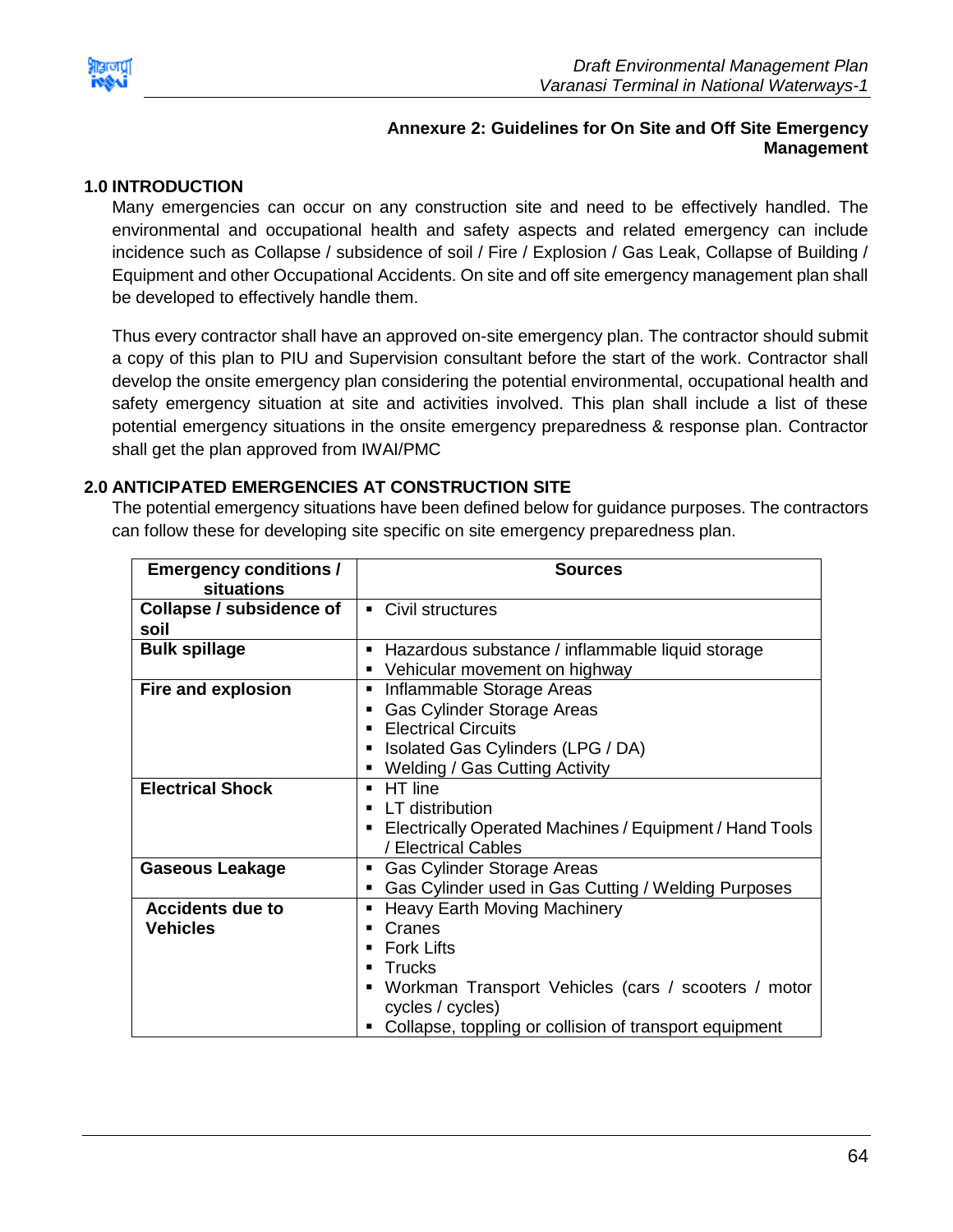

| <b>Slips &amp; Falls</b><br>(Man & Material)        | • Work at Height (Roof Work, Steel Erection, Scaffold,<br>Repair & Maintenance, Erection of equipment,<br>Excavation etc.)<br>• Slips (Watery surfaces due to rain)<br>Lifting tools & Tackles (Electric Hoist & Forklifts)                                                                             |
|-----------------------------------------------------|---------------------------------------------------------------------------------------------------------------------------------------------------------------------------------------------------------------------------------------------------------------------------------------------------------|
| <b>Collision with stationary/</b><br>moving objects | • Vehicular movement                                                                                                                                                                                                                                                                                    |
| <b>Other Hazards</b>                                | • Cuts & Wounds<br>• Confined Space (under & inside machinery etc.)<br><b>Hot Burns</b><br>$\blacksquare$<br>" Pressure Impacts (Plant contains several Pressure<br>Vessels & pipefitting containing $CO2$ , air, water, product<br>& steam, which can cause accidents & injuries to person<br>around.) |

# **3.0 Design of 'On-Site Emergency Plan'**

The 'On-site emergency plan' to be prepared by contractor and shall include minimum the following information:

- Name & Address of Contractor
- Updation sheet
- Project Location
- Name, Designation & Contact Numbers of the organization, nearby hospitals, fire agencies etc. and key personnel including their assigned responsibilities in case of an emergency.
- The roles and responsibilities of executing personnel
- Site Layout Diagram showing location of fire extinguishers, emergency collection area and fire alarm
- Identification of Potential Emergencies Situations/ preventive measures / control & response measures
- Location of Emergency Control Centre (or designated area for emergency control / coordination) with requisite facilities.
- Medical services / first aid
- List of emergency equipment including fire extinguishers, fire suits etc.

# **4.0 Emergency Control Centre**

The emergency control centre shall be equipped with following facilities

- Copy of current on-site emergency plan
- Display of the name of site emergency controller
- Two numbers of artificial respiratory sets
- Two numbers of Stretchers
- Vehicle for 24 hours (for large construction sites)
- Inter personnel/section telephone (2 numbers)
- Site layout diagram with entry and exit routes / Assembly points
- Directory of internal / external emergency phone Numbers
- A set of fire extinguishers (DCP type / Foam Type / CO2)
- List of fire extinguishers installed in the construction site including maintenance record
- A set of personal protective equipment (PPE)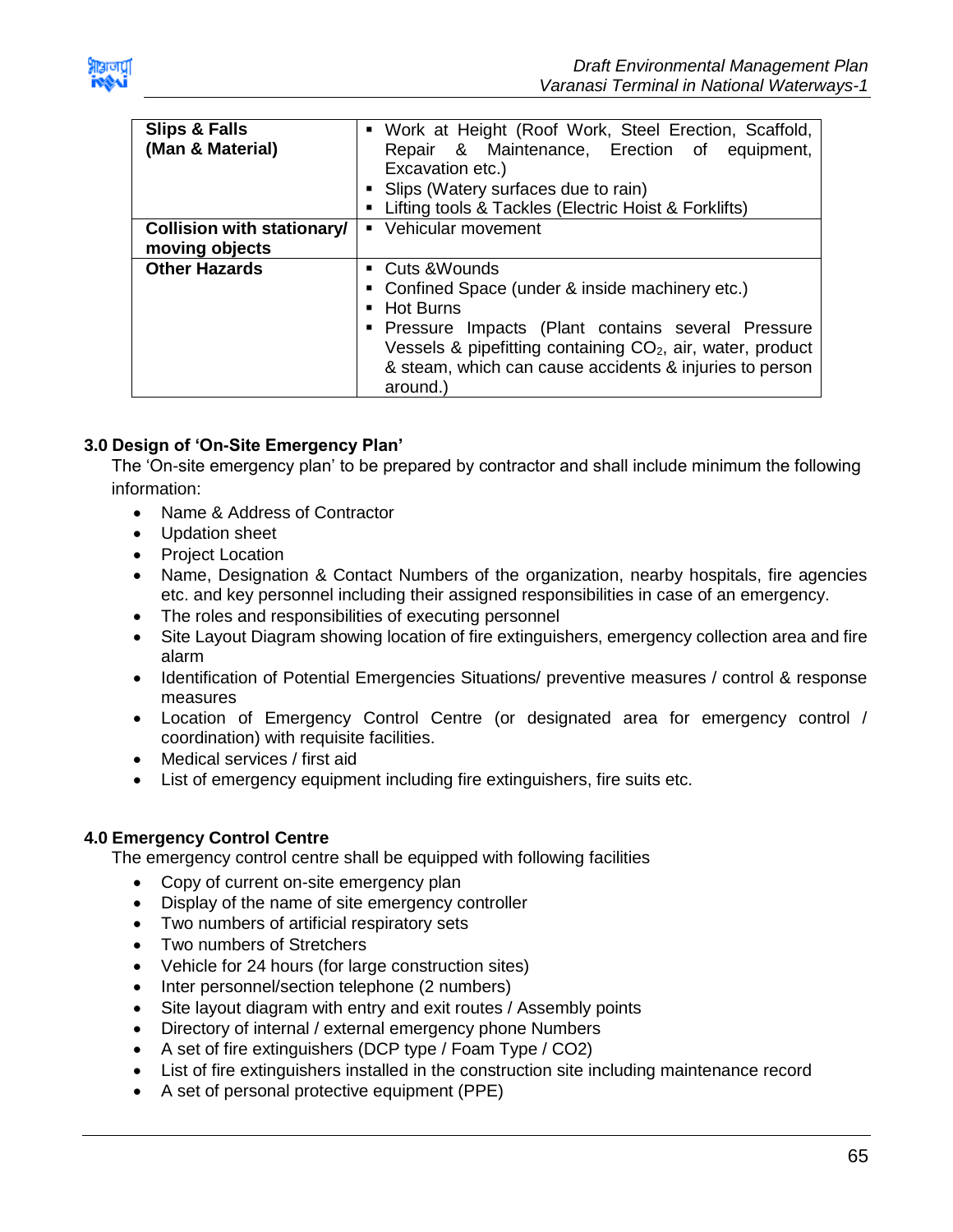

- Two numbers of first-aid boxes with prescribed first-aid medicines
- List of competent first-aiders
- List of fire trained personnel
- Two numbers of blankets
- Drinking water
- Two numbers of rescue ropes
- Two numbers of high beam torches
- Two numbers of gas leak detectors
- Life boat & jackets (if working in or near water course)

## **5.0 Records**

The following records shall be maintained:

- 1. Record of emergency preparedness plan with emergency contact numbers
- 2. Mock drill/emergency preparedness exercise records
- 3. Corrective preventive action record after emergency is occurred

## **6.0 Reporting**

The accident and incident records and emergency preparedness drill reports shall form part of quarterly report to EA

# **7.0 Responsibility**

Contractor shall be responsible to handle emergency condition and shall be liable to compensate the damage against accident, if any occurs at site.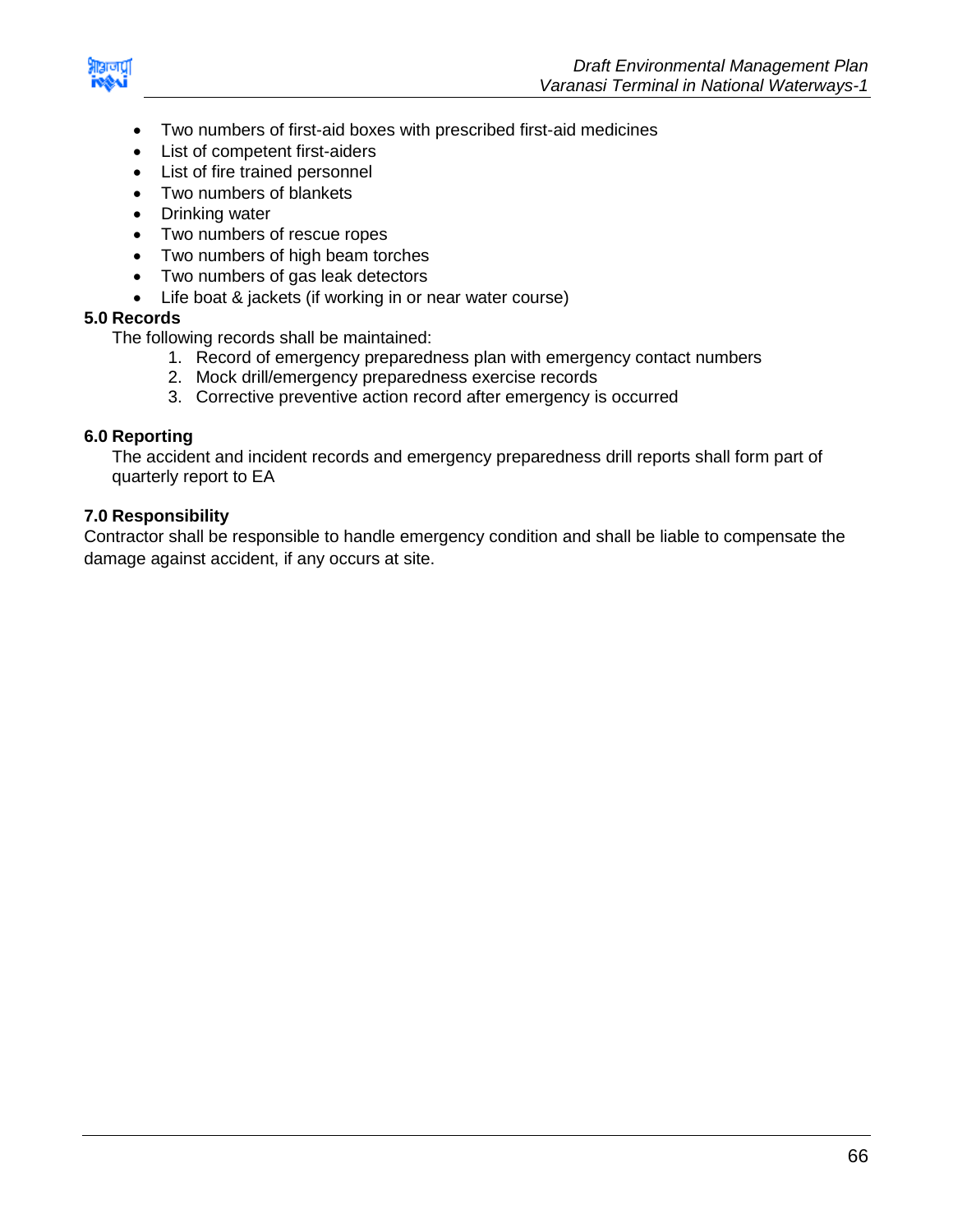

## **Annexure 3: Guidelines for Debris and Solid Waste Management**

## **1.0 INTRODUCTION**

Waste will be generated from the construction site and labour camps during the construction phase. Type of the waste to be generated during construction phase is given below.

## **Excavated Soil**

Site is almost flat and thus only levelling is required.. Top excavated soil of 15 cm shall be stripped and shall be stored separately under covered sheds. This soil shall be used for green belt plantation.

Lower layers of excavated soil shall be re-used within the site for levelling purpose, diversion of road &construction of internal roads.

## **Dredged Material**

Dredging shall be carried out in the river for construction of off-shore structures like berths (pilling) and navigation channels. Dredged soil shall not be disposed off along the river bank as they are sensitive habitat for various aquatic species and provide as the spawning and breeding grounds also. Dredged material shall be tested for its quality. If non-toxic then should be disposed off at disposal site but if toxic & contains heavy metals, then it should be disposed off to TSDF site.

### **Construction Waste**

Construction waste will comprise of broken bricks, dry cement, discarded timber, metal piece, cement bag, dry asphalt/bitumen, glass, paint/varnishes box etc. These wastes should be segregated into recyclable and non-recyclable waste. Recyclable waste shall be stored in the covered area and shall be sold to authorized vendors regularly. Non-recyclable waste shall be disposed off at approved debris site in covered vehicles.

## **Municipal Waste**

Municipal waste will be generated from labour camp. Dustbins for recyclable and nonrecyclable waste shall be provided in labour camp area. Recyclable waste shall be sold to authorized vendors and non-recyclable shall be disposed off through authorized agency in area responsible for waste collection and management.

Waste generated requires proper management so as to minimize the negative impacts on environment. Concept of reduce, re-use and recycle shall be followed at site. The rejected waste should be disposed off in a secured manner. Thus a site should be identified for disposal of the rejected waste.Provision of septic tank is proposed onsite. Municipal Solid waste will be disposed off in designated dumping site of Varanasi Municipal body.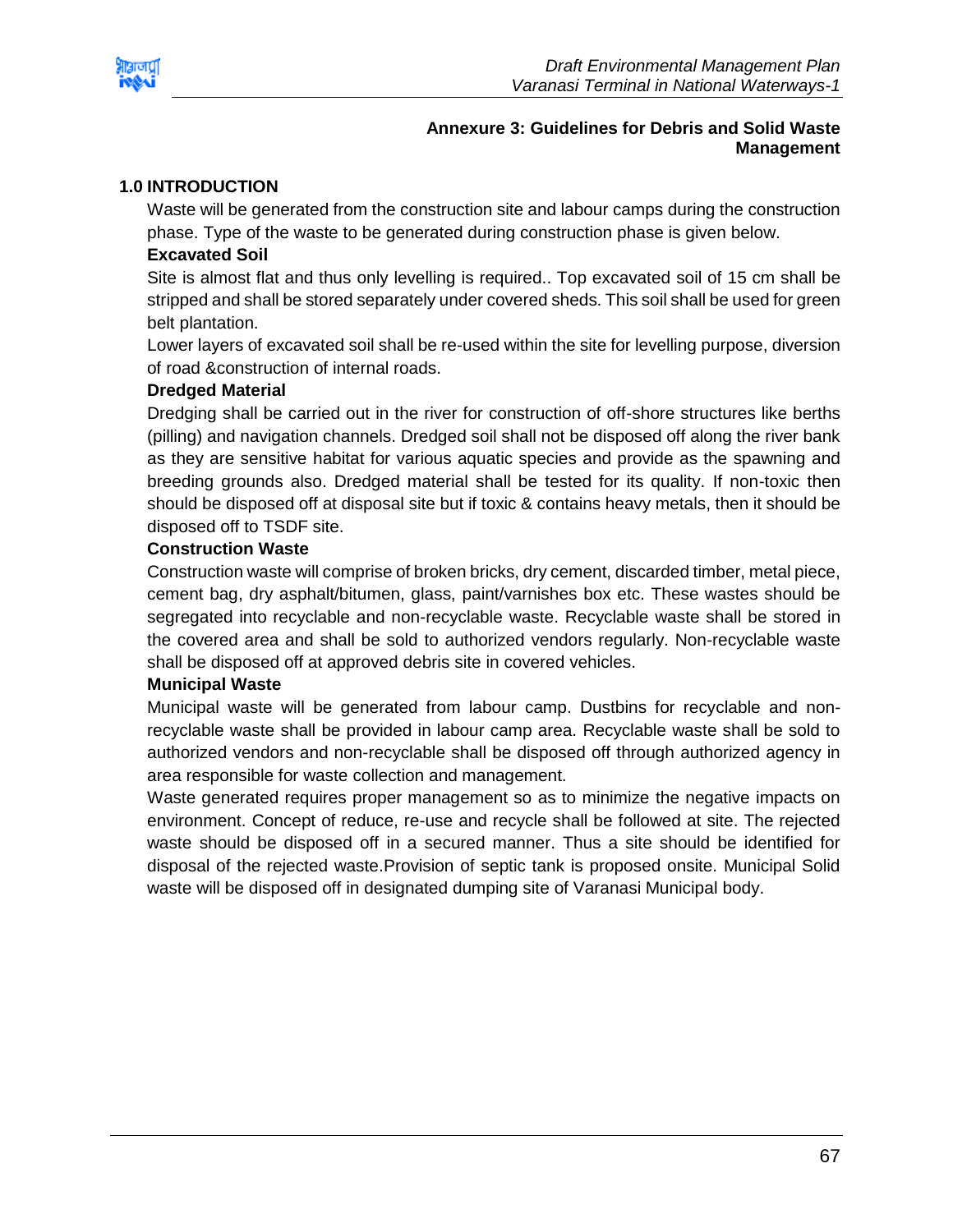

### **Annexure 4: Selection and Management of Construction/Labour Campsite**

### **1.0 Selection and layout of construction camp**

Labour camps, plant sites and debris disposal site shall not be located out of the construction site. A minimum distance of 500 m shall be maintained from river Ganga for setting up such facilities.

#### **2.0 Facilities at workers camps**

During the construction stage of the project, the construction contractor will construct and maintain necessary (temporary) living accommodation, rest area and ancillary facilities for labour. Facilities required are listed and elaborated below.

- Site barricading
- Clean Water Facility
- Clean kitchen area with provision of clean fuel like LPG
- **•** Sanitation Facilities
- Waste Management Facilities
- Rest area for workers at construction site
- Adequate Illumination & ventilation
- Safe access road is required at camps
- Health Care Facilities
- Creche Facility & Play School
- Fire-fighting Facility
- **Emergency Response Area**

#### **2.1 Site Barricading**

Site should be completely barricaded from all the sides to prevent entry of outsiders and animals into the site. Entry gate should be provided at the site and labour camp which should be guarded by security guard. All workers should be issued ID cards and entry of outsiders shall be maintained in the register at the gate. Board should be displayed at the site and the labour camp, the name of project, capacity of project, authority carrying our projects, restriction of entry without authorization, no smoking zone and associated risks. Plant operation shall be restricted to 6:00 Am to 10:00 PM

### **2.2 Clean Water Facility**

Potable water shall be provided for construction labour for drinking & cooking purpose. Clean water shall be provided for bathing, cleaning and washing purpose. Water quality testing for water shall be carried out on monthly basis.

#### **2.3 Clean Kitchen Area**

Provision of clean kitchen area for cooking and storage of eatables shall be provided. Clean fuels like LPG shall be provided for cooking purpose. Burning of firewood, garbage, paper and any other material for cooking or any other purpose shall strictly be prohibited at the site.

#### **2.4 Sanitation Facilities**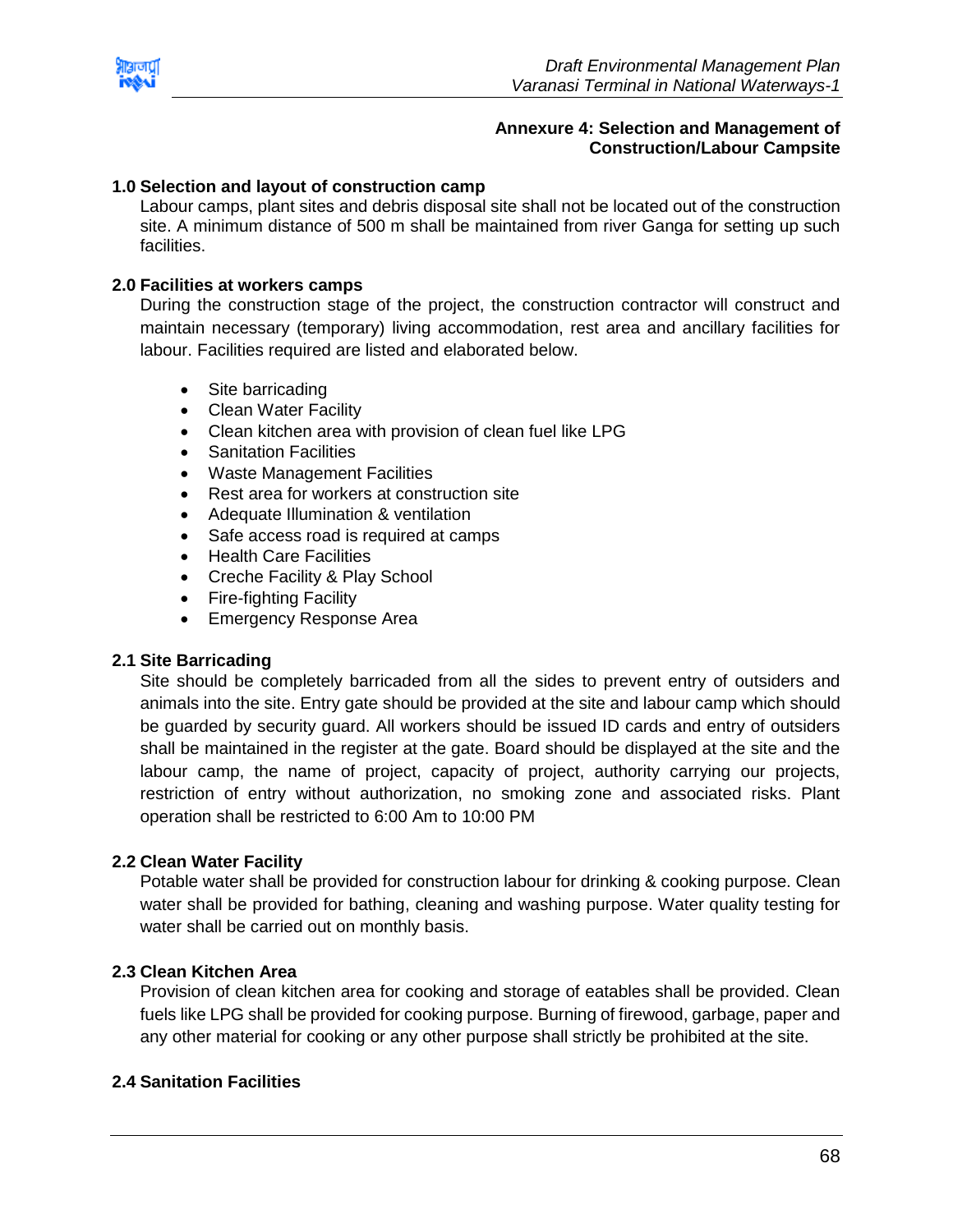

Construction camps shall be provided with sanitary latrines and urinals. Toilets provided should have running water availability all the time. Bathing, washing & cleaning areas shall be provided at the site for construction labour. Washing and bathing places shall be kept in clean and drained condition. Workers shall be hired especially for cleaning of the toilets and bathing area. Septic tanks and soak pits shall be provided at site for disposal of the sewage generated.

## **2.5 Waste Management Facilities**

Waste generated should be segregated at the site by providing the different color bins for recyclable and non-recyclable waste. Recyclable waste shall be sold to authorized vendors and non-recyclable shall be handed over to authority responsible in area for waste management. Waste management for construction site shall be as per waste management plan proposed in EMP.

## **2.6 Rest Area For Workers at Site**

A rest area/shelter shall be provided at the site for construction workers where they can rest after lunch time and shall not lay down at site anywhere. The height of shelter shall not less than 3m from floor level to lowest part of the roof. Sheds shall be kept clean and the space provided shall be on the basis of at least 1.0 Sq.m per head.

## **2.7 Adequate Illumination & Ventilation**

Construction worker camps shall be electrified and adequately illuminated. Illumination level shall be maintained after 5.30 Pm at the site to minimum 200 lux. Labour camps shall be adequately ventilated. Fans shall be provided for ventilation purpose.

# **2.8 Safe Access Road for Labour Camps**

Temporary paved surface shall be constructed to approach the labour camp from the site. Movement shall not be hampered during monsoon season due to water logging and muddiness.

## **2.9 Health care Facilities:**

First aid box, first aid room and personnel trained in first aid shall be available at labour camp and site all the time (24X7). Equipment in first-aid box shall be maintained as pet State Factory's Law. Ambulance/ 4 wheeler motorized vehicle shall be available at the site for carrying injured to the nearby hospital. Tie-ups should be made with nearby hospital to handle emergency, if any. Nos. of ambulance, doctors and nearby hospital s hall be displayed in firstaid room, site office & labour camps. Workers shall be made aware about the causes, symptoms and prevention from HIV/AIDS through posters and awareness programs

## **2.10Crèche Facility & Play School**

Crèche facility and play school should be constructed at the site temporarily so as children of construction labour can be kept there. Care takers should be hired for taking care of children. Attendance records of children shall be maintained. Children should not be allowed to enter active work areas.

## **2.11 Fire-Fighting facilities**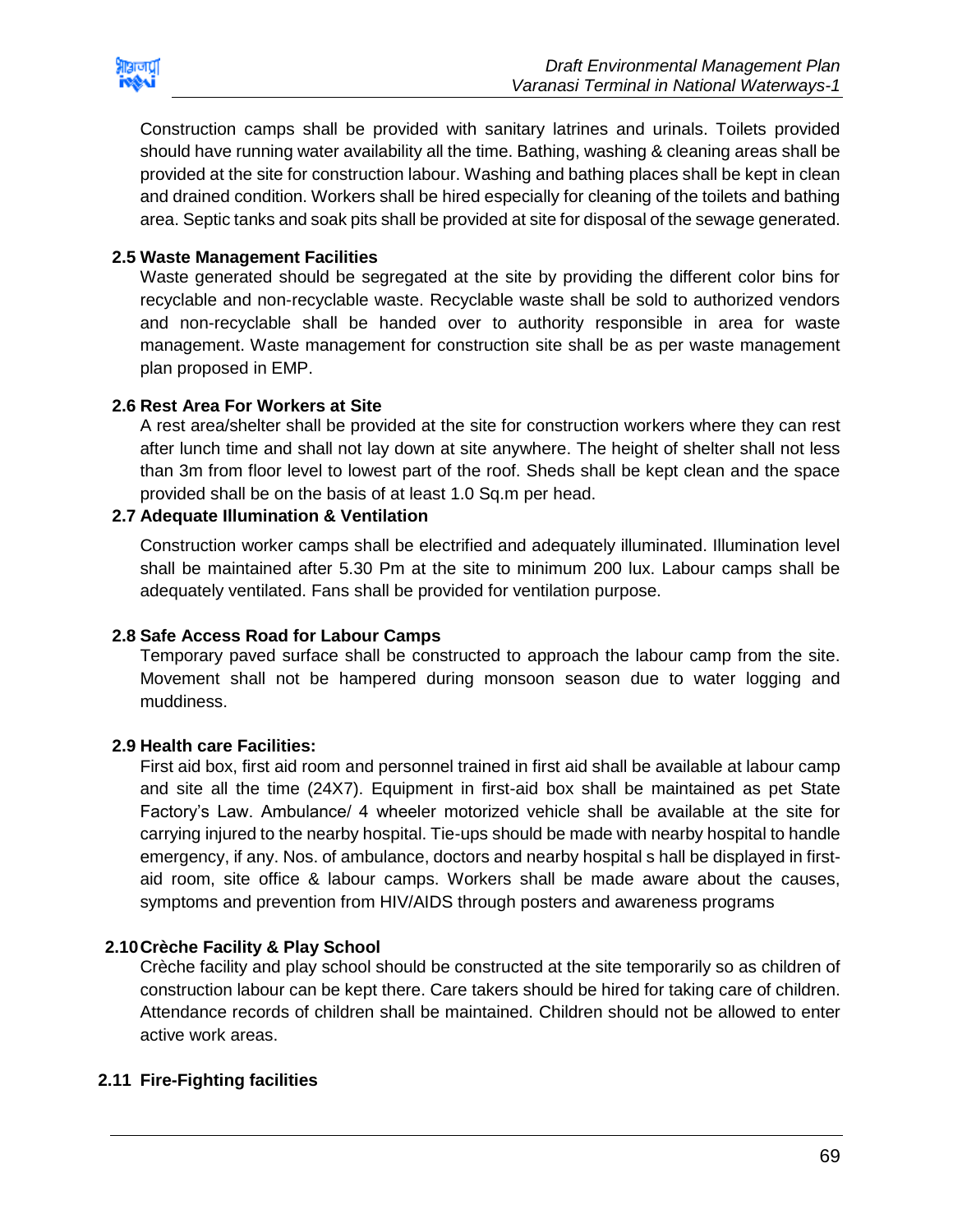

Fire-fighting facility such as sand filled buckets and potable fire-extinguishers shall be provided at labour camps and at site. Fire-extinguishers shall be provided as per NBC norms.

## **2.12 Emergency Collection Area**

Area shall be demarcated as emergency collection area near the gate where all the workers shall be guided to collect in case of any emergency like fire, flood and earthquake.

### **3.0 Activities prohibited at site**

Activities which should be strictly prohibited at site shall include

- Open burning of wood, garbage and any other material at sit for cooking or any other purpose
- Disturbance to the local community.
- Operation of the plant and machinery between 10 pm to 6 am unless approved by team leader
- No animal (wild or domestic or bird) shall be harmed by any construction worker in any condition at site and nearby areas
- Cutting of tree without permission of team leader/authorized person
- No indigenous population shall be hurt or teased

### **4.0 Guidelines for night time working at the site.**

No activity generating noise shall be carried out at the site after 10:00 PM. Night working protocol should be followed (if required) as per guidelines prepared by IWAI. Site should be well illuminated to maintain minimum illumination level of 200 lux. Personnel working shall obtain permit to work from the team leader prior carrying out any work in night time and the record of such working shall be maintained in register. Any accidents, if occurs at site during night time working shall be immediately reported and recorded. Penalty shall be imposed on the contractor for the accident. Analysis shall be carried out to find the reason for such accidents for future learning.

#### **5.0 Record keeping & Maintenance**

Record of entry/exit of the people in the construction site and labour camp area shall be maintained in register at gate. Record of material coming in and going out from site also shall be maintained.

## **6.0 Auditing & Inspection**

Conditions of labour camp and site shall be inspected and audit report shall be submitted to IWAI on monthly basis.

## **7.0 Closure of the Construction Site and Construction labour Camps**

Construction site and labour camps shall be restored back to the original site conditions. Following measures are required to be taken during closure

- 1. Septic tanks/soak pits should be dismantled
- 2. Any temporary/permanent structure constructed shall be dismantled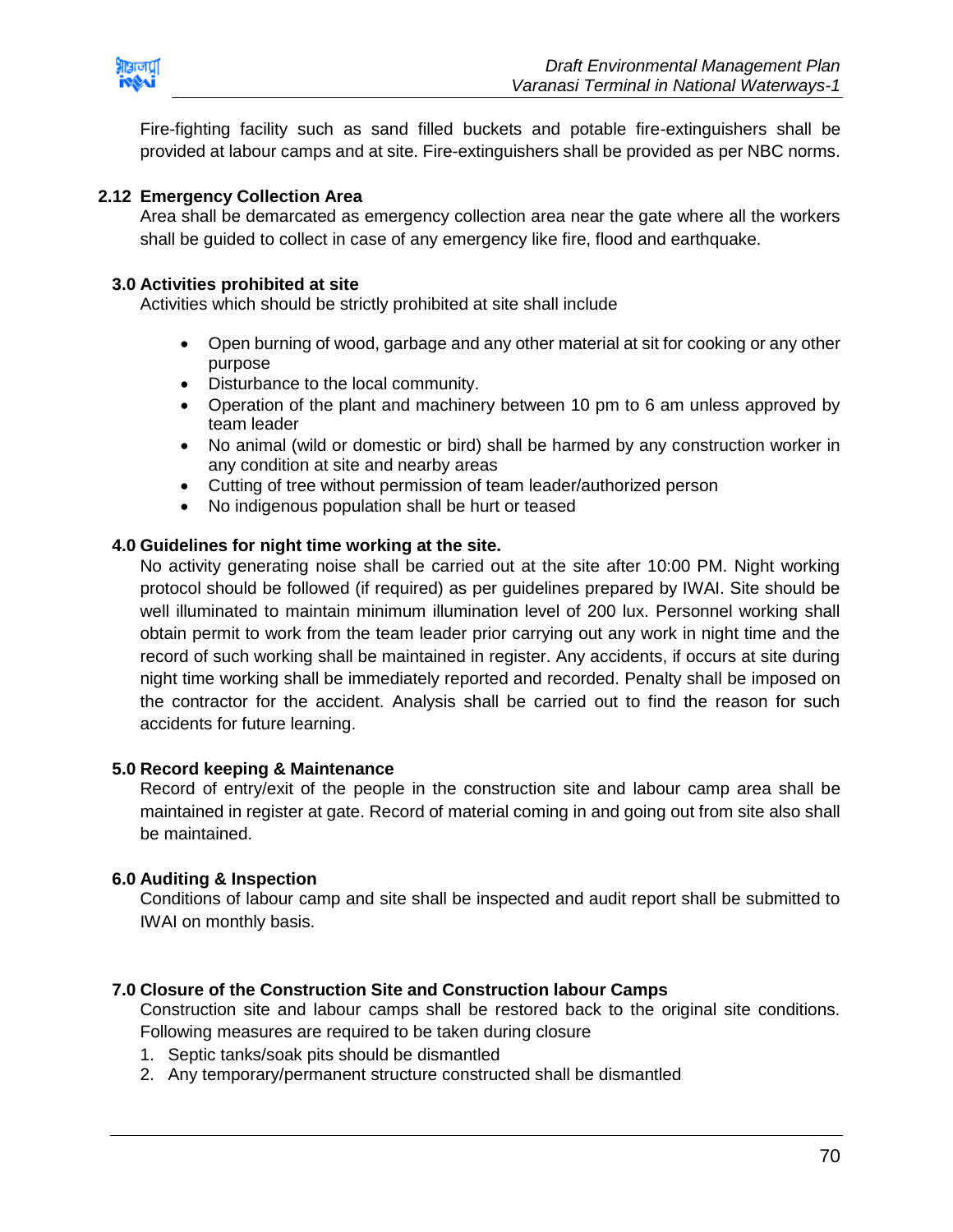

- 3. Construction/demolition waste, hazardous waste and municipal waste at site and labour camp site shall be disposed off as per waste management plan in EMP
- 4. The site shall be cleaned properly
- 5. Tree plantation to be carried out, if any required for stabilizing the area
- 6. Any pit excavated shall be filled back
- 7. Closure of the site and labour camp shall be approved by authorized person.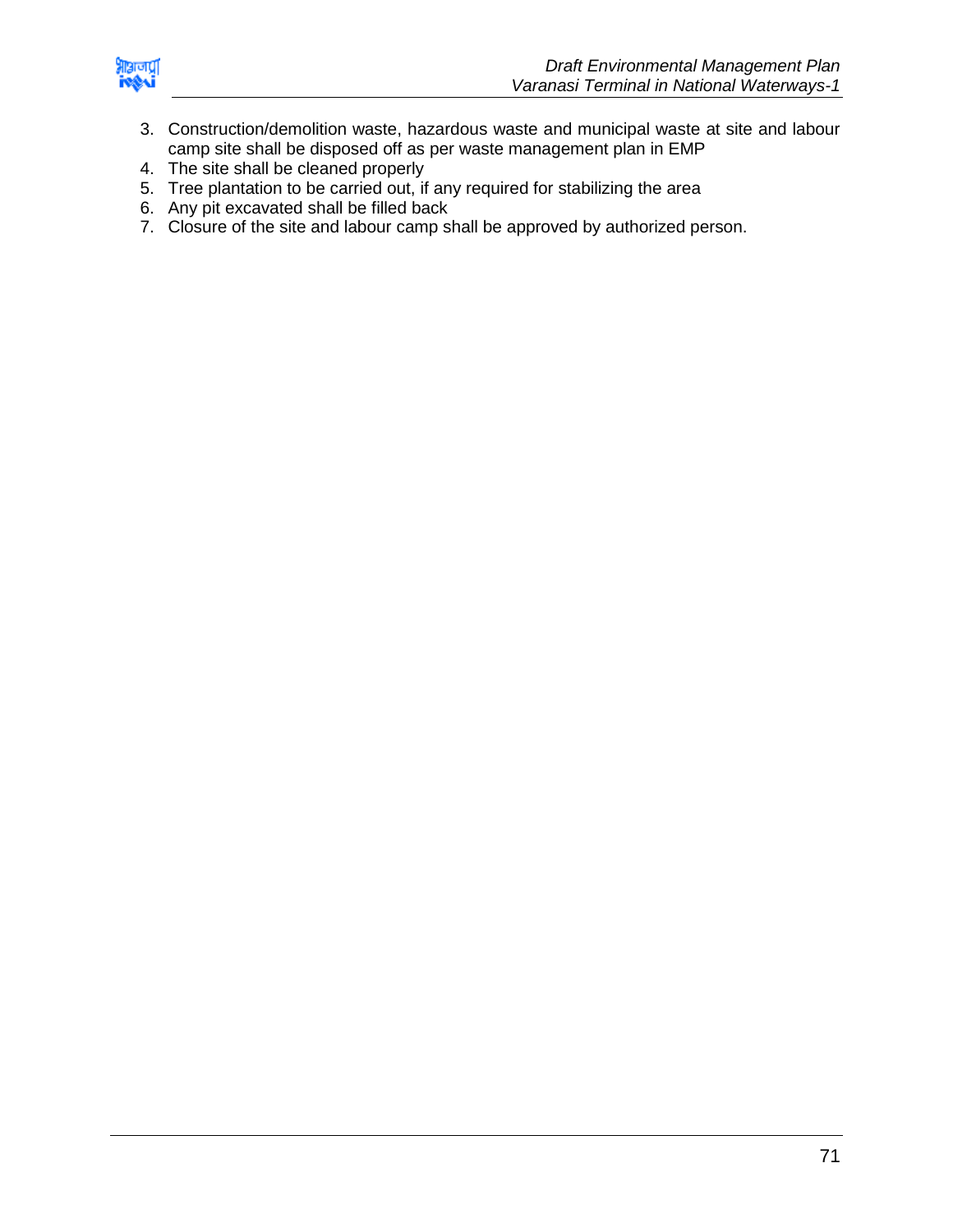

# **Annexure 5: Borrow Area Establishment, Management & Closure Plan**

## **1.0 Introduction**

Borrow areas will be finalized as identified by Contractor as agreed by the PMC and IWAI as per the requirements of the contract. Environment clearance under EIA Notification, 2006 from competent authority and NOC from state pollution control board under Air Act, 1981 as applicable shall be obtained by contractor prior excavation. Consent from land owners and DC of the area shall also be taken prior undertaking any excavation. The Contractor in addition to the established practices, rules and regulation will also consider following criteria before finalizing the locations.Contractor should be submit borrow area establishment plan along with the locations marked in map and the environmental settings of the planned area to PMC/IWAI for approval of the "Engineer" through RFI.

- 1) The borrow area should not be located in agriculture field unless unavoidable i.e. barren land is not available.
- 2) The borrow pits should not be located along the roads, close to project site
- 3) The loss of productive and agricultural land should be minimum.
- 4) The loss of vegetation is almost nil or minimum.
- 5) Sufficient quality of soil is available.
- 6) The Contractor will ensure the availability of suitable earth.

The Contractor shall obtain representative samples from each of the identified borrow areas and have these tested at the site laboratory following a testing programme as approved by the concerned Engineer. It shall be ensured that the fill material compacted to the required density. The Contractor shall submit the following information to the Engineer for approval at least 7 working days before commencement of compaction.

- The values of maximum dry density and optimum moisture content obtained in accordance with ARE: 2720 (Part 7) or (Part 8), as the case may be, appropriate for each of the fill materials he intends to use.
- A graph of density plotted against content from which, each of the values in (i) above of maximum dry density and optimum moisture content are determined.

After identification of borrow areas based on guidelines and full filling the following requirements are to be fulfilled

- Quantification of Earth
- Land Agreement
- Clearance from local authorities
- Environmental Clearances from SEIAA should be obtained. All EC conditions are to be followed by contractor and contractor should submit EC to IWAI/PMC/PMU

After receiving the approval Contractor will begin operations keeping in mind following:

 Haulage of material to the areas of fill shall proceed only when sufficient spreading and compaction plants are operating at the place of deposition.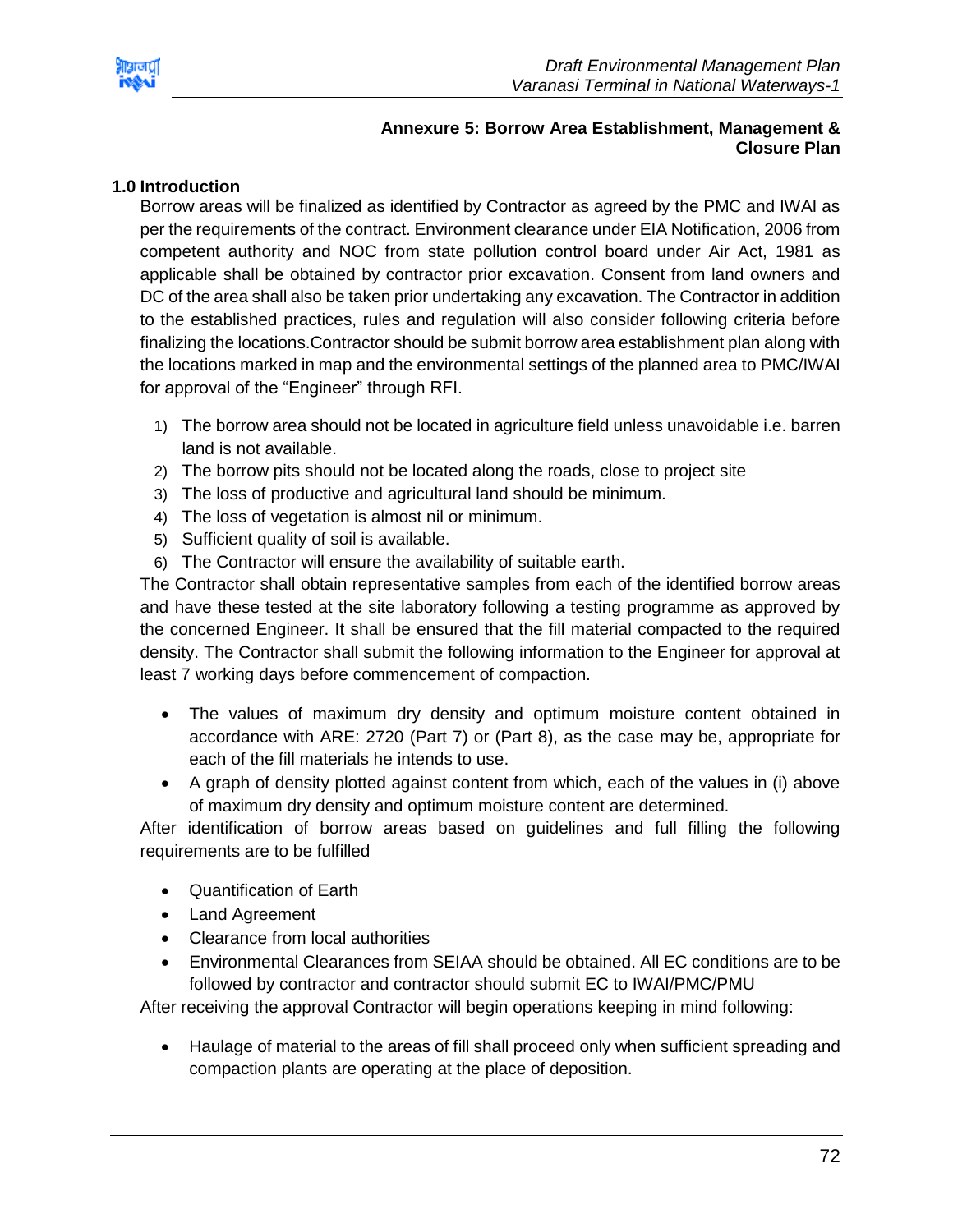

- No excavated acceptable material other than surplus to requirements of the Contract shall be removed from the site. Contractor should be permitted to remove acceptable material from the site to suit his operational procedure, then be shall make good any consequent deficit of material arising there from.
- Where the excavation reveals a combination of acceptable and un-acceptable materials, the Contractor shall, unless otherwise agreed by the Engineer, carryout the excavation in such a manner that the acceptable materials are excavated separately for use in the permanent works without contamination by the un-acceptable materials. The acceptable material shall be stockpiled separately.
- The Contractor shall ensure that he does not adversely affect the stability of excavation or fills by the methods of stockpiling materials, use of plants or siting of temporary buildings or structures.

## **1.1 Borrow Area Management**

Borrow areas located in different land will require different management. Management measures to be taken in different land types are given below.

## **1.1.1 Borrow Areas located in Agricultural Lands**

- The preservation of topsoil will be carried out in stockpile.
- A 15 cm topsoil will be stripped off from the borrow pit and this will be stored in stockpiles in a designated area for height not exceeding 2m and side slopes not steeper than 1:2 (Vertical: Horizontal).
- Borrowing of earth will be carried out up to a depth of 1.5m from the existing ground level.
- Borrowing of earth will not be done continuously throughout the stretch.
- Ridges of not less than 8m widths will be left at intervals not exceeding 300m.
- Small drains will be cut through the ridges, if necessary, to facilitate drainage.
- The slope of the edges will be maintained not steeper then 1:4 (Vertical: Horizontal).

# **1.1.2 Borrow Areas located in Agriculture Land in un-avoidable Circumstances:**

- The preservation of topsoil will be carried out in stockpile.
- A 15 cm topsoil will be stripped off from the borrow pit and this will be stored in stockpiles in a designated area for height not exceeding 2m and side slopes not steeper than 1:2 (Vertical: Horizontal).
- The depth of borrow pits will not be more than 30 cm after stripping the 15 cm topsoil aside.

#### **1.1.3 Borrow Areas located on Elevated Lands**

- The preservation of topsoil will be carried out in stockpile
- A 15 cm topsoil will be stripped off from the borrow pit and this will be stored in stockpiles in a designated area for height not exceeding 2m and side slopes not steeper than 1:2 (Vertical: Horizontal).
- At location where private owners desire their fields to be leveled, the borrowing shall be done to a depth of not more than 1.5m or up to the level of surrounding fields.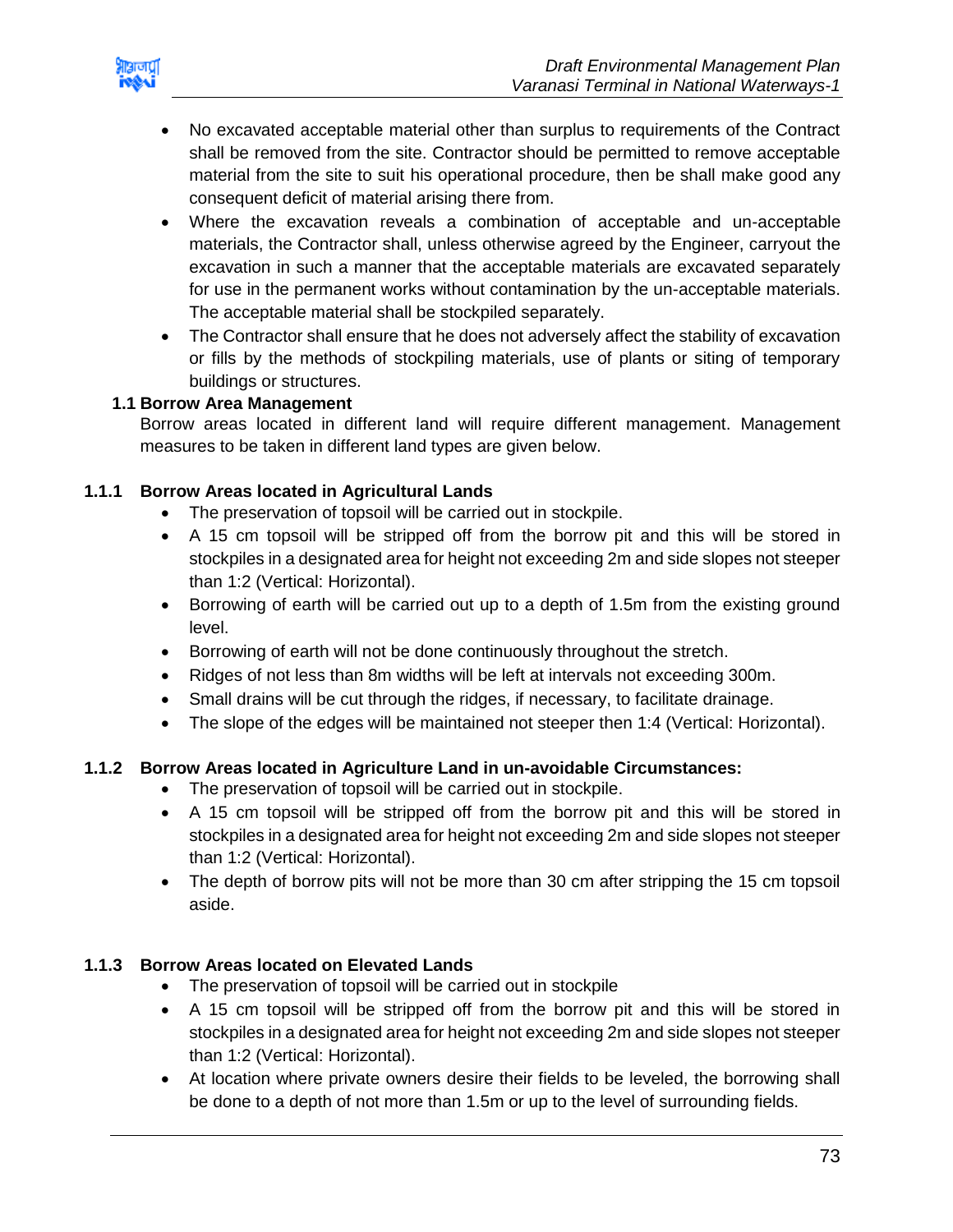

# **1.1.4 Borrow Areas near Riverside**

- The preservation of topsoil will be carried out in stockpile
- A 15 cm topsoil will be stripped off from the borrow pit and this will be stored in stockpiles in a designated area for height not exceeding 2m and side slopes not steeper than 1:2 (Vertical: Horizontal).
- Borrow area near to any surface water body will be at least at a distance of 15m from the toe of the bank or high flood level, whichever is more.

#### **1.1.5 Borrow Areas near Settlements**

- The preservation of topsoil will be carried out in stockpile
- A 15 cm topsoil will be stripped off from the borrow pit and this will be stored in stockpiles in a designated area for height not exceeding 2m and side slopes not steeper than 1:2 (Vertical: Horizontal).
- **Borrow pit location will be located at least 0.75 km from villages and settlements. If un**avoidable, the pit will not be dug for more than 30 cm and drains will be cut to facilitate drainage.
- Borrow pits located in such location will be re-developed immediately after borrowing is completed. If spoils are dumped, that will be covered with layers of stockpiled topsoil in accordance with compliance requirements with respect MOEF&CC/PPCB guidelines.

## **1.1.6 Borrow Pits along the Roads**

- The preservation of topsoil will be carried out in stockpile
- A 15 cm topsoil will be stripped off from the borrow pit and this will be stored in stockpiles in a designated area for height not exceeding 2m and side slopes not steeper than 1:2 (Vertical: Horizontal).
- Borrow pits along the road shall be discouraged.
- If permitted by the Engineer; these shall not be dug continuously.
- Ridges of not less than 8m widths should be left at intervals not exceeding 300m.
- Small drains shall be cut through the ridges of facilitate drainage.
- The depth of the pits shall be so regulated that there bottom does not cut an imaginary line having a slope of 1 vertical to 4 horizontal projected from the edge of the final section of bank, the maximum depth of any case being limited to 1.5m.
- Also, no pit shall be dug within the offset width from the toe of the embankment required as per the consideration of stability with a minimum width of 10m.
- Minimum distance from road/ railway should be 50 metres.

#### **1.1.7 Re-development of Borrow Areas**

The objective of the rehabilitation programme is to return the borrow pit sites to a safe and secure area, which the general public should be able to safely enter and enjoy. Securing borrow pits in a stable condition is fundamental requirement of the rehabilitation process. This could be achieved by filling the borrow pit approximately to the road level.

Re-development plan will be prepared by the Contractor before the start of work in line with the owner's will and to the satisfaction of owner.